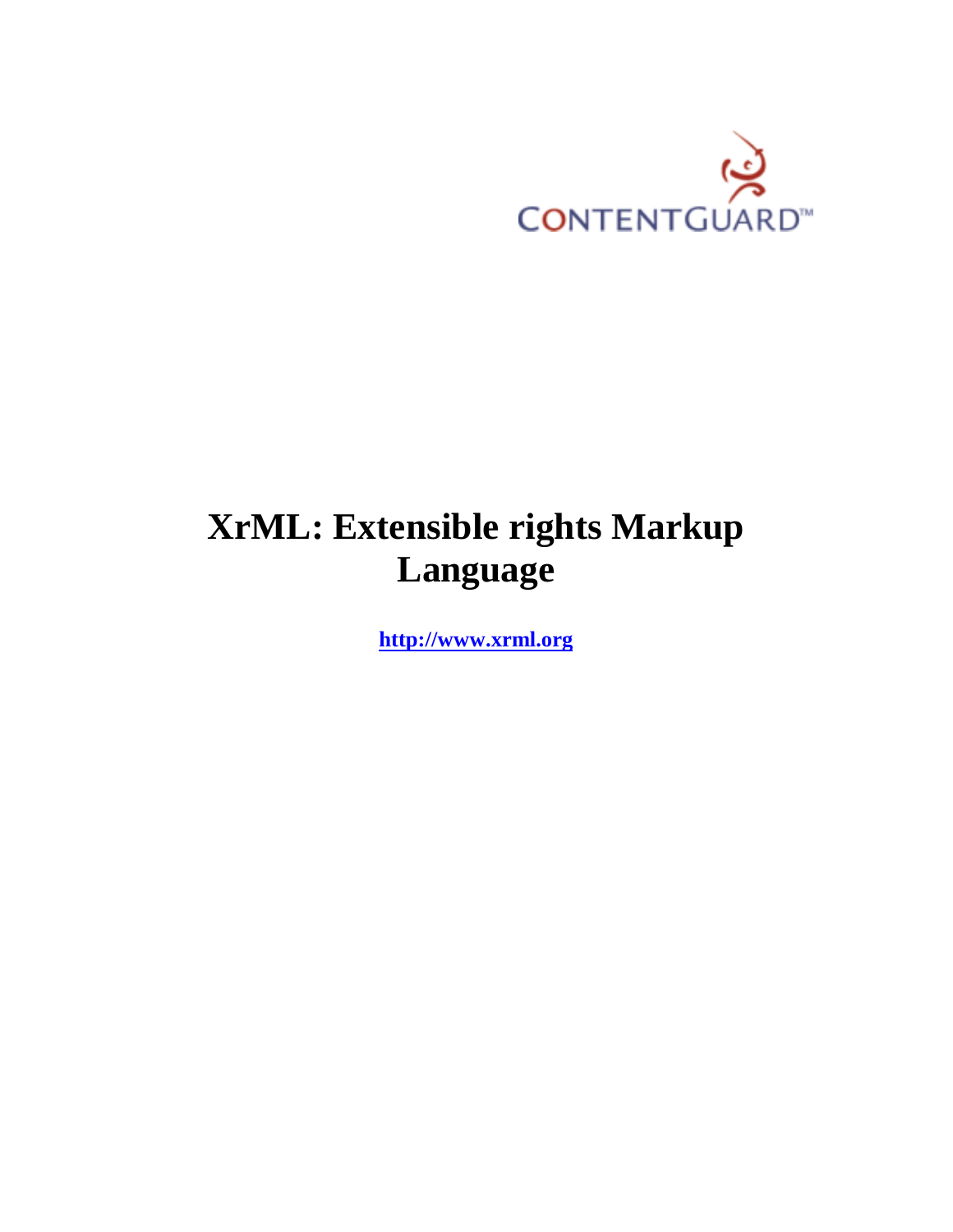**PLEASE NOTE THAT YOU HAVE TO ACCEPT THE TERMS AND CONDITIONS SET FORTH IN THE XRML LICENSE AGREEMENT BEFORE YOU USE THIS DOCUMENT AND THE XRML DTD. IF YOU RECEIVED THIS DOCUMENT AND HAVE NOT SIGNED THE LICENSE AGREEMENT, PLEASE GO TO XrML.org TO SIGN THE LICENSE AND GET THE XRML SPECIFICATIONS AND DTD. IF YOU USE THIS DOCUMENT AND HAVE NOT YET SIGNED THE LICENSE, PLEASE READ THE FOLLOWING CAREFULLY, AS ANY USE YOU MAKE OF THE XRML SPECIFICATIONS AND DTD WILL BE SUBJECT TO THE FOLLOWING TERMS AND CONDITIONS. BY USING THE XRML SPECIFICATIONS AND DTD, YOU INDICATE THAT YOU AGREE TO THESE TERMS.**

THE FOLLOWING IS THE LICENSE AGREEMENT RELATING TO THE XrML SPECIFICATIONS YOU REQUESTED. YOU SHOULD TAKE SOME TIME TO READ THE TERMS AND CONDITIONS OF THIS LICENSE AGREEMENT CAREFULLY. BY SELECTING "ACCEPT" YOU ARE AGREEING TO ALL OF THE TERMS AND CONDITIONS OF THIS LICENSE AGREEMENT. IF YOU ARE AGREEING ON BEHALF OF A COMPANY, YOU REPRESENT THAT YOU ARE AUTHORIZED TO BIND THAT COMPANY TO THIS LICENSE AGREEMENT. IF YOU DO NOT AGREE TO THESE TERMS AND CONDITIONS, SELECT THE "REJECT" BUTTON AT THE END. IF YOU ACCEPT THIS LICENSE, CONTENTGUARD WILL SEND YOU THE XrML SPECIFICATIONS ELECTRONICALLY.

# PREAMBLE:

ContentGuard, Inc. is committed to promoting and supporting a standard language that will enable content creators, providers, distributors and retailers to express rights and specifications that can be universally interpreted by trusted systems technology platforms. To facilitate this common standard ContentGuard has developed the XrML Specifications for digital rights management software (based on extensive research conducted at the Palo Alto Research Center - PARC) and desires to license the use of the XrML Specifications royalty-free.

# GUIDING PRINCIPLES FOR XrML:

- 1. Enable rapid growth of the eContent industry for all media.
- 2. Enable XrML to meet the needs of all stakeholders in the eContent industry.
- 3. Establish a community of practice that is committed to develop a common rights language for use by trusted systems.
- 4. Enable interoperability across multiple platforms and content types.
- 5. Encourage interested parties to submit and share XrML Modifications with the community of practice that will extend and enhance the XrML Specifications.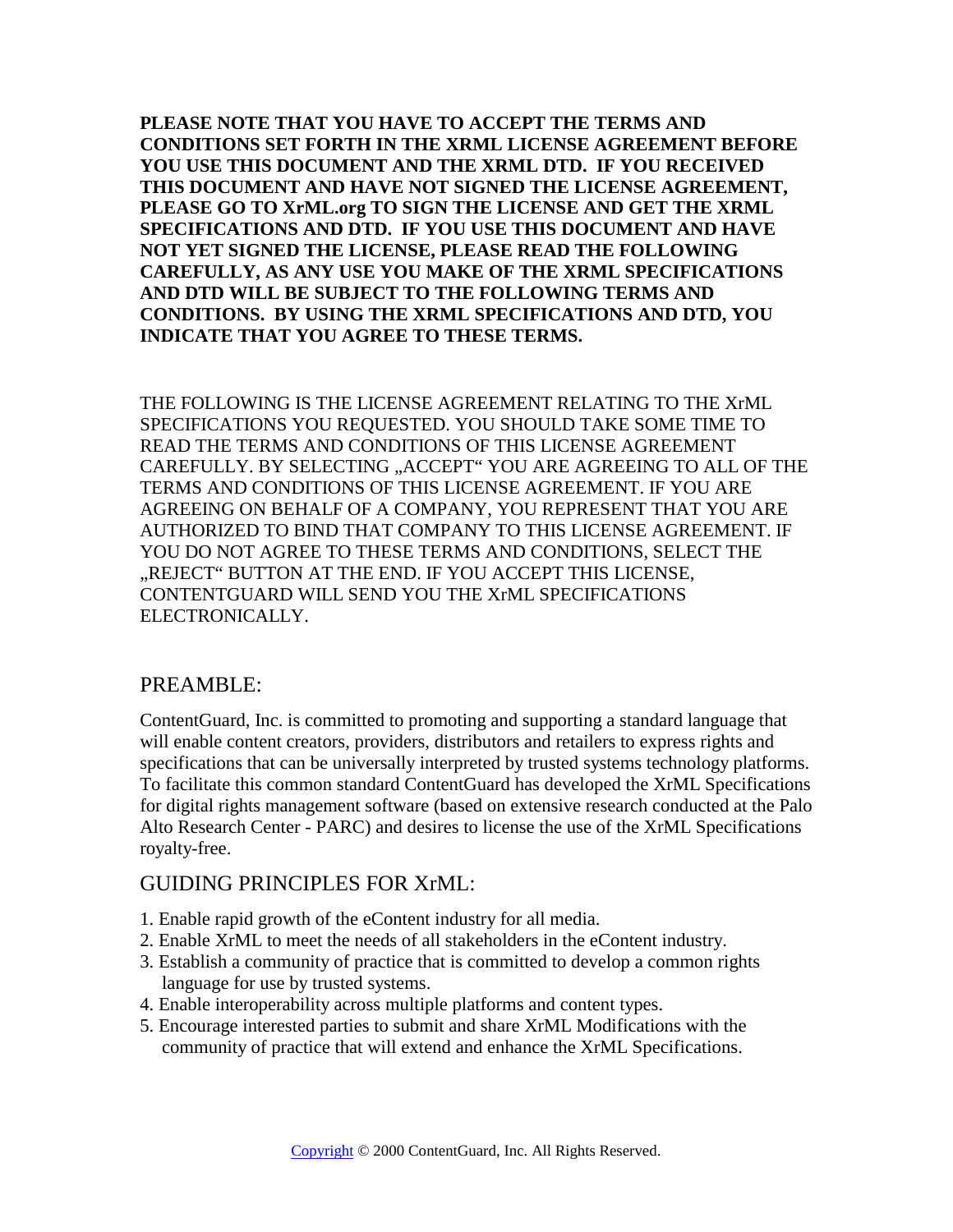- 6. Enable future XrML enhancements and modifications to meet the needs of the DRM community, and that the standard does not become fragmented or create commercial advantage for any single party.
- 7. Establish a XrML Panel of knowledgeable and interested parties, to review the XrML Modifications and make recommendations concerning incorporation of XrML Modifications in the XrML Specifications.
- 8. This License Agreement does not apply to, dictate or restrict General-purpose APIs (Application Program Interfaces), operating system functions and specifications, or other software that incorporate XrML Specifications.
- 9. Additional materials will be made available on the xrml.org website from time to time, for example, the DTDs for the XrML Specifications.

# A. DEFINITIONS:

1) "Digital Rights Management" or "DRM" means techniques, processes, procedures and algorithms related to establishing an environment that utilizes syntactically expressed declarative statements having an environment-wide meaning for the management of digital rights, including computer hardware and software, which enables or implements trusted licensing, secure rights and permissions specification, rights and permissions enforcement, establishment of a trusted computing environment, and trusted infrastructure, each for:

(i) the secure preparation, transmission, prevention of misuse and/or consumption of protected digital works by authorized licensees, (such as watermarking and fingerprinting and software obfuscation;) and

(ii) secure digital commerce transactions, including the automated and persistent enforcement of policies for consumption of digital goods, usage tracking, budget management, fraud detection, account management, key management and similar functions, to occur over internal and external computer networks.

- 2) "XrML" or "eXtensible rights Markup Language" means the rights specification language for implementing DRM owned by ContentGuard.
- 3) "XrML Specifications" means the specifications and documentation for implementing XrML as first provided to You under this License Agreement and any future versions, enhancement, improvements and updates thereof that may be provided, or otherwise made available to You by ContentGuard under this License Agreement.
- 4) "Licensee" means any party (including You) that has entered into a license agreement with ContentGuard for the license of the XrML Specifications.
- 5) "XrML Modifications" means any modifications, enhancements, improvements, changes, and Derivative Works based on the XrML Specifications.
- 6) "Derivative Work" has the meaning set forth therefore in Title 17 United States Code Section 101.
- 7) "You" means an individual, or a legal entity acting by and through an individual or individuals, who receives the XrML Specifications under this License agreement or who exercises rights under this License Agreement or who uses the XrML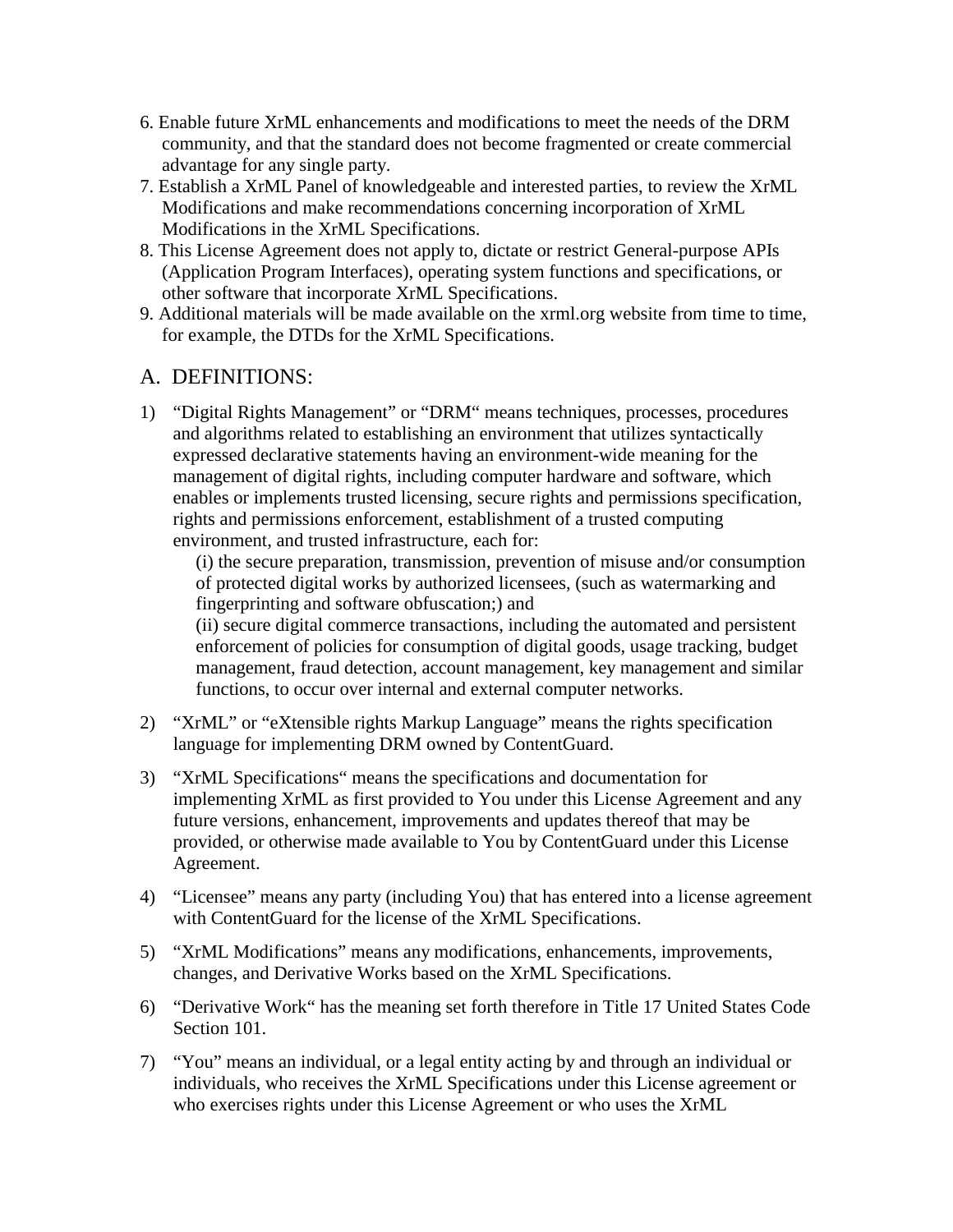Specifications for any purpose. For legal entities, "You" includes any entity that by majority voting interest controls, is controlled by, or is under common control by You.

8) "XrML Panel" will consist of knowledgeable and interested representatives of Licensees interested in creating a common DRM standard.

# B. LICENSE GRANTS AND OBLIGATIONS:

1. ContentGuard License Grant to You:

Subject to the terms and conditions of this License Agreement, ContentGuard hereby grants to You a non-exclusive, world-wide, royalty-free license to use the XrML Specifications for:

- (i) any application, product or service incorporating, providing or using Digital Rights Management functionality; and
- (ii) research and training use.

## 2. XrML Modifications:

- (i) XrML Modifications. By entering into this License Agreement and by using the XrML Specifications, You agree that You share the goal of a common standard for DRM supported by the XrML Specifications. To achieve this goal, ContentGuard may review the XrML Specifications from time to time to ensure that the XrML Specifications continue to define and support a common standard for DRM. As a result of this review, ContentGuard may issue future versions, enhancements, improvements, and updates to the XrML Specifications. ContentGuard may also incorporate XrML Modifications made by ContentGuard or third parties into the XrML Specifications.
- (ii) Process for Incorporating XrML Modifications into the XrML Specifications. ContentGuard encourages and welcomes You to offer XrML Modifications for enhancing and extending XrML Specifications. By entering into this License Agreement You agree that only ContentGuard, in its sole discretion, may incorporate the XrML Modifications made by You or any third party into the XrML Specifications. ContentGuard and the XrML Panel will review all XrML Modifications. If Your XrML Modification is not adopted by ContentGuard, ContentGuard will make reasonable endeavors to explain to You why Your XrML Modification was at variance with the XrML Specifications standard.
- (iii) XrML Modifications. Subject to the terms and conditions of this License Agreement, ContentGuard hereby grants to You the right to make XrML Modifications, provided that:
	- (a) You promptly provide ContentGuard with copies of all XrML Modifications made by or on behalf of You;
	- (b) for any XrML Modification made by You which is incorporated by ContentGuard in the XrML Specifications, You will grant (and You agree this License Agreement constitutes such grant), to ContentGuard a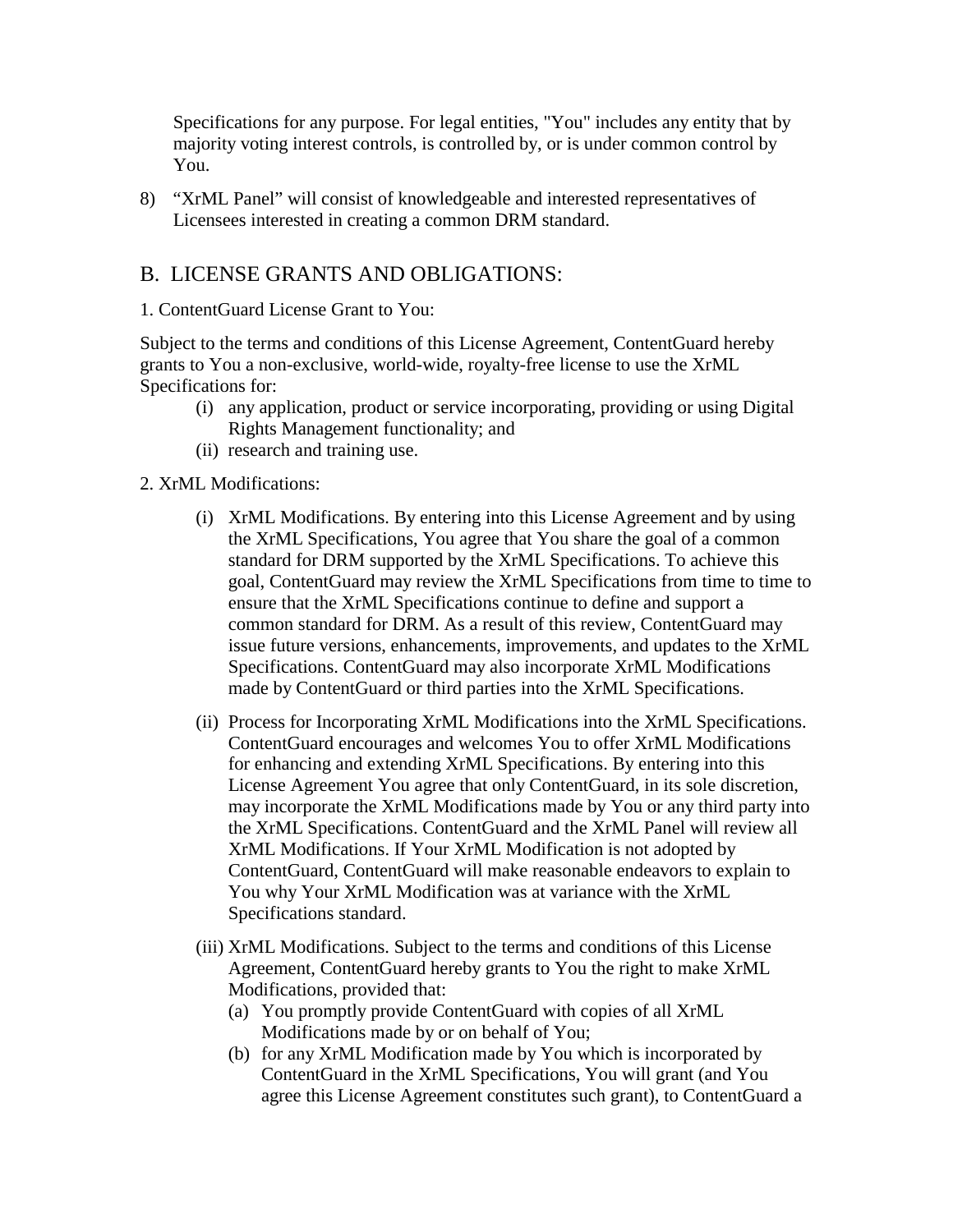perpetual, world-wide, royalty-free, irrevocable, non-exclusive license, including the right to sublicense, in the XrML Modification (and agree that this License Agreement shall constitute such assignment); and

(c) If ContentGuard informs You in writing that any XrML Modification made by You is not approved for integration into the XrML Specifications, You may use such XrML Modification but You must not designate, advertise or promote in any way that any such XrML Modification is compatible with the XrML Specifications and You agree that You will cease using the notation described in Section B5(ii) of this License Agreement.

## 3. Use of the XrML Specifications for DRM Functionality:

You agree that You will use all reasonable efforts to ensure that any applications, products or services developed by You will not be incompatible with the approved XrML Specifications. If Your applications, products or services use XrML Specifications then it must support XrML as well as that of any other rights specification.

4. Future Versions of XrML Specifications:

From time to time ContentGuard may issue or otherwise make available to You, such as by download at the ContentGuard XrML.org website, new versions, improvements and updates to the XrML Specifications.

## 5. Your Obligations:

Subject to the terms and conditions of this License Agreement, You agree to:

- (i) note in conspicuous locations on any of Your products and services (and related marketing materials and user documentation) that use the XrML Specifications or any XrML Modifications made by You the notation: "XrML, eXtensible Rights Markup Language and the XrML logo are trademarks of ContentGuard Holdings, Inc. Copyright © 2000 ContentGuard Holding, Inc. All rights reserved;"
- (ii) Insert and maintain in conspicuous locations on any of Your products and services (and related marketing materials and user documentation) that use the XrML Specifications or any XrML Modifications made by You the notation: "XrML Compatible" and the XrML logo. The logo (which ContentGuard reserves the right to modify from time to time) is available at the XrML web page www.xrml.org.
- (iii) not sue ContentGuard or any other Licensee for claims arising out of the use of XrML Specifications or XrML Modifications made by You;
- (iv) not sublicense, or disclose the XrML Specifications made by You to third parties except where this is part of the distribution of Your products or services using XrML Specifications; and
- (v) not to sue ContentGuard, Licensees and other third parties for using the XrML Specifications and XrML Modifications.
- C. NO WARRANTY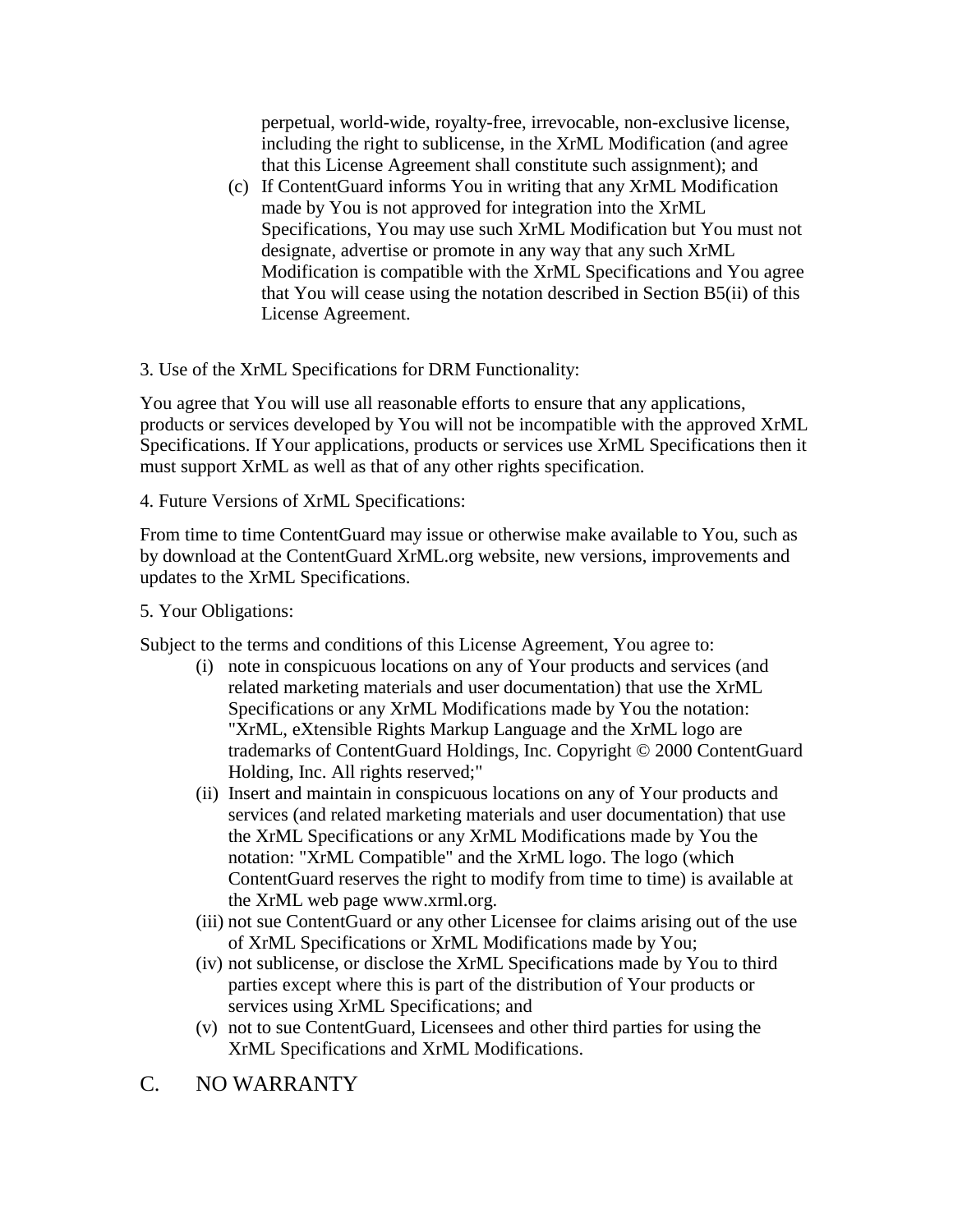EXCEPT AS EXPRESSLY SET FORTH IN THIS LICENSE, THE XrML SPECIFICATIONS ARE PROVIDED ON AN "AS IS" BASIS, WITHOUT WARRANTIES OR CONDITIONS OF ANY KIND, EITHER EXPRESS OR IMPLIED INCLUDING, WITHOUT LIMITATION, ANY WARRANTIES OR CONDITIONS OF TITLE, NON-INFRINGEMENT, MERCHANTABILITY OR FITNESS FOR A PARTICULAR PURPOSE.

# D. DISCLAIMER OF LIABILITY

CONTENTGUARD SHALL NOT BE LIABLE FOR ANY DAMAGES, DIRECT, INDIRECT, INCIDENTAL, SPECIAL, EXEMPLARY, PUNITIVE, CONSEQUENTIAL OR OTHER DAMAGES (INCLUDING, WITHOUT LIMITATION, LOST PROFITS BUSINESS INTERRUPTION, LOSS OF PROGRAMS OR OTHER INFORMATION OR OTHER LOSS), HOWEVER CAUSED AND ON ANY THEORY OF LIABILITY, WHETHER IN CONTRACT, STRICT LIABILITY, OR TORT (INCLUDING NEGLIGENCE OR OTHERWISE) ARISING IN ANY WAY OUT OF THIS LICENSE AGREEMENT, THE USE OR DISTRIBUTION OF THE XRML SPECIFICATIONS OR XRML MODIFICATIONS OR THE EXERCISE OF ANY RIGHTS GRANTED HEREUNDER, EVEN IF ADVISED OF THE POSSIBILITY OF SUCH DAMAGES. CONTENTGUARD SHALL NOT BE LIABLE FOR ANY CLAIM PERTAINING TO ERRORS, OMISSIONS, OR OTHER INACCURACIES IN THE XRML SPECIFICATIONS OR ANY XRML MODIFICATIONS. IN THIS PARAGRAPH "CONTENTGUARD" INCLUDES ITS SUBSIDIARIES, PARENTS, EMPLOYEES, OFFICERS, DIRECTORS, AGENTS, SUBCONTRACTORS, SERVICE PROVIDERS AND SUPPLIERS.

# E. GENERAL PROVISIONS

- 1. Integration: This License Agreement represents the complete agreement concerning the subject matter hereof.
- 2. Governing Law: The laws of the State of New York and the intellectual property laws of the United States shall govern this License Agreement. The application of the United Nations Convention on Contracts for the International Sale of Goods is expressly excluded.
- 3. Severability: If any provision of this License Agreement is held to be unenforceable, such provision shall be reformed only to the extent necessary to make it enforceable.
- 4. Termination: Your rights under this License Agreement shall terminate if You fail to comply in a material respect with the terms of conditions of this License Agreement and do not cure such failure within 60 days after receiving written notice of such noncompliance from ContentGuard. You have the right to terminate this License Agreement effective 60 days after written notice to ContentGuard.
- 5. Language: This License Agreement is in the English language only, which language shall be controlling in all respects, and all versions of this License Agreement in any other language shall be for accommodation only and shall not be binding on the parties to this License Agreement.
- 6. Export Laws: You agree to comply strictly to with all applicable import and export laws and regulations of the United States and other countries.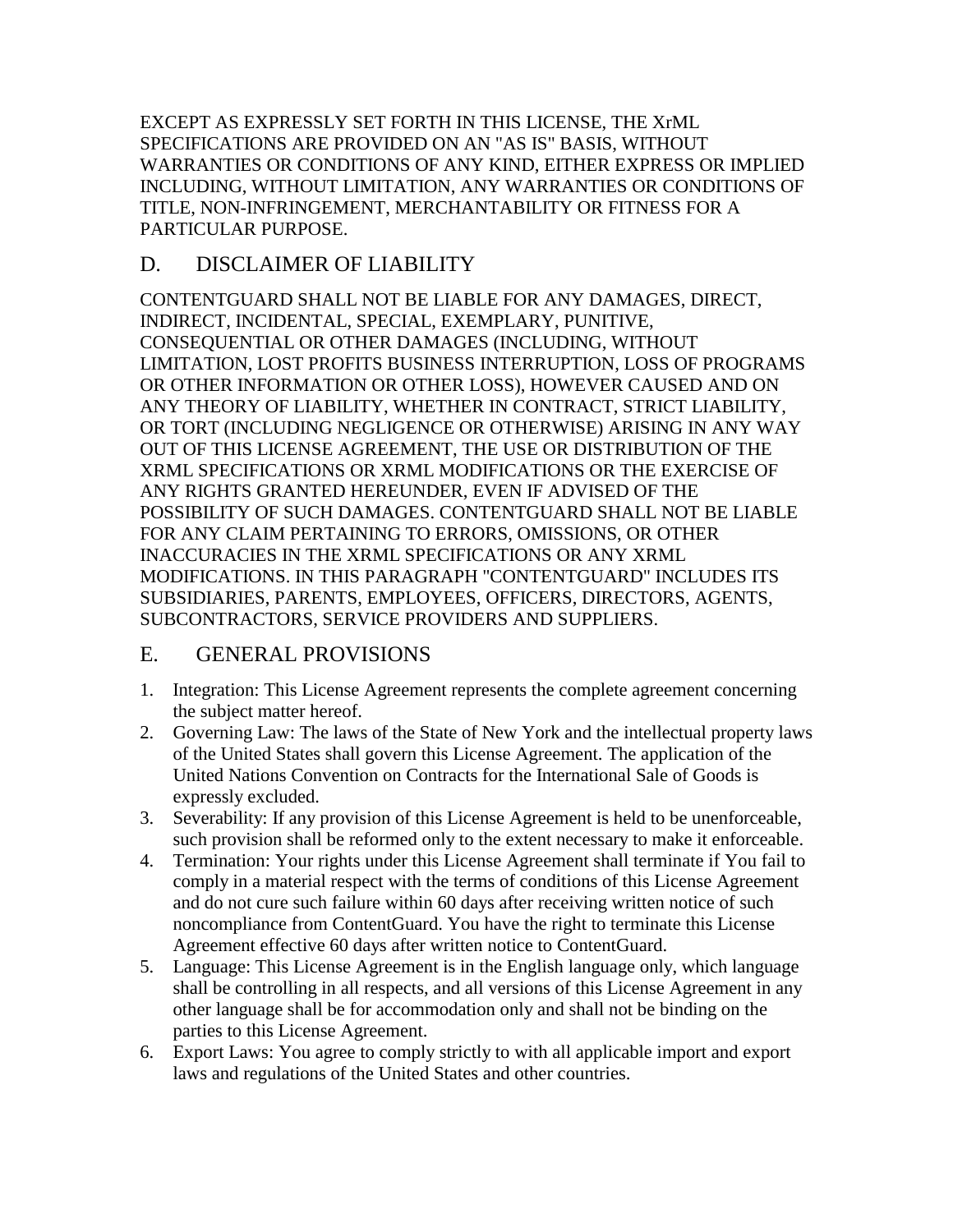#### **Abstract**

This specification defines XrML (eXtensible rights Markup Language), an extension of Xerox DPRL 2.0 in XML. XrML documents provide descriptions of usage rights, fees and conditions for digital contents, together with message integrity and entity authentication in these descriptions.

### **Status of this document**

Although the extensible rights markup language (XrML) has already benefited from comments from publishers and other interested parties, the language is not frozen. Currently, this document is a draft. Its description of works and rights is mainly from DPRL v.2. Rules for generating and processing XrML documents are still in discussion. Feedback and suggestions are solicited.

Public discussion on XrML features takes place on the discussion forum, email: [xrml@xrml.org,](mailto:xrml@xrml.org) WWW <http://www.xrml.org/forum.stm>

Please report errors in this document to the current editor at [editor@xrml.org.](mailto:editor@xrml.org)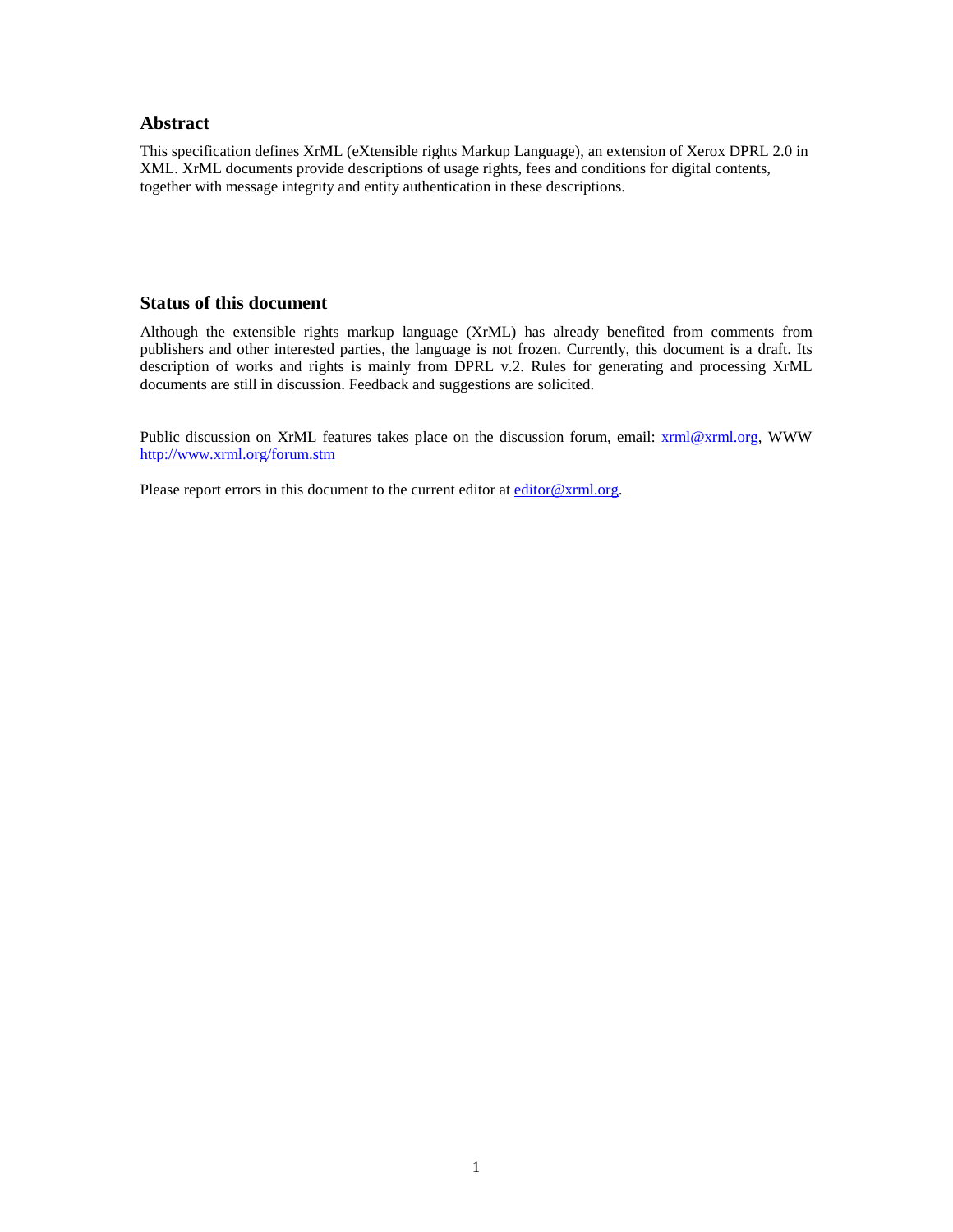# **Revision History**

| Date      | <b>Change Description</b>                           | Edited By |
|-----------|-----------------------------------------------------|-----------|
| 4/28/2000 | Initial draft of version 1.0                        | X. Wang   |
| 5/10/2000 | Incorporated modification of the DTD:               | X. Wang   |
|           | Added element AUTHENTICATEDDATA to element BODY     |           |
|           | Removed element PRINCIPAL from element ENABLINGBITS |           |
|           | Added element PRINCIPAL to element PRINCIPAL        |           |
| 6/23/2000 | Some typo fixing                                    | X. Wang   |
|           | Added element SECURITYLEVEL to element PRINCIPAL    |           |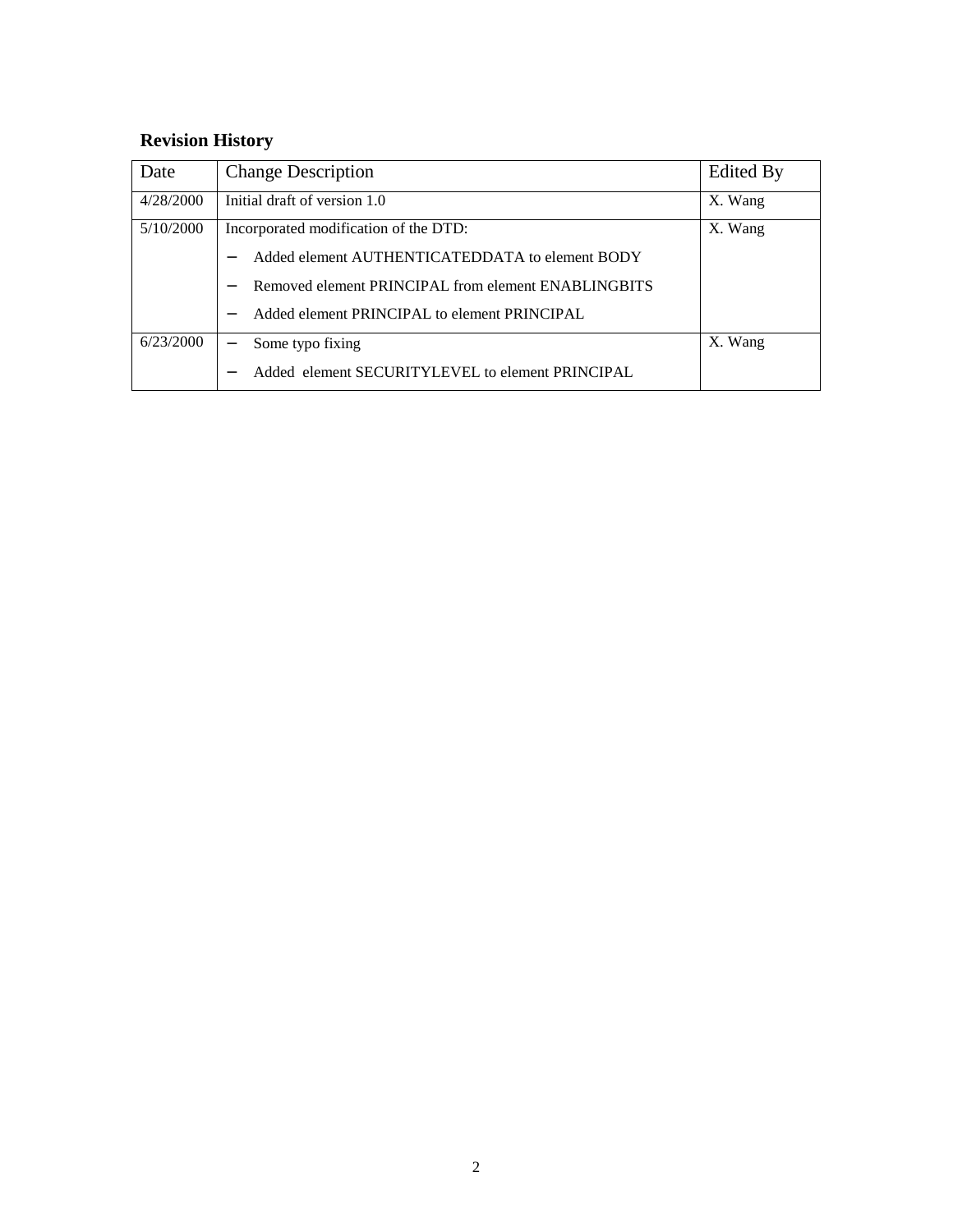| 1            |       |  |
|--------------|-------|--|
| 1.1          |       |  |
| 1.2          |       |  |
| 1.3          |       |  |
| 1.4          |       |  |
|              | 1.4.1 |  |
|              | 1.4.2 |  |
| 1.5          |       |  |
|              |       |  |
| $\mathbf{2}$ |       |  |
|              |       |  |
| 2.1          |       |  |
| 2.2          |       |  |
| 2.3          |       |  |
| 3            |       |  |
|              |       |  |
| 3.1          |       |  |
| 3.2          |       |  |
| 3.3          |       |  |
| 3.4          |       |  |
| 3.5          |       |  |
|              | 3.5.1 |  |
| 3.6          |       |  |
| 3.7          |       |  |
| 3.8          |       |  |
|              | 3.8.1 |  |
|              | 3.8.2 |  |
|              | 3.8.3 |  |
|              | 3.8.4 |  |
|              | 3.8.5 |  |
|              | 3.8.6 |  |
|              | 3.8.7 |  |
| 3.9          |       |  |
| 3.10         |       |  |
|              |       |  |
| 4            |       |  |
| 4.1          |       |  |
| 4.2          |       |  |
|              | 4.2.1 |  |
|              | 4.2.2 |  |
|              | 4.2.3 |  |
|              | 4.2.4 |  |
|              | 4.2.5 |  |
| 4.3          |       |  |
|              | 4.3.1 |  |
|              | 4.3.2 |  |
|              | 4.3.3 |  |
| 4.4          |       |  |
|              | 4.4.1 |  |
|              | 4.4.2 |  |
|              | 4.4.3 |  |
|              | 4.4.4 |  |
|              | 4.4.5 |  |
| 4.5          |       |  |
|              | 4.5.1 |  |
|              |       |  |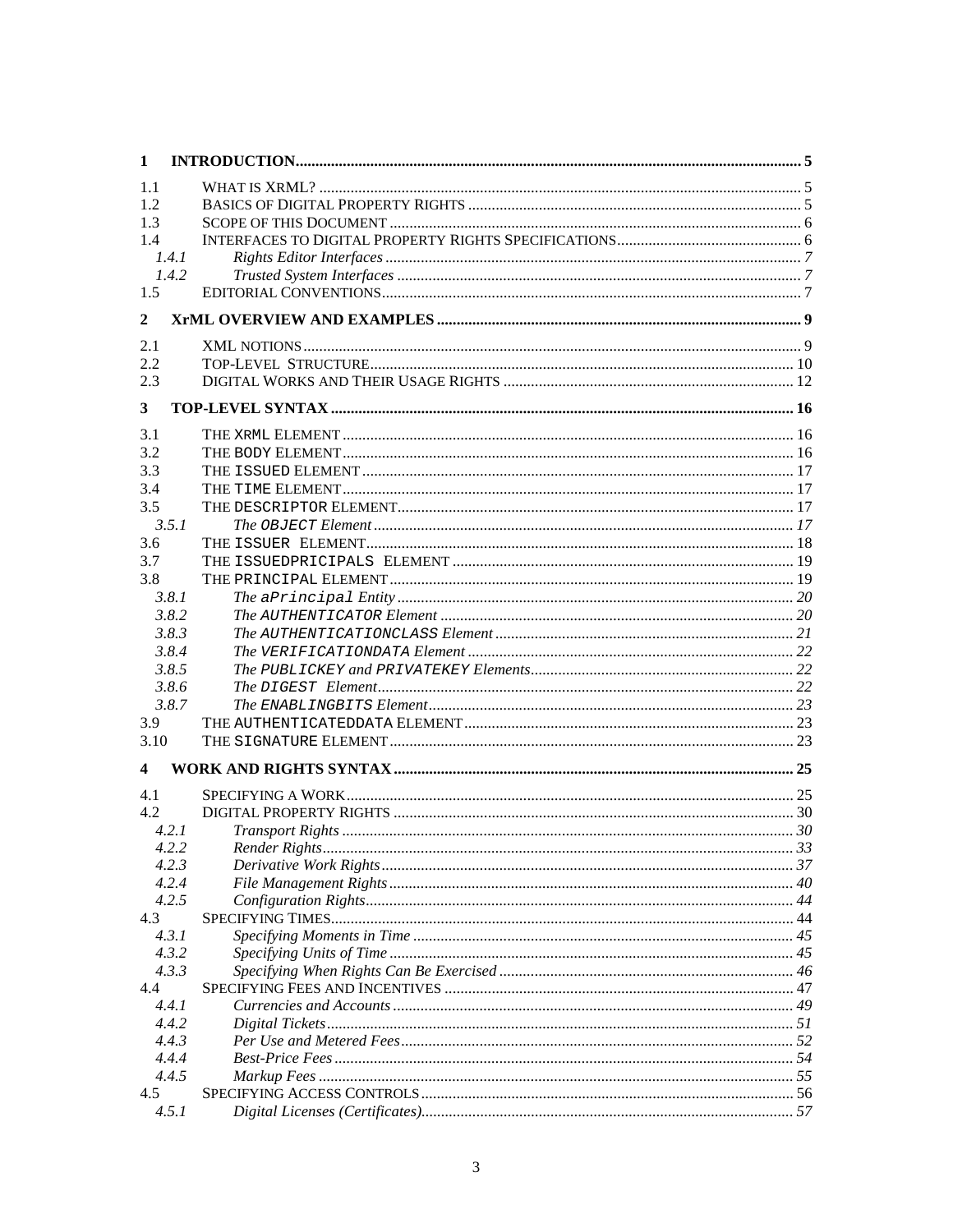| 4.5.2      |                                                          |  |
|------------|----------------------------------------------------------|--|
| 4.6        |                                                          |  |
| 4.6.1      |                                                          |  |
| 4.7        |                                                          |  |
| 4.7.1      |                                                          |  |
| 4.8        |                                                          |  |
| 4.8.1      |                                                          |  |
| 4.8.2      |                                                          |  |
| 4.9        |                                                          |  |
| 4.9.1      |                                                          |  |
| 4.9.2      |                                                          |  |
| 4.9.3      |                                                          |  |
| 4.9.4      |                                                          |  |
| 5          |                                                          |  |
| 6          |                                                          |  |
| 7          |                                                          |  |
|            |                                                          |  |
| 7.1        |                                                          |  |
| 7.2        |                                                          |  |
| 7.3<br>7.4 |                                                          |  |
|            |                                                          |  |
| 8          | APPENDIX B. GRAMMAR FOR THE DIGITAL PROPERTY LANGUAGE 79 |  |
| 9          |                                                          |  |
| 9.1        |                                                          |  |
| 9.2        |                                                          |  |
| 9.3        |                                                          |  |
| 9.4        |                                                          |  |
| 9.5        |                                                          |  |
| 9.6        |                                                          |  |
| 9.7        |                                                          |  |
| 9.8        |                                                          |  |
| 9.9        |                                                          |  |
| 10         |                                                          |  |
|            |                                                          |  |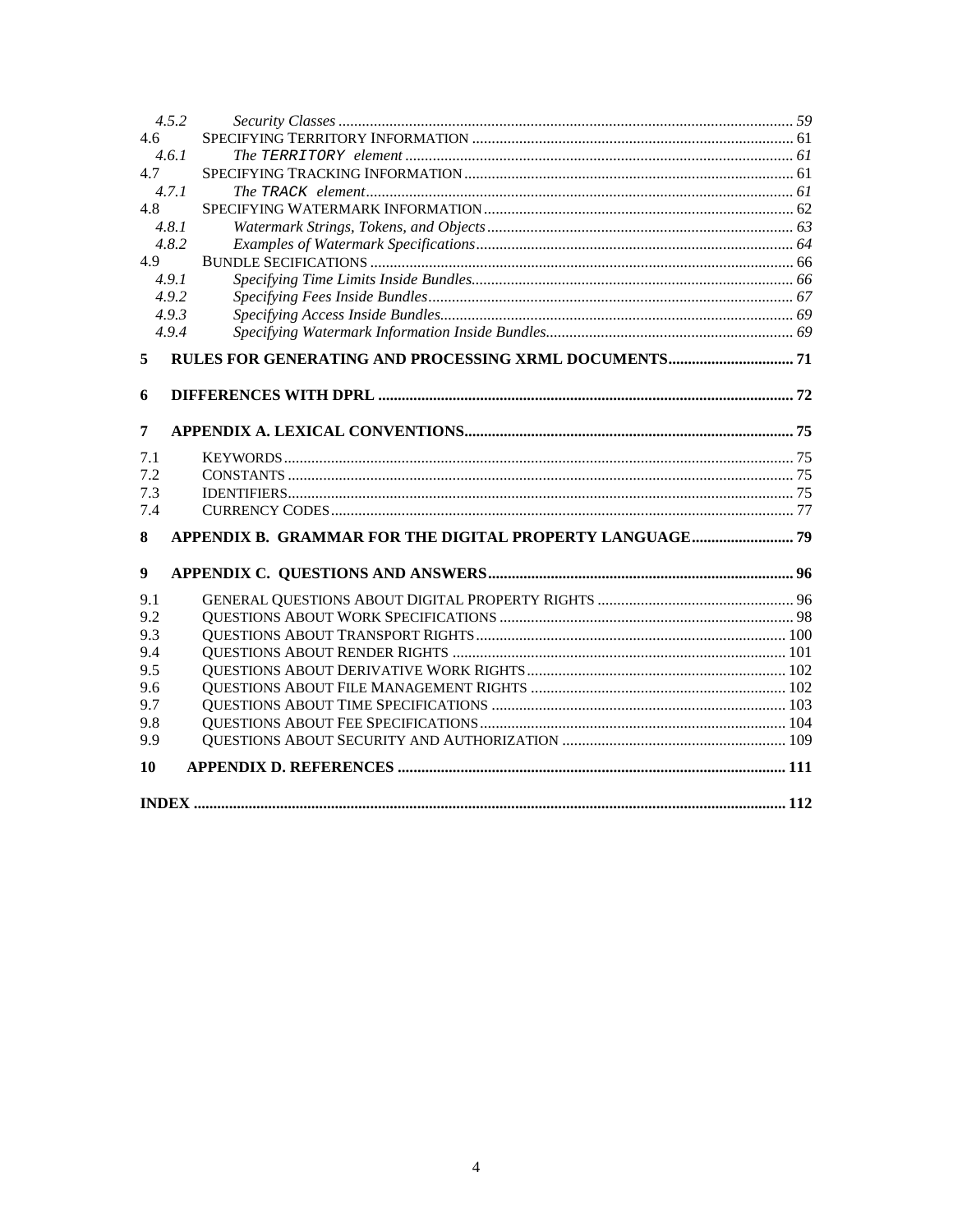#### <span id="page-10-0"></span>**1 INTRODUCTION**

#### **1.1 What is XrML?**

XrML is the shorthand for eXtensible rights Markup Language. It is a language in XML (eXtensible Markup Language) for describing specifications of rights, fees and conditions for using digital contents (or properties), together with message integrity and entity authentication within these specifications. It is intended to support commerce in digital contents, that is, publishing and selling electronic books, digital movies, digital music, interactive games, computer software and other creations distributed in digital form. It is also intended to support specification of access and use controls for secure digital documents in cases where financial exchange is not part of the terms of use. XrML documents are XML conforming. As such, they are readily viewed, edited, and validated with standard XML tools.

The use of XrML for usage rights on digital contents is to ensure that trusted systems can exchange digital contents and interoperate. Trusted systems (or repositories) are systems that can hold digital contents and which can be trusted to honor the rights, conditions, and fees specified for digital contents. In document commerce, trusted systems are for authoring, playing, and selling digital works. They include personal systems, on-line storefront systems, library systems, and others. Design goals for XrML are:

- To enable content owners and distributors to describe rights, fees and conditions appropriate to commerce models they select.
- To provide standard terms for usage rights with useful, concise, easily understandable meanings.
- To offer vendors sound operational definitions of trusted systems for compliance testing and evaluation.
- To provide extensibility to new language features to meet the needs of the digital content industry today and as it develops in the future.
- •

XrML 1.0 (this specification) is an extension of the Xerox "Digital Property Rights Language" [DPRL] version 2. DPRL, as originally conceived, was to be a language for describing digital properties (works) and their usage rights, fees and conditions. Its author is Mark Stefik from Xerox PARC. Its latest version (version 2) is in XML. DPRL has been around since 1996 and has generated several U.S patents around it. In order to build trusted systems based on documents specified in DPRL, integrity of these DPRL documents and authentication of entities defined and/or identified within the documents become important. Moreover, several important usage conditions in digital rights management, such as usage location and tracking were not defined in DPRL. XrML addresses these issues and extends DPRL by adding a set of structural and semantic tags suitable for specifying metadata of XrML documents, validating integrity of XrML documents as well as of digital contents, and authoring relatively simple XrML documents (such as licenses). In addition, XrML adds support for specifying conditions for usage locations and tracking, and simplifies some DPRL document elements and their attributes.

#### **1.2 Basics of Digital Property Rights**

Digital property rights (or "usage rights" for short) are rights associated with digital works and their parts that describe how the works can be used. Here are some basic concepts:

- Rights are associated with parts of a digital work (and with folders).
- Every class of usage right has a corresponding transaction.
- The transaction defines what a repository does when the right is exercised.
- Rights are described in sentences of a machine-interpreted language having a grammar.
- The transactions for a given work are parameterized by the information in the usage rights sentences for the work.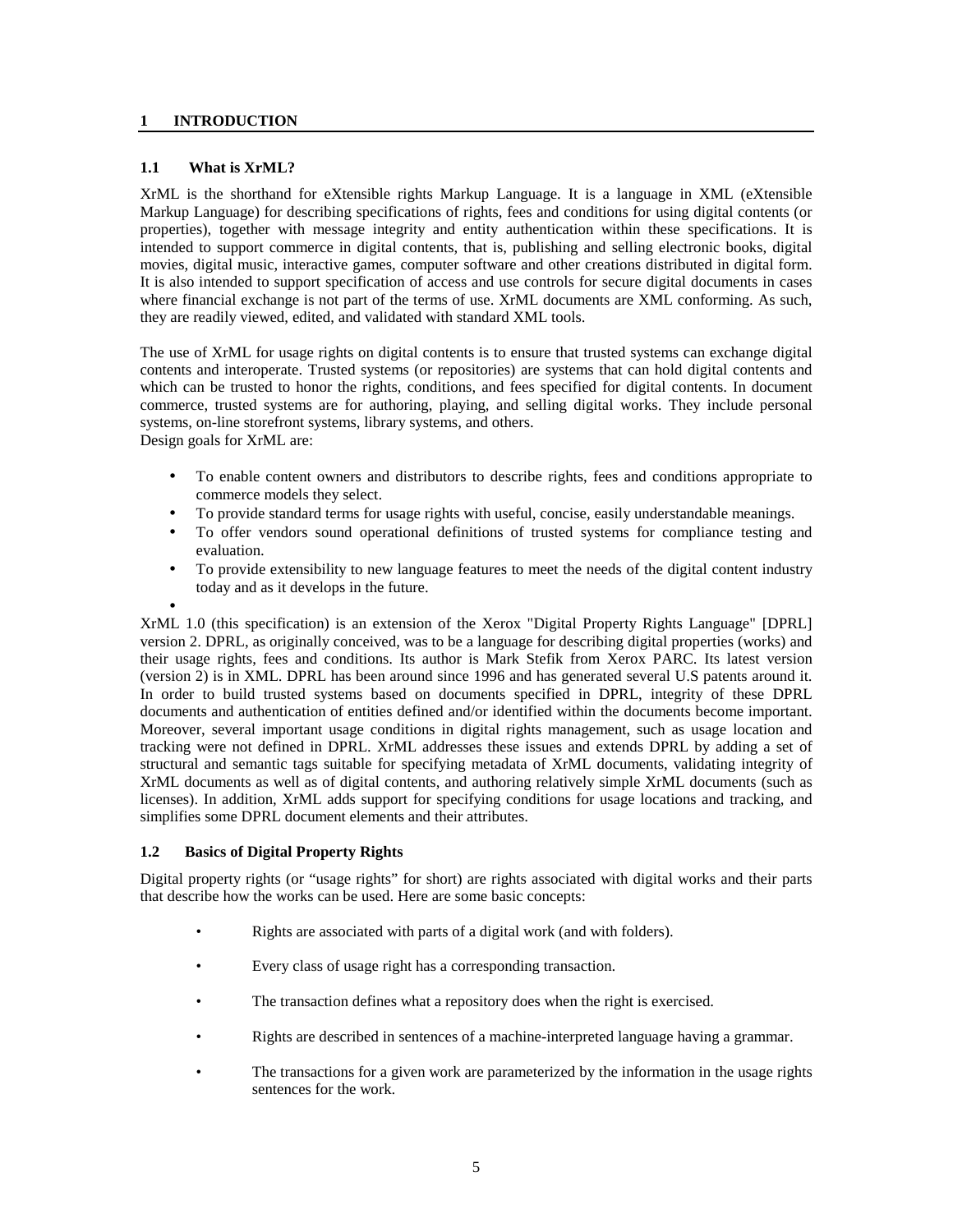• The rights on a work can be changed later, if the change is authorized by the rights owner.

#### <span id="page-11-0"></span>**1.3 Scope of this Document**

This document explains the basic concepts for managing digital works in trusted systems, describes the language syntax and semantics, and provides examples of typical specifications of usage rights. It does not provide specifications for security in trusted systems, propose specific applications, or describe the details of the accounting systems required.

One of the goals of this document is to develop an approach and language that can be used throughout the publishing industries and in other industries as well. This document does not address the agreements, coordination or institutional challenges involved in achieving that goal.

#### **1.4 Interfaces to Digital Property Rights Specifications**

Specifications in the rights markup language are established by creators of digital works and also by publishers and distributors. Specifications are used by consumers as they select and use digital works. However, creators, publishers, distributors, or consumers would seldom (if ever) look directly at specifications written in the language.

Thus, specifications in the rights markup language are intended to be readable by machines rather than directly readable by people. They are used by systems that store, play, transport, copy, and sell digital works. These repositories potentially include a range of devices with embedded computers, including personal computers, set top boxes, personal document readers, personal entertainment devices, on-line servers, and trusted printers.

In many cases, the rights associated changing rights with a digital work are established at the time that the work is published and remain the same over time. There are, however, several ways that rights may be changed over time, and these involve different interfaces.

- *Republishing with new rights*. In the simplest case, the publisher or rights holder may simply republish a work with new rights. At the time of publishing, the terms and conditions on new copies of the work are changed to be different from those on older copies of the work. One way to accomplish this is simply to reinvoke a rights editor on a copy of the work and then to begin distributing only the revised version. An important job of a rights editor is to check the credentials of the person seeking to change the rights, since only the rights owner is authorized to change the rights on a work.
- *Embedding a work and adding new terms and fees*. In this case, a work may be embedded in a larger work. Embedding is controlled by the Embed right discussed later in this document. Generally, embedding is done by a distributor, who adds value by repackaging the work. Embedding typically adds extra fees for exercising rights. Although this operation typically includes combining a work with additional content, it includes the case where the content itself is not changed.
	- *Upgrading rights*. Some trusted systems will support the operation of changing the rights on a work already distributed. This process would be carried out on a trusted system which checks the authorization for the change during a transaction that changes the rights. The details of the transaction are beyond the scope of this document except to say that the operation is automatic and the transaction to change the keys must be digitally signed by the rights owner.

Programmers developing trusted applications that use the rights language would typically not work with the syntax directly. Instead, they would use the application programmer's interface (API) to an object-oriented representation of the statements in the rights language. The application interface is described in other documents.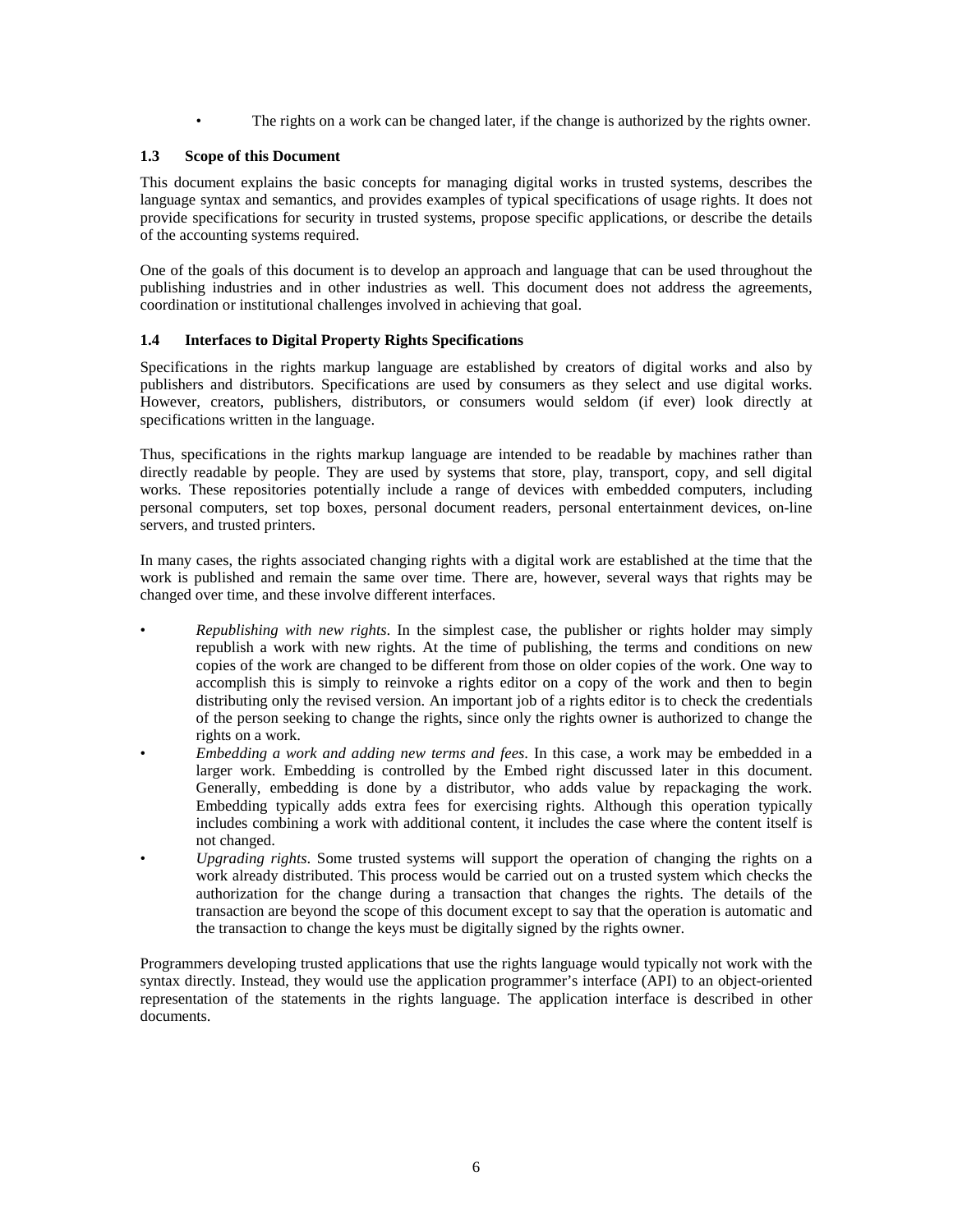#### <span id="page-12-0"></span>**1.4.1 Rights Editor Interfaces**

To specify rights a publisher of a digital work uses a graphical user interface (a "rights editor" program) in a digital authoring or publishing system. Such interfaces can take different forms. For example, one convenient form of a right editor interface is similar to a spreadsheet.

The interface enables a publisher to fill in information indicating what rights, fees, or licenses apply to the digital work at hand. For example, a publisher may simply select individual rights or a set of standard rights from a menu, modifying them slightly to indicate particular fees or distribution requirements. The publishing program then outputs a specification written in the rights markup language and attaches that specification to the digital work.

#### **1.4.2 Trusted System Interfaces**

Trusted systems, such as trusted workstations, trusted music players, trusted video players, and other trusted devices need user interfaces appropriate to the device.

For example, to play a work of digital music or a video, a consumer would just press the play button of a trusted player in much the same way that one uses a play button on a conventional compact disk or video tape player. In many systems, pushing a button would automatically invoke all of the appropriate checking, authorization, and payment transactions that are required for playing the digital work. In some systems, a consumer could use a small display similar to a calculator display to select among different rights or billing options. Different devices would have different user interfaces, but interoperable devices would share a common rights markup language — a *lingua franca* for systems dealing in permissions and fees.

In some cases, a digital work may be offered with hundreds of variations on the rights. For example, a publisher may offer variations on rights at different prices for different users. There may be regular consumer rates, corporate rates, special rates for academic institutions or libraries, special rates for members of the book of the month club, special rates for frequent fliers, special rates for recent purchasers of other works by the same publisher, and so on. There can be different rates for a permanent use, use over a ten year period, or use over a special two-day introductory period.

In many cases, an unmediated interface to so many variations will be overly complex for normal use. An alternative is for the system to present the set of credentials, memberships, and special offers available to the user via an interface agent that matches held certificates and tickets with the rights offers available on the digital work. Given a selection policy established by the user, the agent can filter the choices down to a small set or automatically select the lowest cost right meeting the user's needs. For example, on a trusted music player, pressing the play button may be all that is required to select the least expensive alternative and play the work.

#### **1.5 Editorial Conventions**

For readability, brevity, and historic reasons this document uses the words digital property rights, digital rights, and usage rights synonymously. Similarly, this document uses the words extensible rights markup language, rights markup language, digital property rights language, digital property language, digital rights language, and rights language synonymously. It also uses the terms digital publications, digital documents, digital property and digital works synonymously.

This specification uses XML DTDs as a main tool to define the XrML grammar. (Readers unfamiliar with DTD syntax may wish to refer to Ron Bourret's ["Declaring Elements and Attributes in an XML DTD"](http://www.informatik.tu-darmstadt.de/DVS1/staff/bourret/xml/xmldtd.html) [\[Bourret\]](http://www.w3.org/TR/2000/WD-xmldsig-core-20000228/#ref-Bourret).)

This document uses capitalized keywords to specify XrML elements and lower-case keywords to define attribute names. For instance, a right to print is specified as <PRINT maxcount ="5"> … </PRINT>. The key words "MUST", "MUST NOT", "REQUIRED", "SHALL", "SHALL NOT", "SHOULD", "SHOULD NOT", "RECOMMENDED", "MAY", and "OPTIONAL" in this specification are to be interpreted as described in [RFC2119.](http://www.ietf.org/rfc/rfc2119.txt)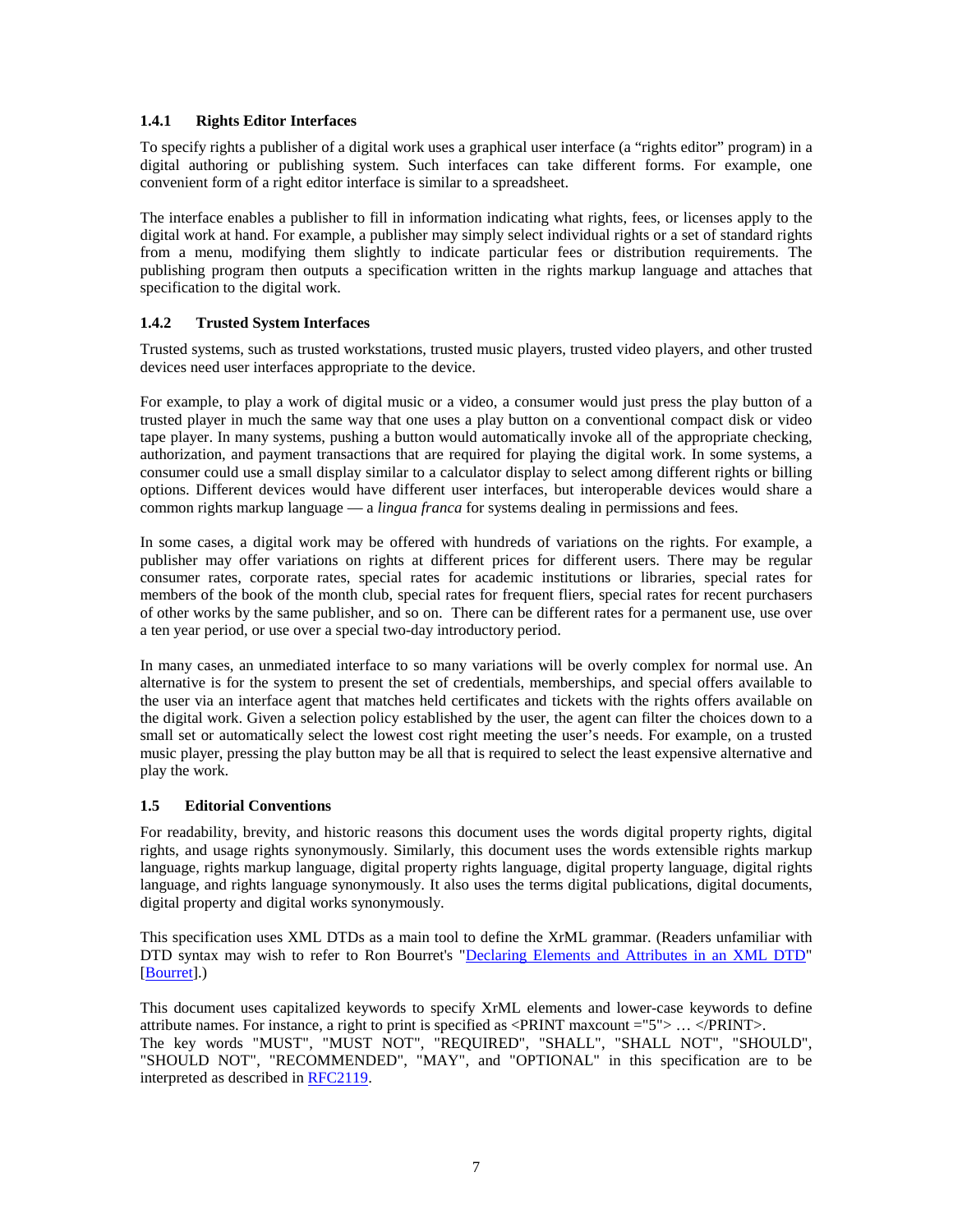This specification uses XML-namespaces. It uses Uniform Resource Identifiers [URI] to identify resources, algorithms, and semantics. The URI in the namespace declaration above is also used as a prefix for URIs under the control of this specification. For resources not under the control of this specification, the designated Uniform Resource Locators [URL] are used.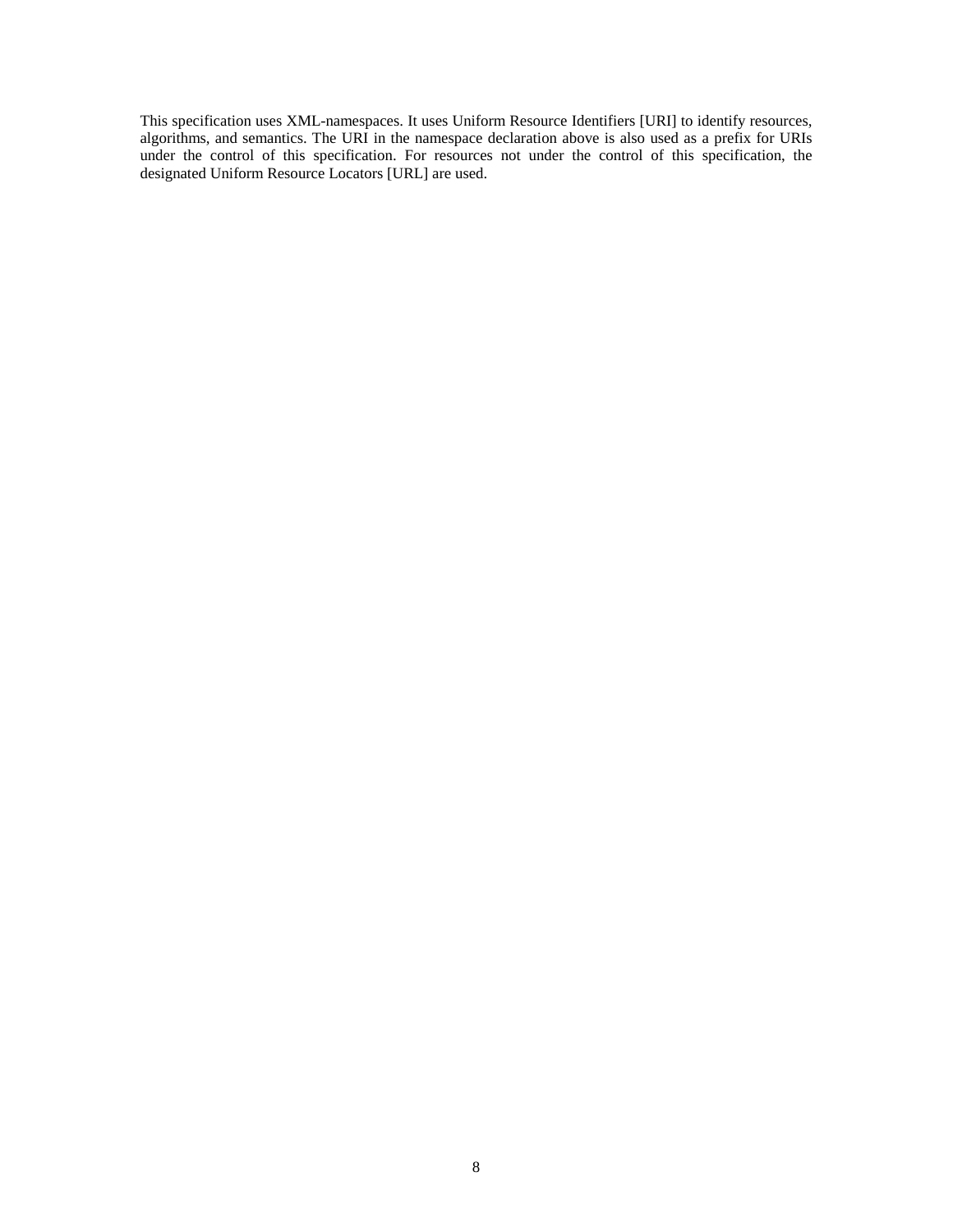#### <span id="page-14-0"></span>**2 XrML OVERVIEW AND EXAMPLES**

This section provides an overview and examples of XrML syntax. The formal syntax is found in Section 3: Top-Level Syntax and section 4: Work and Rights Syntax. The specific rules for generating and processing XrML documents are given in section 5: Generating and Processing Rules.

In this section, an informal representation and examples are used to describe the structure of the XrML syntax. This representation and examples may omit attributes, details and potential features that are fully explained later.

#### **2.1 XML notions**

XrML documents are specified using the element/attribute markup model of eXtensible MarkUp Language  $(XML)$ .

Terms in CAPITAL represent elements. An element may contain other elements, together with character data. Elements can also contain meta-data in the form of attribute list. A basic XML element declaration looks like this:

```
<!ELEMENT LIST (ITEM)+>
```
This means that the element LIST contains one or more ITEM elements. "+" denotes one or more. "\*" denotes zero or more. A "?" indicates that a specification is optional. Vertical bars "|" are used to indicate alternative expressions. For example, the rule

```
\leq!ELEMENT B (A, (X | C)?)<!ELEMENT X (LIST))
<!ELEMENT A EMPTY>
<!ATTLIST A d CDATA #REQUIRED>
<!ELEMENT C (#PCDATA)>
```
means that an element B is expanded into an "A" followed by an optional "X" or "C". The element X is expanded to another element "LIST". The element A does not contain any data between its start and end tags but has a mandatory character data attribute "d" that has to be specified. The element C contains Parsed Character Data (PCDATA) . The "#"words are XML keywords and should be used as is (case sensitive).

If an element (as in "A") is specified to be EMPTY, it means that there will not be anything between its start and end tags. The usage of such tags within a XML document can be in either of the following two ways:

```
<A d="something"/> or <A d="something"></A>
```
An element can also be defined as ANY, in which case, between the start and end tags of that element any other tag or data can be specified in the XML document.

Just as elements represent the document's logical structure, entities represent its physical structure. A reference to a declared entity can be done in the DTD. For example

```
<!ENTITY % inline "#PCDATA | EMPHASIS | LINK" >
<!ELEMENT PARA (%inline;)
```
is equivalent to

<!ELEMENT PARA (#PCDATA | EMPHASIS | LINK)>.

White space in the language follows the XML specification. White space, such as spaces, tabs and blank lines, is used to set apart the markup for greater readability. However, "significant" white space within character data is preserved. In XML, all markup tags are case sensitive and the XML documents using this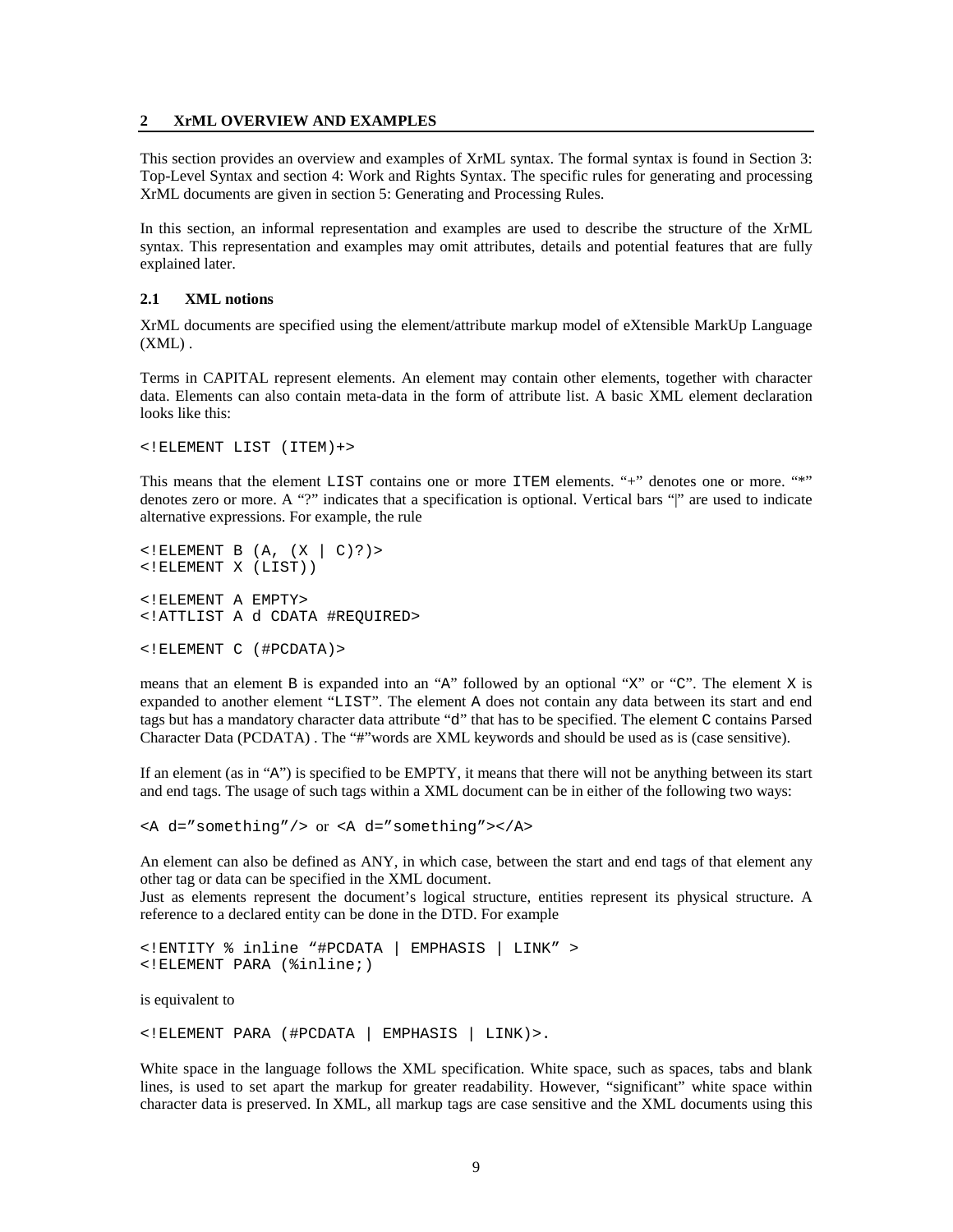<span id="page-15-0"></span>DTD should use the tags as defined. Thus a "WORK" tag is different from "work" tag or "wORk" tag. The XrML DTD defines all the element tags by capitalizing the names and all attribute tags in the lower case.

The comments in a XML document begins with "<!--" and ends with "-->" characters. Design goals for XrML documents written in XML include

- *Simple parsing*. The XML is compatible with SGML and is easy to write programs which process XML documents.
- *Extensive defaulting*. Many parameters are optional. The mandatory parameters are specified and optional parameters have well-defined defaults.
- *Extensibility*. In the XrML DTD, it is easy to add new features unambiguously without substantially modifying the language or rewriting old specifications.

#### **2.2 Top-Level Structure**

XrML documents are applied to arbitrary digital content in a form of a single work, a work and its component parts, or a collection of works. A digital content is identified using an object. Various usage rights are specified for the content. The content identification and rights specification, together with their meta information (such as who issues this XrML document, when and to whom) are cryptographically signed to ensure their integrity. XrML documents are represented by the XrML element which has the following structure (where "?" denotes zero or one occurrence; "+" denotes one or more occurrences; and "\*" denotes zero or more occurrences):

```
<XrML>
  <BODY>
        (ISSUED)?
        (TIME)?
        (DESCRIPTOR)?
        (ISSUER)?
        (ISSUEDPRINCIPALS)?
        (WORK)?
        (AUTHENTICATEDDATA)?
  </BODY>
  (SIGNATURE)?
</XrML>
```
Within the root element XrML, there are a mandatory element BODY and an optional element SIGNATURE; the latter is the digital signature of the former used to ensure its integrity. The BODY element consists of an optional description of a digital work and some optional meta information about this XrML document. The element TIME is a time interval in which this XrML document is valid. The element ISSUED is the time moment at which this document is issued. The element DESCRIPTOR is a description of this document. The element ISSUER is a principal who issues this XrML document. The element ISSUEDPRINCIPALS is a list of principals this document is issued to. The element WORK defines a digital work and its usage rights. Finally, the element AUTHENTICATEDDATA captures data that is provided to an application which processes this XrML document.

The top-level structure provides a level of flexibility in defining associations among ISSUER, ISSUEDPRINCIPALS and WORK based on their presence within a XrML document. If all the three elements are present, then the XrML document defines an association among the ISSUER, ISSUEDPRINCIPALS and WORK, namely, the ISSUER issues the XrML document to the ISSUEDPRICIPALS regarding usage rights on the WORK. If only the elements ISSUER and WORK are present, then the XrML document only establishes a relationship between the ISSUER and WORK, that is, the ISSUER issues the XrML document on usage rights of the WORK. This type of relationship is useful, for instance, for content owners to define usage rights before issued principals are known. It is those associations that can be used to meet different requirements of various situations.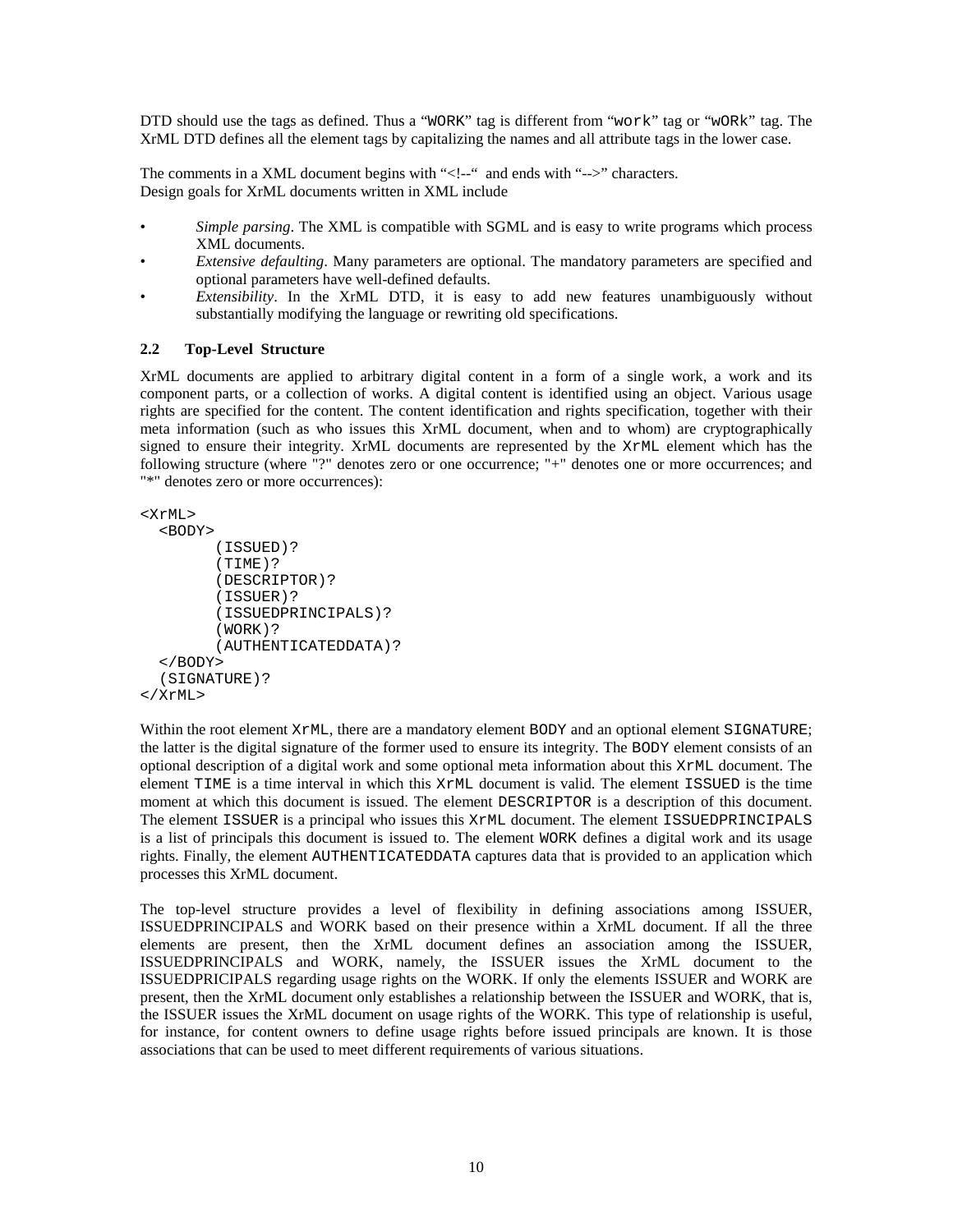The following example is an Activation License for Microsoft E-Books. It shows how to use top-level XrML structure without reference to any digital work. The example in the next subsection will show how a digital work and its usage rights are specified.

```
<!DOCTYPE XrML SYSTEM "xrml.dtd">
<XrML>
   <BODY type="LICENSE" version="2.0">
      <ISSUED>2000-01-27T15:30</ISSUED>
      <TIME><FROM>2000-02-3T17:26</FROM>
          <UNTIL>3000-02-3T17:26</UNTIL>
      </TIME>
      <DESCRIPTOR>
         <OBJECT type="Registration-EUL">
            <ID type="GUID">6ae986ab-09a4-4210-8e4d-709dbd1e7c72</ID>
            <NAME>A Registration Certificate for John Doe</NAME>
         </OBJECT>
      </DESCRIPTOR>
      <ISSUER>
         <OBJECT type="Corporation">
            <ID type="Licensing Root">2</ID>
            <NAME>xyz.com</NAME>
            <ADDRESS type="URL">www.xyz.com</ADDRESS>
         </OBJECT>
         <PUBLICKEY>
            <ALGORITHM>RSA-512</ALGORITHM>
            <PARAMETER name="public exponent">
               <VALUE encoding="integer32">3</VALUE>
            </PARAMETER>
            <PARAMETER name="MODULUS">
               <VALUE encoding="base64" size="90">33845UR … </VALUE>
            </PARAMETER>
         </PUBLICKEY>
      </ISSUER>
      <ISSUEDPRINCIPALS>
         <PRINCIPAL internal-id="1">
            <OBJECT type="Device">
               <ID type="Registration MID 1.0">{47656e7 …}</ID>
               <NAME>John Doe's Computer</NAME>
            </OBJECT>
            <ENABLINGBITS type="sealed-private-key">
               <VALUE encoding="base64" size="2560"> GcsCCBXGV7vAI/0 …
               </VALUE>
               <PRINCIPAL internal-id="2"/>
            </ENABLINGBITS>
         </PRINCIPAL>
         <PRINCIPAL internal-id="2">
            <OBJECT type="Registration">
               <ID type="Registration ID">johnd</ID>
               <NAME>John Doe</NAME>
            </OBJECT>
            <PUBLICKEY>
               <ALGORITHM>RSA-512</ALGORITHM>
               <PARAMETER name="public exponent">
                  <VALUE encoding="integer32">65537</VALUE>
               </PARAMETER>
               <PARAMETER name="modulus">
                  <VALUE encoding="base64" size="512">hbJH0y … </VALUE>
               </PARAMETER>
            </PUBLICKEY>
         </PRINCIPAL>
```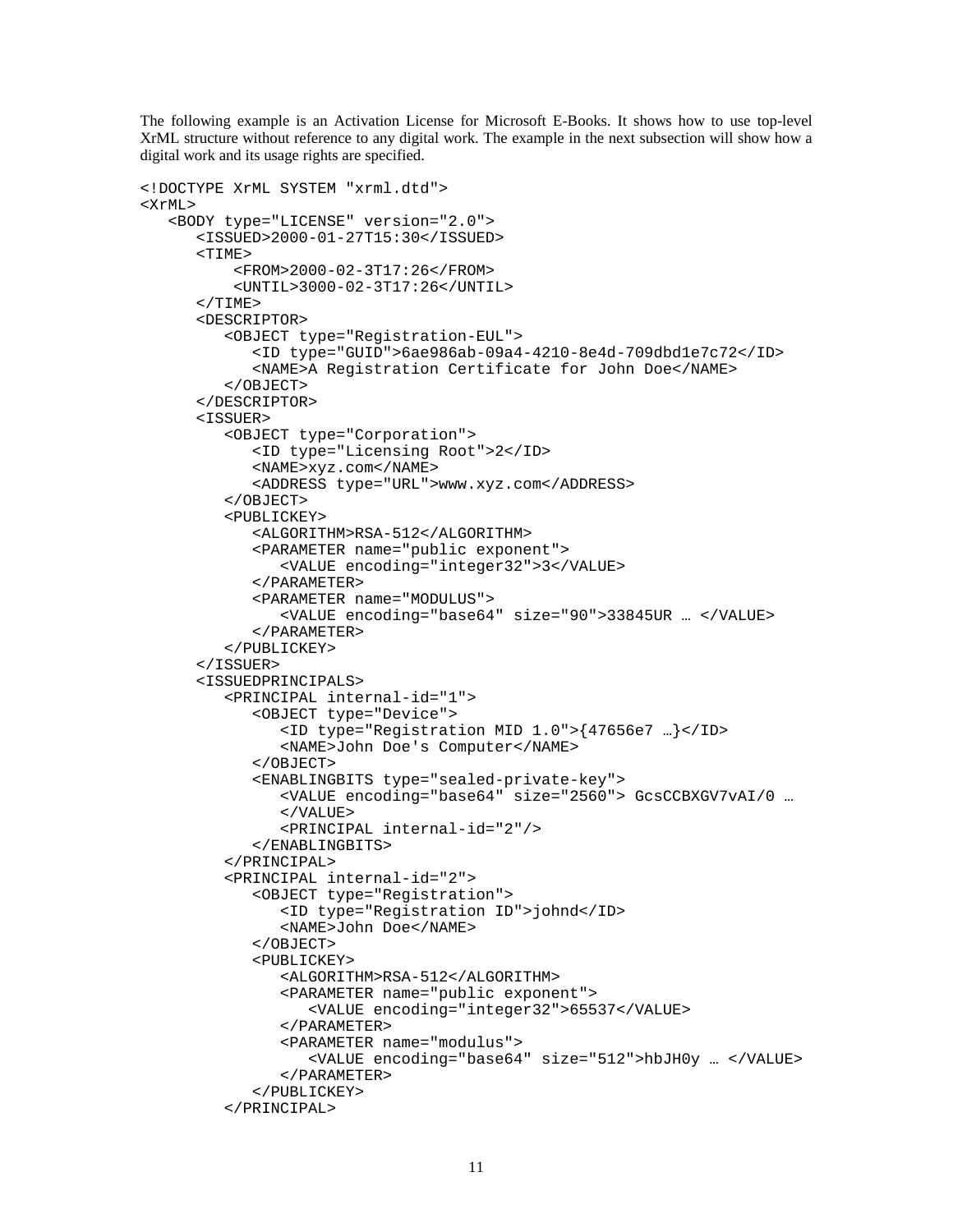```
</ISSUEDPRINCIPALS>
   </BODY>
   <SIGNATURE>
      <DIGEST>
         <ALGORITHM>SHA1</ALGORITHM>
         <PARAMETER name="codingtype">
            <VALUE encoding="string">surface-coding</VALUE>
         </PARAMETER>
         <VALUE encoding="base64" size="160">OtSrhCKWHI … </VALUE>
      </DIGEST>
      <VALUE encoding="base64" size="512">A7qsNTFT2 … </VALUE>
   </SIGNATURE>
</XrML>
```
#### **2.3 Digital Works and Their Usage Rights**

XrML specifies a digital work and its usage rights in a similar way used in DPRL version 2. The overall structure for defining a work is as follows.

<WORK>

```
(OBJECT)
      (DESCRIPTION)?
      (CREATOR)*
      (OWNER)?
      (DIGEST)*
      (PARTS)?
      (CONTENTS)?
      (COPIES)?
      (COMMENT)?
      (SKU)?
      (RIGHTSGROUP | REFERENCEDRIGHTSGROUP )+
</WORK>
```
The element OBJECT is the object that can be used to identify the work. The element DESCRIPTION is a description of the work. The element CREATOR is the creator of the work. The element OWNER is the owner of the work; it may or may not be same as the creator. The element DIGEST is cryptographic digest value of the work; it is used to ensure the integrity of the work. The element PARTS lists all parts of the work that may have different usage rights, fees and conditions; each part is a work itself. The element CONTENTS is an indicator of where the content is within a digital work; this is useful when the content covered by the usage rights is embedded within a digital work. The element COPIES is the number of copies of the work that are specified. The element COMMENT is a field for any comment on the digital work and its usage rights. The element SKU is a Stock Keeping Unit, which is used for extensibility to allow people to identify this work in their own stock. The element RIGHTSGROUP is a rights group that defines all usage rights associated with the work. The element REFERENCEDRIGHTSGROUP is a reference rights group of the work.

The following example shows how to specify a digital work and its usage rights. It also shows how to convert a rights label in DPRL (which does not have the XrML top-level features) to a XrML document.

```
<?xml version="1.0"?>
<!DOCTYPE XrML SYSTEM "xrml.dtd">
\timesX\timesMT\rightarrow<BODY type = "WORK" version="2.0">
         <WORK>
             <OBJECT type="BOOK-LIT-FORMAT">
                 <ID type="ISBN">8374-39384-38472</ID>
                 <NAME>A book of James</NAME>
           </OBJECT>
           <AUTHOR>James the first</AUTHOR>
```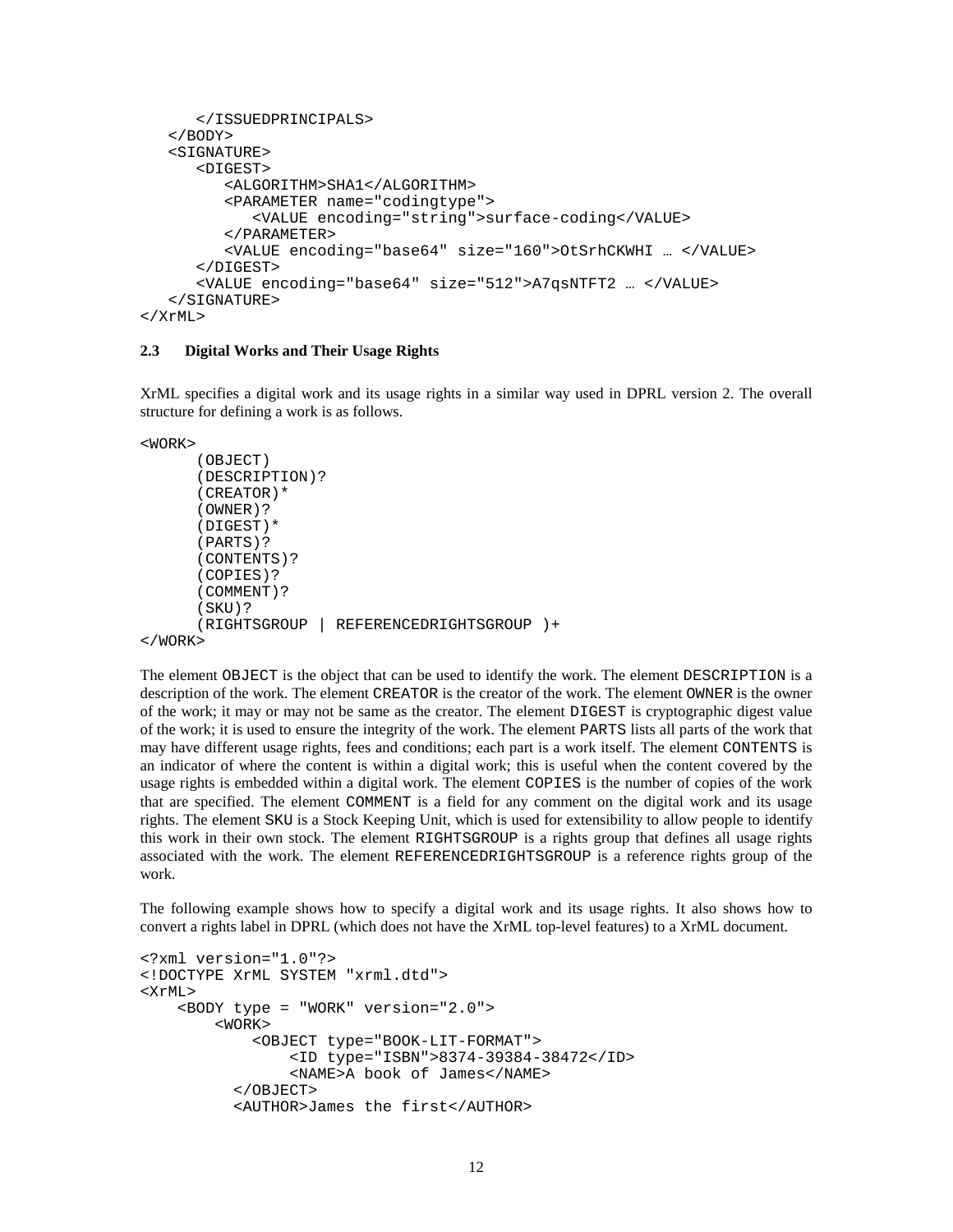```
<AUTHOR>James the second</AUTHOR>
 <OWNER>
    <OBJECT type="Person">
        <ID type="US-SSN">103-74-8843</ID>
      <NAME>Mike the man</NAME>
      <ADDRESS type="email">mike@man.com</ADDRESS>
    </OBJECT>
</OWNER>
 <PARTS>
      <WORK>
      <OBJECT type="Chapter">
          <ID type="relative">0</ID>
              <NAME>Chapter 1</NAME>
          </OBJECT>
    </WORK>
    <WORK>
      <OBJECT type="Image">
          <ID type="relative">1</ID>
              <NAME>Image 1: Photon Celebshots Dogs</NAME>
          </OBJECT>
    </WORK>
 </PARTS>
  <RIGHTSGROUP name="Main Rights">
      <DESCRIPTION>Rights granted to John Doe</DESCRIPTION>
      <BUNDLE>
          <TIME>
             <FROM>2000-01-27T15:30</FROM>
             <UNTIL>2000-01-27T15:30</UNTIL>
          </TIME><ACCESS>
          <PRINCIPAL>
            <OBJECT type="Principal-Certificate">
               <ID type="MS-GUID">7BD394EA … </ID>
               <NAME>John Doe</NAME>
            </OBJECT>
            <ENABLINGBITS type="sealed-des-key">
              <VALUE encoding="base64" size="512">lnHtn …
              </VALUE>
            </ENABLINGBITS>
              </PRINCIPAL>
      </ACCESS>
 </BUNDLE>
      <RIGHTSLIST>
      <VIEW>
          <ACCESS>
            <PRINCIPAL>
                <OBJECT type="MS Ebook Device">
                  <ID type="INTEL SN">
                     Intel PII 92840-AA9-39849-00
                  \langle/ID\rangle<NAME>Johns Computer</NAME>
              </OBJECT>
              <AUTHENTICATOR type="xrml-certverify-program">
                  <ID type="microsoft-progid">abcd-93a1</ID>
                  <AUTHENTICATIONCLASS>
                      <VERSION>1.x-2.5</VERSION>
                  </AUTHENTICATIONCLASS>
                  <VERIFICATIONDATA type="authenticode-named-
                      <PUBLICKEY>
                           <ALGORITHM>RSA-512</ALGORITHM>
```
13

root">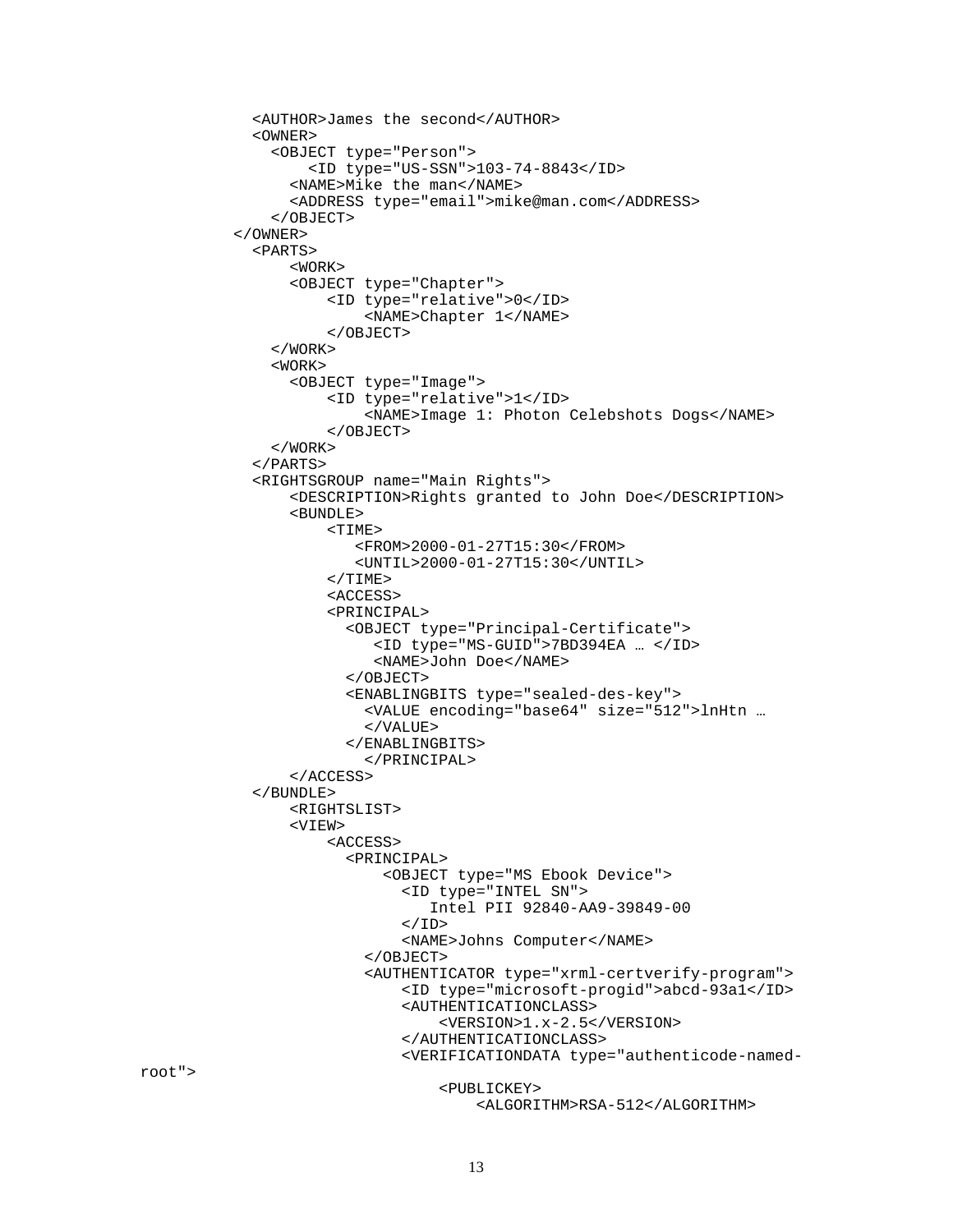```
<PARAMETER name="public exponent">
                                       <VALUE encoding="integer32">
                                            65537
                                       </VALUE>
                                   </PARAMETER>
                                   <PARAMETER name="modulus">
                                       <VALUE encoding="base64"
                                           size="512"> u+aEb …
                                       </VALUE>
                                   </PARAMETER>
                                   </PUBLICKEY>
                             </VERIFICATIONDATA>
                             <VERIFICATIONDATA>
                                 <PARAMETER name="bbid">
                                   <VALUE encoding="string">xxzzy</VALUE>
                               </PARAMETER>
                               <PUBLICKEY>
                                   <ALGORITHM>RSA-512</ALGORITHM>
                                   <PARAMETER name="public exponent">
                                       <VALUE encoding="integer32">
                                              3</VALUE>
                                   </PARAMETER>
                                   <PARAMETER name="modulus">
                                       <VALUE encoding="base64"size="90">
                                              33845URT203987==</VALUE>
                                   </PARAMETER>
                               </PUBLICKEY>
                             </VERIFICATIONDATA>
                        </AUTHENTICATOR>
                        </PRINCIPAL>
                  </ACCESS>
                </VIEW>
                <PRINT maxcount="5">
                    <FEE><MONETARY>
                           <PERUSE value="5.00">
                             <CURRENCY iso-code="USD"/>
                                 </PERUSE>
                           <ACCOUNT>
                             <ACCOUNTFROM id="BA-0234-0928392"/>
                             <HOUSE id="XYZ"
url="http://somehouse.com/payme.asp"/>
                         </ACCOUNT>
                     </MONETARY>
                  </FEE>
                  <TRACK>
                     <PRINCIPAL>
                         <OBJECT type="Tracking Server">
                            <ID type="Tracker ID">US1023</ID>
                            <NAME>e-tracker</NAME>
                            <ADDRESS type="url">
                             "http://sometrackingservice/trackme.ap">;</ADDRESS>
                         </OBJECT>
                         <VERIFICATIONDATA type="url">
                             <PARAMETER name="hashed-url">
                                 <VALUE encoding="base64" size="90">
                                     xxzzy</VALUE>
                             </PARAMETER>
                             <DIGEST>
                               <ALGORITHM>SHA1</ALGORITHM>
```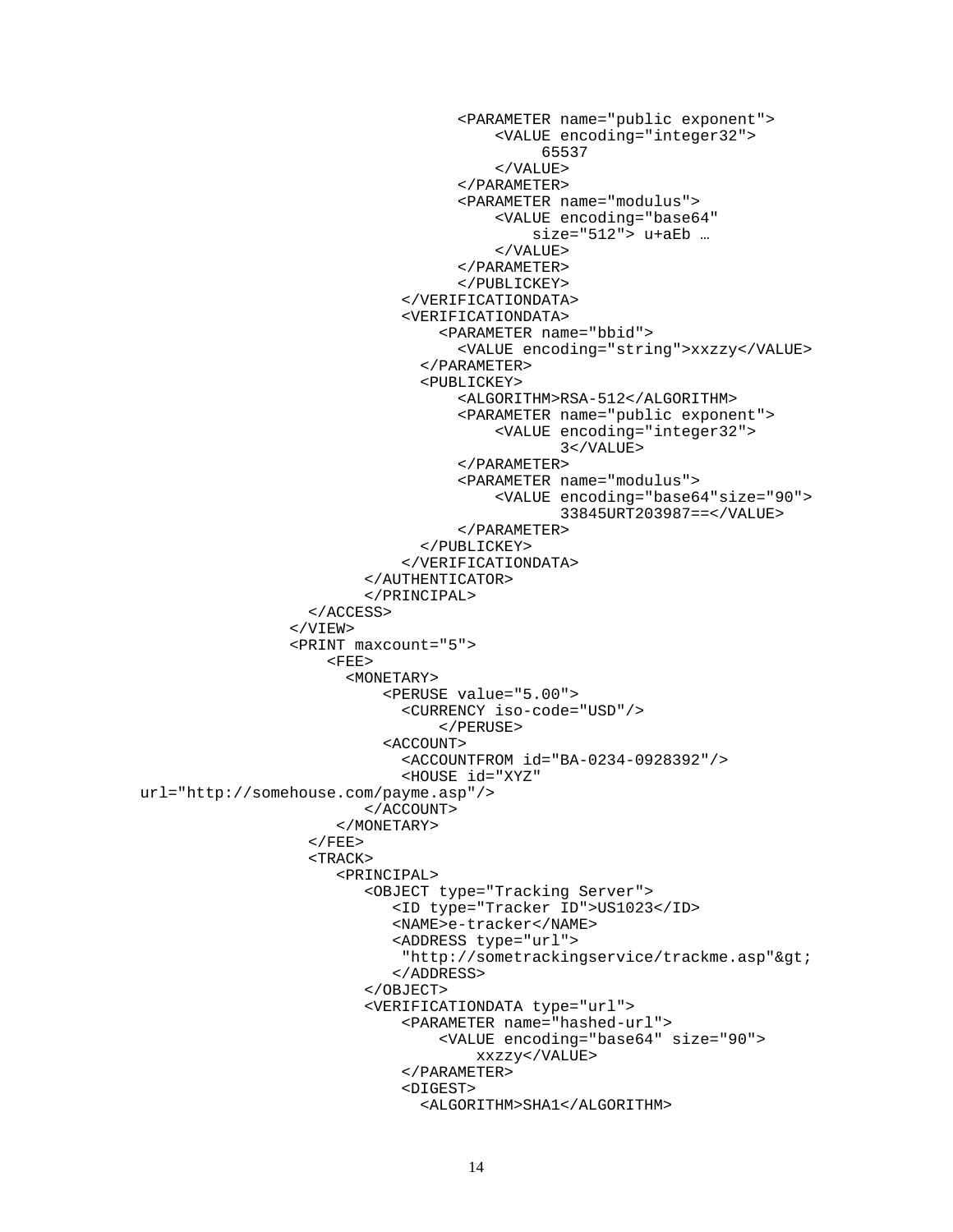```
<PARAMETER name="codingtype">
                                   <VALUE encoding="string">
                                      surface-coding</VALUE>
                              </PARAMETER>
                              <VALUE encoding="base64" size="160">
                                   OtSrhD5GrzxMeFEm8q4pQlCKWHI=</VALUE>
                            </DIGEST>
                            </VERIFICATIONDATA>
                        <PUBLICKEY>
                            <ALGORITHM>RSA-512</ALGORITHM>
                            <PARAMETER name="public exponent">
                              <VALUE encoding="integer32">3</VALUE>
                            </PARAMETER>
                            <PARAMETER name="MODULUS">
                              <VALUE encoding="base64" size="90">
                                  33845URT203987==
                              </VALUE>
                            </PARAMETER>
                          </PUBLICKEY>
                      </PRINCIPAL>
                      <PARAMETER name="tracking support address">
                          <VALUE encoding ="url">
                             "http://sometrackingservice/supportme.asp">
                        </VALUE>
                      </PARAMETER>
                  </TRACK>
                  <TERRITORY>
                      <LOCATION country="us" state="CA" city="El
Segundo" zipcode = "90245"/>
                      <LOCATION country="jp"/>
                  </TERRITORY>
                </PRINT>
            </RIGHTSLIST>
          </RIGHTSGROUP>
      </WORK>
    </BODY>
</XrML>
```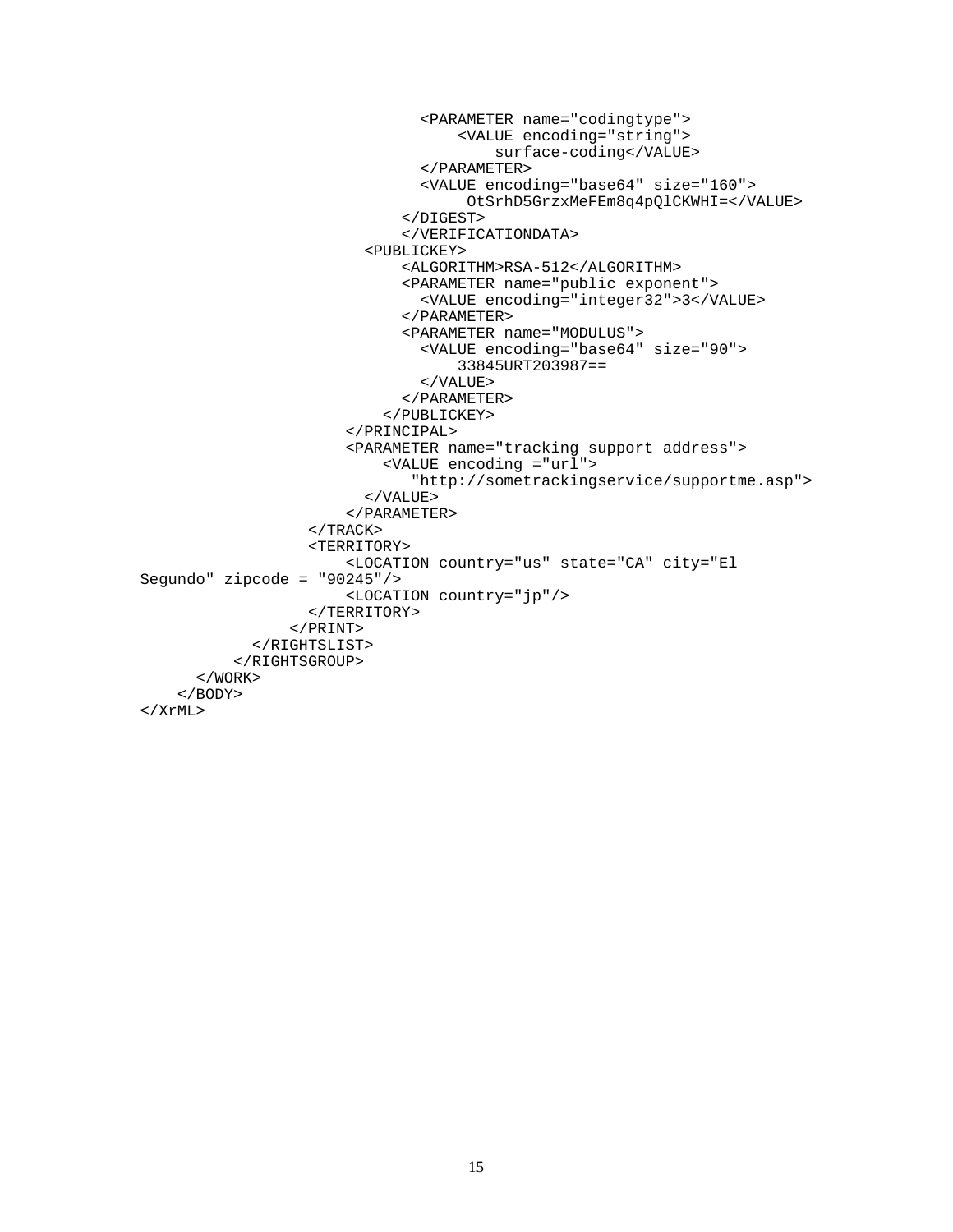#### <span id="page-21-0"></span>**3 TOP-LEVEL SYNTAX**

The general structure of an XML signature is described in section 2: Overview and Examples. This section provides detailed syntax of the top-level features and actual examples. The syntax is defined via XML DTDs.

#### **3.1 The XrML Element**

The XrML element is the root element of a XrML document. A XrML document consists of a body and possibly a digital signature of the body.

DTD:

```
<!ELEMENT XrML (BODY, SIGNATURE?)>
<!ATTLIST XrML
 xrmlns %URI; #FIXED 'http://www.xrml.org/xrml'>
```
The attribute xrmlns is the name space for the latest XrML DTD.

#### **3.2 The BODY Element**

The BODY element consists of an optional description of a digital work and some optional meta information about this XrML document.

DTD:

```
<!ELEMENT BODY (ISSUED?,
              TIME?,
              DESCRIPTOR?,
              ISSUER?,
              ISSUEDPRINCIPALS?,
              WORK?,
              AUTHENTICATEDDATA?)>
<!ATTLIST BODY
 type CDATA #IMPLIED
 version CDATA #IMPLIED
 xrmlns %URI; #IMPLIED>
```
The element ISSUED is the time moment at which this document is issued. The element TIME is a time interval in which this XrML document is valid. The element DESCRIPTOR is a description of this document. The element ISSUER is a principal who issues this XrML document. The element ISSUEDPRINCIPALS is a list of principals this document is issued to. The element WORK defines a digital work and its usage rights. Finally, the element AUTHENTICATEDDATA captures data that is provided to an application which processes this XrML document.

The attributes type, version and xrmlns designate the body type, body version and schema. They are intended to facilitate backward compatibility to XrML documents that were written in an old version of the language. In addition, they enable customization of the XrML language through a body type to a specific subset of the XrML elements for a certain purpose.

Example:

<BODY type ="license" version="1.0" xrmlns="x-chema:license1Schema.xml">

Example:

<BODY type ="work" version="2.0" xrmlns="x-Schema:work2Schema.xml">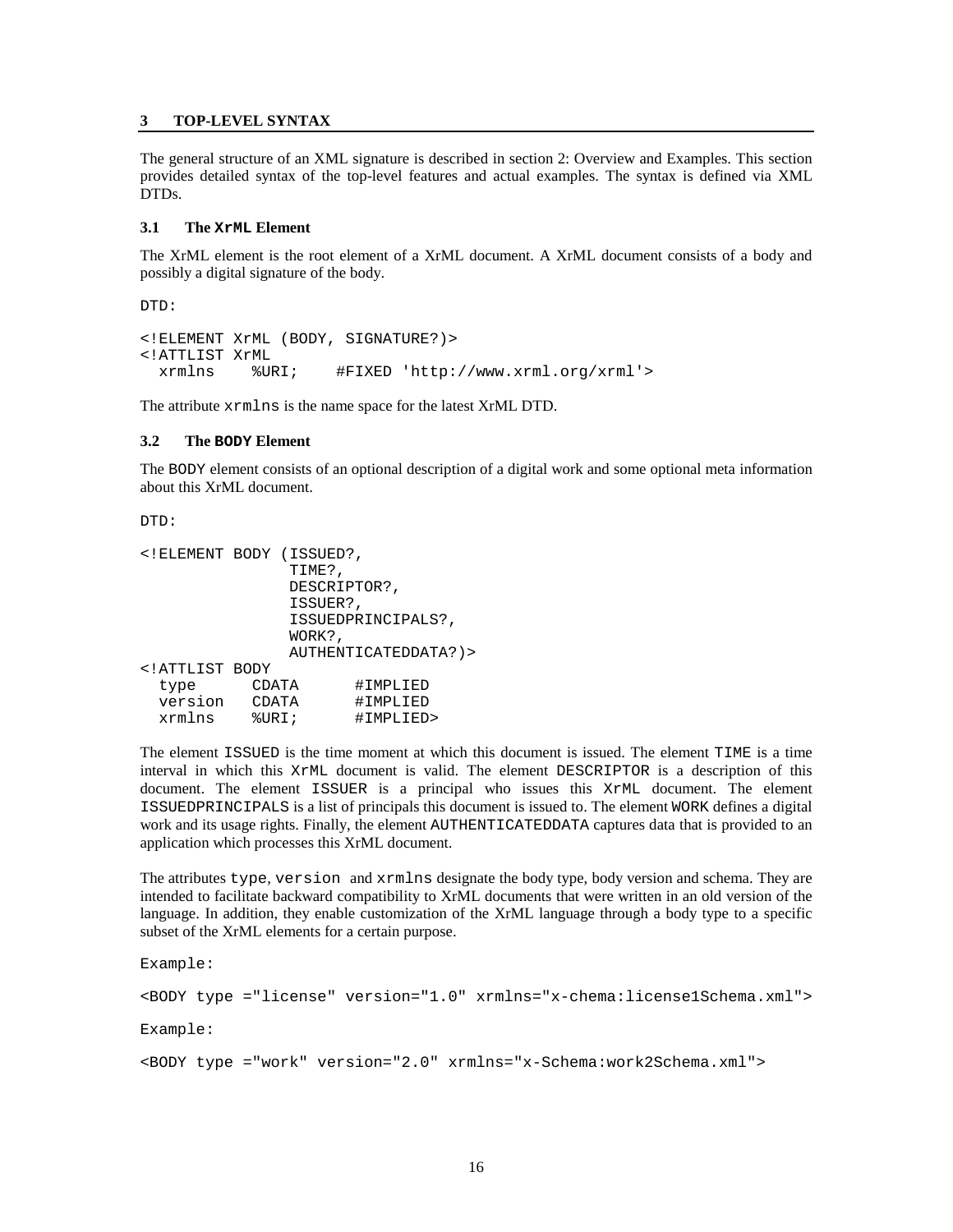<span id="page-22-0"></span>These two examples show that using different attributes of BODY makes it possible to customize XrML to a specific BODY definition such as license or work, as shown by the two examples in Section 2.

#### **3.3 The ISSUED Element**

The element ISSUED specifies the date and time when this XrML document is issued. It uses the format, yyyy-mm-ddThh:mm:ss, to specify year yyyy, month mm, day dd, hour hh, minute mm, and second ss. The time is specified in GMT (Greenwhich Mean Time).

DTD:

```
<!ELEMENT ISSUED (#PCDATA)>
```
Example:

```
<ISSUED>2000-01-27T15:30</ISSUED>
```
This example specifies that the issued time is at 30 minutes pass 3 o'clock in the afternoon on January 27, 2000.

#### **3.4 The TIME Element**

The element TIME is a time interval in which this XrML document is valid.

DTD:

```
<!ELEMENT TIME ( ( FROM |
                    INTERVAL |
                    METERED)?,
                  UNTIL) >
Example:
<TIME>
      <FROM>2000-02-3T17:26</FROM>
```

```
<UNTIL>3000-02-3T17:26</UNTIL>
</TIME>
```
This example shows that the valid time interval for this XrML document is from the time 17 o'clock 26 minutes of the day February 3rd, year 2000, to the time 17 o'clock 26 minutes of the day February 3rd, year 3000.

#### **3.5 The DESCRIPTOR Element**

The element DESCRIPTOR is a description of this document. It uses the generic element OBJECT as an identifier.

 $T$ DTD:

<!ELEMENT DESCRIPTOR (OBJECT)>

#### **3.5.1 The OBJECT Element**

The element OBJECT is a generic entity for identifying some object. It consists of one mandatory element ID and two optional elements NAME and ADDRESS. The element ID is an identification of the object. The element NAME is the name of the object. The element ADDRESS specifies a location of the object.

DTD:

```
<!ELEMENT OBJECT (ID,
```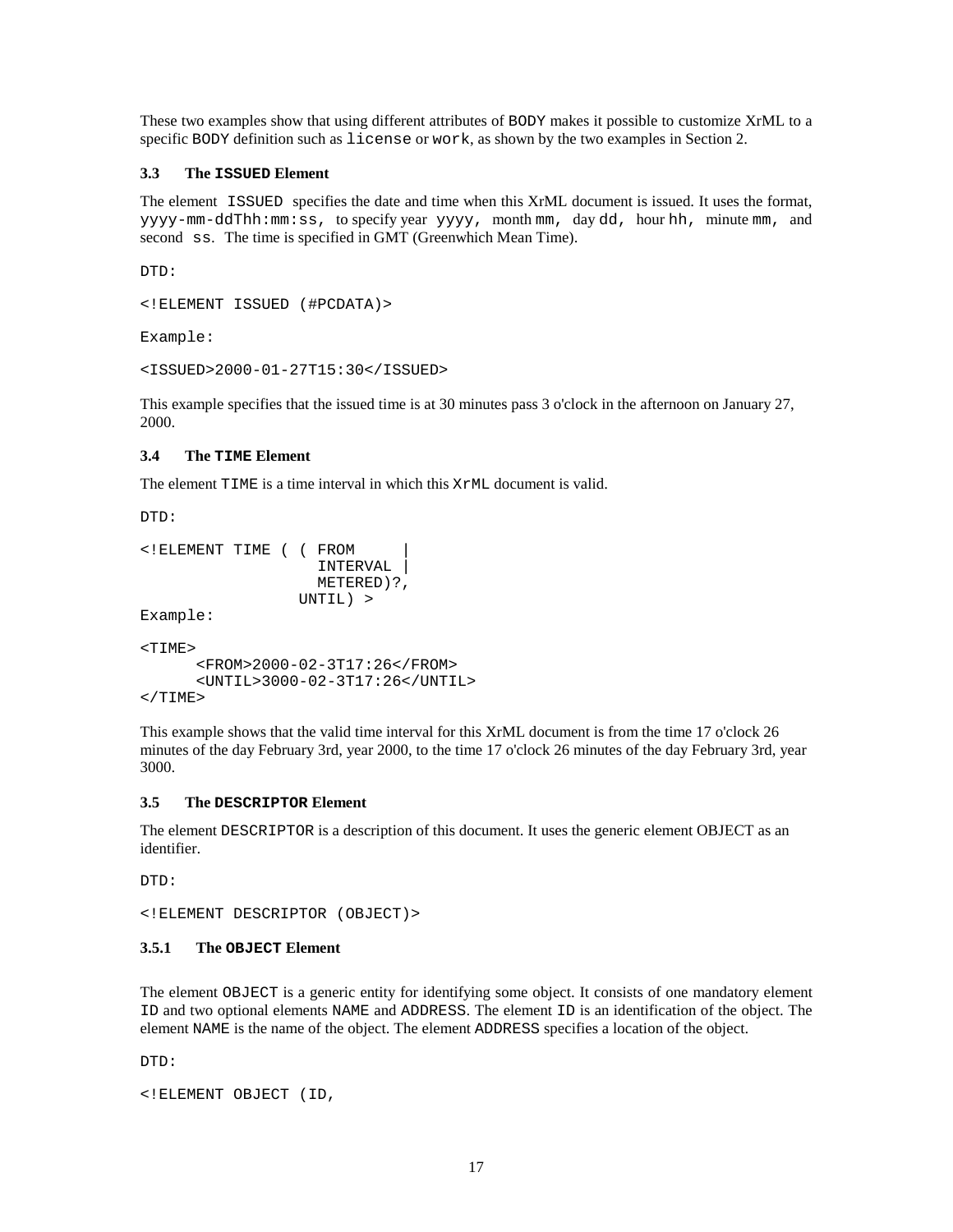<span id="page-23-0"></span>NAME?, (ADDRESS\*)?)> <!ATTLIST OBJECT type CDATA #IMPLIED version CDATA #IMPLIED> <!ELEMENT ID (#PCDATA)> <!ATTLIST ID type CDATA #REQUIRED<br>version CDATA #IMPLIED version CDATA #IMPLIED<br>anonymitylevel CDATA #IMPLIED> anonymitylevel CDATA <!ELEMENT NAME (#PCDATA)> <!ELEMENT ADDRESS (#PCDATA)> <!ATTLIST ADDRESS type CDATA #REQUIRED> Example: <OBJECT type="Registration-EUL">

```
<ID type="GUID">6ae986ab-09a4-4210-8e4d-709dbd1e7c72</ID>
      <NAME>A Registration Certificate for John Doe</NAME>
      <ADDRESS type="IP">123.456.789</ADDRESS>
</OBJECT>
```
#### **3.6 The ISSUER Element**

The element ISSUER specifies the principal who issues this XrML document. It uses a generic entity aPrincipal to identify the principal (see the definition of the element PRINCIPAL). Its attribute type specifies the type of the ISSUER, and its attribute internal-id defines an ID number that is used within this XrML for reference to the ISSUER.

DTD:

```
<!ELEMENT ISSUER (%aPrincipal;)>
<!ATTLIST ISSUER
 type CDATA #IMPLIED
 internal-id CDATA #IMPLIED>
Exmaple:
<ISSUER type="application" internal-id = "1">
     <OBJECT type="Corporation">
           <ID type="Licensing Root">2</ID>
            <NAME>xyz.com</NAME>
           <ADDRESS type="URL">www.xyz.com</ADDRESS>
     </OBJECT>
     <PUBLICKEY>
           <ALGORITHM>RSA-512</ALGORITHM>
           <PARAMETER name="public exponent">
              <VALUE encoding="integer32">3</VALUE>
           </PARAMETER>
           <PARAMETER name="MODULUS">
              <VALUE encoding="base64" size="90">33845UR … </VALUE>
           </PARAMETER>
     </PUBLICKEY>
</ISSUER>
```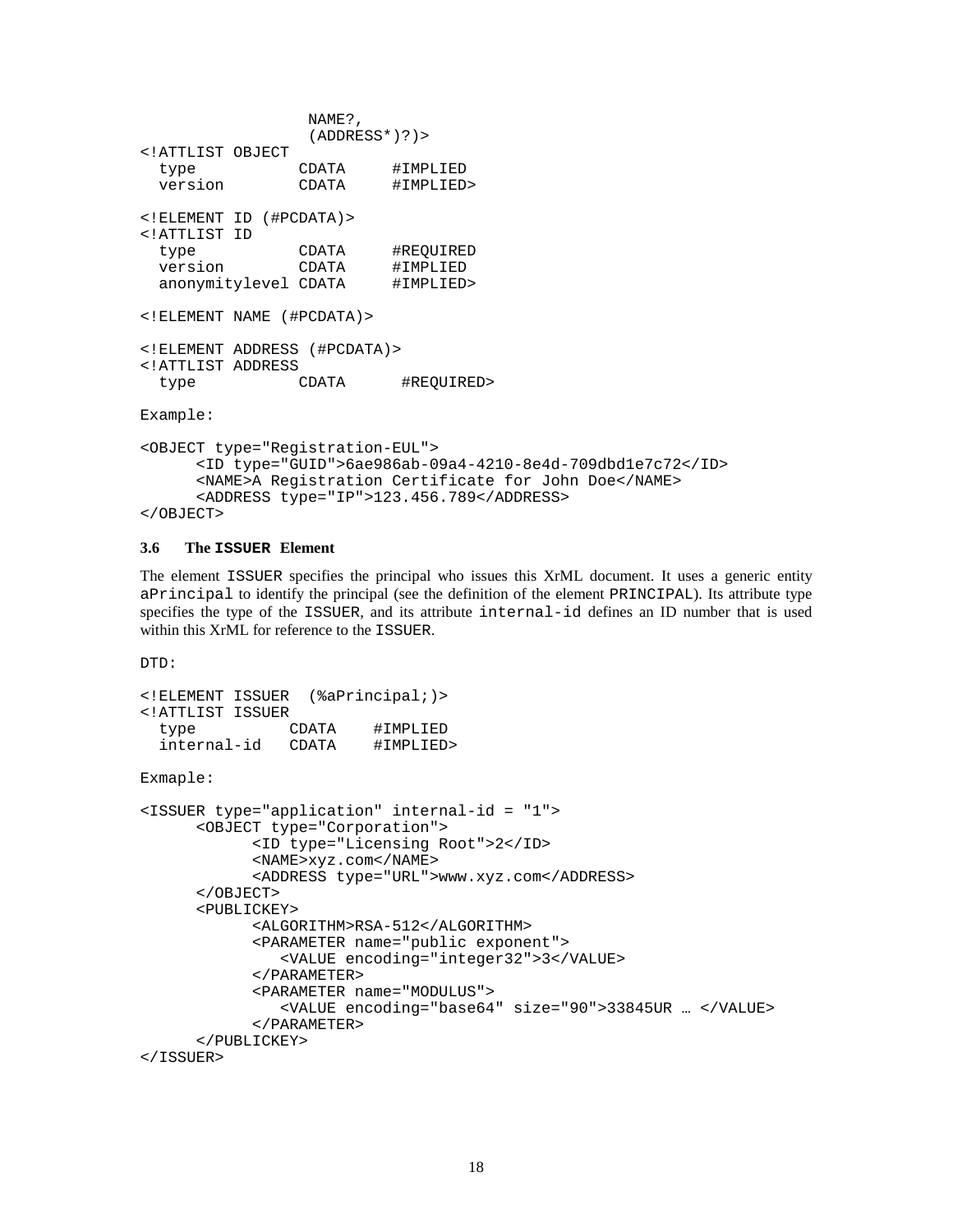<span id="page-24-0"></span>The ISSUER in this example has type "application" and internal-id "1". It is identified by as a corporation  $xyz$ , com which is the licensing root 2 at the url www. $xyz$ , com. It has an RSA public key whose components are the exponential 3 and modulus 33845UR ...

#### **3.7 The ISSUEDPRICIPALS Element**

The element ISSUEDPRINCIPALS specifies a list of principals to whom this XrML document is issued. See the definition of PRINCIPAL for details.

DTD:

```
<!ELEMENT ISSUEDPRINCIPALS (PRINCIPAL+)>
```
Example:

```
<ISSUEDPRINCIPALS>
      <PRINCIPAL internal-id="1">
            <OBJECT type="Device">
                  <ID type="Registration MID 1.0">{47656e7 …}</ID>
                  <NAME>John Doe's Computer</NAME>
            </OBJECT>
            <ENABLINGBITS type="sealed-private-key">
                  <VALUE encoding="base64" size="2560">GcsCCB … </VALUE>
                  <PRINCIPAL internal-id="2"/>
            </ENABLINGBITS>
      </PRINCIPAL>
      <PRINCIPAL internal-id="2">
            <OBJECT type="Registration">
                  <ID type="Registration ID">johnd</ID>
                  <NAME>John Doe</NAME>
            </OBJECT>
            <PUBLICKEY>
                  <ALGORITHM>RSA-512</ALGORITHM>
                  <PARAMETER name="public exponent">
                        <VALUE encoding="integer32">65537</VALUE>
                  </PARAMETER>
                  <PARAMETER name="modulus">
                         <VALUE encoding="base64" size="512">
                              hbJH0y … </VALUE>
                  </PARAMETER>
            </PUBLICKEY>
      </PRINCIPAL>
</ISSUEDPRINCIPALS>
```
#### **3.8 The PRINCIPAL Element**

The element PRINCIPAL defines a generic, unnamed entity for a principal. It has optional attributes type and internal-id. The internal-id attribute is used as a reference to this principal within the XrML document.

DTD:

```
<!ELEMENT PRINCIPAL (%aPrincipal;) >
<!ATTLIST PRINCIPAL
 type CDATA #IMPLIED
 internal-id CDATA
```
See the element ISSUEDPRINCIPALS for examples of principals.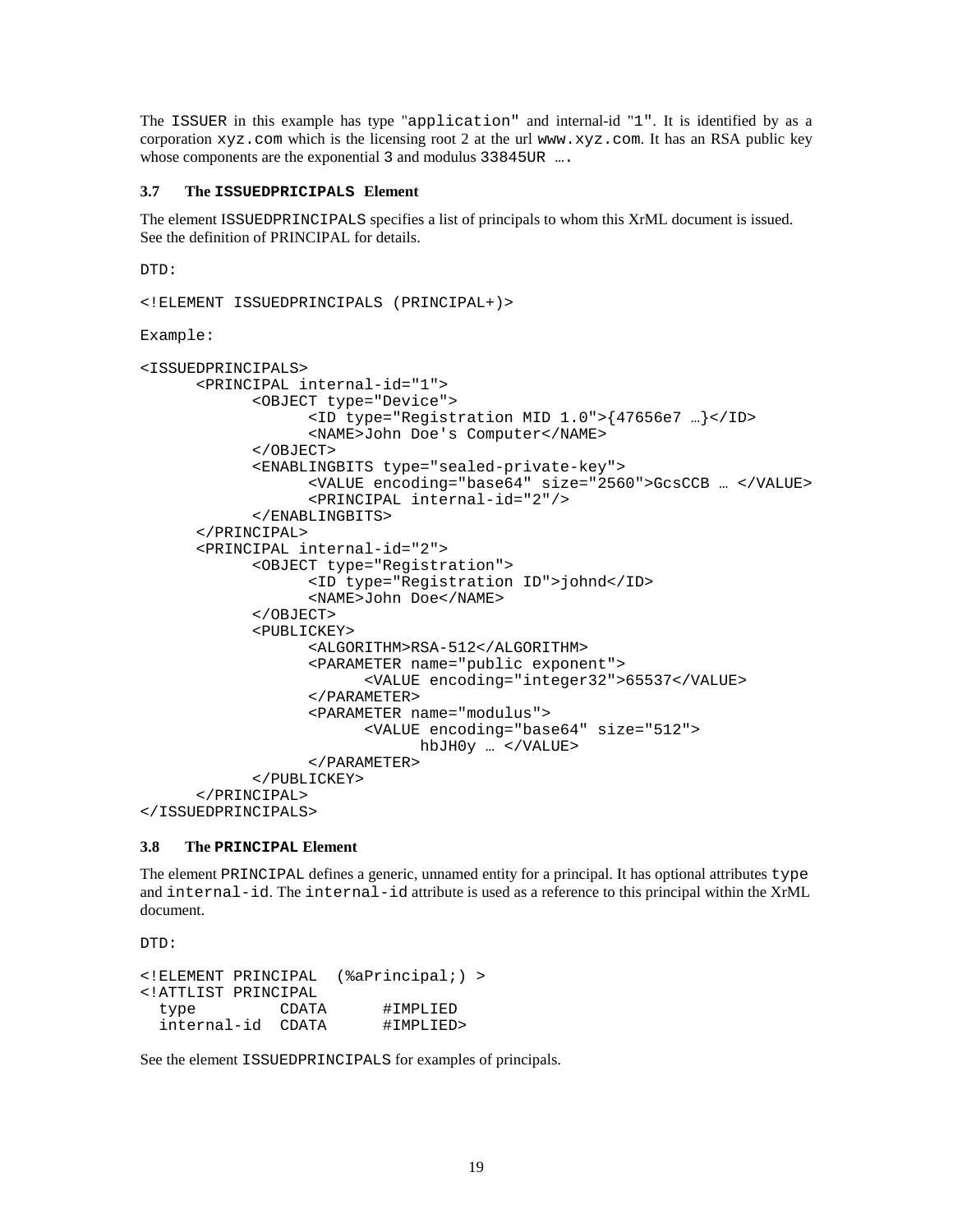#### <span id="page-25-0"></span>**3.8.1 The aPrincipal Entity**

The aPrincipal entity specifies the mandatory and optional component elements for defining a principal. As shown in the following DTD, it consists of an optional element OBJECT to identify a principal, and zero or more occurrences of elements AUTHENTICATOR, PUBLICKEY, PRIVATEKEY, DIGEST, VERIFICATIONDATA, ENABLINGBITS, and CERTIFICATE.

The element AUTHENTICATOR is a principal that authenticates this principal. The laments PUBLICKEY and PRIVATEKEY are a public key and a private key of this principal. The element DIGEST is a cryptographic digest value needed to ensure the identity of this principal. The element VERIFICATIONDATA is some information that the authenticator needs to verify the identity of this principal. The element ENABLINGBITS is some extra (secret) information associated with this principal. The element CERTIFICATE is a reference to a digital certificate of this principal. The element PRINCIPAL is an optional principal whose credential and keys are used to seal and unseal the element ENABLINGBITS. The element SECURITYLEVEL is an optional element to define a security level of the principal.

When more than one occurrences of each optional element are present, any one of them can be used for its purpose. For instance, if there are more than one AUTHENTICATOR elements, then any one of them can be used to validate the identity of this principal.

DTD:

```
<!ENTITY % aPrincipal
  "OBJECT?,
   (AUTHENTICATOR |
    PUBLICKEY |
    PRIVATEKEY
    DIGEST |
    VERIFICATIONDATA |
    ENABLINGBITS |
    CERTIFICATE |
    PRINCIPAL
    SECURITYLEVEL)*" >
```
See Section 4 for the definition of the element CERTIFICATE.

#### **3.8.2 The AUTHENTICATOR Element**

The element AUTHENTICATOR is a principal who authenticates other principals. It consists of a mandatory element ID and optional elements NAME, AUTHENTICATOR, AUTHENTICATIONCLASS, and VERIFICATIONDATA. The elements ID and NAME are the id and name of this authenticator. The element AUTHENTICATOR is an authenticator who authenticates this authenticator; With this element, one can build an authentication chain. The element AUTHENTICATIONCLASS is a classification of the authenticator. The element VERIFICATIONDATA is some information the element AUTHENTICATOR is going to use to authenticate this authenticator. There could be multiple VERIFICATIONDATA elements, and when that happens, any one of them can be used.

 $DTD$ :

```
<!ELEMENT AUTHENTICATOR (ID,
                           NAME?,
                            AUTHENTICATOR?,
                           AUTHENTICATIONCLASS?,
                           VERIFICATIONDATA+)>
<!ATTLIST AUTHENTICATOR
  type CDATA #REQUIRED<br>internal-id CDATA #IMPLIED>
  internal-id  CDATA
```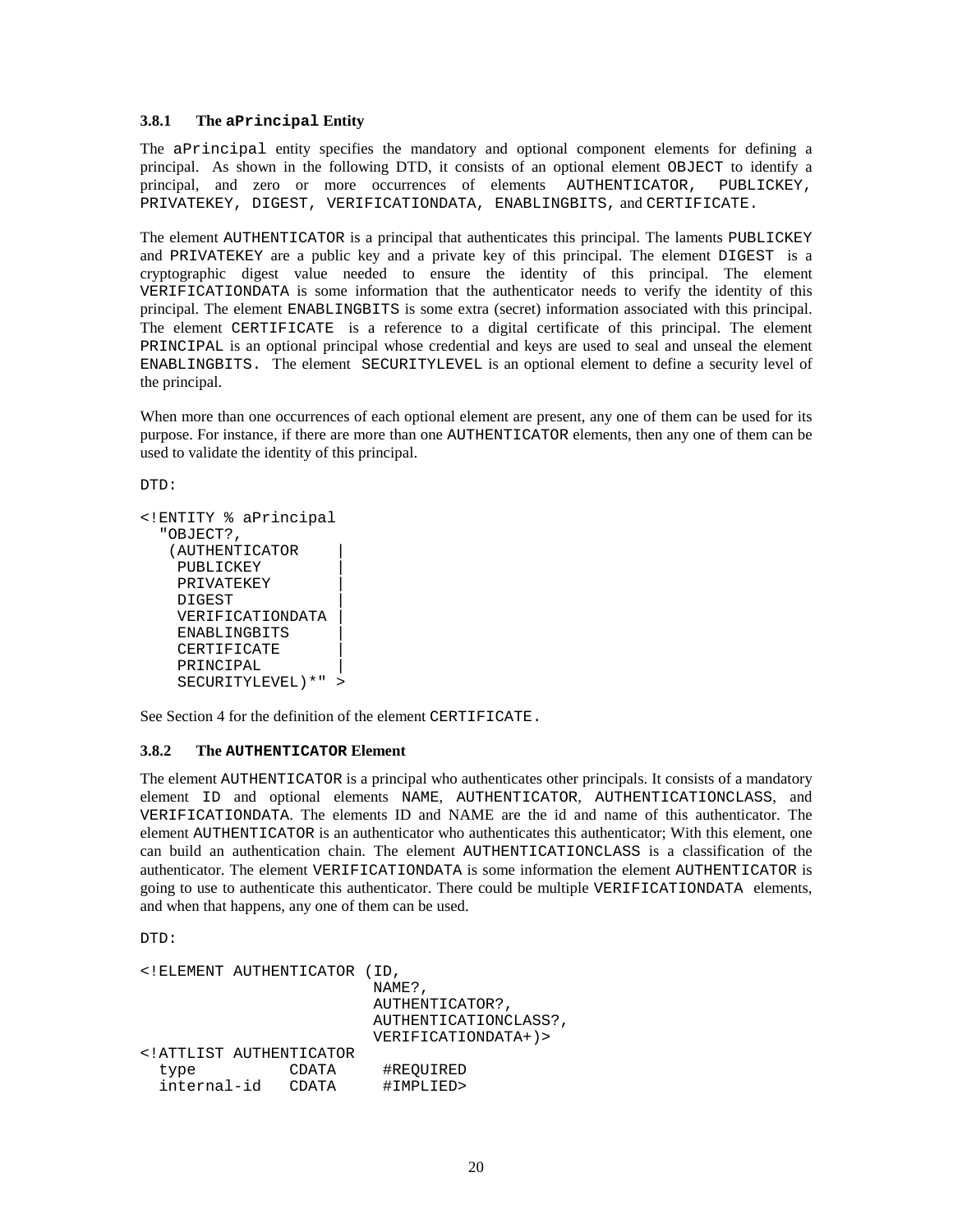<span id="page-26-0"></span>Example:

```
<AUTHENTICATOR type="xrml-certverify-program">
      <ID type="microsoft-progid">abcd-93a1</ID>
      <AUTHENTICATIONCLASS>
            <VERSION>1.x-2.5</VERSION>
      </AUTHENTICATIONCLASS>
      <VERIFICATIONDATA type="authenticode-named-root">
            <PUBLICKEY>
                  <ALGORITHM>RSA-512</ALGORITHM>
                  <PARAMETER name="public exponent">
                        <VALUE encoding="integer32">65537</VALUE>
                  </PARAMETER>
                  <PARAMETER name="modulus">
                        <VALUE encoding="base64" size="512"> u+aEb …
                        </VALUE>
                  </PARAMETER>
            </PUBLICKEY>
      </VERIFICATIONDATA>
      <VERIFICATIONDATA>
            <PARAMETER name="bbid">
                  <VALUE encoding="string">xxzzy</VALUE>
            </PARAMETER>
            <PUBLICKEY>
                  <ALGORITHM>RSA-512</ALGORITHM>
                  <PARAMETER name="public exponent">
                        <VALUE encoding="integer32">3</VALUE>
                  </PARAMETER>
                  <PARAMETER name="modulus">
                        <VALUE encoding="base64" size="90">
                              33845URT203987==
                        </VALUE>
                  </PARAMETER>
            </PUBLICKEY>
      </VERIFICATIONDATA>
```

```
</AUTHENTICATOR>
```
#### **3.8.3 The AUTHENTICATIONCLASS Element**

The element AUTHENTICATIONCLASS is a classification of the authenticator. It has the component elements VERSION, VERSIONSPAN and SECURITYLEVEL. The VERSION element specifies the current version. The VERSIONSPAN element covers all previous versions of the AUTHENTICATIONCLASS element. The element SECURITYLEVEL defines a security level of this authentication class.

 $DTD$ :

```
<!ELEMENT AUTHENTICATIONCLASS ( (VERSION |
                                   VERSIONSPAN |
                                   SECURITYLEVEL)*)>
<!ELEMENT VERSION (#PCDATA)>
<!ELEMENT VERSIONSPAN EMPTY>
<!ATTLIST VERSIONSPAN
  min CDATA #IMPLIED<br>max CDATA #IMPLIED
                            #IMPLIED>
```
For the DTD definition of the element SECURITYLEVEL, see Section 4.

See the element AUTHENTICATOR for an example.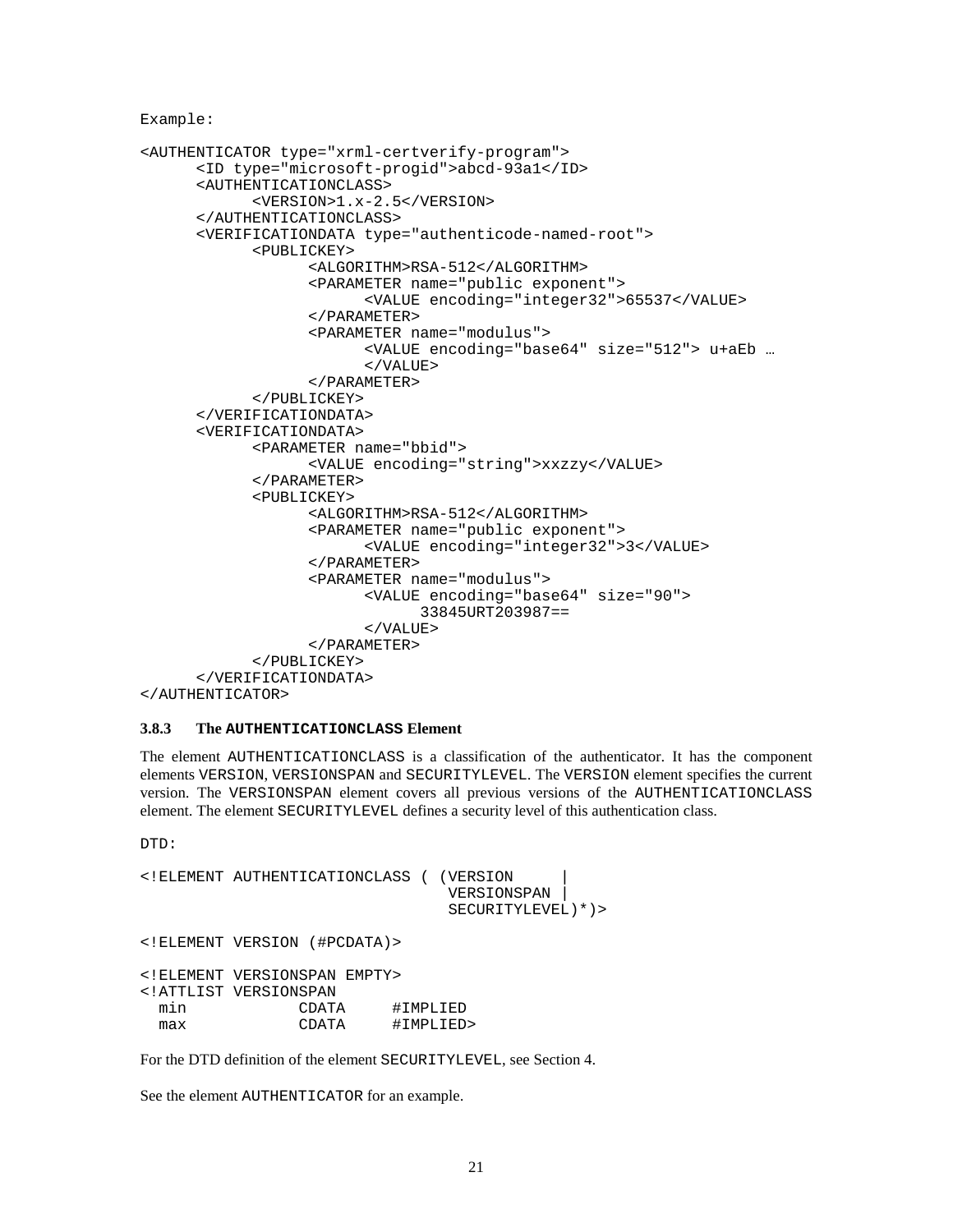#### <span id="page-27-0"></span>**3.8.4 The VERIFICATIONDATA Element**

The element VERIFICATIONDATA is some information that the authenticator needs to verify the identity of this principal.

DTD:

```
<!ELEMENT VERIFICATIONDATA ( (PUBLICKEY |
                            PRIVATEKEY |
                            PARAMETER |
                            DIGEST) *) >
<!ATTLIST VERIFICATIONDATA
 type CDATA #REQUIRED>
```
See the element AUTHENTICATOR for an example.

#### **3.8.5 The PUBLICKEY and PRIVATEKEY Elements**

The laments PUBLICKEY and PRIVATEKEY are a public key and a private key of a principal. They have component elements ALGORITHM and PARAMETER. These elements are used to identify the encryption or signature algorithm and necessary parameters that these keys are associated with.

DTD:

```
<!ELEMENT PUBLICKEY (ALGORITHM,
                   PARAMETER*)>
<!ELEMENT PRIVATEKEY (ALGORITHM,
                    PARAMETER*)>
<!ELEMENT ALGORITHM (#PCDATA)>
<!ELEMENT PARAMETER (VALUE)>
<!ATTLIST PARAMETER
 name CDATA #REQUIRED>
<!ELEMENT VALUE (#PCDATA)>
<!ATTLIST VALUE
 encoding CDATA #REQUIRED
 size CDATA #IMPLIED>
```
See the element AUTHENTICATOR for an example.

#### **3.8.6 The DIGEST Element**

The element DIGEST is a cryptographic digest value needed to ensure the identity of a principal or the integrity of an object. It specifies a digest algorithm, its parameters, an optional digest value, and optionally the source data object being digested. The ALGORITHM element specifies an algorithm for generating the digest. The PARAMETER element specifies a parameter used by the digest algorithm. The optional VALUE element is the encoded digest value. The attribute sourcedata indicates the source data the digest value is generated from. When the attribute is absent, the source data is determined from the context. For instance, if this DIGEST element is part of the SIGNATURE element for a XrML document, the source data is the element BODY of the document.

 $DTD:$ 

```
<!ELEMENT DIGEST (ALGORITHM,
                  PARAMETER*,
                  VALUE?)>
```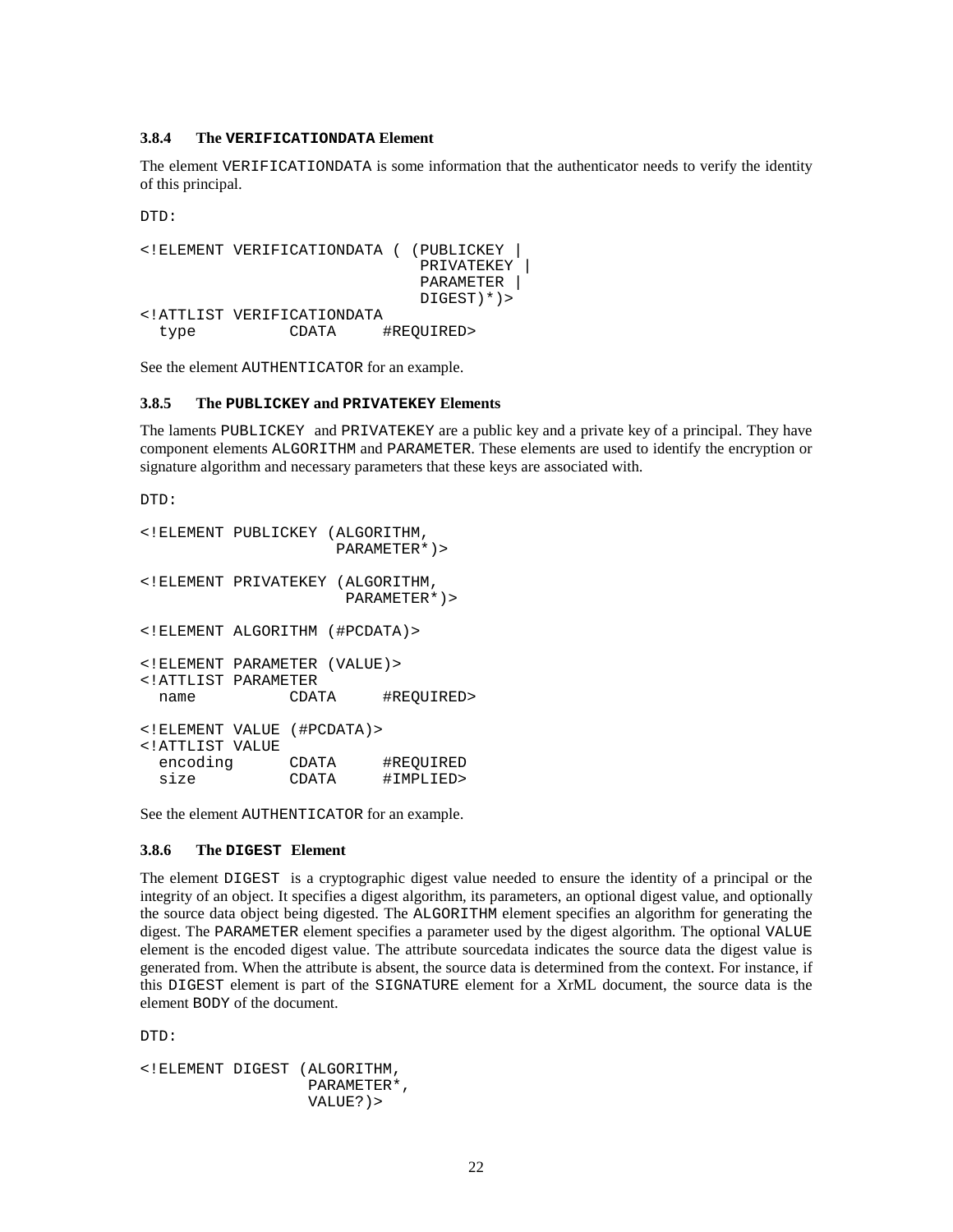<span id="page-28-0"></span><!ATTLIST DIGEST sourcedata CDATA #IMPLIED>

See the element AUTHENTICATOR for an example.

#### **3.8.7 The ENABLINGBITS Element**

The element ENABLINGBITS is some extra (secret) information associated with a principal. It can be used to carry the information that enables a principal to use a XrML document or any other information (such as a work) it is associated with. It has one mandatory element VALUE. The element VALUE is the value of the enabling bits. By default, the value is sealed using the key of the principal that contains the ENABLINGBITS. However, if the containing principal contains another principal, then the key of the second principal is used to sealed and unseal the value of the ENABLINGBITS.

DTD:

```
<!ELEMENT ENABLINGBITS (VALUE)>
<!ATTLIST ENABLINGBITS
 type CDATA #REQUIRED>
```
Example:

```
<ENABLINGBITS type="sealed-private-key">
      <VALUE encoding="base64" size="2560">GcsCCBXGV7vAI/0 … </VALUE>
</ENABLINGBITS>
```
This example shows an enabling bits value.

#### **3.9 The AUTHENTICATEDDATA Element**

The element authenticateddata is an optional element that captures data that is necessary for an application which processes a XrML document.

DTD:

```
<!ELEMENT AUTHENTICATEDDATA (#PCDATA)>
<!ATTLIST AUTHENTICATEDDATA
    size CDATA #REQUIRED
    name CDATA #REQUIRED
  \rightarrow
```
#### **3.10 The SIGNATURE Element**

The SIGNATURE element contains digital signature information of the BODY element in a XrML document. It contains mandatory elements DIGEST and VALUE and optional elements ALGORITHM and PARAMETER. The element DIGEST provides digest information of the BODY. The element ALGORITHM specifies the algorithm used for generating and validating the digital signature. The element PARAMETER defines parameters needed by the signature algorithm. The element VALUE is the actual value of the digital signature. It is encoded according to the identifier specified in the encoding attribute. Base64 is a commonly used encoding method. When the element ALGORITHM is absent, the algorithm associated with the public and/or private keys of the element ISSUER in the BODY is selected.

DTD:

```
<!ELEMENT SIGNATURE (DIGEST,
                     ALGORITHM?,
                     PARAMETER*,
                     VALUE)>
```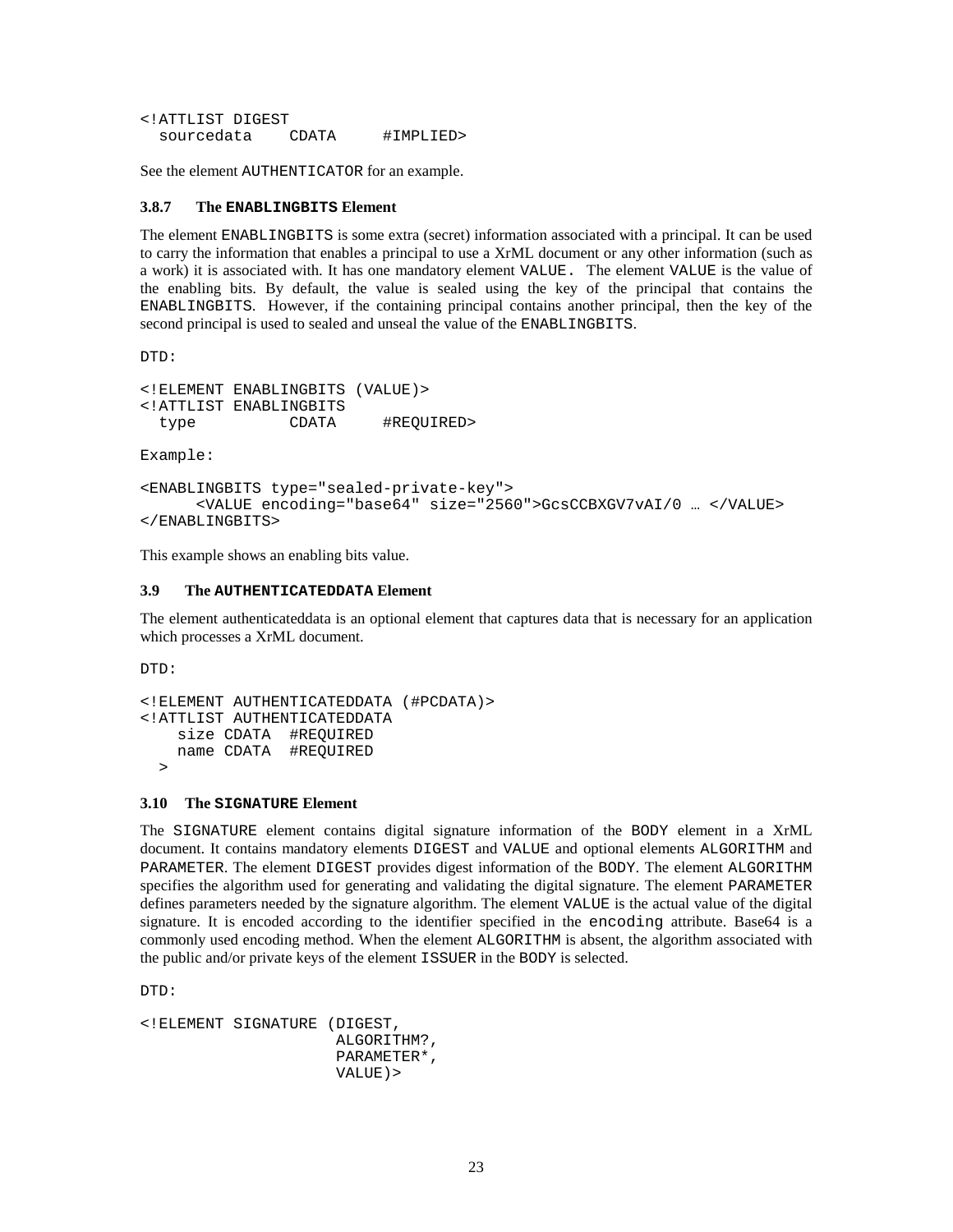The definitions of the elements DIGEST, ALGORITHM, PARAMETER, and VALUE are defined in the previous subsection.

Example:

```
<SIGNATURE>
      <DIGEST>
         <ALGORITHM>SHA1</ALGORITHM>
         <PARAMETER name="codingtype">
            <VALUE encoding="string">surface-coding</VALUE>
         </PARAMETER>
         <VALUE encoding="base64" size="160">OtSrhCKWHI … </VALUE>
      </DIGEST>
      <VALUE encoding="base64" size="512">A7qsNTFT2 … </VALUE>
   </SIGNATURE>
```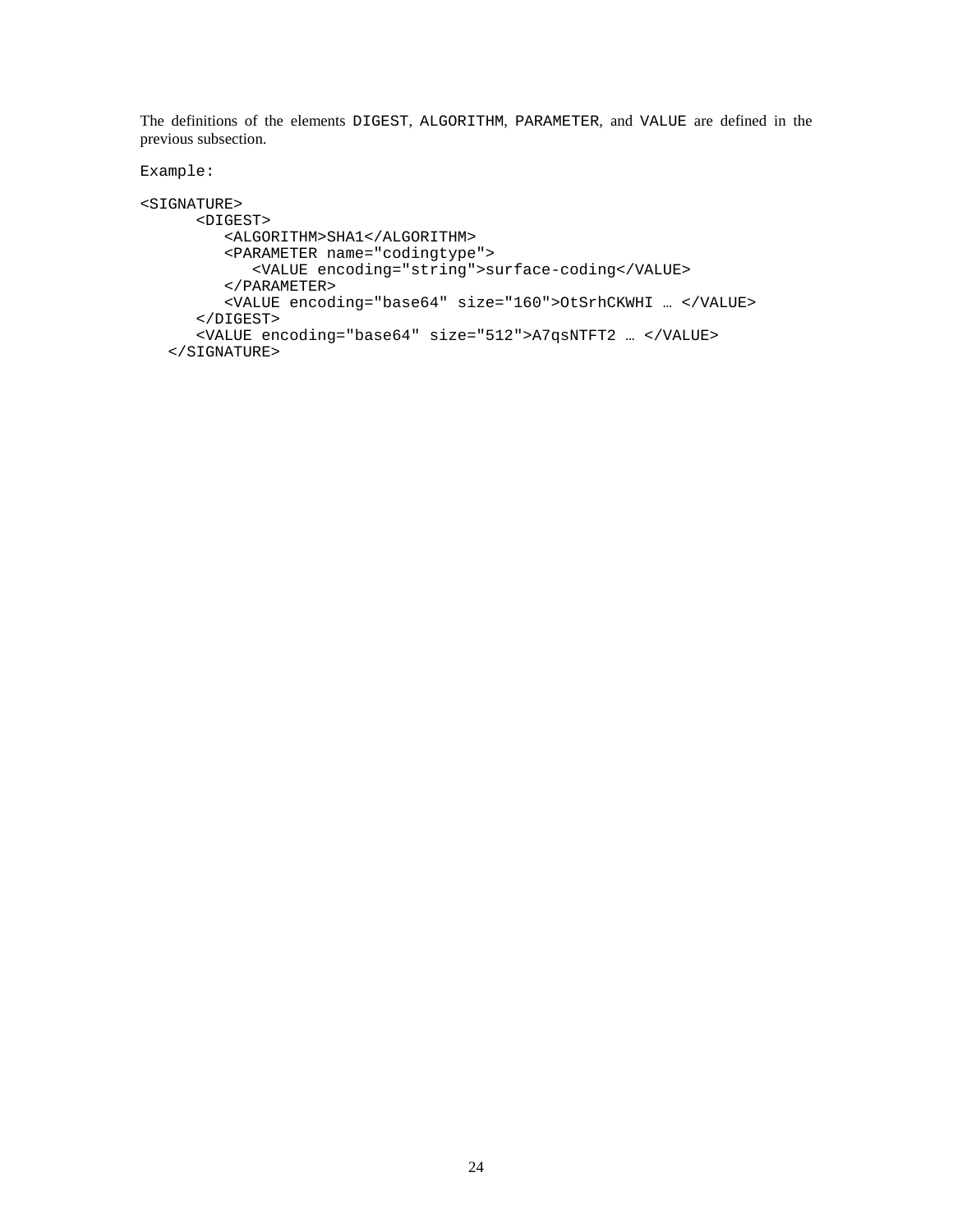#### <span id="page-30-0"></span>**4 WORK AND RIGHTS SYNTAX**

This section specifies the XrML syntax for a work and its usage rights. Major part of this section is from the definition of DPRL version 2.0. The difference between XrML and DPRL version 2 is listed in Section 5.

#### **4.1 Specifying a Work**

The language design goal for a work specification is to provide a place for the information relevant to a digital work. A composite work would have a separate work specification for each part of the overall work.

DTD:

```
<!ELEMENT WORK (OBJECT,
              DESCRIPTION?,
              CREATOR*,
              OWNER?,
              DIGEST*,
              PARTS?,
              CONTENTS?,
              COPIES?,
              COMMENT?,
              SKU?,
              (RIGHTSGROUP | REFERENCEDRIGHTSGROUP)+) >
<!-- For definition of OBJECT, see Section 3. -->
<!ELEMENT DESCRIPTION (#PCDATA)>
<!ELEMENT CREATOR (#PCDATA)>
<!ATTLIST CREATOR
 type CDATA #IMPLIED>
<!ELEMENT OWNER ( %aPrincipal; )>
<!ATTLIST OWNER
 type CDATA #IMPLIED
 internal-id CDATA #IMPLIED>
<!ELEMENT PARTS (WORK+)>
<!-- For definition of DIGEST, see Section 3. -->
<!ELEMENT CONTENTS EMPTY>
<!ATTLIST CONTENTS
 from CDATA #REQUIRED
 to CDATA #REQUIRED>
<!ELEMENT COPIES EMPTY>
<!ATTLIST COPIES
 maxcount CDATA #IMPLIED>
<!ELEMENT COMMENT (#PCDATA)>
<!ELEMENT SKU (#PCDATA)>
<!ATTLIST SKU
 type CDATA #IMPLIED>
```
A work specification includes the element OBJECT that identifies the digital object of the work. A part of the element OBJECT is an element ID, which is a unique identification number to the digital work. Examples of such an identification number include an ISBN number for a book and an ISSN number for a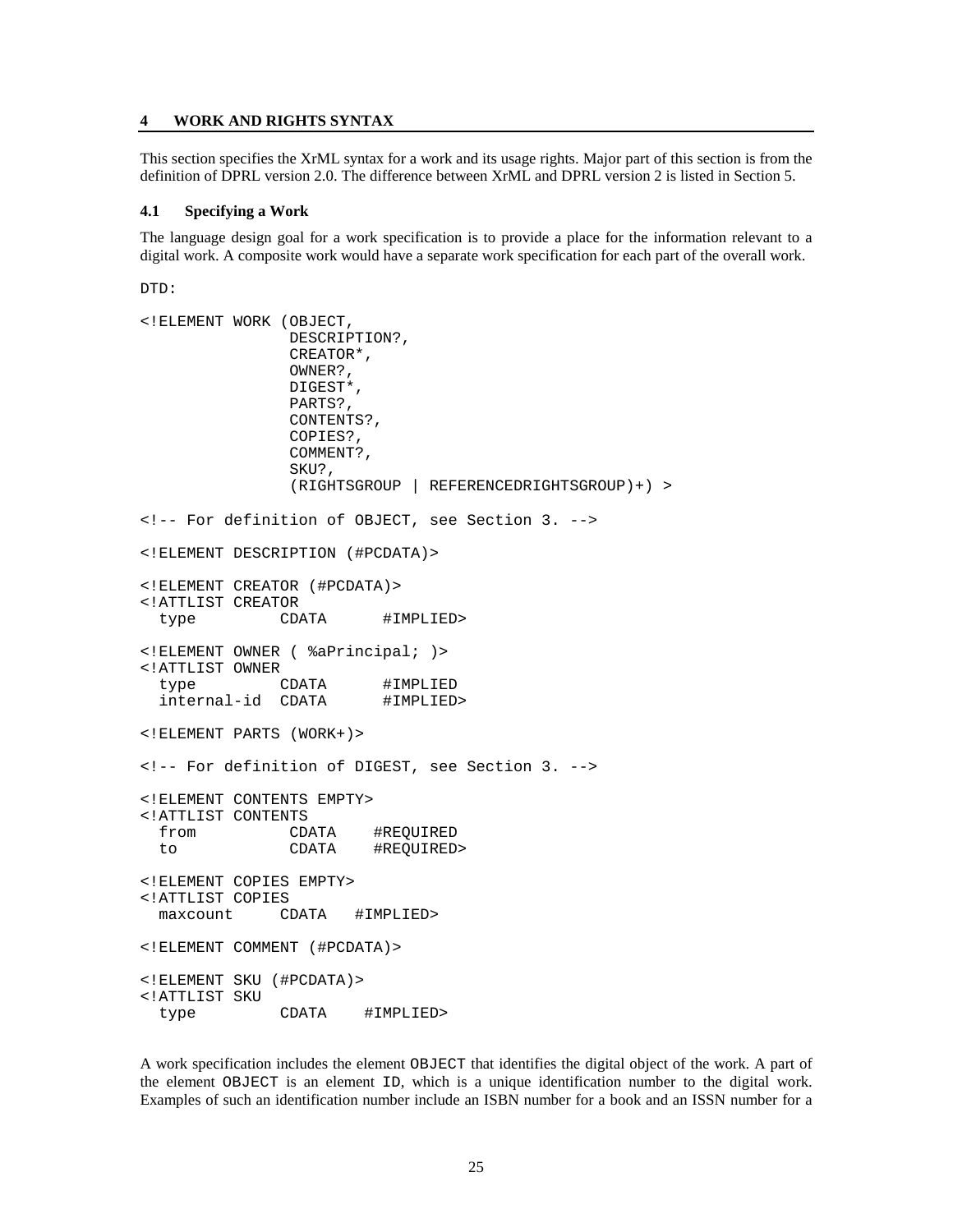periodical. Assumptions and methods for identifying and rating works are discussed elsewhere in this document.

A work specification also includes an optional text description, DESCRIPTION, of the work for a variety of other information for identifying a work, but whose format is not necessarily fixed. The format and scope of the information in the text description is not specified, so that different organizations can put different information here. In general, the information in the text description is intended for human use. It is not used in the automatic rights processing of a repository.

A work specification includes an optional element CREATOR for the creator of the work. The creator has an attribute, type. It is used to characterize the creator. Possible values for the type attribute include "author" for articles and novels, "composer" for songs, and "photographer" for pictures.

The ability to change the rights on a work is not the same issue as adding further fees or restrictions when a work is included in a composite work. Rather, it is the right to change the terms and conditions within the work specification. A work specification includes an optional owner specification, OWNER, which indicates who is authorized to change any part of the work-specification, including adding or deleting rights, changing conditions, or raising or lowering fees. The owner is specified as a generic principal. The principal specification indicates what credentials of the owner are required to make the changes. If no owner specification is specified, then the issuer of this XrML document can make changes to the rights on a digital work. If the issuer specification is also absent, then anyone can make changes.

In many cases the originality and integrity of a digital work is very important and needs to be preserved. A work specification includes an optional element DIGEST to capture a cryptographic digest value of the work. When signed together with the rest of the XrML body, this value allows anyone to validate the association of the XrML document with the work and whether or not the integrity of the work has been compromised.

For composite works, the optional PARTS specification specifies a list of works which are included as parts of this work. The right specifications given in the higher level work specification are for the work as a whole. (They do not override the rights on individual included works. See the appendix on transaction semantics.)

The CONTENTS specification gives the starting and stopping addresses to which the rights in the work specification apply. If no contents specification is given, the work is interpreted as covering the entire attached digital work. When works are nested, the addresses are taken as relative to the beginning (origin) of the larger containing work. The form of an address depends on the medium on which the work is stored.

An optional COPIES specification gives the number of copies of the digital work. This field is referenced in the operation of various rights. If no copies specification is given, the number of copies of the digital work is taken to be one. If there are two or more copies, then it is possible to transfer or loan a copy of the work while exercising other rights on remaining copies.

A work specification includes an optional COMMENT. Comments in XrML are intended for documentation, typically used by people creating and updating rights specifications. Comments are not interpreted for meaning by trusted systems. However, persistence of comments is important in order for comments to serve their purpose. Comments have fixed and specific locations in the syntax ("structured comments"). There can be at most one comment in a work specification. Comments can also be used in other places in a specification, such as in rights groups, as described later.

A work specification also includes an optional element SKU. It stands for Stock Keeping Unit. It is included mainly for extensibility to allow a content retailer or distributor to identify a version of their stock. For example, it could be used to identify a particular set of symmetric keys used to encrypt books, or some other information that can be mapped to when a XrML document is presented again to the retailer or distributor.

Finally, a work specification includes a list of named groups of rights.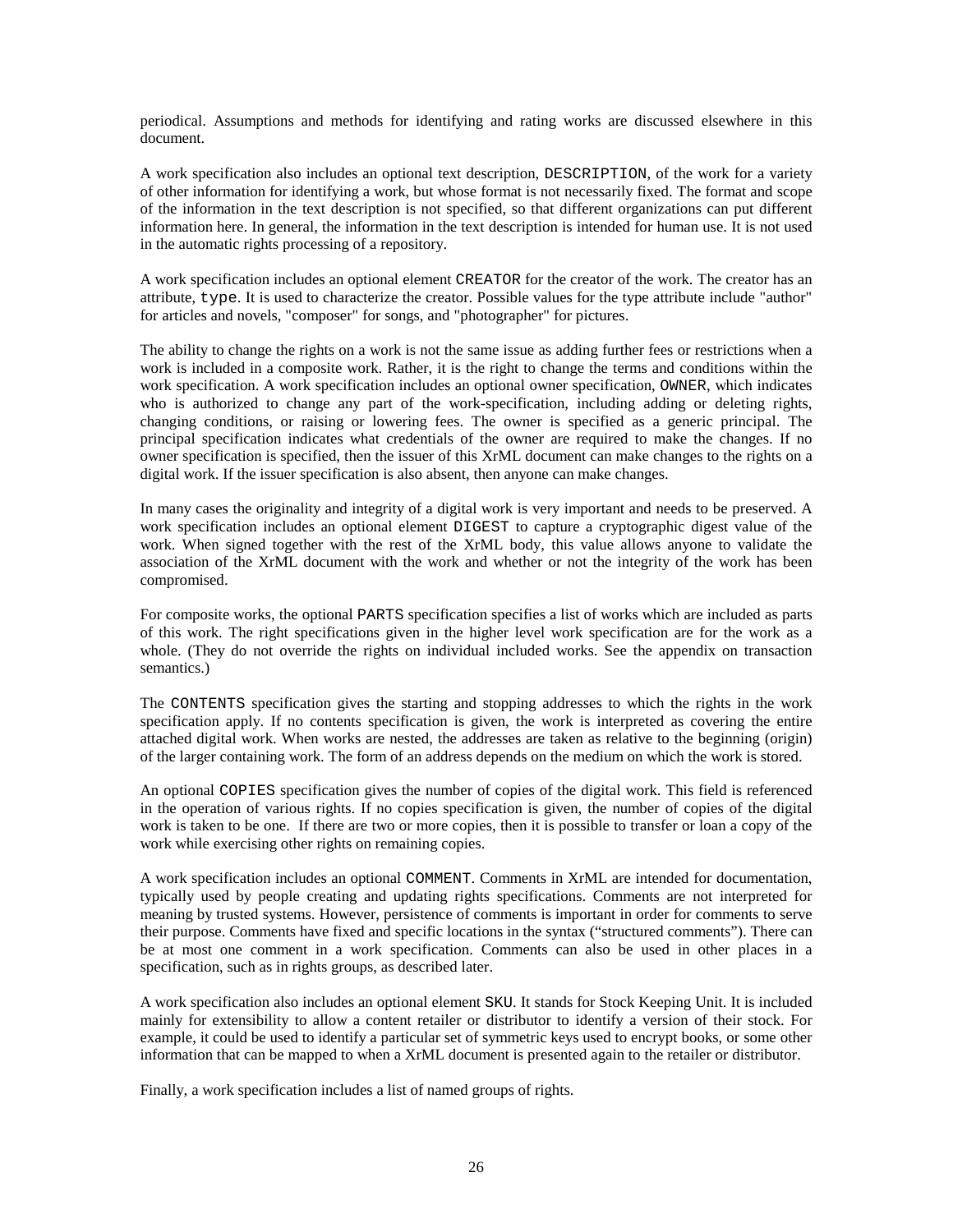```
<?xml version="1.0"?>
<!DOCTYPE XrML SYSTEM "xrml.dtd">
<XrML>
    <BODY type = "WORK" version="2.0">
        <WORK>
            <OBJECT type="BOOK-LIT-FORMAT">
                <ID type="ISBN">8374-39384-38472</ID>
                <NAME>Zuke-Zack, the Moby Dog Story</NAME>
            </OBJECT>
            <DESCRIPTION>Copyright 1994 Jones Publishing</Description>
            <AUTHOR>John Beagle</AUTHOR>
            <OWNER>
              <OBJECT type="Person">
                  <ID type="US-SSN">103-74-8843</ID>
                <NAME>Mike the man</NAME>
                <ADDRESS type="email">mike@man.com</ADDRESS>
              </OBJECT>
              <CERTIFICATE>
                  <AUTHORITY id="Library of Congress"></AUTHORITY>
                  <PROPERTYPAIR name="ID" value="Murphy Publishers"/>
                    </CERTIFICATE>
            </OWNER>
            <PARTS>
                <WORK>
                    <OBJECT type="Chapter">
                        <ID type="relative">0</ID>
                        <NAME>Chapter 1</NAME>
                    </OBJECT>
                </WORK>
                <WORK>
                    <OBJECT type="Image">
                        <ID type="relative">1</ID>
                        <NAME>Image 1: Photon Celebshots Dogs</NAME>
                    </OBJECT>
                </WORK>
            </PARTS>
            <CONTENTS from="1" to="16636"/>
            <COMMENT>"Rights edited by Pete Jones, June 1996."</COMMENT>
            <RIGHTSGROUP name="Regular">
                  <COMMENT>This set of rights is used
                        for standard retail editions. </COMMENT>
            <BUNDLE>
                  <TIME><UNTIL>1998-01-01</UNTIL>
                  </TIME><ACCESS>
                        <SECURITYLEVEL name="Protocol" value="5"/>
                        <SECURITYLEVEL name="Physical" value="6"/>
                  </ACCESS>
                  <FEE><MONETARY><ACCOUNT>
                        <ACCOUNTTO id="123456789"/><HOUSE id="Visa"/>
                  </ACCOUNT></MONETARY></FEE>
            </BUNDLE>
            <RIGHTSLIST>
                  <PLAY>
                        <FEE><MONETARY><METEREDFEE>
                              <RATE value=".05"/><PER hours="1"/>
                               <BY seconds="1"/>
                        </METEREDFEE></MONETARY></FEE>
                  </PLAY>
                  <PRINT>
```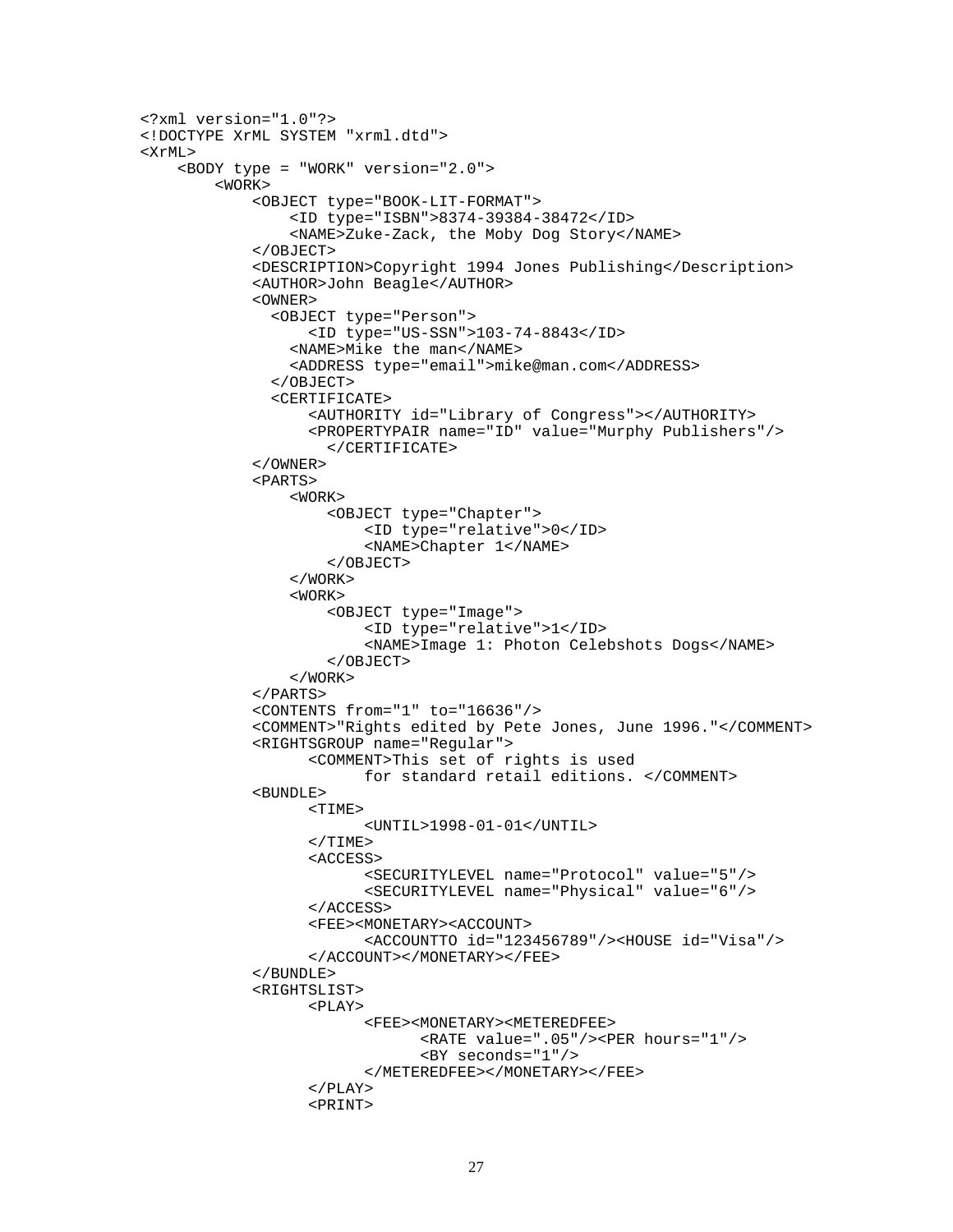```
<PRINTER>
                             <CERTIFICATE>
                                   <AUTHORITY id="DPT"></AUTHORITY>
                                   <PROPERTYPAIR name="Type"
                                    value="TrustedPrinter-6"/>
                             </CERTIFICATE>
                       </PRINTER>
                       <WATERMARK>
                             <WATERMARK-STR string="Title: 'Zeke Zack
                 the Moby Dog' Copyright 1994 by Zeck Jones. All Rights
                 Reserved."/>
                       <WATERMARK-TOKENS all-rights="false"
                             render-rights="true"/>
                       <WATERMARK-STR string="Title: 'Zeke Zack the
                Moby Dog' Copyright 1994 by Zeck Jones. All Rights
                 Reserved."/>
                       </WATERMARK>
                       <FEE><MONETARY><PERUSE value="10"/>
                       </MONETARY></FEE>
                 </PRINT>
                 <TREANSFER></TREANSFER>
                 <COPY><FEE><MONETARY><PERUSE value="10"/>
                       </MONETARY></FEE>
                 </COPY>
                 <COPY><ACCESS>
                             <PRINCIPAL type="user">
                                   <CERTIFICATE>
                                      <AUTHORITY id="Murphy Publishers">
                                      </AUTHORITY>
                                      <PROPERTYPAIR name="Type"
                                         value="Distributor"/>
                                   </CERTIFICATE>
                             </PRINCIPAL>
                       </ACCESS>
                 </COPY>
                 <DELETE></DELETE>
                 <BACKUP></BACKUP>
                 <RESTORE>
                       <FEE><MONETARY><PERUSE value="5"/>
                       </MONETARY></FEE>
                 </RESTORE>
          </RIGHTSLIST>
        </RIGHTSGROUP>
      </WORK>
   </BODY>
</XrML>
```
This example of a work specification in XrML has one rights group. The work specification expresses conditions and fees for several rights: play, print, transfer, copy, delete, backup, and restore. The syntax, meaning and defaults of these various right specifications are explained later. The work includes two other parts, Chapter 1 and an image incorporated from other sources.

Usage rights specifications are organized in groups of rights. Various rights specify what usage rights are passed along when a work is copied, transferred, loaned, or used in derivative works. It is convenient to refer to groups of rights by name. Within a work specification, each rights group must have a unique name.

DTD: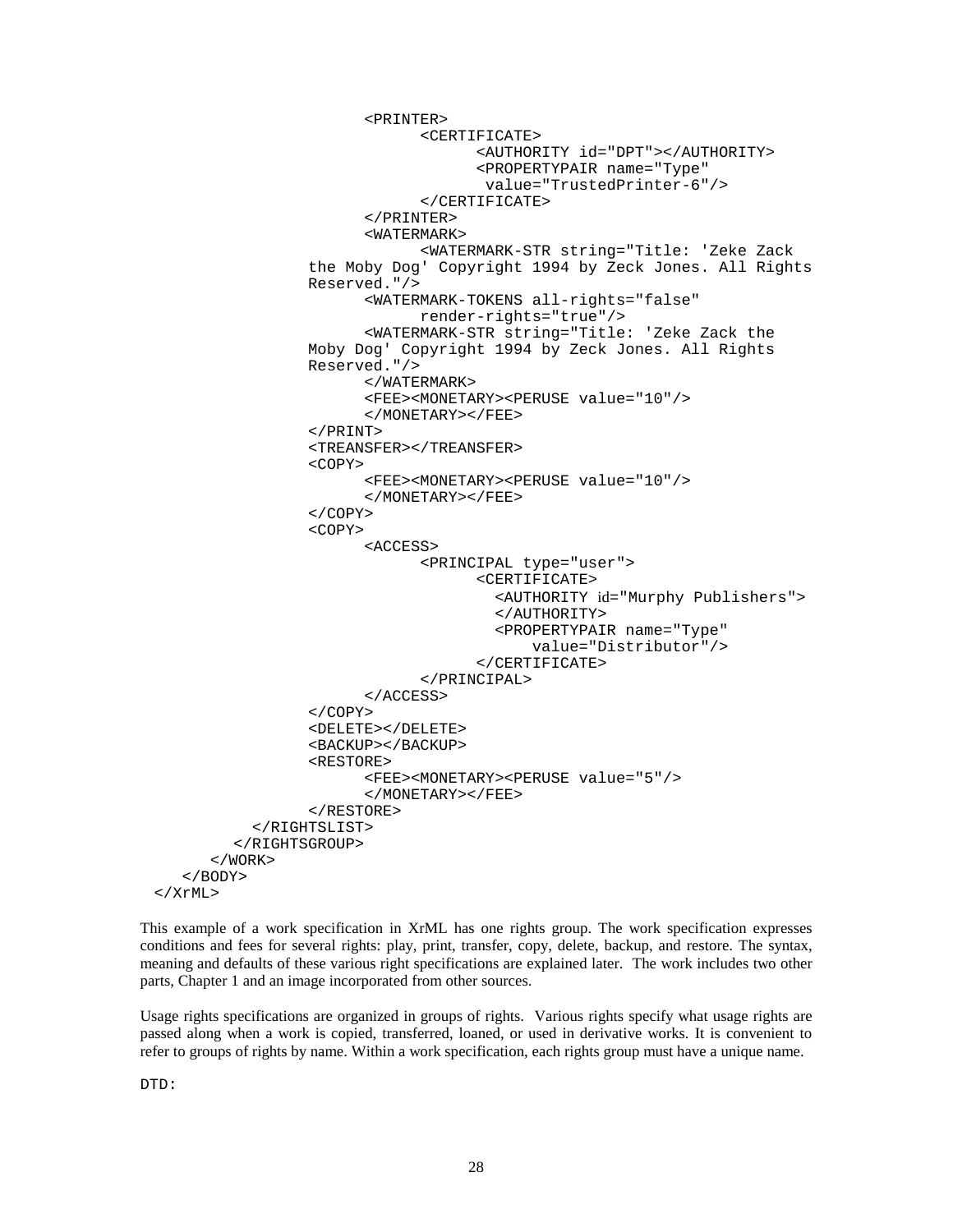```
<!ELEMENT RIGHTSGROUP (COMMENT?, BUNDLE?, RIGHTSLIST)>
<!ATTLIST RIGHTSGROUP
     name CDATA #REQUIRED>
<!ELEMENT REFERENCEDRIGHTSGROUP (COMMENT?, BUNDLE?, RIGHTSLIST)>
<!ATTLIST REFERENCEDRIGHTSGROUP
```
name CDATA #REQUIRED>

There are two kinds of rights groups: regular rights groups and reference rights groups. A regular rights group contains a group of rights applied to the current work. A reference rights group contains a group of rights that can be referred to by name in transport rights and applied to subsequent copies of the work. A rights group can include an optional comment before the list of rights.

A rights group can include an optional bundle specification, which specifies time specifications, fee specifications, or access specifications that apply to all of the rights in the group. The precise meanings of time specifications, fee specifications, access specifications, and watermark specifications as they appear in bundle specifications are explained in later sections. A bundle specification can include an optional comment.

The rights for a digital work are explicitly listed. Any right not in the list is not granted. The name of the right identifies the kind of right. Kinds of rights fall into various classes as explained later.

There can be more than one instance of a particular kind of right for a given work. For example, there can be more than one instance of a COPY right, which grants permission to make new copies of a digital work. One instance of the COPY right may have a special rate for "book of the month club" members. Another instance of the COPY right may allow copies to made without charge if the consumer has an appropriate digital ticket.

DTD:

```
<!ELEMENT RIGHTSLIST ((COPY | TRANSFER | LOAN |
                       PLAY | PRINT | EXPORT | VIEW |
                       EDIT | EXTRACT | EMBED |
                       BACKUP | RESTORE | VERIFY | FOLDER | DIRECTORY |
                       DELETE | INSTALL | UNINSTALL)+)>
```
Each right, identified by its name, has an optional COMMENT*,* an optional TIME specification, an optional ACCESS specification, an optional FEE specification, an optional TERRITORY specification and an optional TRACK specification. Other than COMMENT, the others are considered as an XML entity, termsConditions.

DTD:

```
<!ENTITY % termsConditions
  "(TIME | ACCESS | FEE | TERRITORY | TRACK)+" >
```
All the rights being granted for the work is specified in the list. The various kinds of rights covered by the usage rights system are described in the rest of this section. The time specification states the period of time over which the right is granted. The access specification states conditions on the exercise of a right, such as a requirement for various authorizations. The fee specification states fees associated with the exercise of a right. The territory specification states at which location the right can be exercised. The track specification states where and how to track the usage. These specifications are described individually in the following subsections of this section.

The specifications for a given right are a combination of (1) the specifications explicitly within the right statement itself, and (2) specifications from an optional bundle specification in the rights group to which it belongs. If there is no time specification, then there is no time limit on the use of this right. If there is no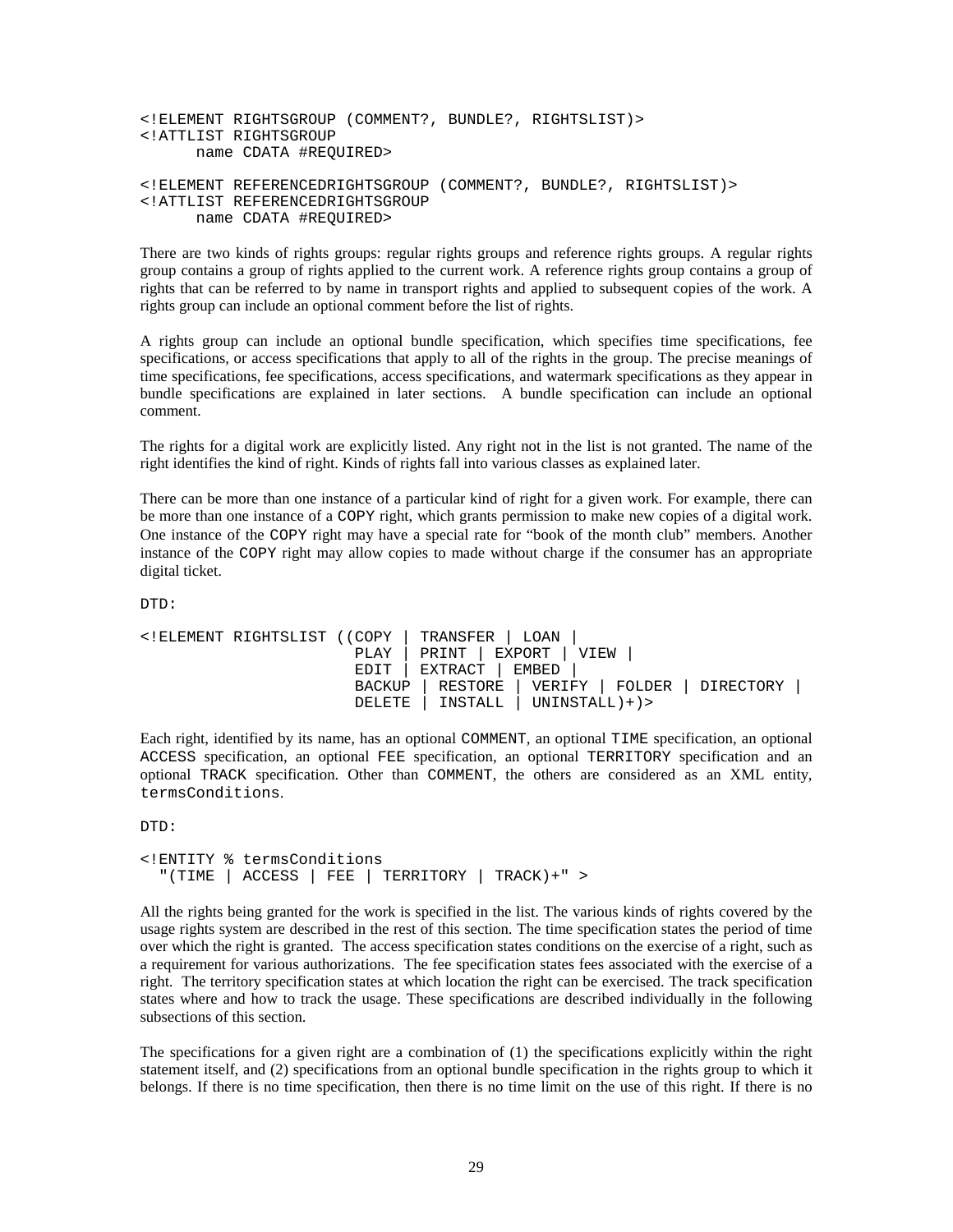<span id="page-35-0"></span>access specification, then there is no access test (including security level) required. If there is no fee specification, then there is no fee required for use. A right specification can include an optional comment.

#### **4.2 Digital Property Rights**

Rights belong to one of several categories. The rights in XrML describe uses that:

- Relate meaningfully to distinctions of use described in copyright law.
- Respect distinctions of use relevant to common licensing arrangements in commercial purposes of digital works.
- Are enforceable by practical trusted systems.
- Are exercised by carrying out a particular transaction on a repository.

Logically, rights can be categorized into Transport, Render, Derivative work, File management and rights for Configuration. Transport rights govern the movement of a work from one repository to another. Render rights govern the printing and display of a work, or more generally, the transmission of a work through a transducer to an external medium. (This includes the Export right, which can be used to make copies in the clear.) Derivative work rights govern the reuse of a work in creating new works. File management rights govern such things as making and restoring backup copies. Finally, configuration rights refer to the installation of software in repositories.

The next five subsections describe each of the rights that fall under each category.

#### **4.2.1 Transport Rights**

Transport rights govern the creation and movement of persistent copies of a work under the control of trusted repositories. There are three distinct kinds of transport rights: copy, transfer, and loan. The interpretation of these rights are similar to familiar operations on physical works: copying an audio tape, transferring (or giving someone) a book, or loaning a compact disc.

The design goals of the transport rights are to provide for the following:

- To distinguish between rights for moving works among repositories and rights that increase the total number of copies of a digital work.
- To describe controlled loaning of works, both personal loans and also institutional or library loans.
- To support a range of distribution models, including both licensed distributor models and consumer-based distribution (also known as super distribution).
- To enable publishers to specify how the rights change on new copies of works.
- To control what rights move to the loaner copy when a copy of a work is loaned out and also what rights stay behind.

DTD:

```
<!ELEMENT COPY (NEXTRIGHTS?, COMMENT?, (%termsConditions;)?)>
<!ELEMENT TRANSFER (NEXTRIGHTS?, COMMENT?, (%termsConditions;)?)>
<!ELEMENT LOAN (REMAININGRIGHTS?, NEXTRIGHTS?,
               COMMENT?, (%termsConditions;)?)>
```
 A COPY right is the right to make a new digital copy of a work. (PRINT rights, described later, govern the making of hard copies.) The COPY right is invoked whenever a new digital copy is made. Like all rights, the right to copy can be parameterized by time, access, fee, and control specifications. An optional NEXTRIGHTS specification can be used to establish rights for the new copy that are distinct from the rights on the original.

A TRANSFER right is the right to transfer the digital work from one repository to another. A TRANSFER right does not increase the number of copies of a work because the transfer transaction between two trusted systems removes the digital work from the sending repository when the copy has been created and verified on the receiving repository.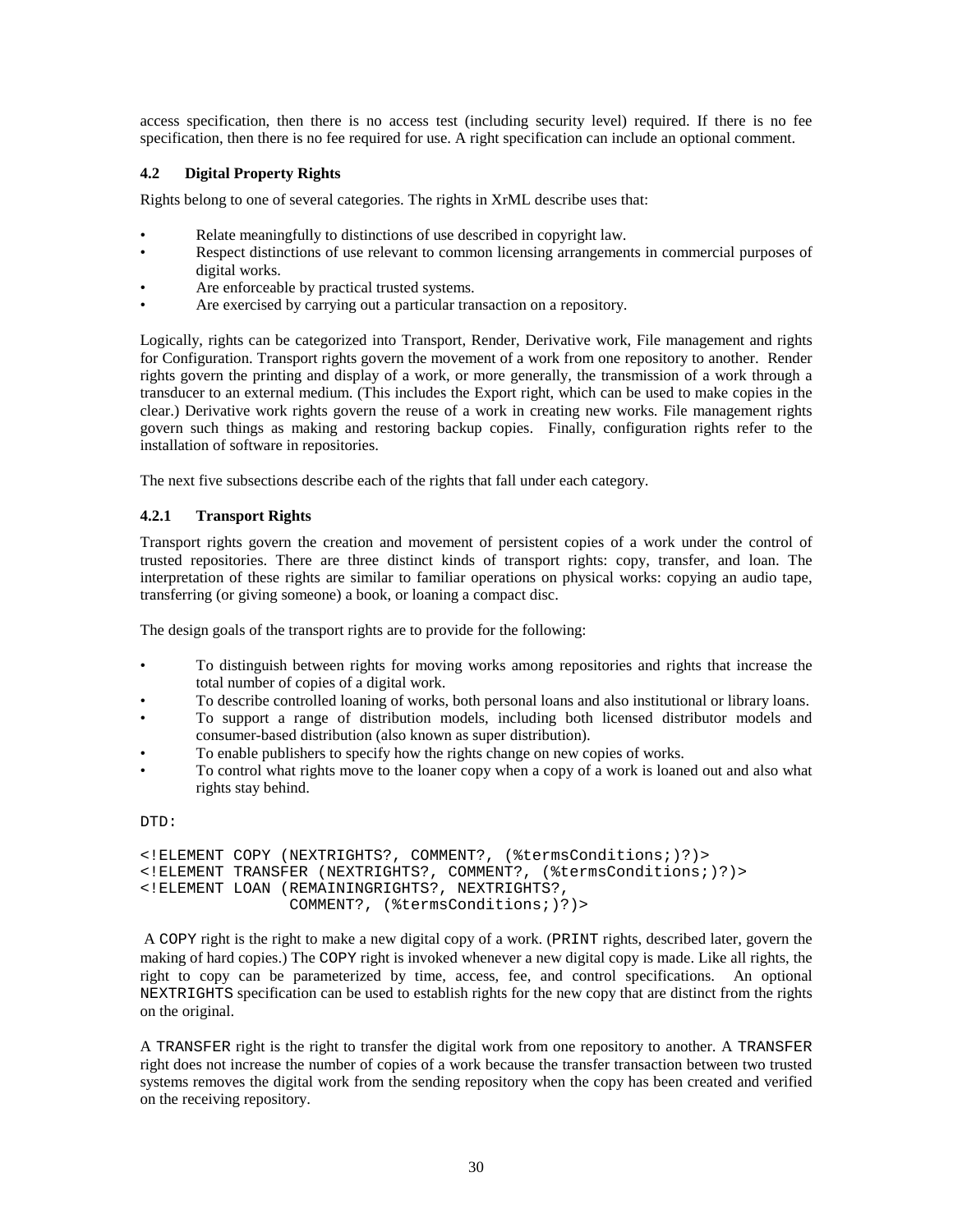A LOAN right is the right to loan a copy of the work for a period of time. A LOAN right creates a "loaner" copy of a work on a receiving repository. Typically, during the time that a work is loaned, the original copy of the work cannot be rendered. However, if there is more than one copy of the work on the original repository, then the original repository can still exercise all rights on copies that are not loaned out. As discussed below, exactly what rights are usable by either the loaning repository or at the loanee repository can be specified explicitly using the NEXTRIGHTS and the REMAININGRIGHTS specification.

Throughout the loan period, both repositories must keep track of the fact that the copy has been loaned and take this information into account in all relevant transactions. At the end of the loan period, the copy of the work on the receiving repository deactivates and the copy on the loaning repository reactivates.

DTD:

```
<!ELEMENT NEXTRIGHTS (RIGHTSTOADD | RIGHTSTODELETE)>
<!ELEMENT REMAININGRIGHTS EMPTY>
<!ATTLIST REMAININGRIGHTS
 name CDATA
```
When a digital work is copied, transferred, or loaned, certain rights become available on the receiving repository. Exactly which rights are available is determined by an optional NextCopyRights specification. By default, the rights on the new repository are the same as the rights on the original repository. However, the list of rights can be modified by specifically adding or deleting groups of rights. The groups named can be either regular rights groups or reference rights groups.

The rights specification for the next copy can be described as a set of differences from the original specification. These differences may be rights to add to those of the original and rights to delete from those of the original. The set of rights provided in the RIGHTSTOADD specification is added to those of the original work. The set of rights provided in the RIGHTSTODELETE specification is deleted from those of the original.

DTD:

<!ELEMENT RIGHTSTOADD EMPTY> <!ATTLIST RIGHTSTOADD name CDATA #REQUIRED> <!ELEMENT RIGHTSTODELETE EMPTY> <!ATTLIST RIGHTSTODELETE name CDATA #REQUIRED>

The optional REMAININGRIGHTS specification describes what rights to keep behind in the original loaned work. If this specification is not given, then no rights are retained when the last copy is loaned out. Here is a simple example of a LOAN usage right that specifies what rights to keep and which ones to give on the loaned copy. In this case, the loaner copy gets all of the rights except the book club rights, which are retained, by the original repository.

```
Example:
```

```
<LOAN>
   <NEXTRIGHTS><RIGHTSTODELETE name="Book-Club-Rights"/></NEXTRIGHTS>
   <REMAININGRIGHTS name="Book-Club-Rights"/>
   <ACCESS><SECURITYLEVEL></SECURITY></ACCESS>
   <ACCESS>
      <SECURITYLEVEL name="Physical" value="4"/>
      <SECURITYLEVEL name="Kernal" value="5"/>
   </ACCESS>
</LOAN>
```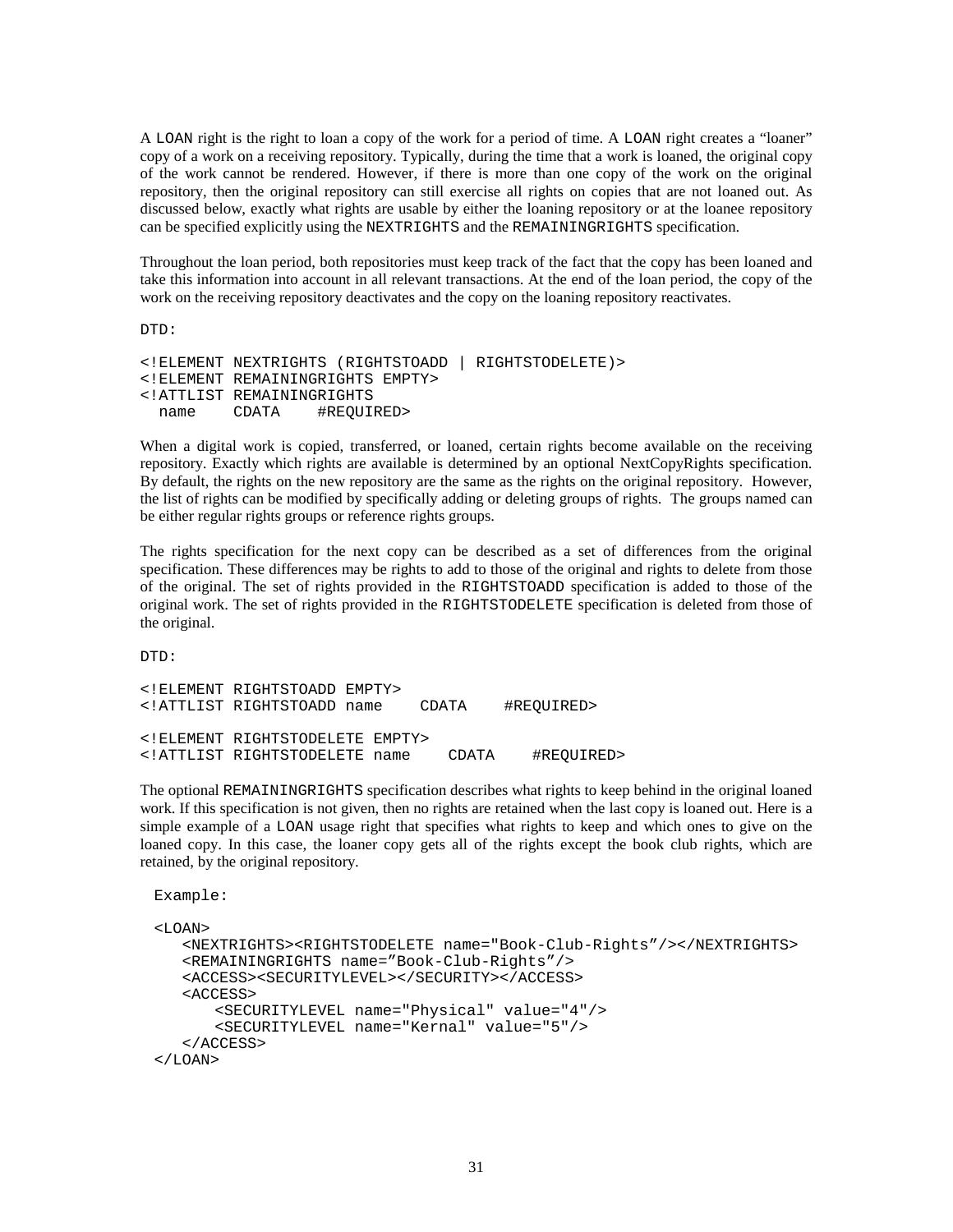Here is another example of a work specification. This work specification has two rights groups, one called "Distributor" and one called "Consumer."

```
Example:
```

```
<?XML version="1.0" encoding="UTF-8"?>
<!DOCTYPE Work SYSTEM "xrml.dtd">
<XrML>
  <WORK>
    …
      <RIGHTSGROUP name="Distributor">
        <COMMENT>"These rights limited to our licensed distributors."
        </COMMENT>
        <BUNDLE>
            <ACCESS>
                  <SECURITYLEVEL name="Physical" value="4"/>
                  <SECURITYLEVEL name="Kernel" value="5"/>
                  <PRINCIPAL type="User"><CERTIFICATE>
                        <AUTHORITY id="Murphy Publishers">
                        </AUTHORITY>
                        <PROPERTYPAIR name="Type" value="Distributor"/>
                        </CERTIFICATE></PRINCIPAL>
            </ACCESS>
        </BUNDLE>
      <RIGHTSLIST>
        <COPY><FEE><TICKET type="Inventory-987>
                  <AUTHORITY id="Murphy Publishers"/>
           </TICKET></FEE>
        </COPY>
        <PLAY></PLAY>
      </RIGHTSLIST>
    </RIGHTSGROUP>
    <RIGHTSGROUP name="Consumer">
        <COMMENT>"These rights exercised by any owner of our works."
        </COMMENT>
        <BUNDLE>
            <ACCESS>
                <SECURITYLEVEL name="Physical" value="4"/>
                <SECURITYLEVEL name="Kernel" value="5"/>
            </ACCESS>
            <FEE>
                <MONETARY><ACCOUNT>
                  <ACCOUNTTO id="123456789"/><HOUSE id="Visa"/>
                </ACCOUNT></MONETARY>
            </FEE>
        </BUNDLE>
        <RIGHTSLIST>
            <COPY><NEXTRIGHTS><RIGHTSTODELETE name="Distributor"/>
                  </NEXTRIGHTS>
                  <FEE><MONETARY><PERUSE value="10"/>
                    <ACCONINT><ACCOUNTTO id="Id-678-qwerqeruyt"/>
                  </ACCOUNT></MONETARY></FEE>
            </COPY>
            <PLAY><FEE><MONETARY><METEREDFEE>
                        <RATE value=".05"/><PER hours="1"/>
                </METEREDFEE></MONETARY></FEE>
            </PLAY>
            <DELETE><COMMENT>"This right is without restrictions."
```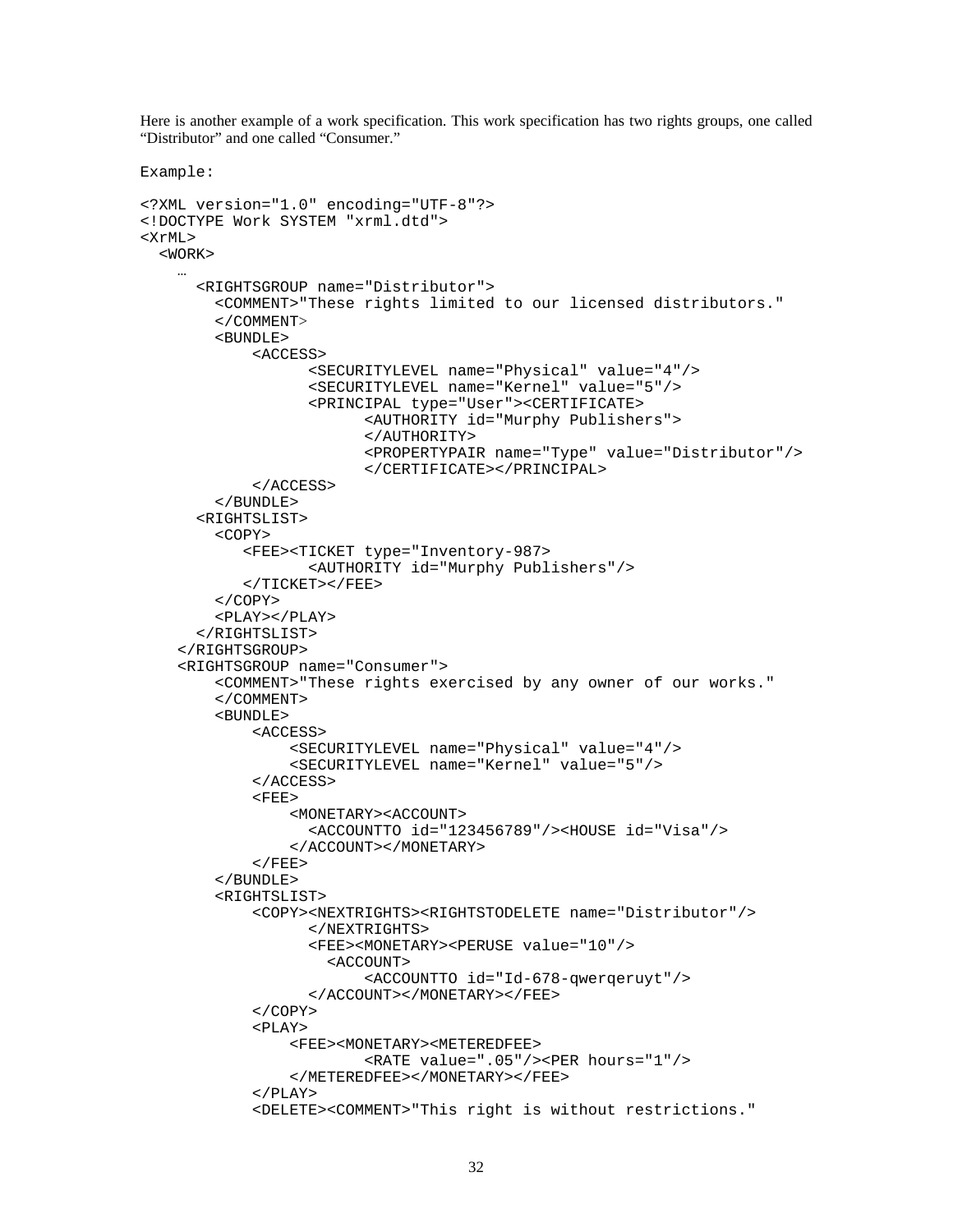```
</COMMENT>
            </DELETE>
            <TREANSFER></TREANSFER>
            <LOAN>
                <REMAININGRIGHTS name="Distributor"/>
                <NEXTRIGHTS><RIGHTSTODELETE name="Distributor"/>
                </NEXTRIGHTS>
            </LOAN>
        </RIGHTSLIST>
     </RIGHTSGROUP>
  </WORK>
<XrML>
```
The distributor rights include the right to copy a work without fee except that a particular digital ticket must be punched. The distributor rights also include a right to play the work without fee. Each of the rights in the "Distributor" rights group requires a Murphy's distributor digital license to exercise.

There is also a "Consumer" rights group. This group includes rights to copy, play, delete, transfer, and loan. The copy right has a set fee to make a copy and the play right has a metered charge of five cents per hour. A loaner copy does not carry the distributor rights.

# **4.2.2 Render Rights**

Render rights govern the creation of representations of a digital work outside of the control of trusted systems.

According to the dictionary, to render something is to represent it in a verbal form or in a drawing or a painting. In the context of usage rights, we use the word "render" to refer to processes that transform a digital copy of a work into a form where it can be seen or used outside of the repository. For example, a digital book or digital photograph may be displayed on a screen, a piece of music may be played through a loud speaker, a movie may be shown on a screen, or a page of a book may be printed on a printer.

When a digital work is rendered, information moves outside of the control of a trusted system. This presentation of the work as image or sound makes it possible for someone to see or hear the work. Necessarily, it also makes the work accessible for analog copying. Anything you can see you can photograph; anything you can hear you can record. Rendering does not imply permission to make other recordings of the work, such as with a film camera, video camera, or tape recorder, even though such copies will typically have lower quality than the digital original. The right to make such copies is governed by copyright law. Many techniques for rendering from digital originals also allow the inclusion of information in watermarks and fingerprints, making it possible to identify the work and also the person who played it. Although recordings of rendered works cannot be prevented, such non-digital copying of a work is governed by applicable copyright laws.

The design goals of the render rights are:

- To distinguish between rights for making ephemeral copies such as display images and rights for making long-lasting copies such as printouts.
- To provide a means of distinguishing different kinds of players and printers for digital works such as ones that add distinguishing codes. For example, a publisher may want to limit printing of a digital work to certain kinds of printers that are capable of embedding specific kinds of watermarks.
- To provide a controlled means for creating unencumbered digital copies outside of a trusted system.
- To provide a means for specifying information to be embedded in watermarks for works displayed or printed. Watermark data can be pre-specified by a publisher or distributor. It includes data that is not known until the time that a work is printed or displayed.

DTD: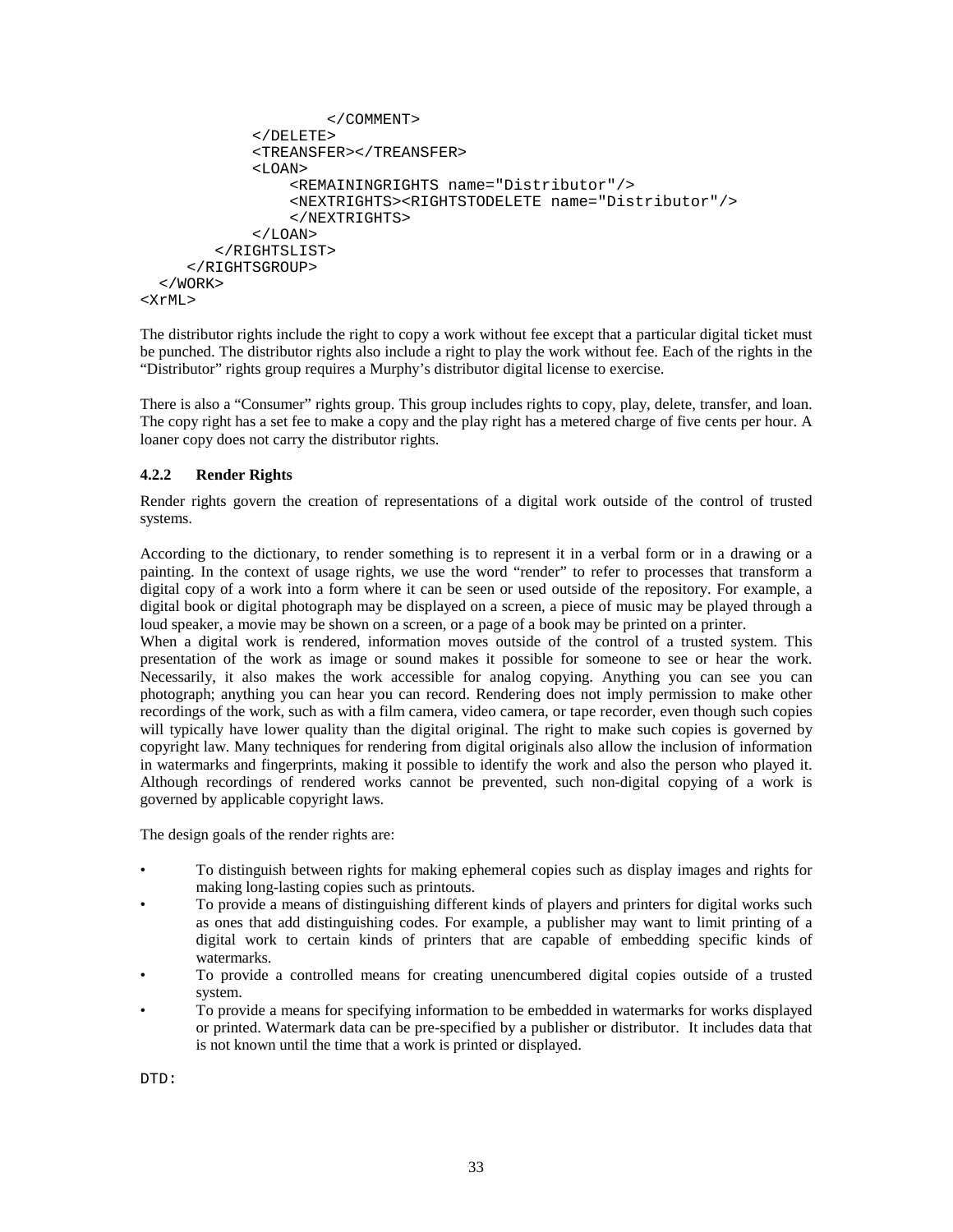<!ELEMENT PLAY (PLAYER?, COMMENT?, (%termsConditions;)?, WATERMARK?)> <!ELEMENT PRINT (PRINTER?, COMMENT?, (%termsConditions;)?, WATERMARK?)> <!ATTLIST PRINT maxcount CDATA #IMPLIED > <!ELEMENT EXPORT (REPOSITORY?, COMMENT?, (%termsConditions;)?, WATERMARK?)> <!ELEMENT VIEW (VIEWER?, COMMENT?, (%termsConditions;)?, WATERMARK?)> <!ELEMENT PLAYER ( %aPrincipal; )> <!ATTLIST PLAYER type CDATA #IMPLIED<br>internal-id CDATA #IMPLIED> internal-id CDATA <!ELEMENT PRINTER ( %aPrincipal; )> <!ATTLIST PRINTER type CDATA #IMPLIED internal-id CDATA #IMPLIED> <!ELEMENT VIEWER ( %aPrincipal; )> <!ATTLIST VIEWER type CDATA #IMPLIED<br>internal-id CDATA #IMPLIED> internal-id CDATA <!ELEMENT REPOSITORY ( %aPrincipal; )> <!ATTLIST REPOSITORY type CDATA #IMPLIED<br>internal-id CDATA #IMPLIED> internal-id CDATA

There are three kinds of render rights: PLAY, PRINT, EXPORT and VIEW. The right VIEW is included for the convenience and intuition purposes as a synonymous term of the right PLAY.

PLAY rights refer to ways of making a transient or ephemeral copy of a work available for use. For example, a page of a book may be displayed on a screen or music may be played out a speaker. The image on the screen or the sound coming out of the speaker is a transient copy. The PLAY right is also used to refer to invocation of a computer program, such as when someone plays a video game. The renderings produced when a PLAY right is exercised are ephemeral. Another way to understand a "PLAY" right is that playing requires active participation by a trusted player to render the work during the entire time that the work is perceivable.

PRINT rights refer to making more permanent rendered copies of a work outside of the control of a repository. In contrast to the Play right, once a work is printed, the printed copy can be viewed without requiring that the "PRINTER" be used the entire time. The typical case is printing something on paper at a printer. The Print right also refers to making rendered copies on other external media, such as bitmap images on removable disks or audio on magnetic tapes. For example, a repository may provide rights to "print" encrypted backup copies of a digital work. Unauthorized use of such copies is inhibited because such copies of the work are generally encrypted. An EXPORT right makes a digital source copy outside of trusted system control. Typically, this would be a file in a format suitable for unencumbered viewing, printing, or editing. Thus, this right can be used to make a digital copy that is not encrypted or otherwise protected. An EXPORT right might be exercised, for example, to release an older work after it has passed out of copyright.

Render rights can optionally specify the use of particular kinds of hardware for playing and printing. These specifications are intended to qualify the use of a work. Players and printers are parts of repositories, and are sometimes called trusted players and trusted printers. They are identified by non-transferable digital certificates. A given repository, such as a trusted printer, may have several different digital certificates corresponding to different output devices or kinds of printing services. For example, a digital movie player may specify a kind of player suitable for home use rather than theater use. The certificate for a particular player may be used to differentiate between high and low resolution renderings with appropriately different fees.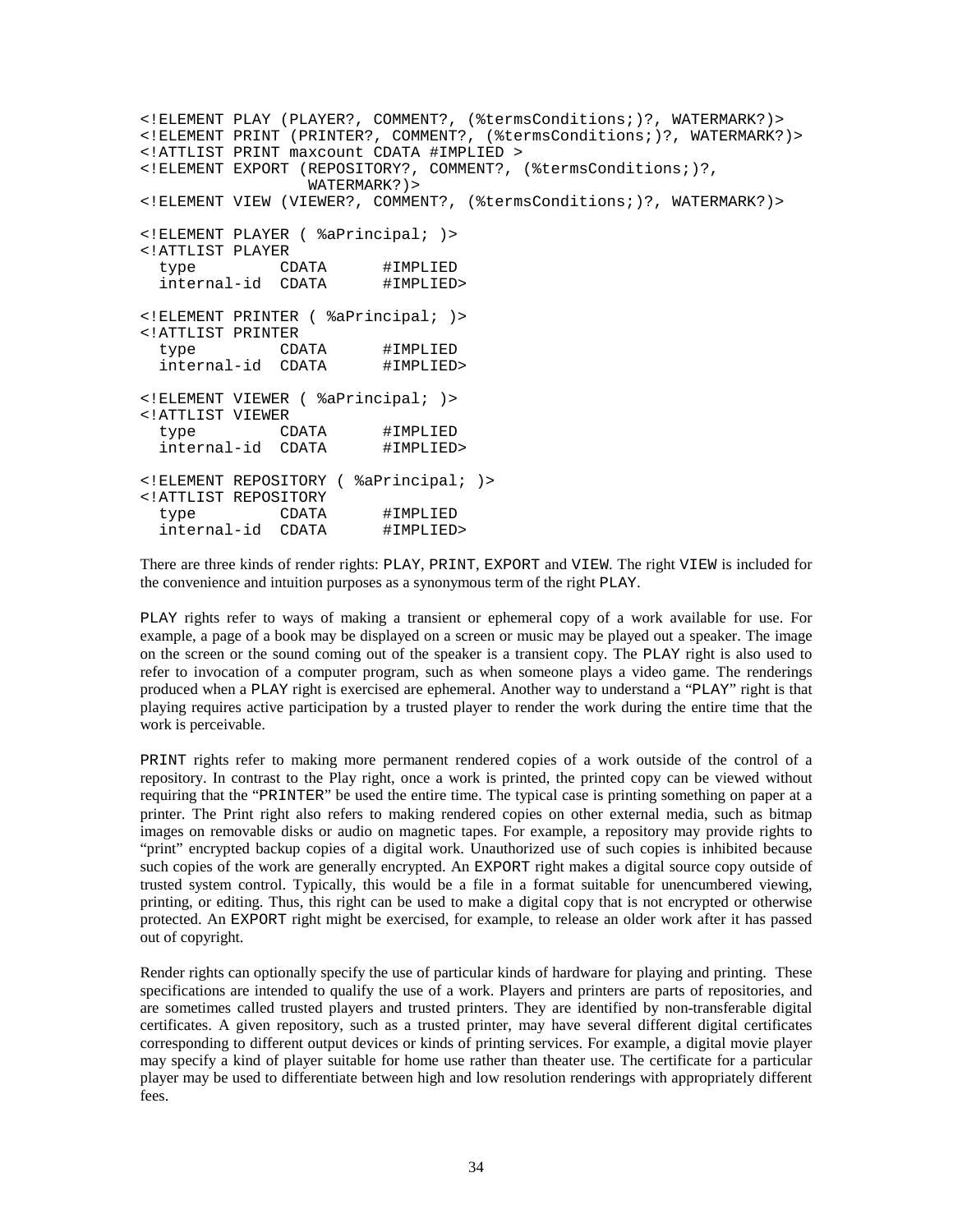A printer specification may indicate a printer which marks the pages with a particular kind of identifying watermark. Specifications for embedding data in watermarks on trusted printers and trusted players are discussed in a later section. Here is an example of a work specification. This specification is for a digital home movie. The work has two groups of rights called "theater" and "home-viewer". The theater rights allow playing the movie on a kind of public viewer by authorized distributors for a fee of \$100. The homeviewer rights allow playing the movie on a home player for a rate of \$5 per hour.

Example:

```
<?XML version="1.0" encoding="UTF-8"?>
<!DOCTYPE Work SYSTEM "xrml.dtd">
<XrML>
  <WORK>
    …
    <RIGHTSGROUP name="Theater">
        <RIGHTSLIST>
            <PLAY>
               <PLAYER><CERTIFICATE>
                 <AUTHORITY id="Motion Picture Association"></AUTHORITY>
                 <PROPERTYPAIR name="Type" value="Theater Projector"/>
               </CERTIFICATE></PLAYER>
               <ACCESS><PRINCIPAL type="User"><CERTIFICATE>
                     <AUTHORITY id="Jones Publishing"></AUTHORITY>
                     <PROPERTYPAIR name="Type" value="Distributor"/>
               </CERTIFICATE></PRINCIPAL></ACCESS>
               <FEE><MONETARY><PERUSE value="100"/><ACCOUNT>
                            <ACCOUNTTO id="Id-678-qwerqeruyt"/>
                    </ACCOUNT></MONETARY></FEE>
            </PLAY>
        </RIGHTSLIST>
    </RIGHTSGROUP>
    <RIGHTSGROUP name="Home-Viewer">
        <RIGHTSLIST>
            <PLAY><PLAYER><CERTIFICATE>
                     <AUTHORITY id="Motion Picture Assoc."></AUTHORITY>
                     <PROPERTYPAIR name="Type" value="Home-Veiwer"/>
                </CERTIFICATE></PLAYER>
                <FEE>
                    <MONETARY><METEREDFEE><RATE value="5.00"/>
                        <PER hours="1"/></METEREDFEE>
                        <ACCOUNT><ACCOUNTTO id="Id-678-qwerqeruyt"/>
                        </ACCOUNT>
                   </MONETARY>
               </FEE>
           </PLAY>
        </RIGHTSLIST>
     </RIGHTSGROUP>
  </WORK>
<XrML>
```
The following example is of a digital book. The exemplar digital book has no fee for playing, but does have a five dollar fee for making a digital copy. It also has two Print rights, both requiring a trusted printer. The first Print right can be exercised if the user has a particular prepaid ticket. The second print right has a flat fee of ten dollars. The example assumes that the digital book can transmitted to a user's computer by exercising the Copy right, and that the user can play or print the work at his or her convenience using the Play and Print rights. Fees are logged from the user's workstation whenever a right is exercised.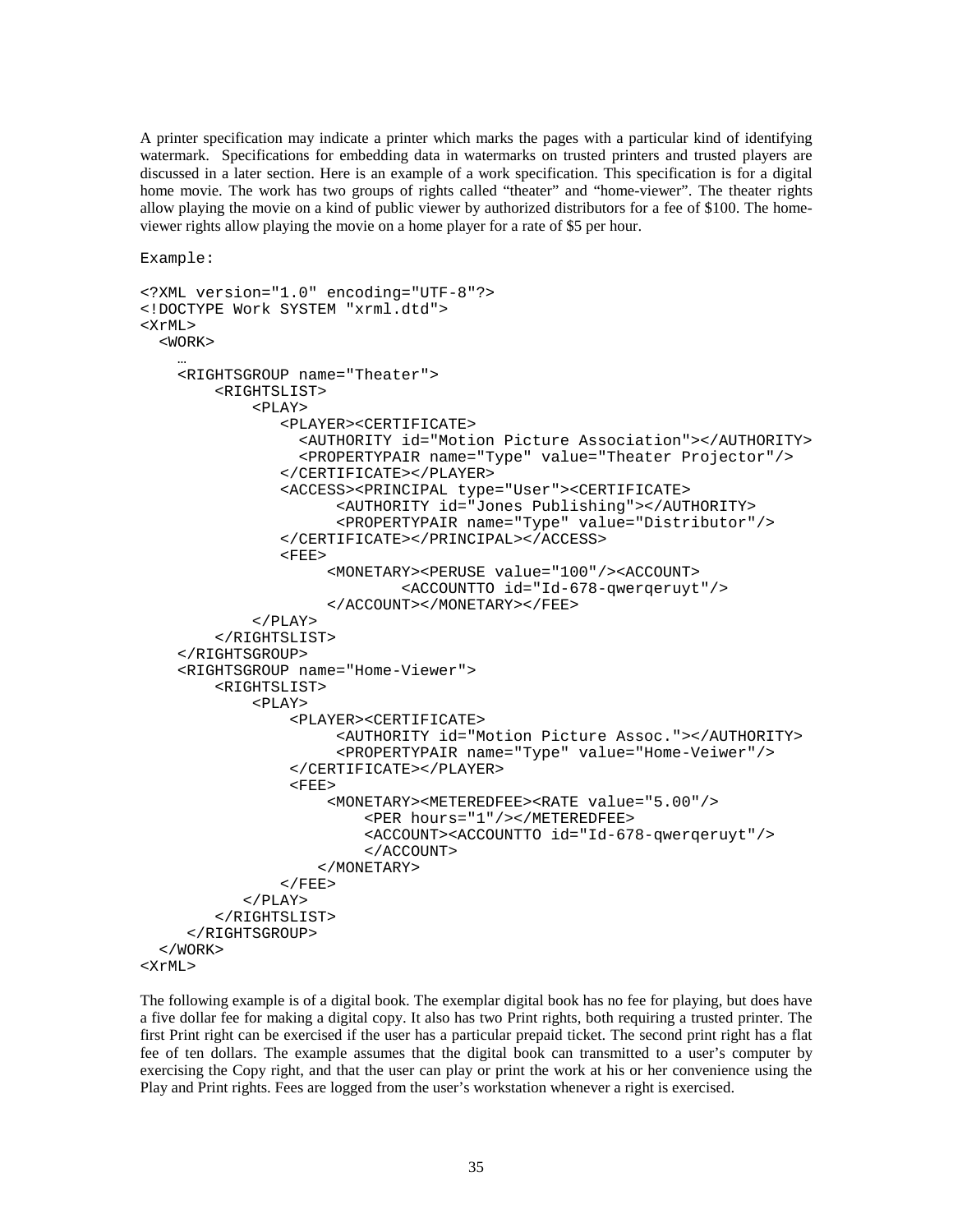```
Example:
<?XML version="1.0" encoding="UTF-8"?>
<!DOCTYPE Work SYSTEM "xrml.dtd">
<XrMT><WORK>…
    <RIGHTSGROUP name="Regular">
       <BUNDLE>
          <ACCESS><SECURITYLEVEL name="Physical" value="4"/>
          <SECURITYLEVEL name="Kernel" value="5"/></ACCESS>
          <FEE><MONETARY>
            <ACCOUNT><ACCOUNTTO id=" Account-Jones-Pub248afdoiu4398"/>
            </ACCOUNT>
          </MONETARY></FEE>
       </BUNDLE>
       <RIGHTSLIST>
        <COPY><FEE><MONETARY><PERUSE value="5"/></MONETARY></FEE></COPY>
        <TREANSFER></TREANSFER>
        <DELETE></DELETE>
        <PLAY></PLAY>
        <PRINT>
            <PRINTER><CERTIFICATE>
                <AUTHORITY id="Digital Property Trust"></AUTHORITY>
                <PROPERTYPAIR name="Class" value="Trusted Printer-6"/>
            </CERTIFICATE></PRINTER>
            <FEE><TICKET type="Prepaid-Print">
                <AUTHORITY id="Jones Publishers"></AUTHORITY>
            </TICKET></FEE>
         </PRINT>
         <PRINT>
            <PRINTER><CERTIFICATE>
               <AUTHORITY id="Digital Property Trust"></AUTHORITY>
               <PROPERTYPAIR name="Class" value="Trusted Printer-6"/>
            </CERTIFICATE></PRINTER>
            <FEE><MONETARY><PERUSE value="10"/></MONETARY></FEE>
         </PRINT>
       </RIGHTSLIST>
     </RIGHTSGROUP>
   </WORK>
</XrML>
```
Here is a different version of rights for the "Moby Dog Story" digital book. In this version, the publisher does not want digital delivery to be made directly to a consumer workstation. A practical consideration supporting this choice may be that the publisher wants to minimize the risk of unauthorized copying and requires a higher level of security than is provided by trusted systems on available workstations. Instead, the publisher wants the book to be sent directly from an on-line bookstore to a trusted printer. Printing must be prepaid via digital tickets. To enable digital distribution to authorized distributors but not directly to consumers, the publisher requires that both parties in a Copy right be have an authorizing digital license. In this example, a consumer can not play the work at a workstation. Instead, the consumer must print the work.

```
<?XML version="1.0" encoding="UTF-8"?>
<!DOCTYPE Work SYSTEM "xrml.dtd">
<XrMT>
  <WORK >…
  <RIGHTSGROUP name="Distributor">
       <BUNDLE>
```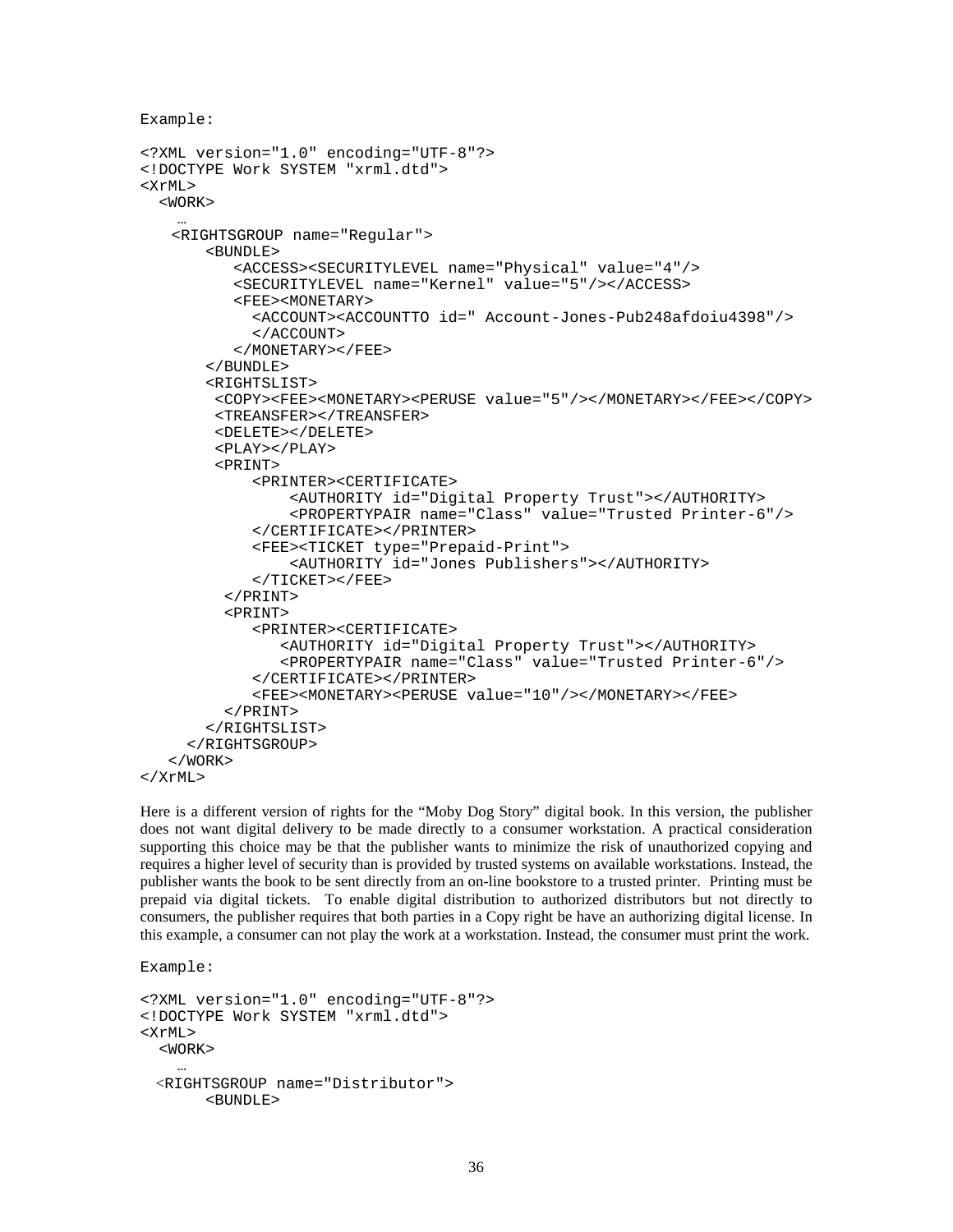```
<ACCESS><SECURITYLEVEL name="Physical" value="4"/>
            <SECURITYLEVEL name="Kernel" value="5"/></ACCESS>
          <FEE><MONETARY>
          <ACCOUNT><ACCOUNTTO id="Jones-Pub248afdoiu4398"/></ACCOUNT>
          </MONETARY></FEE>
       </BUNDLE>
       <RIGHTSLIST>
       <COPY>
          <ACCESS>
            <SOURCE><CERTIFICATE>
                 <AUTHORITY id="Jones Publishers"></AUTHORITY>
                 <PROPERTYPAIR name="Type" value="Distributor"/>
            </CERTIFICATE></SOURCE>
            <DESTINATION><CERTIFICATE>
                 <AUTHORITY id="Jones Publishers"></AUTHORITY>
                 <PROPERTYPAIR name="Type" value="Distributor"/>
            </CERTIFICATE></DESTINATION>
          </ACCESS>
          <FEE><MONETARY><PERUSE value="5"/></MONETARY></FEE>
      </COPY>
      <DELETE></DELETE>
      <PRINT>
           <PRINTER><CERTIFICATE>
                  <AUTHORITY id="Digital Property Trust"></AUTHORITY>
                  <PROPERTYPAIR name="Class" value="Trusted Printer-6"/>
           </CERTIFICATE></PRINTER>
           <FEE><TICKET type="Prepaid-Print">
                  <AUTHORITY id="Jones Publishers"></AUTHORITY>
           </TICKET></FEE>
       </PRINT>
     </RIGHTSLIST>
   </RIGHTSGROUP>
 </WORK>
<XrML>
```
# **4.2.3 Derivative Work Rights**

Derivative work rights govern the reuse of a digital work, in whole or part, to create a new composite work. The design goal for derivative work rights is not to cover all possible forms of reuse. Many kinds of reuse involve substantial negotiation about issues that are outside the scope of what a practical trusted system can mediate or check. Rather, the derivative use rights are intended to automate the simple case where the rights owner can pre-determine fees and repository-testable conditions on a work prior to distributing it digitally.

The design goals for the derivative work rights are:

- To make it possible for the rights owner to pre-arrange fees and conditions governing subsequent use of the material in derivative works.
- To make it possible for the rights owner to pre-determine whether communication for notification or authorization is required before a derivative work right can be exercised.
- To ensure that all information about authorship, identity, contents, and rights is controlled or preserved in the derivative work.
- To arrange that the collection of fees for use of derivative works is automatic and can depend on the number of copies of the derivative work that are actually made.
- To enable a rights owner to determine whether derivative works can incorporate selected portions of a work, or whether the original work must be incorporated in total.
- To provide a framework that can eventually enable a rights owner to determine what kinds of changes are permitted in the derivative work, if any.

DTD: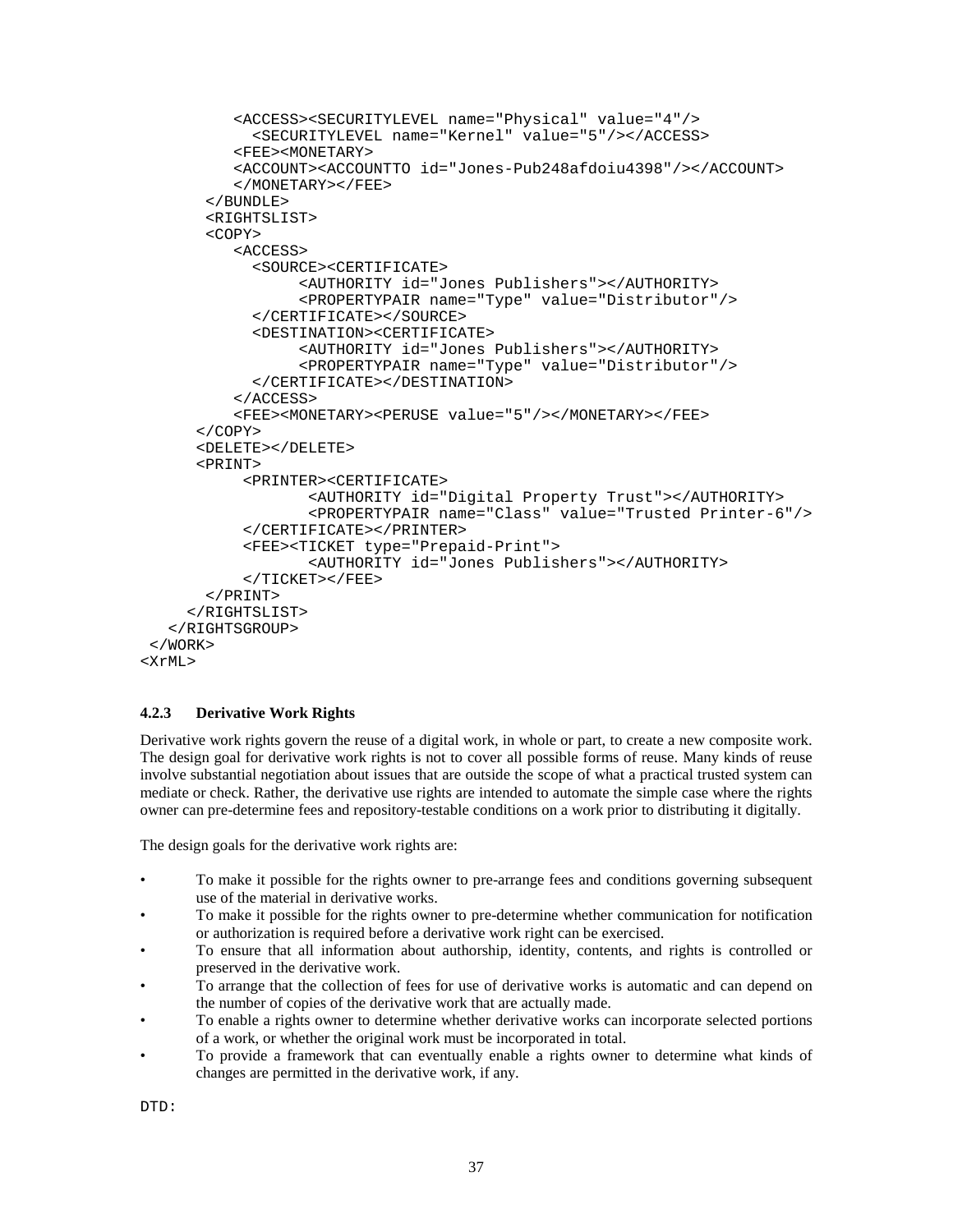```
<!ELEMENT EDIT (EDITOR?, NEXTRIGHTS?, COMMENT?, (%termsConditions;)?)>
<!ELEMENT EXTRACT (EDITOR?, NEXTRIGHTS?, COMMENT?,
                    (%termsConditions;)?)>
<!ELEMENT EMBED (EDITOR?, NEXTRIGHTS?, COMMENT?,(%termsConditions;)?)>
<!ELEMENT EDITOR ( %aPrincipal; )>
<!ATTLIST EDITOR
  type CDATA #IMPLIED<br>internal-id CDATA #IMPLIED>
  internal-id CDATA
```
There are three kinds of derivative work rights: extract, edit, and embed.

The Extract right allows removing a portion of a digital work, creating a new work. A rights owner can divide a total digital work up into different sub-works, each with its own work specification. In this way, the rights owner can decide whether a work can be reused as a whole or in parts, and also can associate different rights and conditions with different parts of a digital work. Extract differs from Edit in that it does not grant the right to modify a work, except by removing parts of it.

The editor specification is intended to be used to test whether different editing systems qualify. From the perspective of XrML, an editor is expected to be a trusted system with signed certificates attesting to its properties. A publisher can name the properties that an editing system must have before it can be used to edit the work. If the optional editor specification is not given, then any editor program can be used for the extraction process. Otherwise, an editing system with the specified certificates can be used.

Edit grants the right to modify a work. Edit is like Extract in that it creates a new work. It differs from Extract in that it is used to make changes to a work. A rights owner can control what kinds of changes can be made to a digital work by specifying a kind of editor. For example, a particular digital audio music editor may allow someone to change the pitch or key of a piece of music, but not add notes. If the optional editor specification is not given, then any editing program can be used. Otherwise, only the specified editing system can be used.

Embed grants the right to include a work as part of a composite work. Embed puts a copy of a digital work inside a composite work. If the optional editor specification is not given, then any editing system can be used. Otherwise, only the specified editor can be used.

By default, if the optional next copy rights are not specified, the fees and conditions for a work when it is reused are the same as the fees and conditions for the original work. A publisher can override this default by adding or deleting rights in an optional NEXTRIGHTS specification.

```
<?XML version="1.0" encoding="UTF-8"?>
<!DOCTYPE Work SYSTEM "xrml.dtd">
<XrMT>
  <WORK>
    …
    <RIGHTSGROUP name="Derivative Rights">
      <COMMENT>"These rights apply to deravative works."</COMMENT>
      <RIGHTSLIST>
        <COPY>
            <ACCESS><SECURITYLEVEL name="Physical" value="4"/>
              <SECURITYLEVEL name="Kernel" value="5"/></ACCESS>
            <FEE><MONETARY>
                    <PERUSE value="5"/>
                    <ACCOUNT>
                        <ACCOUNTTO id="123456789"/><HOUSE id="Visa"/>
                    </ACCOUNT>
            </MONETARY></FEE>
```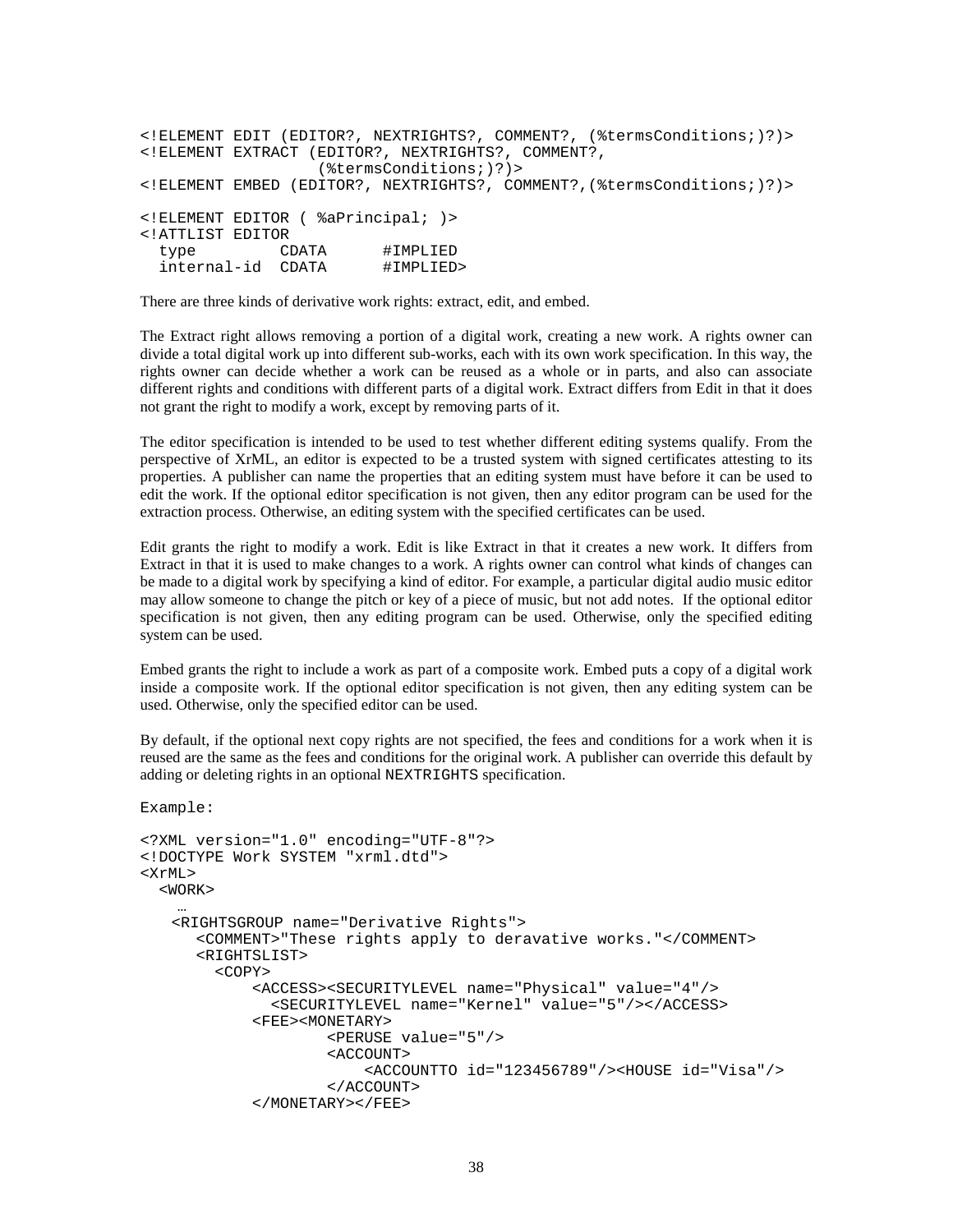```
</COPY>
      </RIGHTSLIST>
    </RIGHTSGROUP>
    <RIGHTSGROUP name="Consumer">
       <BUNDLE><ACCESS>
            <SECURITYLEVEL name="Physical" value="4"/>
            <SECURITYLEVEL name="Kernel" value="5"/>
       </ACCESS></BUNDLE>
       <RIGHTSLIST>
         <COPY>
            <FEE><MONETARY>
                    <PERUSE value="10.0"/>
                    <ACCOUNT>
                         <ACCOUNTTO id="123456789"/><HOUSE id="Visa"/>
                    </ACCOUNT>
            </MONETARY></FEE>
         </COPY>
         <EXTRACT>
            <EDITOR>
                  <CERTIFICATE>
                    <AUTHORITY id="DPT"></AUTHORITY>
                    <PROPERTYPAIR name="Type" value="Class 3"/>
                  </CERTIFICATE>
            </EDITOR>
         </EXTRACT>
         <EMBED>
            <EDITOR>
            <CERTIFICATE>
                    <AUTHORITY id="Adobe"></AUTHORITY>
                    <PROPERTYPAIR name="Type" value="Standard Embed"/>
                  </CERTIFICATE>
            </EDITOR>
            <NEXTRIGHTS>
                <RightsToAdd name="Derivative Rights"/>
            </NEXTRIGHTS>
         </EMBED>
         <PLAY>
            <FEE>
                <MONETARY>
                    <METEREDFEE><RATE value=".05">
                        </RATE><PER minutes="1"/></METEREDFEE>
                    <ACCOUNT>
                        <ACCOUNTTO id="123456789"/>
                        <HOUSE id="Visa"/>
                    </ACCOUNT>
                </MONETARY>
            </FEE>
         </PLAY>
         <DELETE></DELETE>
         <TREANSFER></TREANSFER>
       </RIGHTSLIST>
    </RIGHTSGROUP>
  </WORK>
<XrML>
```
Here is an example of how a work can be specified to provide for derivative use. In this example, the publisher has granted Extract and Embed rights requiring that a particular "editing" program be used. No changes can be made to the work. In addition to the original rights on the work, the embedded work has an additional copy right with a lower per use fee paid to a different account.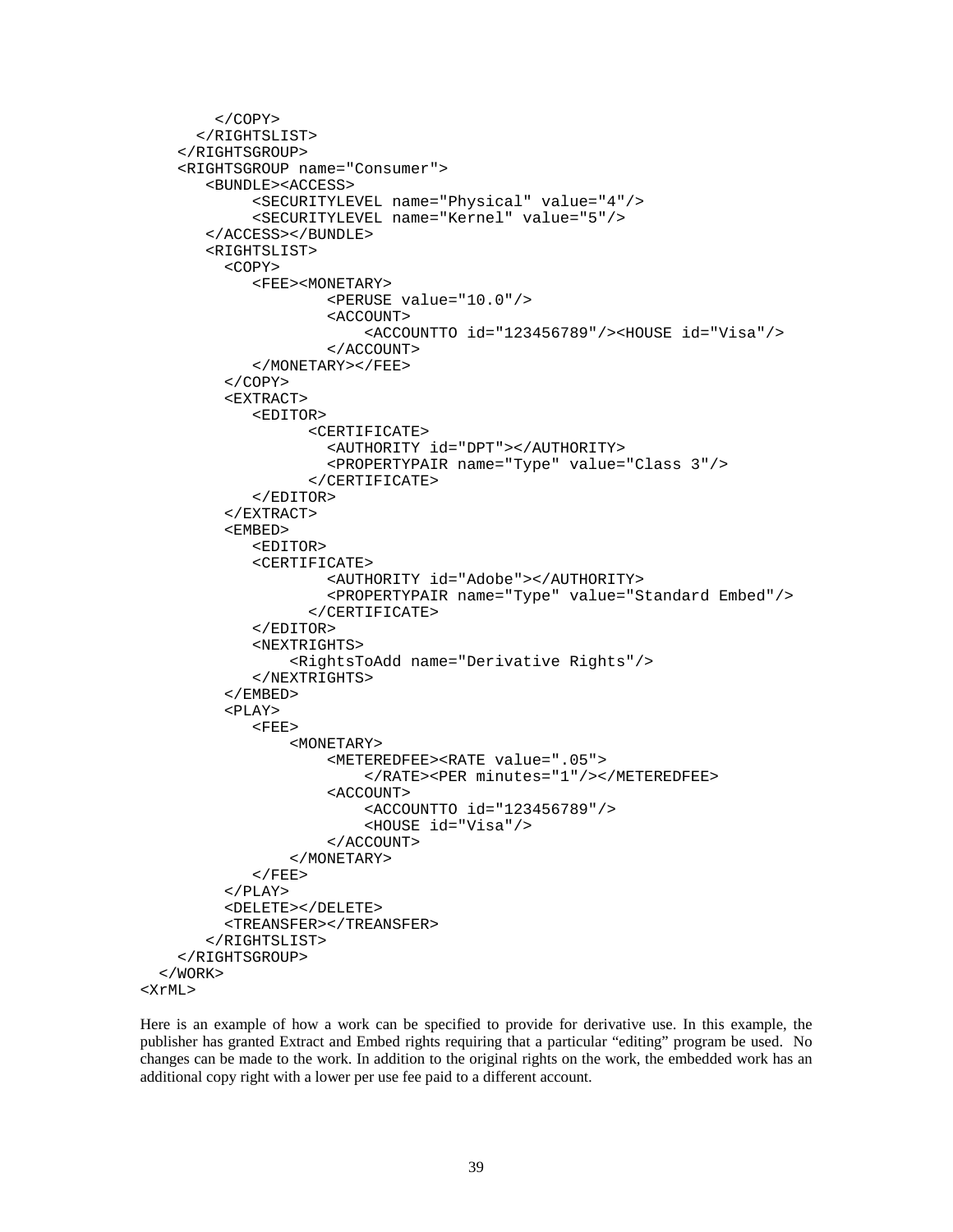For some applications, it will be useful to have fairly elaborate controls on the changes that can be made to a derivative work. For example, a written work may require that certain sections always be extracted together. A musical work may allow changing the key and pitch but not the notes. The variety of possible kinds of controls is rich, not developed, and depends on the media and application. The rights language is designed to allow application-specific kinds of restrictions as described in the following.

Each kind of editor can have its own terminology for kinds of change. For example, a digital music editor might have editing operations for pitch, key, instrumentation, and other things. Digital representations for works can be augmented to include annotations that point to regions of a work and specify in an application-specific way the kinds of changes that can be made. Such annotations would have no effect when a work is played, but would control editing operations when a derived work is edited.

In this way the rights specifications are divided between domain-independent considerations in the rights markup language and the application-specific considerations in specific editors. The rights markup language allows a rights owner to specify general usage rights in the usual way, including the required use of a chosen editor (or family of editors) for editing the work. The rights owner then uses the specified editor to annotate the work to specify the kinds of changes that are allowed in domain specific terms. Later when a user wants to make a derived work by editing the work, he must use a compatible trusted editor which follows the domain-specific change annotations.

# **4.2.4 File Management Rights**

File management rights govern access to directory and file information when two repositories are connected. File management rights control how directory information of one repository can be accessed from another. They also control the making and restoring of backup copies.

Some usage rights, such as Print or Copy, *typically* involve more than one repository. Other usage rights, such as Transfer and Loan, *inherently* involve more than one repository. To exercise rights that involve more than one repository, a user at one repository must be able to access digital works located on another.

The design goals for the file management rights are as follows:

- To provide a simple and consistent means to specify and control access to digital works across different repositories and different kinds of repositories.
- To provide a lightweight and convenient means for organizing collections of digital works on a repository.
- To integrate specifications for controlling how collections of works can be used with specifications about how individual works can be used.
- To provide facilities that manage the risk of system or media failure or distribution of rogue works.

DTD:

```
<!ELEMENT BACKUP (BACKUPRIGHTS, COMMENT?, (%termsConditions;)?)>
<!ELEMENT BACKUPRIGHTS EMPTY>
<!ATTLIST BACKUPRIGHTS name CDATA #REQUIRED >
<!ELEMENT RESTORE (COMMENT?, (%termsConditions;)?)>
<!ELEMENT VERIFY (VERIFIER, COMMENT?, (%termsConditions;)?)>
<!ELEMENT FOLDER (COMMENT?, (%termsConditions;)?)>
<!ELEMENT DIRECTORY (COMMENT?, (%termsConditions;)?)>
<!ELEMENT DELETE (COMMENT?, (%termsConditions;)?)>
<!ELEMENT VERIFIER ( %aPrincipal; )>
<!ATTLIST VERIFIER
  type CDATA #IMPLIED
  internal-id CDATA #IMPLIED>
```
There are six kinds of file management rights: Folder, Directory, Delete, Verify, Backup, and Restore.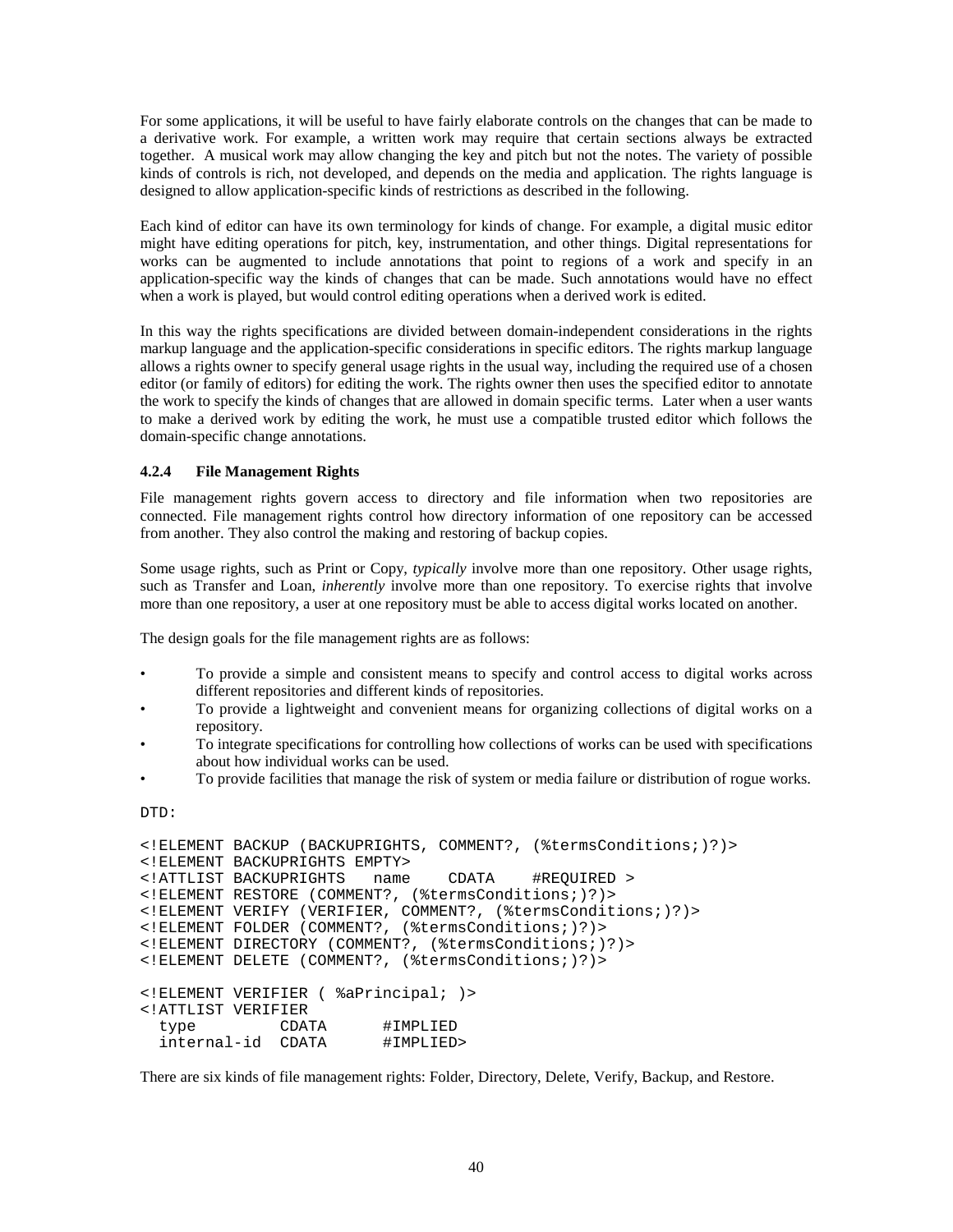When a repository has many digital works, it is often convenient to organize them into named hierarchical sets called folders. This approach is basic to many popular file systems, such as Windows™, MacOS™, and UNIX™. In repositories built on conventional computer file systems, these hierarchical sets generally correspond to file system folders and directories. For consistency across brands of repositories, the same rights markup language that applies to digital works is also used for folders.

Folder rights govern the creation and naming of subfolders, and the right to reconfigure the folders by moving files and folders among folders. These rights are exercised by commands at a repository user interface. The right to exercise all of these operations is governed by the single "folder" right. (Restated, there are no separate rights for moving or renaming files and folders. All of these repository actions are governed under folder rights.) Directory rights govern the delivery of information about what works are contained within folders.

Here is an example of a rights group for a personal folder on a repository. The rights on a folder augment the rights of the works in a folder. For example, if a work is moved into a folder on which there are no print rights, no work in the folder can be printed. In this example, the rights group named "PersonalFolder" simply adds the requirement that a particular authorizing license ("Stefik's license") be in force before any of a set of rights can be exercised. Moving a work into this "personal" folder would prevent anyone, who is logged into the repository but who does not have the license, from accessing or using any work in the folder.

Example:

```
<RIGHTSGROUP name="PersonalFolder">
    <BUNDLE>
          <ACCESS><PRINCIPAL type="User"><CERTIFICATE>
                <AUTHORITY id="Xerox"></AUTHORITY>
                 <PROPERTYPAIR name="ID" value="Mark Stefik"/>
           </CERTIFICATE></PRINCIPAL></ACCESS>
    </BUNDLE>
    <RIGHTSLIST>
          <PLAY></PLAY>
          <COPY></COPY>
          <LOAN></LOAN>
          <DELETE></DELETE>
          <FOLDER></FOLDER>
          <DIRECTORY></DIRECTORY>
          <TREANSFER></TREANSFER>
    </RIGHTSLIST>
</RIGHTSGROUP>
```
A directory listing may be requested of any folder in a repository, allowing either the local or a remote repository to get information about the works, their parts, and other folders contained in it. The ability to get information about a folder, a work, or its parts may be withheld in such directory listings by simply requiring a license to exercise the right.

Delete rights govern the operation of deleting a copy of a digital work. The generally expected practice is to grant any copy owner the right to delete the work. The right to delete needs to be controlled in applications where many people can log into a repository and where deleting a file could be done accidentally or in malicious mischief. To prevent the unwanted and unauthorized deletion of digital works that are accessed remotely, it is typical for a Delete right to include various conditions, such as the requirement of a digital license to exercise the right.

An opposite problem from unauthorized deletion is the creation of "Trojan Horse" works which are copied for free but which require fees to delete them. To defend against such tricks, many repositories will generate warning and confirmation messages before accepting copies of works that lack delete rights or which assess charges or conditions to exercise this right.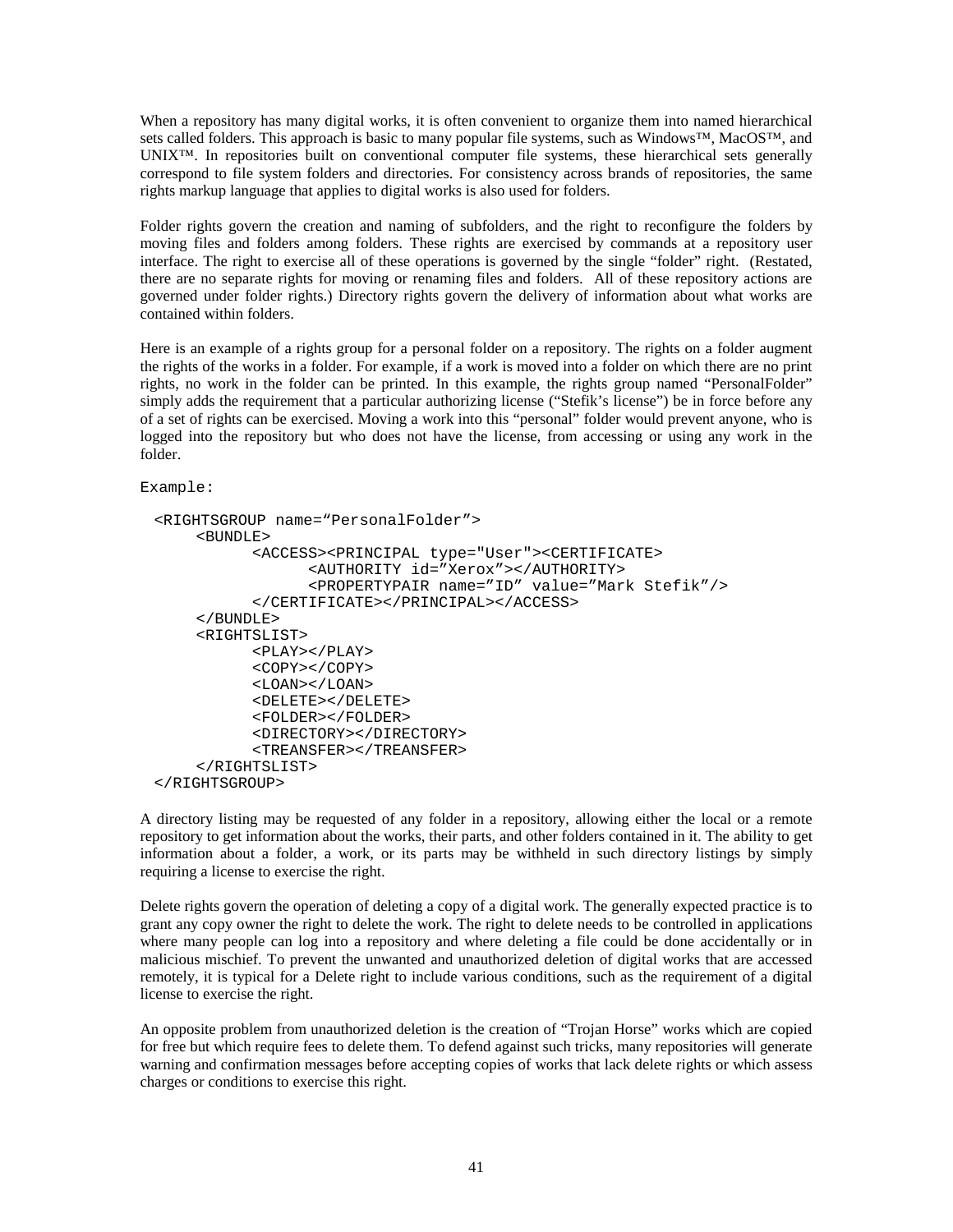Verify rights are used to authorize checking of the authenticity of a work. There are several different kinds of checking that can be performed. The simplest checks verify that the work is properly encrypted. Other checks involve the use of 1-way hash functions and other keys that can detect tampering with a work. Other checks can consider hot-lists of rogue works maintained by the trusted system. Reference copies of a work may be available on the network. Local copies can be carefully compared with reference copies to verify their authenticity.

Since a verifying system has access to the contents of a digital work, publishers can require that the system be certified. To protect against "rogue verifiers" that copy works under the guise of checking them or that damage works, publishers may specify that particular kinds of verifiers be used, such as certified verifiers on well known on-line servers.

```
Example:
      <VERIFY><VERIFIER><CERTIFICATE>
            <AUTHORITY id="DPT"></AUTHORITY>
            <PROPERTYPAIR name="Type" value="Class-2"/>
      </CERTIFICATE></VERIFIER></VERIFY>
```
Backup grants the right to make copies of a work for the purpose of guarding against the loss of the original due to accident or catastrophic media or equipment failure. The backup operation creates an encrypted copy of a digital work, which is in a form where it cannot be rendered without first exercising a restore operation. The optional BackupCopyRights is used to specify the rights on the encrypted backup copy. Typically, Transfer and Restore rights would be given on a backup copy. If no backup copy rights are given, the default right is to restore the copy. Backup copy rights are not the same as the rights that will be available when the backup copy is restored. The rights on the restored copy are the same as the rights on the original before the backup was made.

A restore operation converts an encrypted backup copy into a usable copy in a controlled manner. Restore rights typically elaborate various fees and conditions that balance the interests of the copy owner with the interests of the publisher.

```
<REFERENCEDRIGHTSGROUP name="SafetyNet">
     <RIGHTSLIST>
        <TREANSFER><ACCESS>
            <SECURITYLEVEL name="Physical" value="4"/>
            <SECURITYLEVEL name="Kernel" value="5"/>
         </ACCESS></TREANSFER>
         <RESTORE>
            <ACCESS><SECURITYLEVEL name="Security-Class" value="3"/>
            </ACCESS>
            <FEE><TICKET type="Restore">
                 <AUTHORITY id="Jones-Publisher"></AUTHORITY>
            </TICKET></FEE>
         </RESTORE>
        <RESTORE>
            <ACCESS><SECURITYLEVEL name="Security-Class" value="3"/>
           </ACCESS>
           <FEE><MONETARY>
              <PERUSE value="15"/>
              <ACCOUNT><ACCOUNTTO id="Id-678-qwerqeruyt"/></ACCOUNT>
           </MONETARY></FEE>
         </RESTORE>
         <RESTORE>
              <ACCESS><SECURITYLEVEL name="Security-Class" value="3"/>
                 <PRINCIPAL><CERTIFICATE>
                       <AUTHORITY id="Murphy Publishers"></AUTHORITY>
                       <PROPERTYPAIR name="Type" value="Distributor"/>
                  </CERTIFICATE></PRINCIPAL>
              </ACCESS>
```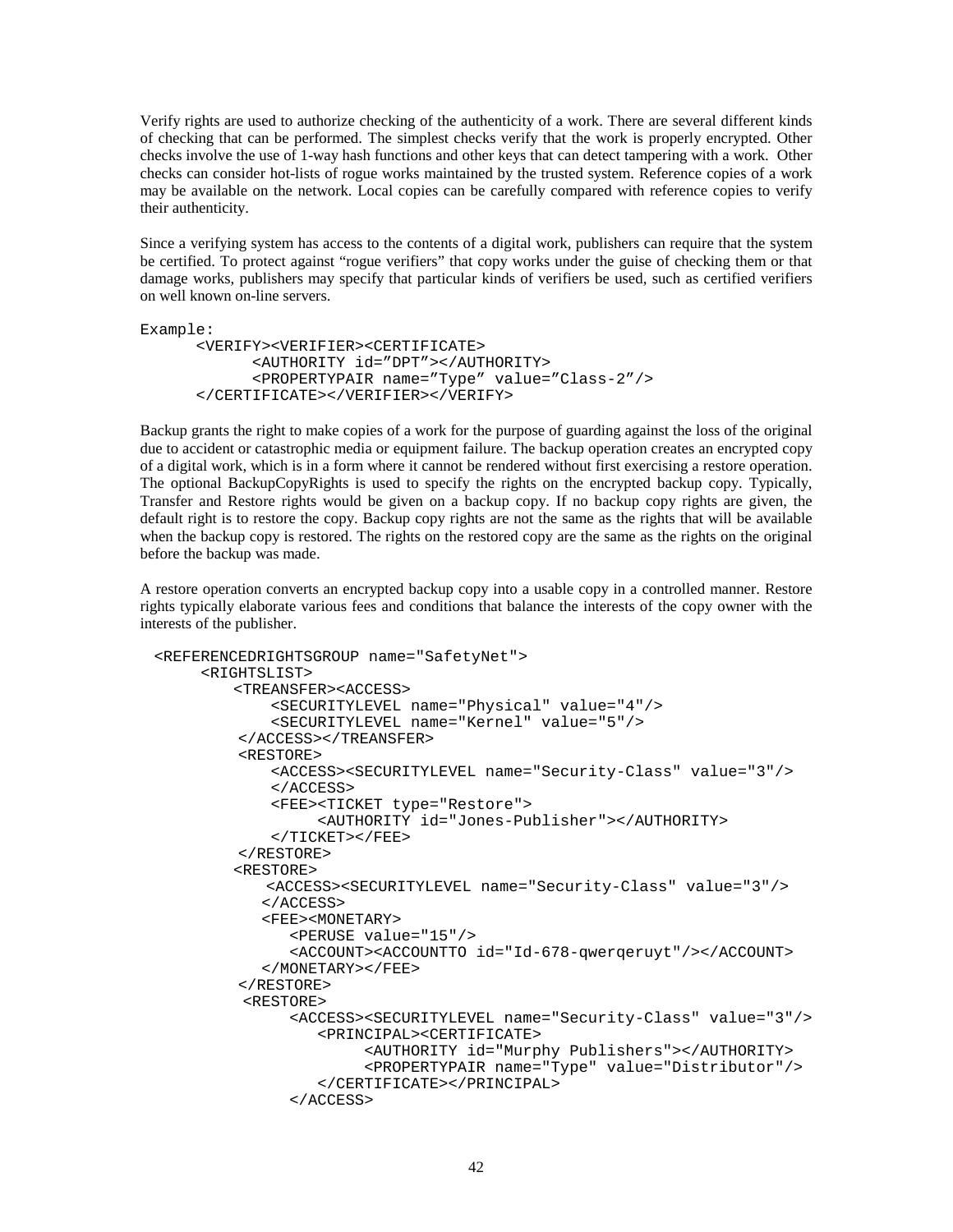```
</RESTORE>
   </RIGHTSLIST>
</REFERENCEDRIGHTSGROUP>
<RIGHTSGROUP name="Regular">
  <RIGHTSLIST>
      <PLAY><ACCESS>
            <SECURITYLEVEL name="Physical" value="4"/>
            <SECURITYLEVEL name="Kernel" value="5"/>
      </ACCESS></PLAY>
      <DELETE></DELETE>
      <TREANSFER><ACCESS>
            <SECURITYLEVEL name="Physical" value="4"/>
            <SECURITYLEVEL name="Kernel" value="5"/>
      </ACCESS></TREANSFER>
      <BACKUP><BACKUPRIGHTS name="Safety-Net"/></BACKUP>
   </RIGHTSLIST>
</RIGHTSGROUP>
```
Here is an example of Backup and Restore rights. The reference rights group named "Safety-Net" includes a transfer right and three restore rights with different fees and conditions. All of the restore rights require that the repository have security class 3. One of the restore rights requires no monetary fee but uses a particular digital ticket. This approach could be used by a publisher who grants a limited number of free restorations controlled by a set of digital tickets. The second restore right costs a flat fee of \$15. The third restore right is free, but requires a particular distributor's license.

The second rights group called "regular" elaborates rights for normal use, including play, delete, transfer, and backup. The backup copy rights are those in the "SafetyNet" rights group. The next example expresses the same rights groups somewhat more simply by using Bundle specifications.

```
<REFERENCEDRRIGHTSGROUP name="SafetyNet">
     <BUNDLE>
      <ACCESS><SECURITYLEVEL name="Security-Class" value="3"/></ACCESS>
     </BUNDLE>
     <RIGHTSLIST>
       <TREANSFER><ACCESS>
          <SECURITYLEVEL name="Physical" value="4"/>
          <SECURITYLEVEL name="Kernel" value="5"/>
       </ACCESS></TREANSFER>
       <RESTORE>
          <FEE><TICKET type="Restore">
               <AUTHORITY id="Jones-Publisher"></AUTHORITY>
          </TICKET></FEE>
       </RESTORE>
      <RESTORE>
          <FEE><MONETARY>
               <PERUSE value="15"/>
               <ACCOUNT><ACCOUNTTO id="Id-678-qwerqeruyt"/></ACCOUNT>
          </MONETARY></FEE>
      </RESTORE>
      <RESTORE>
          <ACCESS><PRINCIPAL><CERTIFICATE>
                <AUTHORITY id="Murphy Publishers"></AUTHORITY>
                <PROPERTYPAIR name="Type" value="Distributor"/>
          </CERTIFICATE></PRINCIPAL></ACCESS>
      </RESTORE>
    </RIGHTSLIST>
</REFERENCEDRIGHTSGROUP>
<RIGHTSGROUP name="Regular">
```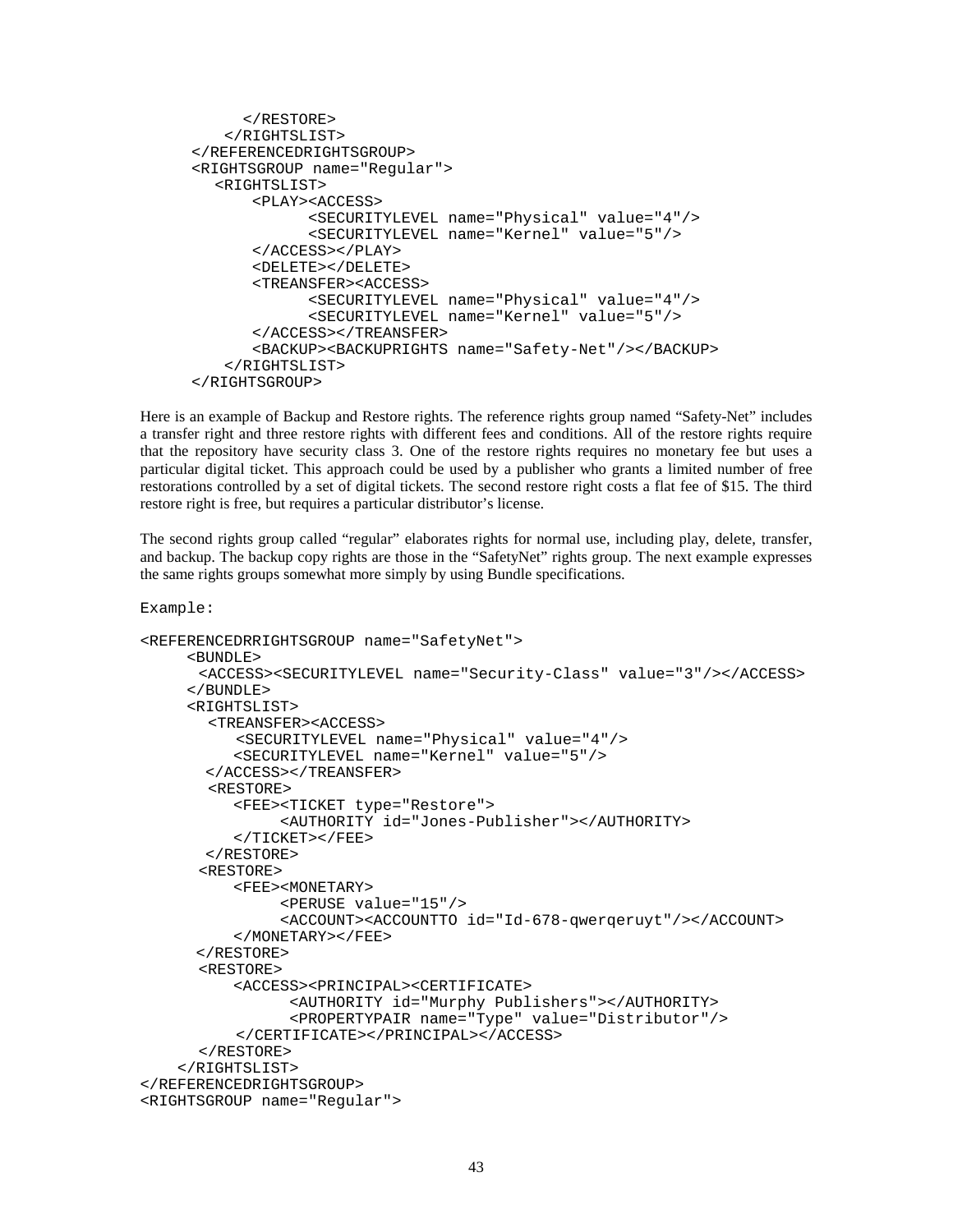```
<BUNDLE><ACCESS>
        <SECURITYLEVEL name="Physical" value="4"/>
        <SECURITYLEVEL name="Kernel" value="5"/>
    </ACCESS></BUNDLE>
    <RIGHTSLIST>
            <PLAY></PLAY>
            <DELETE></DELETE>
            <TREANSFER></TREANSFER>
            <BACKUP><BACKUPRIGHTS name="Safety-Net"/></BACKUP>
      </RIGHTSLIST>
</RIGHTSGROUP>
```
# **4.2.5 Configuration Rights**

Configuration rights govern the adding and removing of system software from highly secure repositories. These rights are not relevant on platforms where the loading of software is not controllable.

The design goals for configuration rights are as follows:

- To provide a means to load software that insures that it is certified, has not been tampered with, and is compatible with the repository.
- To arrange that a user installing and uninstalling repository software in the field has security on the same order as when software is installed in a secure facility.

Because general purpose computers have other means for loading and deleting software, configuration rights are most relevant to dedicated, high security repositories. Typically, the control offered by configuration rights on secure repositories is most useful when adding software for a new player or editor.

DTD:

```
<!ELEMENT INSTALL (COMMENT?, (%termsConditions;)?)>
<!ELEMENT UNINSTALL (COMMENT?, (%termsConditions;)?)>
```
There are two kinds of configuration rights: Install and Uninstall. As with all other rights, these rights also have an optional comment, time, access, and fee specification. An Install operation makes software runnable on a repository. Just copying a program to a repository does not make it runnable. The installation operation checks that software is certified, that it has not been tampered with, and that it is compatible with the repository. If these conditions are satisfied, the install operation links the software into the secure software procedures of the repository.

The Uninstall operation removes software from the running system. Uninstall does not delete the file corresponding to the program. It merely disables it from running, restoring it to the state before it was installed.

#### **4.3 Specifying Times**

Usage rights are usually granted for a specified period of time. The time period over which a right is granted is indicated by a time specification. To honor time specifications, a trusted system must have accurate and tamper-proof clocks. The language design goals of the time specifications are:

- To express time limits that govern when rights become available and when they cease to be available.
- To express the categories of time blocks that are useful for governing commercial use of digital works.
- To describe contiguous periods of time, periods of time that do not start until a work is first used, and accumulative amounts of time that need not be contiguous.
- To provide unambiguous specifications suitable for international commerce and commerce across time zones.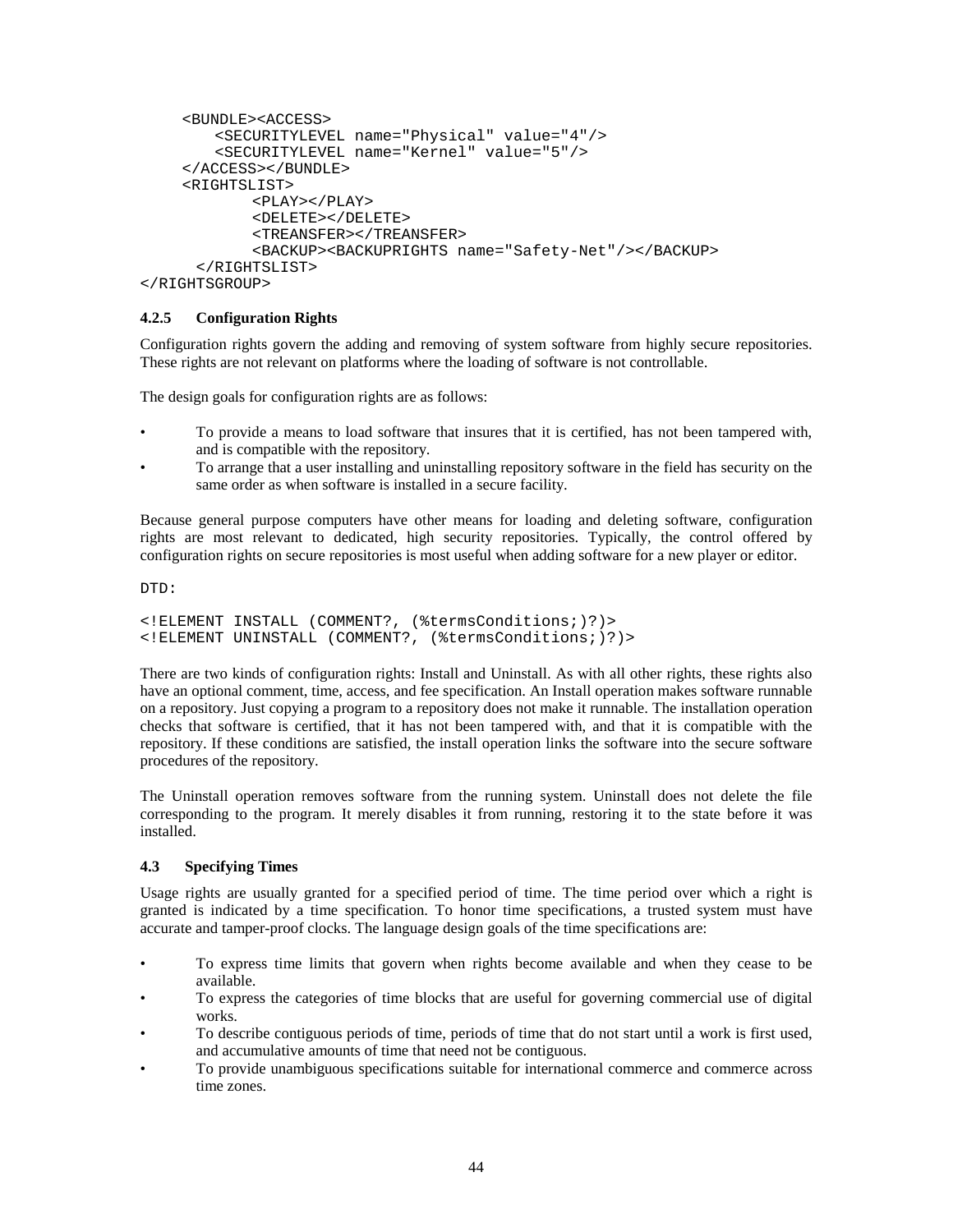Time specifications use representations of moments in time and units of time. The next two sections describe representations for moments and time units. We then discuss time specifications for usage rights that use these representations to indicate when the rights are valid.

#### **4.3.1 Specifying Moments in Time**

Moment specifications indicate a particular moment in time. All specifications of a particular moment in time must specify the date and optionally the time.

DTD:

<!ENTITY % moment "#PCDATA" >

The format used in this document for representing a time moment is "yyyy-mm-ddThh:mm:ss"; For instance, 2000-01-27T15:30 specifies Three-thirty p.m. on January Twenty-Seventh, year Two Thousand. Time constants, hh:mm:ss, represent specific times-of-day on the 24-hour clock in Universal Time, or UT (equivalent to Greenwich Mean Time, or GMT). The "hh" represents the hour and therefore must be between  $\theta$  and 23, inclusive. The "mm" represents the minute and must be between  $\theta$  and 59, and the "ss" represents the second, and therefore must be between 0 and 59, inclusive. The time "24:00:00", in some contexts defined to be equivalent to the time "00:00:00", is **not** allowed.

Example:

| Time of Day | <b>Meaning</b>                                                   |
|-------------|------------------------------------------------------------------|
| 17:30:01    | Five-thirty p.m. and one second. (GMT)                           |
| 00:00:00    | Twelve o'clock Am. (GMT) (midnight, the first second of the day) |
| 12:00:00    | Twelve o'clock p.m. (noon, GMT)                                  |

Date constants, yyyy-mm-dd, represent a specific day on the calendar. "yyyy" represents the year and must be between 0 and 9999, inclusive. Note that one-, two-, and three-digit integers represent years through 999 AD. Specifically, two-digit integers **do not**, as in common usage, represent years in the current centennial. "mm" represents the month and therefore must be between 1 and 12, inclusive. "dd" represents the day and therefore must be between 1 and either 28, 29, 30, or 31, inclusive, according to the calendar. Here are some examples of date constants.

Example:

| <b>Date Constant</b> | <b>Meaning</b>         |
|----------------------|------------------------|
| 1996-5-15            | May 15, 1996           |
| 0999-12-31           | December 31, 999       |
| $2000 - 01 - 03$     | <b>January 3, 2000</b> |
| $2000 - 01 - 04$     |                        |

Since repositories need to have synchronized clocks for their transactions, which may take place across time zones, it is convenient to use Universal Time as a standard. Conversion to local date and time is performed by the user interface of the trusted system.

### **4.3.2 Specifying Units of Time**

Time specifications indicate a period of time by specifying a number of calendar units, a number of time units, or both. Calendar units are specified in calendar years, months, and days. Time units are specified in hours, minutes, and seconds.

Calendar units are idiosyncratic as units of measure because they do not have uniform sizes. Thus, years have different numbers of days in them depending on leap years. Similarly, different months have different numbers of days in the Julian calendar. Nonetheless, these "units" are convenient in specifications because so many people use calendars.

 $DTD$ :

<!ENTITY % interval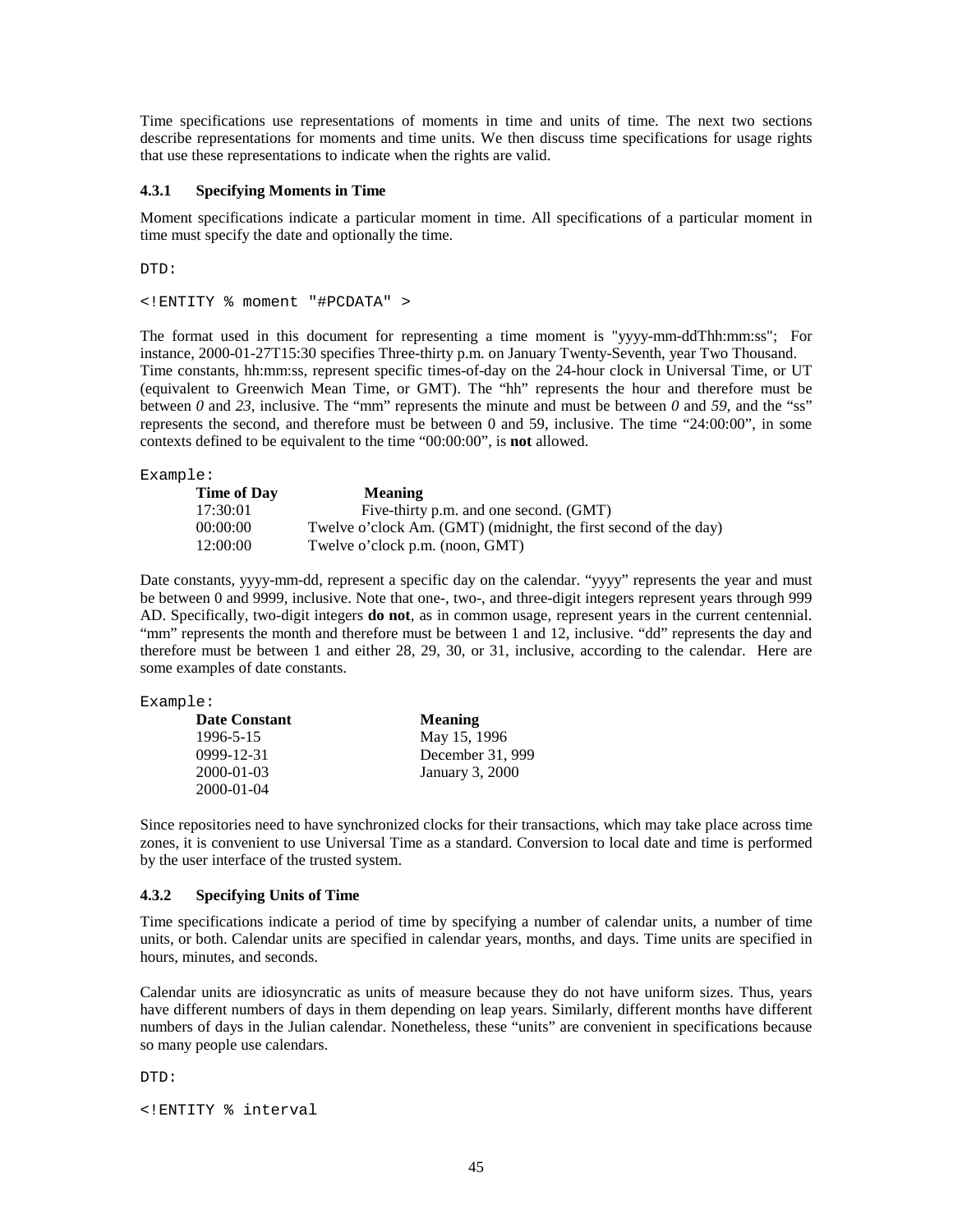| "years  | CDATA | #IMPLIED   |
|---------|-------|------------|
| months  | CDATA | #IMPLIED   |
| days    | CDATA | #IMPLIED   |
| hours   | CDATA | #IMPLIED   |
| minutes | CDATA | #IMPLIED   |
| seconds | CDATA | #TMPLTED"> |

Calendar units (years, months, days) have the same syntactic structure as date constants. The number of years can be between 0 and 9999, referring to a number of calendar years. The number of months can be between 0 and 9999, referring to a number of calendar months. The number of days can be between 0 and 9999. Here are some examples of calendar units.

#### Example:

| <b>Calendar Units</b>      | <b>Meaning</b>              |
|----------------------------|-----------------------------|
| months= $3 \text{ days}=4$ | Three months and four days. |
| $\frac{days}{40}$          | Forty days.                 |
| $\frac{days}{7}$           | Seven days                  |
| $years = 1$                | One calendar year.          |

In particular, a specification 00/03/00 for three months is not the same as 00/00/90 for ninety days, although they are close. The actual number of days in three calendar months depends on the months when the specification applies.

Time units (hours, minutes, seconds) have the same syntactic structure as time constants. The number of seconds can be an integer between 0 and 9999. The number of minutes can be an integer between 0 and 9999. The number of hours can be an integer between 0 and 9999.

Example:

| <b>Time Units</b>               | <b>Meaning</b>                |  |
|---------------------------------|-------------------------------|--|
| hours= $2 \text{ minutes} = 30$ | Two hours and thirty minutes. |  |
| $minutes=67$                    | Sixty seven minutes.          |  |
| $minutes = 5 seconds = 30$      | Five and a half minutes.      |  |

#### **4.3.3 Specifying When Rights Can Be Exercised**

We are now ready to consider time specifications for rights. All time specifications refer to a time interval over which the rights are enabled. In addition, there is an optional expiration date, after which the right cannot be exercised even if the interval is not exhausted. If no time specification is given, the right is assumed to be always valid.

DTD:

```
<!ELEMENT TIME ( (FROM | INTERVAL | METERED)?, UNTIL)>
<!ELEMENT FROM ( %moment; )>
<ELEMENT INTERVAL EMPTY>
<!ATTLIST INTERVAL %interval;>
<!ELEMENT METERED EMPTY>
<!ATTLIST METERED %interval;>
<!ELEMENT UNTIL ( %moment; )>
```
There are three kinds of intervals in time specifications: fixed intervals, sliding intervals, and metered intervals.

In their most complete form, fixed intervals start at a fixed time and ends at a fixed time. In variations, a fixed interval specification can specify only a starting time or only an ending time. Here are some examples of fixed interval specifications.

```
Examples:
     • <TIME><Until>1995-01-01</UNTIL></TIME>
```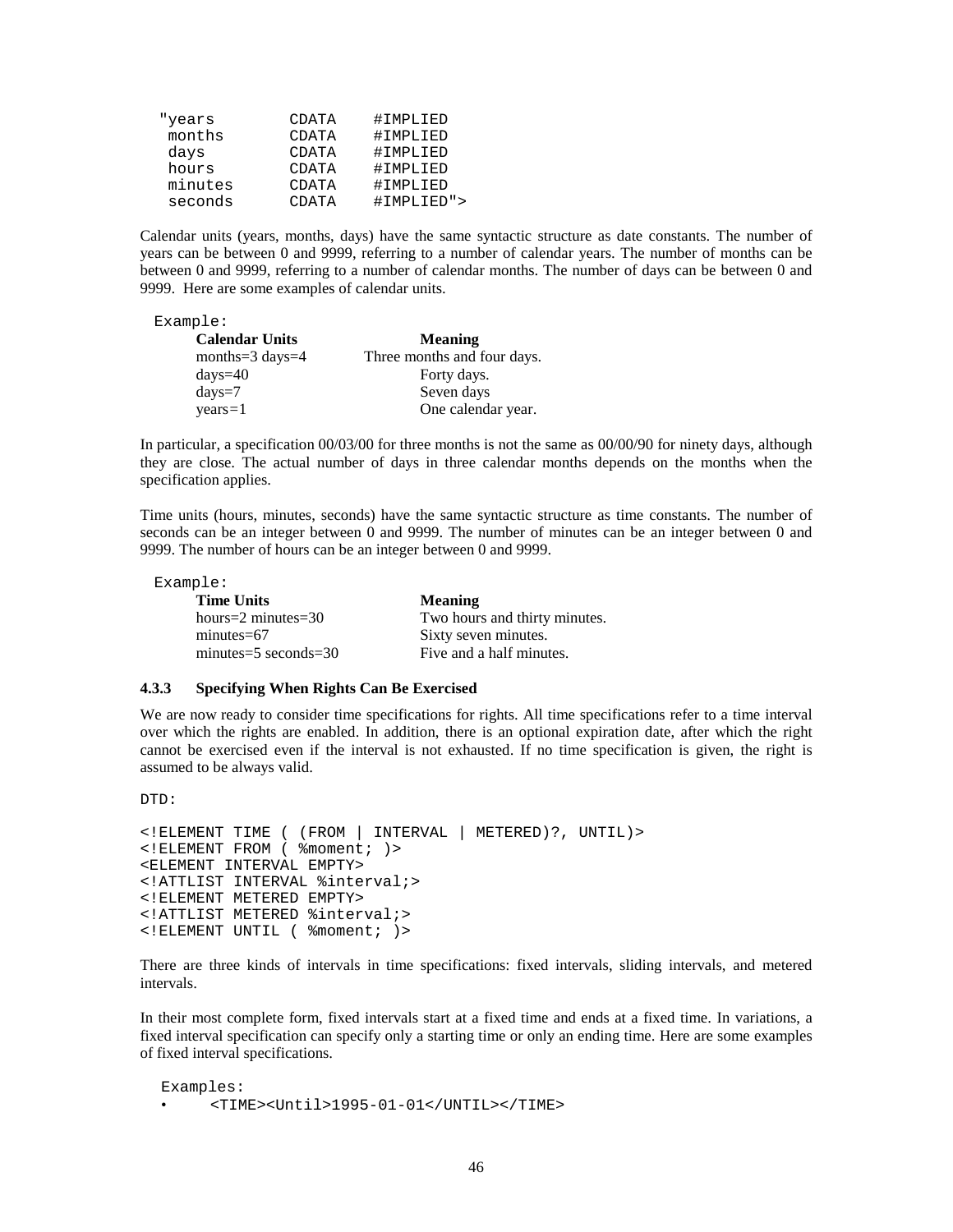• <TIME><Until>1994-12-31T23:59:59</UNTIL></TIME> Can be used until midnight New Year's Eve in 1994.  $<$ TIME $>$ <FROM>1997-02-14</FROM> <UNTIL>1997-02-15</UNTIL>  $<$ /TIME> Can be used only on Valentine's Day in 1997.

Sliding intervals specify a consecutive period of time. The period starts when the right is first exercised. To accurately account for sliding intervals, a trusted system must keep track of the time that use started. Here are some examples of sliding interval specifications.

Examples:

- <TIME><INTERVAL hours="12"/><UNTIL>1996-01-01</UNTIL></TIME> Can be used for any twelve consecutive hours any time up to January 1, 1996.
- <TIME><INTERVAL hours="2"/><UNTIL>1996-05-01T8</UNTIL></TIME> Can be used for two consecutive hours any time up to 8:00 am May 1, 1996.

Metered intervals represent accumulative periods of time. A user can start and stop using exercising a right as often as he wants. The metering clock runs whenever the right is being exercised, and stops when the user stops using it. The right can be exercised as long as the total time has not been used. To accurately account for metered time, a repository must keep an incremental log of the amount of time used so far.

```
Examples:
   • <TIME>
               <METERED hours="2"/><UNTIL>1996-05-01T8</UNTIL>
         \angle/TTMFCan be used for two hours of metered time spread out in any
         way up to 8:00 am on May 1, 1996. The work cannot be used
         after May 1, 1996 even if the metered time has not yet
         exhausted the two hours.
         <TIME><METERED months="2"/><UNTIL>1998-09-01T8</UNTIL>
         </TIME>Can be used for two months spread out in any way until
         September 1, 1998.
```
Note that a metered time interval specification is not the same thing as a metered fee specification. A metered time interval indicates the time that a right is valid. It can be used even on rights for which there is no fee. A metered fee specification is a way of indicating *how to charge* to exercise a right in using a work. Metered fee specifications could be used even on works where the right to use the work does not expire at all.

### **4.4 Specifying Fees and Incentives**

Usage rights can have associated fees which are paid to specific accounts. To honor these fees, trusted systems need to communicate regularly with financial clearing houses. They also need to have reliable and tamper-proof means of recording and reporting billing data. Different repositories have different approaches, depending on the application and the required levels of security and accountability. Some systems accumulate billing logs locally and report them to financial clearing houses on a scheduled basis. Less secure systems must connect with an on-line financial clearinghouse each time that a transaction is made, and before a transaction can be completed.

The language design goals for fee specifications are: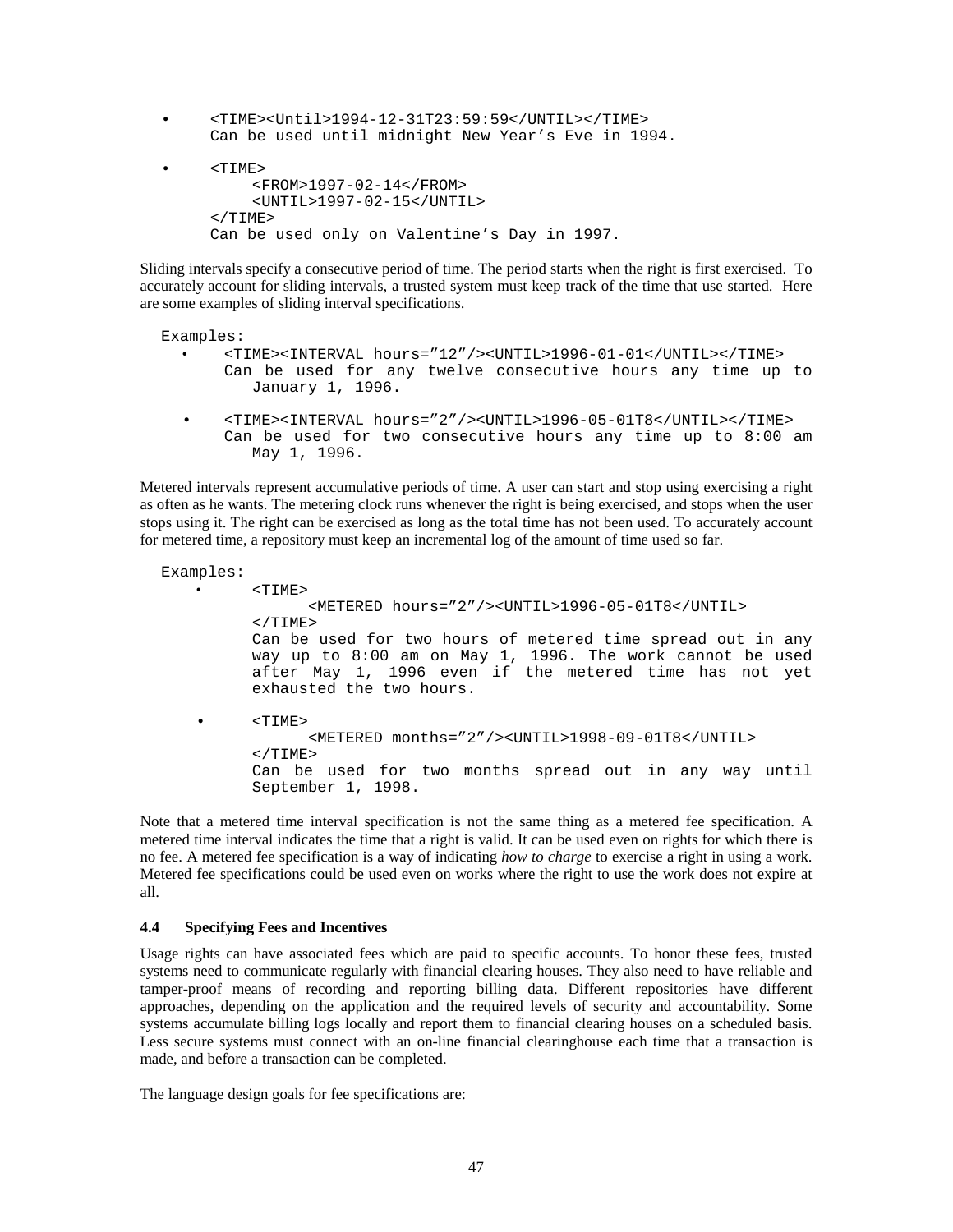- To express the kinds of charges to exercise a right that are commercially useful for all kinds of digital works.
- To express variations on per-use fees and metered-use fees, including payments per time unit, minimum and maximum fees over a period, and fixed fees for unlimited use in a fixed time period.
- To accommodate approaches based on both credit accounts and debit accounts.
- To support transactions on trusted systems where the consumer is not on-line.
- To express fees in most national currencies and also in publisher-supplied non-currency units (digital tickets).
- To express payments from a consumer to a publisher as well as incentives from a publisher to a consumer.
- To express predetermined and scheduled changes in price.
- To express bundled prices for using combinations of rights.

A fee specification describes the financial transaction required to exercise a right. It can include a ticket specification or a monetary specification. If a ticket specification is given, then the transaction requires that a particular kind of digital ticket be processed ("punched") by a digital ticket agent accessible to the repository. The simplest digital tickets are used just once and are punched by a standard digital ticket agent when they are used. More complex tickets have more internal structure, representing expiration dates, numbers of times that they can be punched, and may require a specialized ticket agent. If a monetary specification is given, then the user will be billed.

DTD:

```
<!ELEMENT FEE ( TICKET | MONETARY )>
<!ELEMENT TICKET (AUTHORITY)>
<!ATTLIST TICKET
 type CDATA #IMPLIED
 id CDATA #IMPLIED >
<!ELEMENT AUTHORITY EMPTY>
<!ATTLIST AUTHORITY
 type CDATA #IMPLIED
 id CDATA #IMPLIED >
```
Each right of a digital work can have different fee specifications. In the following example, the "Play Options" rights group gives three different fee schemes for playing the work. One has a ticket, one charges a dollar per play, and one is fifty cents an hour. Some usage rights in the "Regular" rights group, such as transfer, delete, and backup require no fees at all.

```
<?XML version="1.0" encoding="UTF-8"?>
<!DOCTYPE Work SYSTEM "xrml.dtd">
<XrML>
  <WORK>
    …
    <CONTENTS from="1" to="16636"/>
    <RIGHTSGROUP name="Play Options">
      <RIGHTSLIST>
            <PLAY><FEE><TICKET type="Demo">
                    <AUTHORITY id="Jones Publishing"></AUTHORITY>
            </TICKET></FEE></PLAY>
            <PLAY><TIME>
                   <FROM>1997-02-14</FROM><UNTIL>1998-02-15</UNTIL>
               </TIME><FEE><MONETARY>
                    <PERUSE value="1.0"></PERUSE>
                    <ACCOUNT><ACCOUNTTO id="Id-677-qp3498"/></ACCOUNT>
```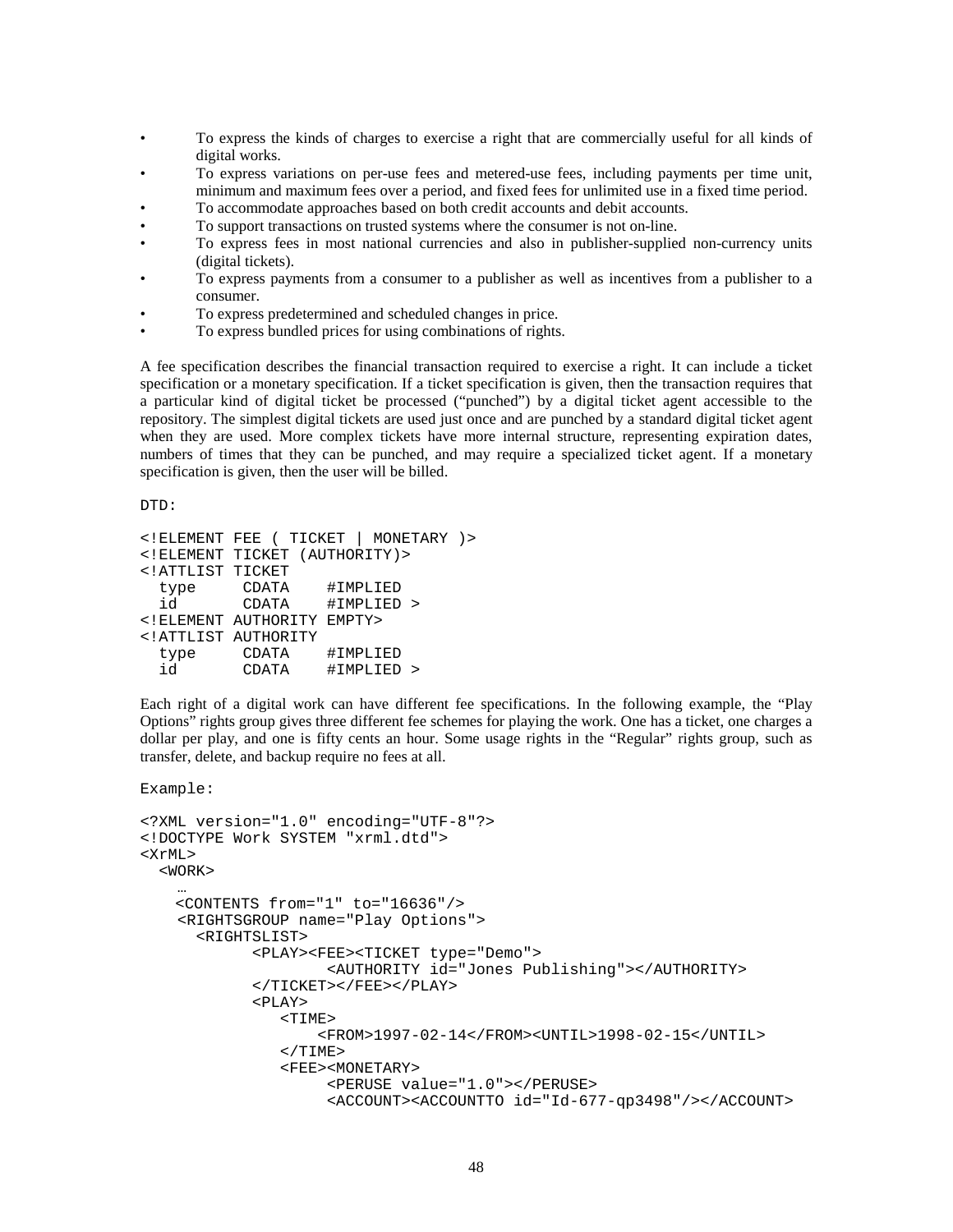```
</MONETARY></FEE>
             </PLAY>
             <PLAY><TIME><UNTIL>2000-01-01</UNTIL></TIME>
                <FEE><MONETARY>
                      <METEREDFEE><RATE value=".50"></RATE></METEREDFEE>
                      <ACCOUNT><ACCOUNTTO id="678-qwerqeruyt"/></ACCOUNT>
               </MONETARY></FEE>
            </PLAY>
        </RIGHTSLIST>
    </RIGHTSGROUP>
    <RIGHTSGROUP name="Regular">
        <RIGHTSLIST>
            <TREANSFER>
                  <ACCESS>
                         <SECURITYLEVEL name="Physical" value="4"/>
                         <SECURITYLEVEL name="Kernel" value="5"/>
                  </ACCESS>
            </TREANSFER>
            <COPY>
                  <ACCESS>
                         <SECURITYLEVEL name="Security-Class" value="3"/>
                  </ACCESS>
                  <FEE><MONETARY>
                         <PERUSE value="1.0"></PERUSE>
                         <ACCOUNT>
                         <ACCOUNTTO id="Id-678-qwerqeruyt"/></ACCOUNT>
                  </MONETARY></FEE>
            </COPY>
            <DELETE></DELETE>
            <BACKUP></BACKUP>
            <RESTORE>
                 <ACCESS>
                         <SECURITYLEVEL name="Physical" value="4"/>
                         <SECURITYLEVEL name="Kernel" value="5"/>
                 </ACCESS>
                 <FEE><MONETARY>
                    <PERUSE value="5.0"/>
                    <ACCOUNT><ACCOUNTTO id="678-qwerqeruyt"/></ACCOUNT>
                 </MONETARY></FEE>
            </RESTORE>
        </RIGHTSLIST>
     </RIGHTSGROUP>
  </WORK>
\langle / XrML\rangle
```
More details on ways to specify different kinds of fees are described in the following sections.

#### **4.4.1 Currencies and Accounts**

Charges may be expressed in any currency known to the repository. As with paper currency, digital bills are subject to the principles and dynamics of currency exchange when accounts are reconciled with financial clearing houses. Restated, the transactions are recorded in a particular currency. Subsequent fluctuations in the value of the currency may occur. If the currency is not explicitly specified, then "US dollar" is assumed. A table of ISO currency codes is given in Appendix A.

 $T$ 

```
<!ELEMENT CURRENCY EMPTY>
<!ATTLIST CURRENCY iso-code CDATA #REQUIRED>
<!ELEMENT ACCOUNT ( ( ACCOUNTTO, HOUSE?)|( ACCOUNTFROM, HOUSE? ) )>
```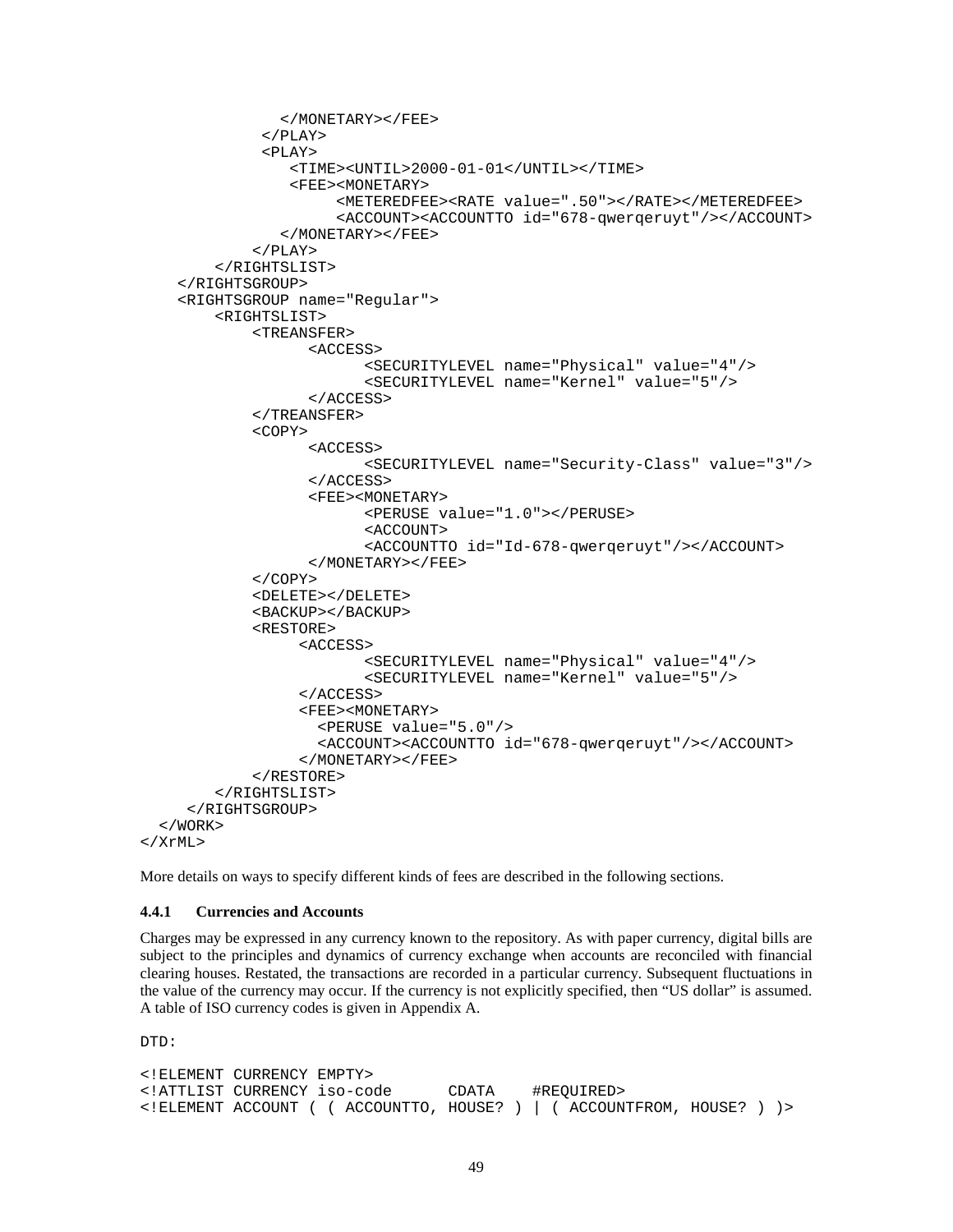| ELEMENT ACCOUNTTO EMPTY                                  |             |        |           |
|----------------------------------------------------------|-------------|--------|-----------|
| ATTLIST ACCOUNTTO</td <td></td> <td></td> <td></td>      |             |        |           |
| id                                                       |             | CDATA  | #REQUIRED |
| type                                                     |             | CDATA  | #IMPLIED  |
| url                                                      |             | CDATA  | #IMPLIED> |
| ELEMENT ACCOUNTFROM EMPTY                                |             |        |           |
| ATTLIST</td <td>ACCOUNTFROM</td> <td></td> <td></td>     | ACCOUNTFROM |        |           |
| id                                                       |             | CDATA  | #REQUIRED |
| type                                                     |             | CDATA  | #IMPLIED  |
| url                                                      |             | CDATA  | #IMPLIED> |
| ELEMENT HOUSE</td <td></td> <td>FMPTY&gt;</td> <td></td> |             | FMPTY> |           |
| ATTLIST HOUSE</td <td></td> <td></td> <td></td>          |             |        |           |
| id                                                       |             | CDATA  | #REQUIRED |
| type                                                     |             | CDATA  | #IMPLIED  |
| url                                                      |             | CDATA  | #IMPLIED> |

Usage rights fees and incentives may be handled by a wide variety of financial systems and institutions including banks, credit institutions, and electronic commerce organizations.

The account specification typically indicates the account to be paid. Fees are paid by the user/copy-owner to the revenue-owner and indicated by the element ACCOUNTTO in the account specification. Incentives are paid by the revenue-owner to user/copy-owner and are indicated by the element ACCOUNTFROM in the account specification.

An id in ACCOUNTTO and ACCOUNTFROM is an account number together with an institution code that identifies a specific account at a specific bank or other financial institution from which fees will be collected, or to which incentives will be paid.

The account specification takes an optional clearinghouse specification that names a financial clearing house. In closed systems where the financial clearing house is known by default, the specification is unnecessary. In open systems where multiple clearinghouses are possible and account numbers are not unique, the specification names the clearinghouse to be used. In the following examples, exercising the first right causes the user to be billed fifty cents. Exercising the second one causes the user to be credited fifty cents. The right itself includes information known to the publisher. It does not, for example, name the user's account. The user's account information must be held elsewhere in the system.

```
Example:
```

```
<PLAY><FEE><MONETARY>
            <PERUSE value=".50"></PERUSE>
            <ACCOUNT><ACCOUNTTO id= "245lkj5987"/></ACCOUNT>
      </MONETARY></FEE>
</PLAY>
<PLAY><FEE><MONETARY>
            <PERUSE value=".50"></PERUSE>
            <ACCOUNT><AccountFrom id= "245lkj5987"/></ACCOUNT>
      </MONETARY></FEE>
</PLAY>
<PLAY><FEE><MONETARY>
            <PERUSE value=".50"></PERUSE>
            <ACCOUNT>
                  <ACCOUNTTO id= "245lkj5987"/>
                  <HOUSE id="Visa"/>
            </ACCOUNT>
      </MONETARY></FEE>
</PLAY>
```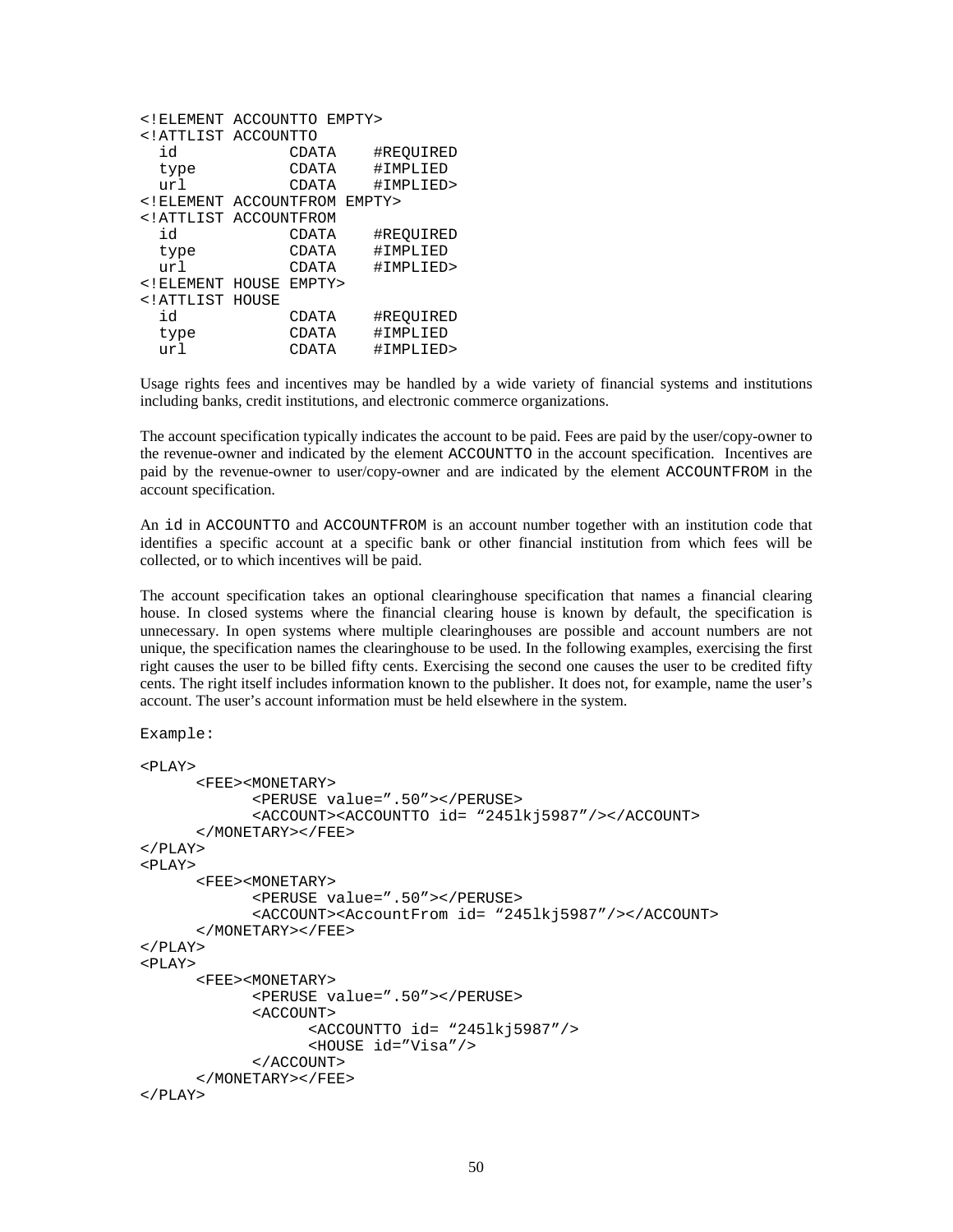# **4.4.2 Digital Tickets**

Digital tickets are used for pre-paid uses. Loosely speaking, they are a kind of private currency. They are not legal tender, but they can often be purchased for money. They can be exchanged for particular services. Like movie tickets, digital tickets are punched when they are used. On a trusted system, a digital ticket is punched by a local digital ticket agent. A ticket is a digital certificate that is altered ("punched") after use making it unusable for any future transactions.

The design goals for digital tickets are:

- Digital tickets are special digital works issued by publishers.
- A ticket publisher can predetermine the conditions under which tickets can be created, transferred across repositories, or used in rights.
- Independent of the time specifications on rights that use them, tickets can expire even if they have not been used.
- Both unused and punched tickets are secure against forgery and tampering.
- Tickets are processed by a generic ticket agent that is part of a repository.
- Tickets can specify additional required processing by local or remote ticket agents.
- Metered tickets can be used to prepay usage over a period of time.
- Metered tickets can be shared across multiple rights, so that the rights share a single clock.

Digital tickets are implemented as encrypted computer files kept in trusted storage. Repositories treat digital tickets much like digital works, in that digital tickets have rights attached to them and these rights are used to govern copying, transferring, and other uses. A digital ticket is punched when a digital ticket agent "plays" the ticket. In the typical and simplest case, playing a digital ticket involves recording its use in the billing data and marking it as punched.

More sophisticated kind of digital tickets are possible. For example, some digital tickets can be "metered tickets" which keep track of the amount of time over which they are used. In this case, each time that the ticket is used, the digital ticket agent records on the ticket the time that passes when a right is being exercised. The ticket is exhausted when the time runs out. More than one right can be associated with a given metered ticket. In this case, the multiple rights share a clock. Metered tickets are also useful when the time that rights will be used is paid ahead of time, instead of being logged while the right is exercised. The internal state of tickets, including metering information, is part of the ticket creation process and not part of the language for describing rights that use such tickets. See the section on tickets and digital certificates.

If a ticket has Copy and Transfer rights, copies can be made (possibly for a fee) for another user. If a ticket has been used before it is copied, it must be refreshed before it is copied.

Digital tickets are accessible only to the certified accounting routines of the trusted system. Because they are tokens for payment, tickets must be kept in trusted storage on trusted and semi-trusted systems. For certain low-security repositories, tickets can be accessed from remote repositories of adequate security. Software-only trusted systems can still use digital tickets, but their security is necessarily less.

```
Example:
<PLAY><TIME><UNTIL>2050-01-01</UNTIL></TIME>
      <FEE><TICKET type="Introductory Offer">
            <AUTHORITY id="Jones Publishers"></AUTHORITY>
      </TICKET></FEE>
</PLAY>
<PLAY>
      <TIME><UNTIL>2010-01-01</UNTIL></TIME>
      <FEE><MONETARY>
            <METEREDFEE>
                  <RATE value="1.0"></RATE>
```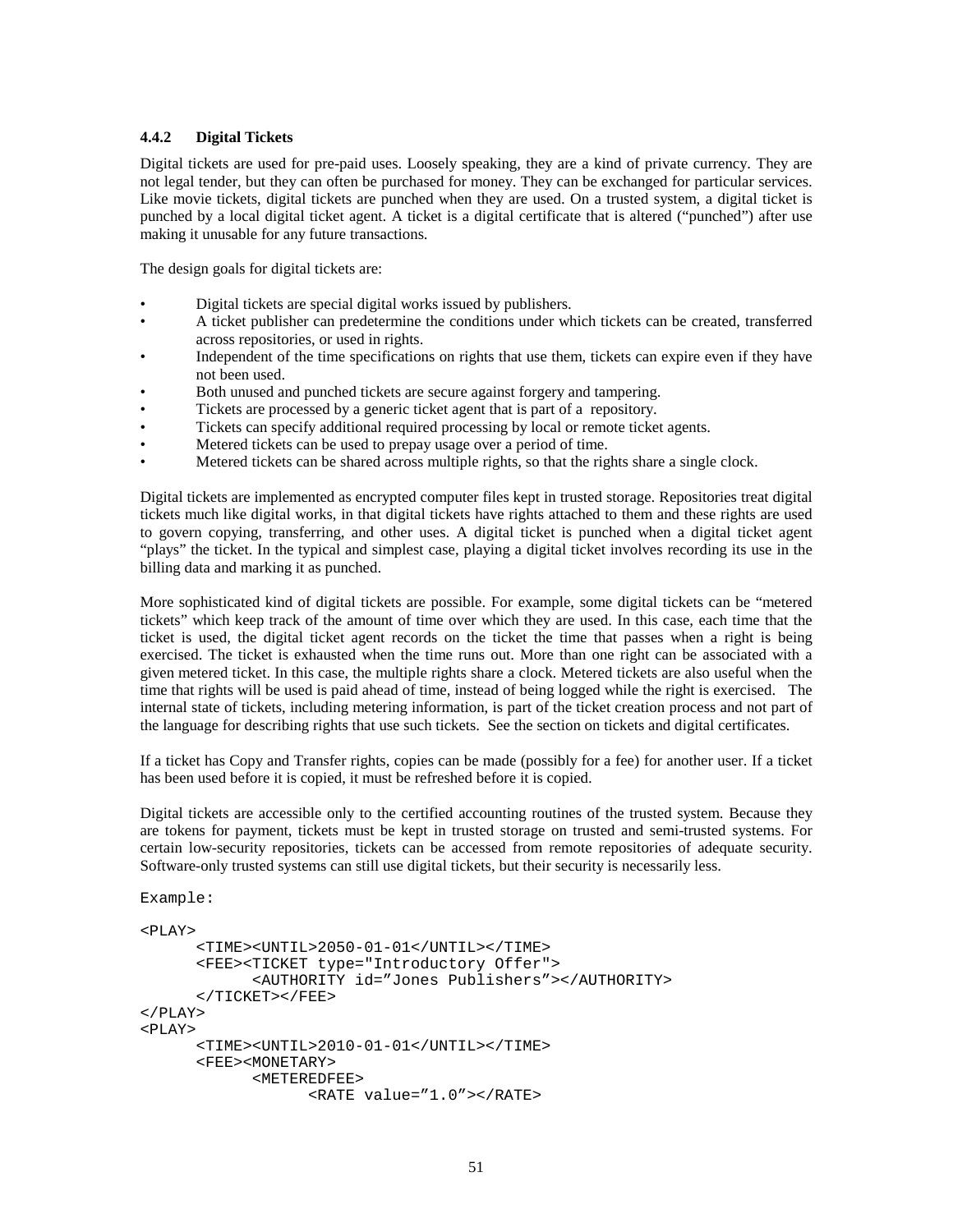```
<PER hours="1"/>
            </METEREDFEE>
            <ACCOUNT>
                  <ACCOUNTTO id="Jones-Pub-poierlkj45"/>
                  <HOUSE id="CitiBank"/>
            </ACCOUNT>
      </MONETARY></FEE>
</PLAY>
```
In this example, there are two play rights. The first one just requires a ticket. The second example requires no ticket, but costs a dollar per hour.

#### **4.4.3 Per Use and Metered Fees**

Regular fee specifications are the basic forms of monetary arrangements. For each fee, specifications can include a fee type, optional minimum and maximum price specifications over the life of this copy of the work, and the account to be charged (or credited to the user as an incentive).

 $DTD$ :

```
<!ELEMENT MONETARY ( ( PERUSE | METEREDFEE | BESTPRICEUNDER |
                     CALLFORPRICE | MARKUP),
                    MIN?, MAX?, ACCOUNT )>
<!ELEMENT PERUSE (CURRENCY?)>
<!ATTLIST PERUSE value CDATA #REQUIRED>
<!ELEMENT METEREDFEE (RATE, PER, BY?)>
<!ELEMENT RATE (CURRENCY?)>
<!ATTLIST RATE value CDATA #REQUIRED>
<!ELEMENT PER EMPTY>
<!ATTLIST PER %interval;>
<!ELEMENT BY EMPTY>
<!ATTLIST BY %interval;>
<!ELEMENT BESTPRICEUNDER (CURRENCY?)>
<!ATTLIST BESTPRICEUNDER value CDATA #REQUIRED>
<!ELEMENT CALLFORPRICE EMPTY>
<!ATTLIST CALLFORPRICE dealer-id CDATA #REQUIRED>
<!ELEMENT MIN (RATE, PER)>
<!ELEMENT MAX (RATE, PER)>
```
The optional minimum price specification indicates the minimum price to be paid per time unit if the right is exercised at all. The optional maximum price specification refers to the maximum price to be paid per time unit if the right is exercised at all. When both a maximum and minimum price specification are given, the maximum price specification dominates.

A Per-Use fee is a simple fee charged every time that a right is exercised. Here are some examples of peruse fees.

```
Example:
```

```
<PLAY><FEE><MONETARY>
          <PERUSE value=".50"></PERUSE>
          <ACCOUNT>
                <ACCOUNTTO id= "Account Jones-Pub-245lkj5987"/>
                <HOUSE id=" American Express"/>
          </ACCOUNT>
    </MONETARY></FEE>
</PLAY>
PIAY<FEE><MONETARY>
```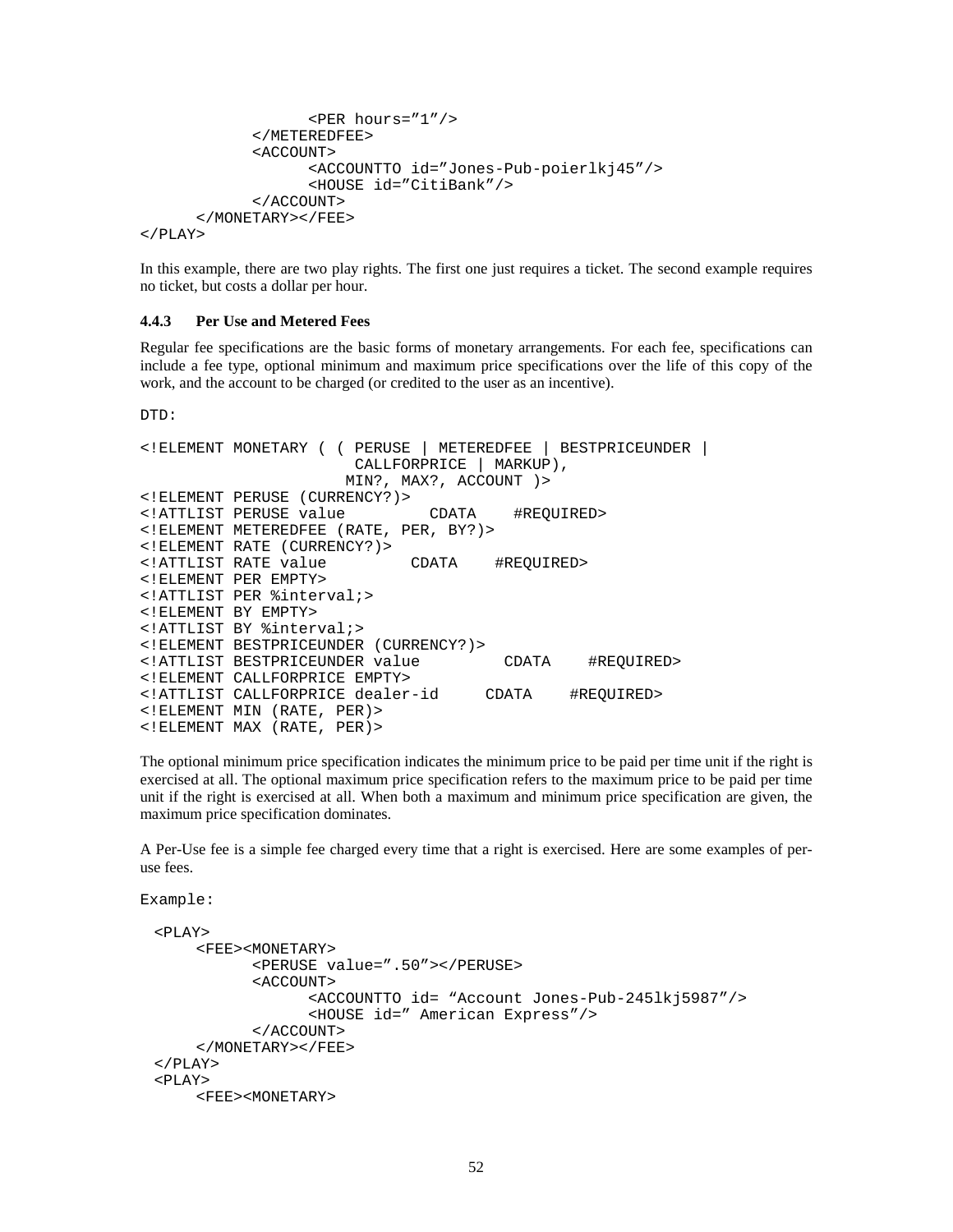```
<PERUSE value="15"></PERUSE>
          <MAX><RATE value="15.00">"USD"</RATE><PER ></Per></MAX>
          <ACCOUNT>
                 <ACCOUNTTO id= "Account-Jones-Pub248afdoiu4398"/>
                 <HOUSE id=" MasterCard"/>
          </ACCOUNT>
    </MONETARY></FEE>
</PLAY>
```
In this example, the user has three different per use options for playing the digital work. To exercise the first right, the cost is simply fifty cents per use. To exercise the second right, the user pays \$15 the first time he plays the work and all subsequent plays are free. This is arranged in the language by specifying a \$15.00 per use fee together with a lifetime maximum fee of \$15. This kind of billing arrangement can be used with consumer-based distribution schemes based on pay-for-play rather than pay-for-copy.

*MeteredFee* specify a fee charged by the hour, or more generally, a fee charged per given units of time in use. Metered fees only make sense for uses whose value depends on time. Thus, the *MeteredFee* specification is only valid in conjunction with the Play right.

The *Per* portion of the specification indicates the units of time over which the rate is charged. The optional *By* field indicates the resolution at which billing is computed, that is, whether it is computed to the nearest day, minute, or second. If the *By* element is not given, it is assumed to be the same as the *Per* field.

For example, a per year charge is figured over a calendar year, starting at the time the work is used. For example, suppose that a user is using a work charged at \$365 per year. He starts on December 31, 1996 and ends on January 1, 1997. Assume that the duration of use is approximately one day and that the *By* field is one day or less. With these assumptions, the fee for use would be about one dollar. If the By: field is set to a year, then the fee would be about \$365, although the user would not be charged more for exercising the right further during 1997.

```
Example:
<PLAY><TIME><UNTIL>2050-01-01</UNTIL></TIME>
    <FEE><MONETARY>
          <METEREDFEE><RATE value=".50"></RATE>
                <PER hours="1"/></METEREDFEE>
          <ACCOUNT><ACCOUNTTO id= "Account Jones-Pub-245lkj5987"/>
    </ACCOUNT>
    </MONETARY></FEE>
</PLAY>
PIAY<TIME><UNTIL>2050-01-01</UNTIL></TIME>
    <FEE><MONETARY>
          <METEREDFEE>
                <RATE value=".50"></RATE><PER hours="1"/>
                 <BY seconds="1"/></METEREDFEE>
          <ACCOUNT><ACCOUNTTO id= "Account Jones-Pub-245lkj5987"/>
    </ACCOUNT>
    </MONETARY></FEE>
</PLAY>
```
Here are two examples of metering both with a rate of fifty cents per hour. Suppose that someone plays a work for 70 minutes. In the first example, the user is charged \$1. The metering counts how many of the intervals ("two 1-hour ticks") are started. As soon as the user plays the work past the first hour, he is charged for two hours. In the second example, the *By* field is specified to be one second. In this case, the user is only charged for the portion of the second hour that he uses computed to the nearest second. Rounding up to the nearest second, he would be charged about \$.59 for using the work for 70 minutes.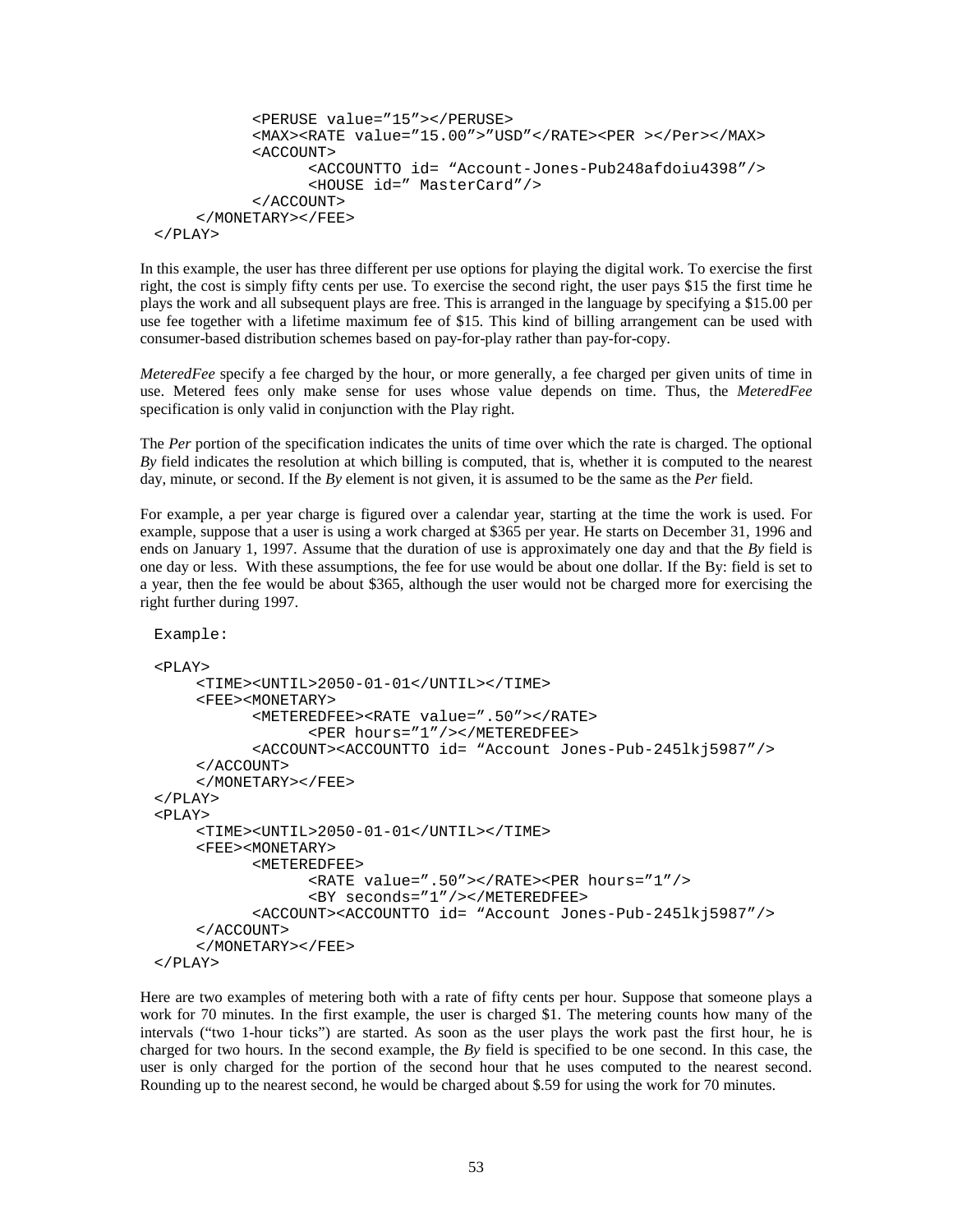The following example combines a metered rate with a minimum fee. To exercise the right, the user is charged a dollar per hour with a minimum fee of \$2 per day but a maximum of \$15 per year.

```
Example:
<PLAY><TIME><UNTIL>2050-01-01</UNTIL></TIME>
    <FEE><MONETARY>
           <METEREDFEE><RATE value="1.00"></RATE>
                 <PER minutes="1"/></METEREDFEE>
          <MIN><RATE value="2.00"></RATE><PER minutes="1"/></MIN>
          <MAX><RATE value="15.00"></RATE><PER hours="1"/></MAX>
          <ACCOUNT>
                 <ACCOUNTTO id= "345678"/>
                 <HOUSE id="Great Western"/>
           </ACCOUNT>
    </MONETARY></FEE>
```

```
</PLAY>
```
Another useful billing variation is to have a fixed fee for unlimited use of a work over a fixed period of time. Restated, the user should be able to exercise the right as many times as desired during a fixed period for an overall fixed fee. This arrangement can be specified by a combination of time specifications and fee specifications. The example shows two ways to grant the right to play a work as often as desired during any contiguous month any time up to 2010. The *Interval* time specification says that the month starts when the work is first played. The *MeteredFee* specification and *PerUse* specifications establish the rate. In both examples, the *Max* specification assures that the user will not be charged more than \$10 during the month for exercising the right.

Example:

```
<PLAY>
    <TIME><INTERVAL months="1"/><UNTIL>2010-01-01</UNTIL></TIME>
    <FEE><MONETARY>
          <METEREDFEE><RATE value="10"></RATE>
                <PER months="1"/></METEREDFEE>
          <MAX><RATE value="10"></RATE><PER months="1"/></MAX>
          <ACCOUNT><ACCOUNTTO id= "Jones-Pub-245lkj5987"/></ACCOUNT>
    </MONETARY></FEE>
</PLAY>
<PLAY><TIME><INTERVAL months="1"/><UNTIL>2010-01-01</UNTIL></TIME>
    <FEE><MONETARY>
          <PERUSE value="10"></PERUSE>
          <MAX><RATE value="10"></RATE><PER months="1"/></MAX>
          <ACCOUNT><ACCOUNTTO id= "Jones-Pub-245lkj5987"/></ACCOUNT>
    </MONETARY></FEE>
</PLAY>
```
#### **4.4.4 Best-Price Fees**

Best-Price is a fee that can be dynamic and is determined when the account is settled. It is used to accommodate special deals, rebates, and pricing that depends on information that is not available to the trusted repository at the time the usage right is exercised, but without communicating with a dealer before the purchase is authorized. A Best-Price specification limits the risk to the user by naming a maximum amount that the exercising of the right will cost. This is the amount that is tentatively charged to the account. However, when the transaction is ultimately reconciled, any excess amount charged will be returned to the user/copy-owner in a separate transaction. In the example, the is charged \$5 to play the work, but will get a rebate if the price has gone down.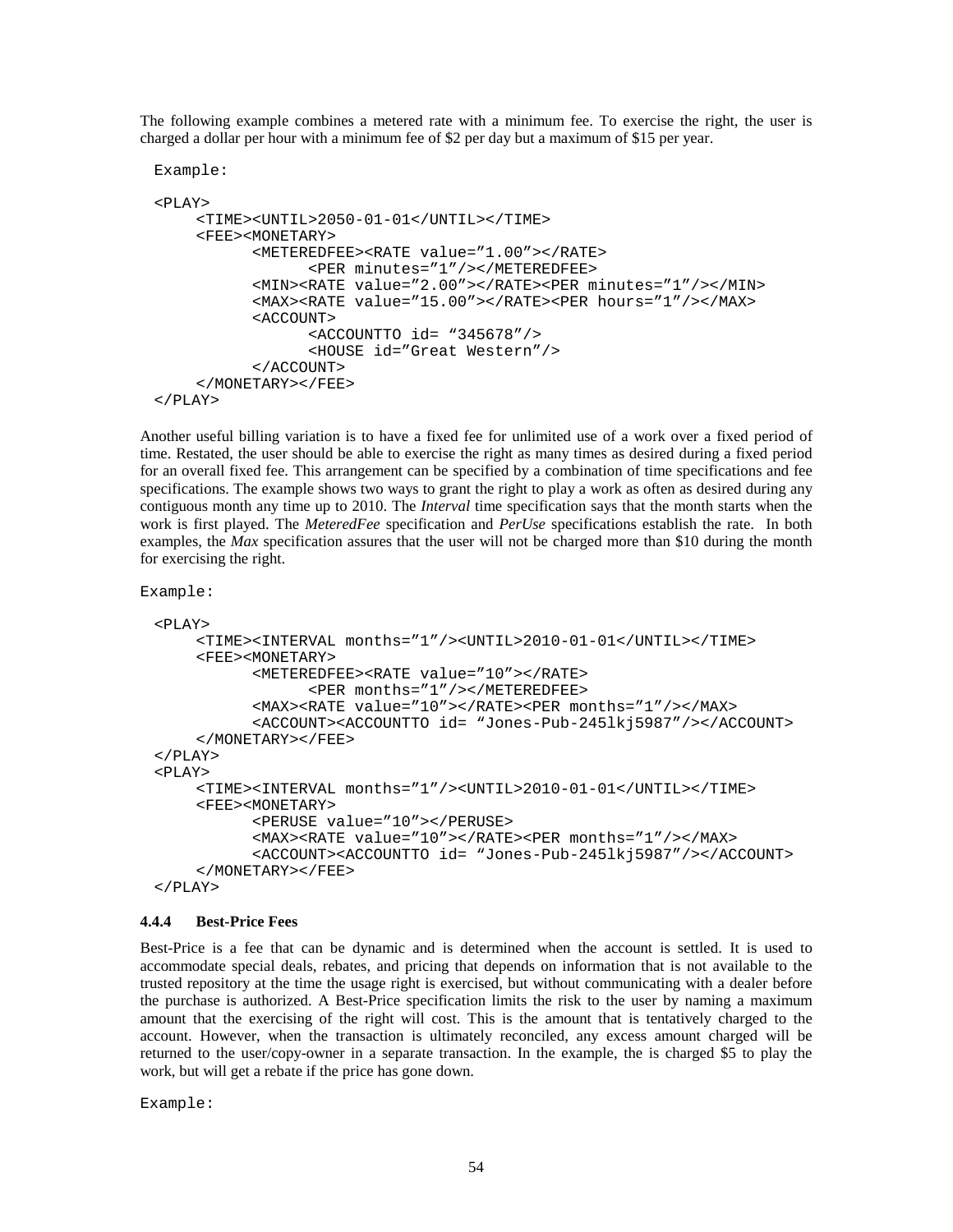```
<PLAY>
    <TIME><UNTIL>2050-01-01</UNTIL></TIME>
    <FEE><MONETARY>
          <BestPriceUnder value="5"/>
          <ACCOUNT><ACCOUNTTO id="Jones-Pub-245lkj5987"/></ACCOUNT>
    </MONETARY></FEE>
</PLAY>
```
Call-For-Price is similar to Best-Price in that it is intended to accommodate cases where prices are dynamic. However, unlike Best-Price, communication with a dealer to determine the price is required before the purchase is authorized; the transaction cannot be completed if the trusted repository is unable to communicate with the dealer.

Example:

```
<PLAY>
    <FEE><MONETARY>
          <CALLFORPRICE dealer-id="Jones-Network-Sales-lkjqerk8743h"/>
          <ACCOUNT><ACCOUNTTO id="Jones-Pub-245lkj5987"/></ACCOUNT>
    </MONETARY></FEE>
</PLAY>
```
### **4.4.5 Markup Fees**

Markup fees are fees that are computed as a percentage of other fees. For example, a distributor may want to add a flat ten percent overhead for selling copies of a digital work, or a government may want to tax sales of a digital works.

DTD:

```
<!ELEMENT MARKUP EMPTY>
<!ATTLIST MARKUP percentage CDATA #REQUIRED>
```
Markup fees are specified in conjunction with composite works. In the following example, the Royal Tax Collector of Oz has created a work specification, which can be added to the specifications of all digital works sold in Oz. This specification adds a one percent tax every time a copy right is exercised in the embedded digital work. It does not tax the exercising of any other right.

```
<?XML version="1.0" encoding="UTF-8"?>
<!DOCTYPE Work SYSTEM "xrml.dtd">
<XrML>
  <WORK>
    …
    <RIGHTSGROUP name="Oz Taxes ">
        <RIGHTSLIST>
            \epsilonCOPYS
            <FEE>
                   <MONETARY><Markup percentage=".01"/></MONETARY>
                     <MIN><RATE value=".05"/><PER seconds="1"/></MIN>
                   <ACCOUNT>
                     <ACCOUNTTO id="Royal-Treasury-of-Oz-193487fi43987"/>
                   </ACCOUNT>
            </FEE></COPY>
            <TREANSFER></TREANSFER>
            <LOAN></LOAN>
            <PLAY></PLAY>
```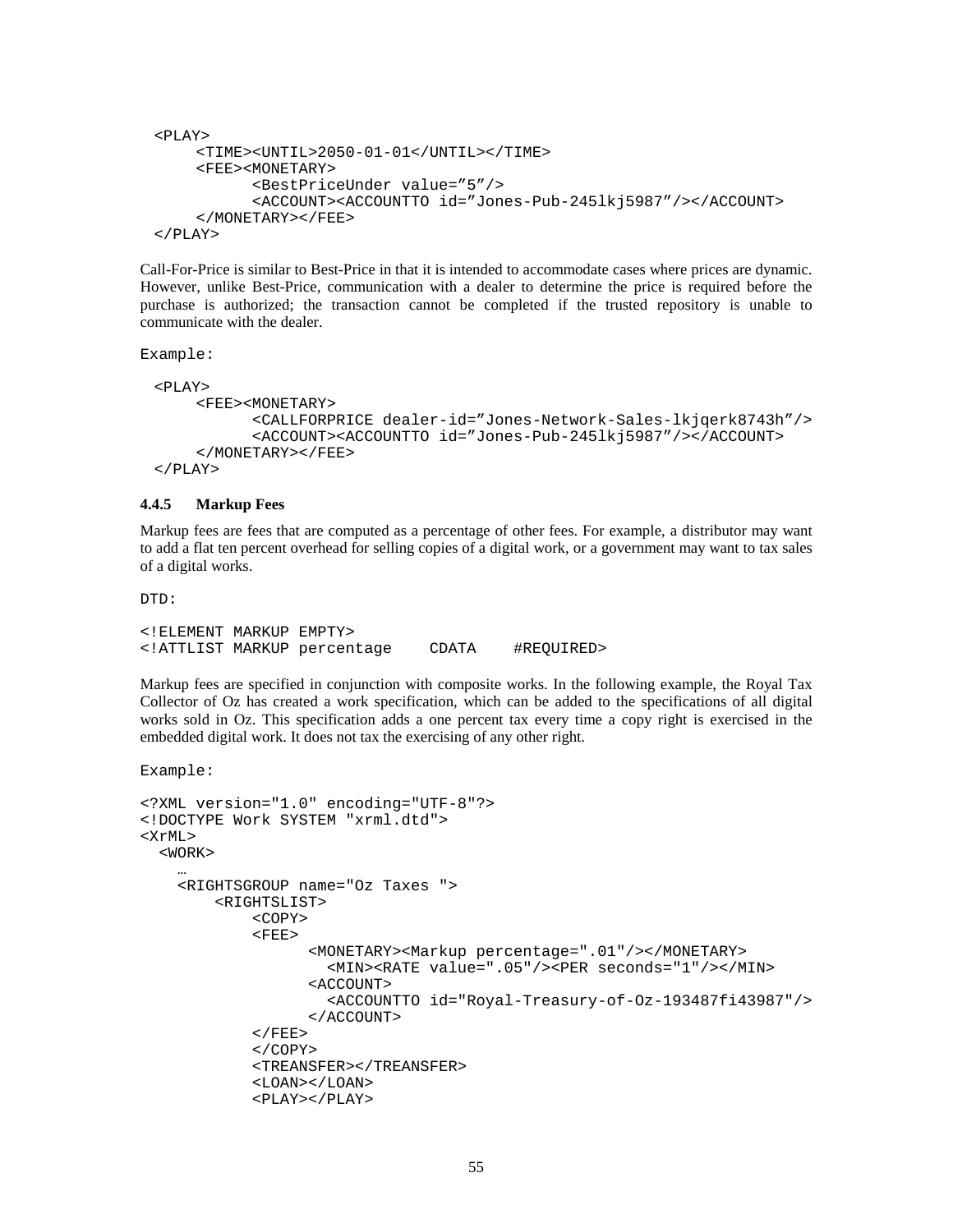```
<PRINT></PRINT>
                <DELETE></DELETE>
            <Directory ></DIRECTORY>
                <FOLDER></FOLDER>
               <BACKUP></BACKUP>
               <RESTORE></RESTORE>
       </RIGHTSLIST>
     </RIGHTSGROUP>
  </WORK>
</XrML>
```
The minimum fee specification within the Markup specification assures that a minimum tax of five cents will be collected to make copies even if the work has no publisher-set fee for copying.

### **4.5 Specifying Access Controls**

Although one of the main advantages of digital works is the potential for broad and inexpensive distribution, it is sometimes important to limit the distribution of particular digital works. For example, a company using digital documents to coordinate distributed work teams may want to limit distribution to certain employees in order to protect corporate or trade secrets. A publisher of an electronic journal may want to assure that copies of a work are only available to subscribers or subscribing institutions. A public school may want to limit access by students to documents that are age appropriate or which reflect certain community values. In these examples, limiting distribution is different from making sure that people have paid for works that they use. Access specifications for authorization enable non-monetary criteria to govern the exercise of usage rights.

In addition to the requirement to authorize distribution of works to particular sets of people, there is a requirement to limit distribution of works to particular repositories. Repositories will be created by different vendors for different purposes and will have different kinds of security arrangements. Creators of digital works need to be able to specify the required levels of security. When two repositories establish a communications link, part of the process is to mutually determine levels of security.

The approach for both authorization and security is the controlled distribution of digital certificates or digital licenses. A digital license is analogous to a driver's license in that the right to drive a car is supposed to be governed by whether a person is qualified. The operational test that a person has passed a driver's test is possession of a license. The operational test that a repository or owner is qualified is roughly possession of a license, where the license is held in secure storage. A preferred variation on simple "possession of the license" is to have a challenge/response protocol in which the user's system proves that it is the bonafide holder of the license, based on the use of their private key. (The particulars of the protocol are outside the scope of this document.) Digital licenses are themselves digital works, have provisions for detecting tampering, and may be held in trusted storage on repositories.

The rights markup language addresses security concerns by recognizing that different digital platforms can have different levels of security. When two repositories communicate, the first step of their registration process includes a challenge/response protocol during which they determine each other's level of security. The level of security of a repository is established by a certification process, which assigns a repository a non-transferable digital certificate indicating its security level.

The design goals for authorization specifications in the rights markup language are:

- It should be possible to specify different authorization requirements for different rights on a work.
- Digital licenses should be issuable potentially by any registered organization. It should be possible to determine the issuer from the license itself.
- Digital licenses for repository operators should be issuable to persons and should become visible to transactions when the authorized person logs onto the repository.
- Digital licenses for repositories should be issuable to repositories by certifying organizations. These licenses are accessible when anyone uses the repository.
- Digital licenses should have expiration dates.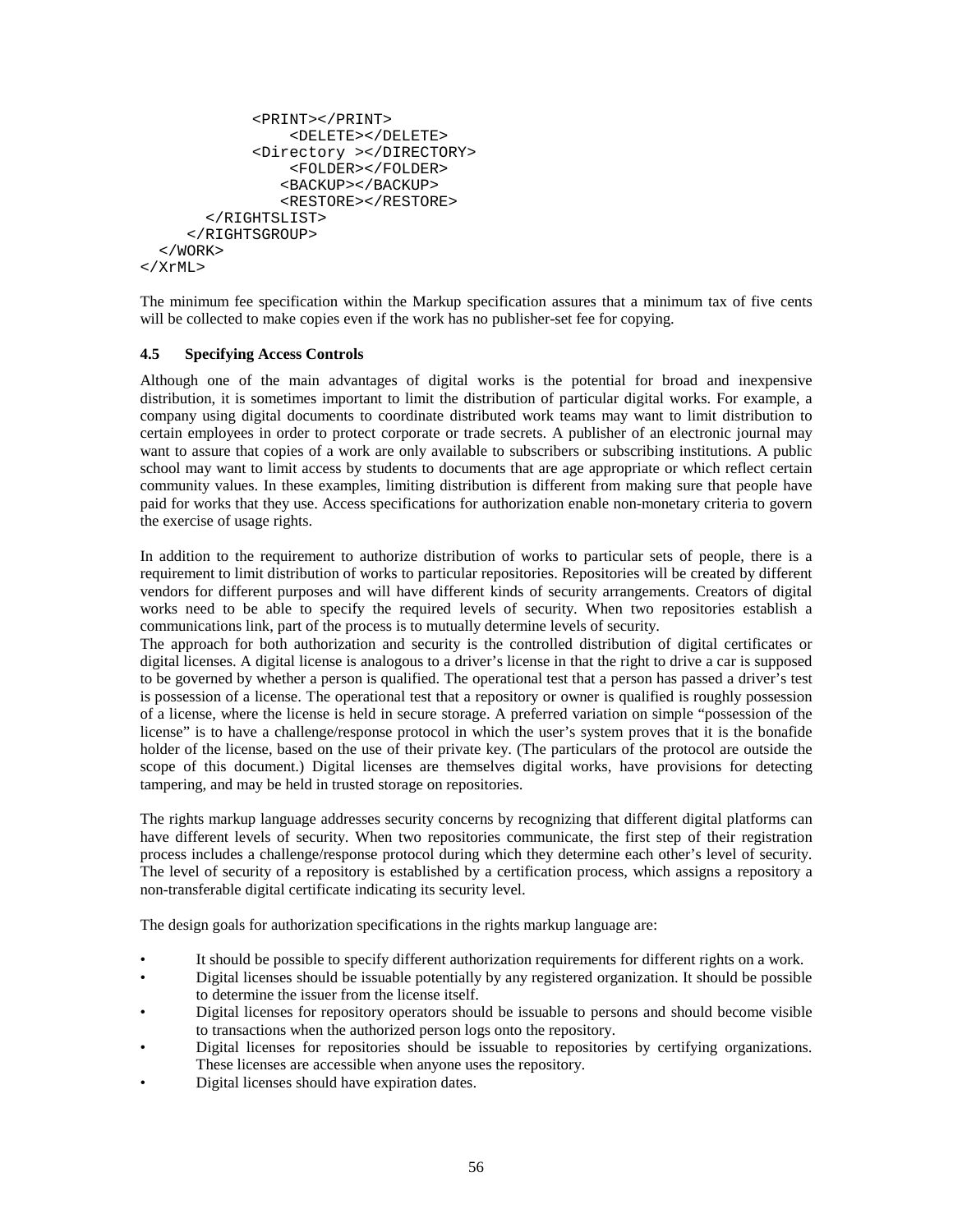- Distribution of digital licenses should be reliably controllable. A license issuer can predetermine the conditions under which licenses can be created or transferred across repositories.
- For transactions involving two repositories, it should be possible to specify different authorization requirements for each repository.
- It should be possible to specify authorizations which require communication or computation in order to complete a transaction.

In the rights markup language, requirements for authorization are indicated by Access: specifications. The particular design goals for security class specifications are given later.

DTD:

```
<!ELEMENT ACCESS (PRINCIPAL*, SECURITYLEVEL*, SOURCE?, DESTINATION?)>
<!ELEMENT SECURITYLEVEL EMPTY>
<!ATTLIST SECURITYLEVEL
 name CDATA #IMPLIED<br>value CDATA #REQUIREI
  value CDATA #REQUIRED>
<!ELEMENT SOURCE ( %aPrincipal; )>
<!ATTLIST SOURCE
  type CDATA #IMPLIED
  internal-id CDATA #IMPLIED>
<!ELEMENT DESTINATION ( %aPrincipal; )>
<!ATTLIST DESTINATION
  type CDATA #IMPLIED
  internal-id CDATA #IMPLIED>
<!ELEMENT CERTIFICATE (AUTHORITY, PROPERTYPAIR*)>
<!ELEMENT PROPERTYPAIR EMPTY>
<!ATTLIST PROPERTYPAIR
 name CDATA #REQUIRED<br>value CDATA #REQUIRED:
 value CDATA #REQUIRED>
```
Access specifications include principal authorization specifications, security class specifications, source authorization specifications, and destination authorization specifications.

### **4.5.1 Digital Licenses (Certificates)**

We use the terms authorizations, certificates, and digital licenses interchangeably to refer to digital objects, signed by a known digital authority, that attest that certain persons or repositories have certain properties. For example, an identity certificate issued to a person might contain certain identifying address, employment, age, club membership, or citizenship information, as well as a public key issued to the person. A certificate issued to a repository might contain information about its serial number, its country of registration, it security classification, its registered owner.

User authorization specifications refer to authorizations associated with a person requesting a transaction on a repository. A repository must be able access separate sets of authorizations associated with each person who uses it. In some systems, this separation of authorizations would be accomplished by having the authorizations kept on a repository card that a user plugs into the file repository in order to use it. In other implementations, the certificates for different people may be kept on the repository but require that the user be logged in before they be activated. In general, authorizations become available when the associated person logs in and satisfies a proof of identity protocol, presuming that they have not expired.

Source specifications list certificates that must be on the same repository as the digital work. These certificates become accessible whenever anyone logs onto the repository. Destination specifications list certificates on the other repository in a transaction, such as the repository intended to receive a digital work.

When a digital license is used, it is "played" by the generic digital license server which is part of the software of a repository. The digital license server is a certified program, whose validity can be assured by various means. A license itself may specify that a special purpose license server may be needed, either on the repository or accessed remotely.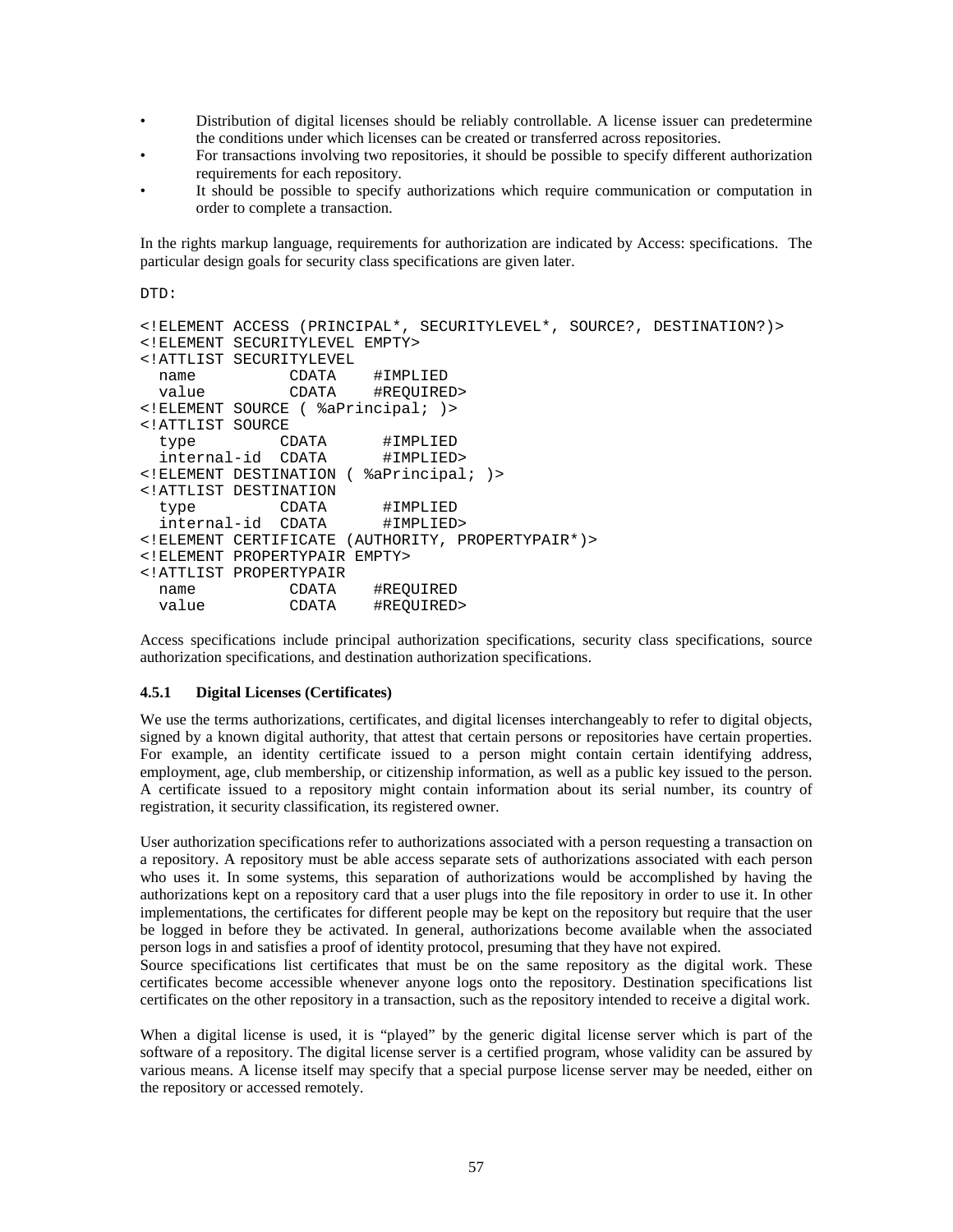```
Example:
```

```
<PLAY><FEE><MONETARY>
          <PERUSE value="15.00"/>
          <ACCOUNT><ACCOUNTTO id="Jones-Pub248afdoiu4398"/></ACCOUNT>
    </MONETARY></FEE>
</PLAY>
<PLAY><ACCESS><PRINCIPAL><CERTIFICATE>
              <AUTHORITY id="Jones Publishers"></AUTHORITY>
              <PROPERTYPAIR name="Type" value="Movie Distributor"/>
   </CERTIFICATE></PRINCIPAL></ACCESS>
</PLAY>
<PLAY><ACCESS><SOURCE><CERTIFICATE>
              <AUTHORITY id="Jones Publishers"></AUTHORITY>
                    <PROPERTYPAIR name="Type" value="Site License"/>
   </CERTIFICATE></SOURCE></ACCESS>
</PLAY>
```
In the example, the digital work has three Play rights. To exercise the first Play right requires no particular authorization, but has a per use fee of fifteen dollars. To exercise the second Play right requires no fee, but requires the user to have a license issued by Jones Publishers as a movie distributor. To exercise the third right requires no fee but requires a site license on the repository.

The next three examples show source and destination specifications. Destination specifications are relevant in transaction involving two repositories, such as a Transfer transaction that moves a digital work from a source repository to a destination repository. A destination specification describes certificates that must be displayed by the destination repository. A source specification describes certificates that must be displayed by the source repository.

```
Example:
<PRINT>
    <ACCESS><DESTINATION><CERTIFICATE>
          <AUTHORITY id="Digital Property Trust"></AUTHORITY>
          <PROPERTYPAIR name="Protocol" value="Workgroup-33"/>
           <PROPERTYPAIR name="Resolution" value="Low"/>
    </CERTIFICATE></DESTINATION></ACCESS>
</PRINT>
<COPY>
    <ACCESS>
          <SOURCE><CERTIFICATE>
                 <AUTHORITY id="Jones Publishers"></AUTHORITY>
                 <PROPERTYPAIR name="Type" value="Distributor"/>
          </CERTIFICATE></SOURCE>
           <DESTINATION><CERTIFICATE>
                 <AUTHORITY id="Jones Publishers"></AUTHORITY>
                 <PROPERTYPAIR name="Type" value="Customer-Class-1"/>
           </CERTIFICATE></DESTINATION>
    </ACCESS>
</COPY>
```
An authorization specification can include more than one certificate. The Copy right in this example can be exercised by a user that has either a distributor license or a customer-class-1 license issued by Jones publishers.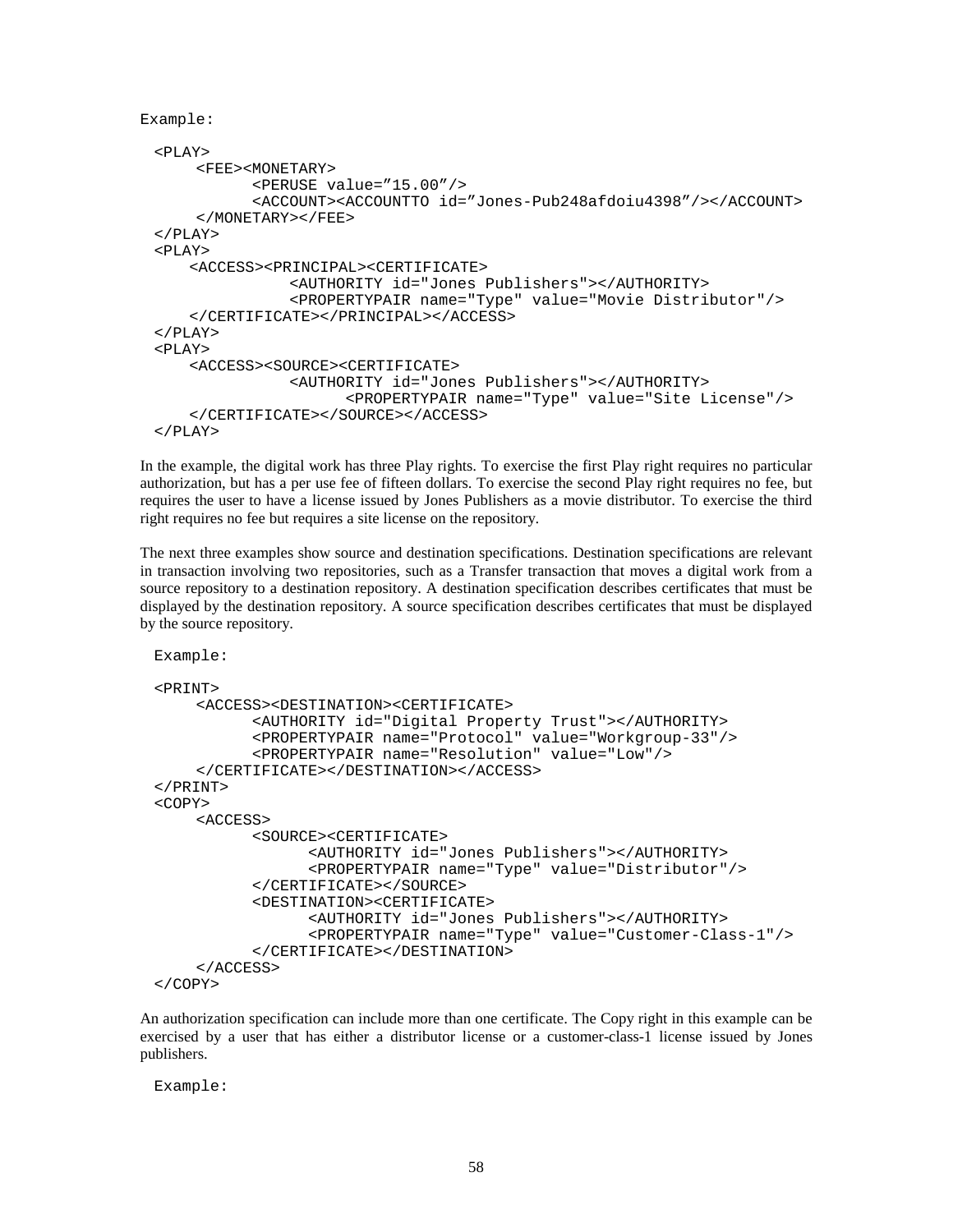```
<COPY>
    <ACCESS><PRINCIPAL type="User">
          <CERTIFICATE>
                 <AUTHORITY id="Jones Publishers"></AUTHORITY>
                 <PROPERTYPAIR name="Type" value="Distributor"/>
          </CERTIFICATE>
          <CERTIFICATE>
                 <AUTHORITY id="Jones Publishers"></AUTHORITY>
                 <PROPERTYPAIR name="Type" value="Customer-Class-1"/>
          </CERTIFICATE>
    </PRINCIPAL></ACCESS>
</COPY>
```
### **4.5.2 Security Classes**

By using certificates to indicate specific system properties, it is possible to be arbitrarily precise in characterizing requirements on a transaction for a trusted system. Any particular fact to be tested can be represented in terms of a valid digital certificate that must be presented by a system.

A disadvantage of specifications that can only test for the presence or absence of particular digital certificates is that there is no easy way to specify that a publisher wants a system that is "at least this secure". From a practical perspective, there may be many ways to make a system secure enough for a publisher, and the number of ways to achieve security changes over time. New kinds of systems suitable for holding a work can appear after a digital work is published. This creates a need for a way to specify security such that given two specifications, A and B, it is possible to ask and answer the question "Does specification A describe a requirement that is at least as secure as specification B?" Facilitating such statements and comparisons is the purpose of the security classes part of the extensible rights markup language.

The design goals for security class specifications in the rights markup language are:

- It should be possible to specify different security class requirements for different rights.
- Given two security class specifications, it should be possible to determine their ranking in a partial ordering. Restated, it should be possible to determine whether specification A is at least as secure as specification B.
- The criteria for describing security provisions should admit the use of multiple dimensions, such as phyla security, communications security, defenses against viruses, method for identity testing, and so on.
- It should be possible to add new dimensions for security over time, that is, the language of dimensions should be extensible.
- Claims that a system has particular features used in determining security should be backed by digital certificates.

The basic idea of security class specifications is a kiwiet diagram. In this diagram, there is a central point and multiple axes, each of which is a numeric scale representing some dimension. A security specification is essentially a vector, giving a numeric value for a subset of the axes. Preferably, it gives a numeric value for all of the axes, but in the case that some axis is not mentioned, a value of zero for that axis is assumed. The higher the number on an axis, the greater the security claimed. The accompanying diagram gives an example with four different specifications overlayed on the figure, each portrayed in a different color. One specification A, is strictly greater than another B, if the position specified on each axis for A is greater than the specification on the corresponding axis for B. Graphically, one specification exceeds or meets another if it entirely encloses it in the diagram, that is, specification A exceeds specification B if the polygon for A creates an outer boundary that completely contains the polygon for B.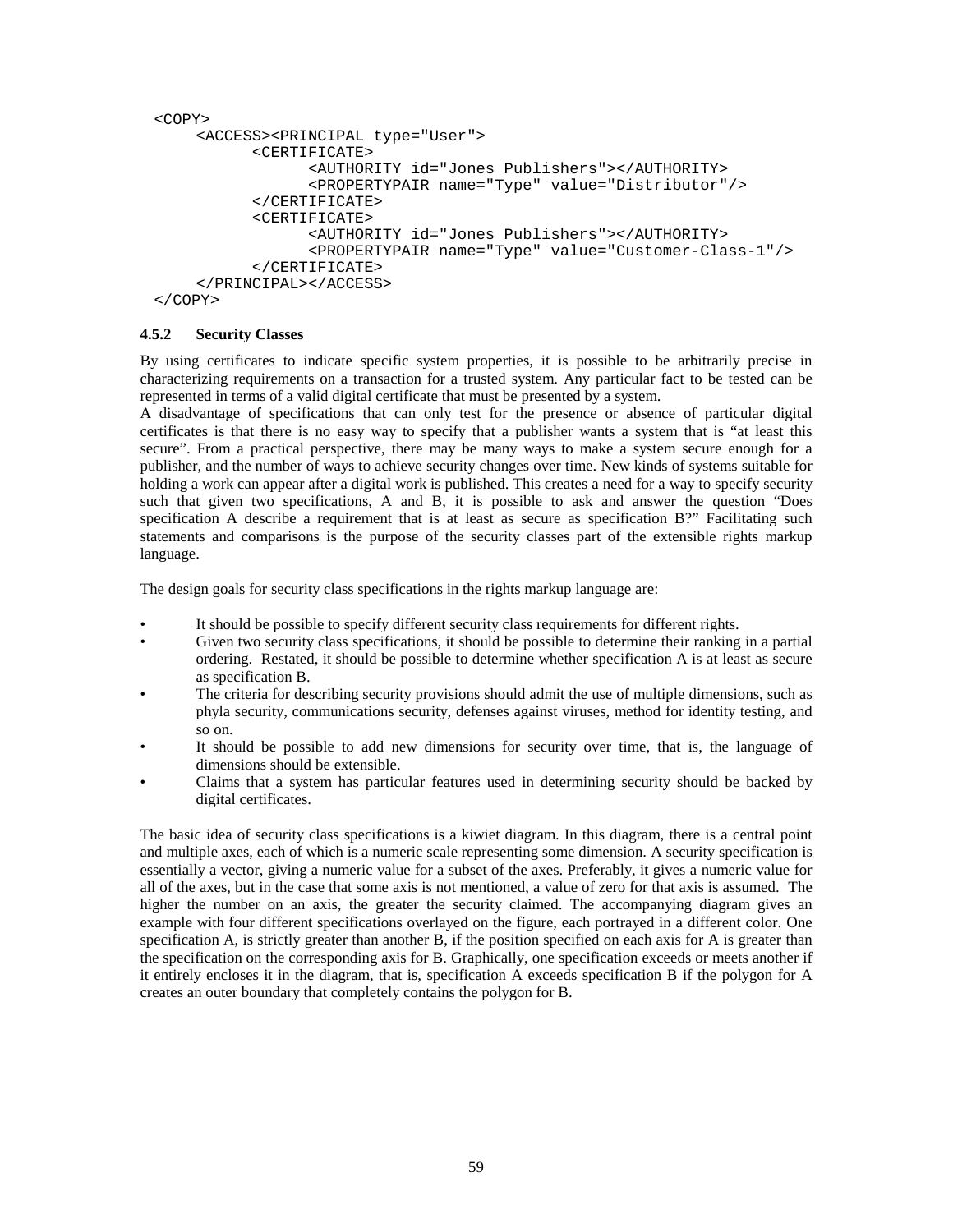

In the accompanying figure, the three polygons A, B, and C correspond to three specifications. Specification A is greater than specification B because it exceeds it on all axes. Specification A is not greater than specification C, because C is greater than A on the biometrics axis. Similarly, C is not greater than A, because A is greater than C on the physical security axis.

DTD:

```
<!ELEMENT SECURITYLEVEL EMPTY>
<!ATTLIST SECURITYLEVEL
  name CDATA #IMPLIED<br>value CDATA #REQUIREI
                            #REQUIRED >
```
Here is an example of a security class specification. It gives the required levels for four security dimensions. Values required for other dimensions default to zero.

```
Example:
```

```
<PLAY><ACCESS>
          <SECURITYLEVEL name="TrustedStorage" value="4"/>
          <SECURITYLEVEL name="VirusChecker" value="5"/>
          <SECURITYLEVEL name="KernelSoftware" value="5"/>
          <SECURITYLEVEL name="ProtocolLevel" value="6"/>
</ACCESS></PLAY>
```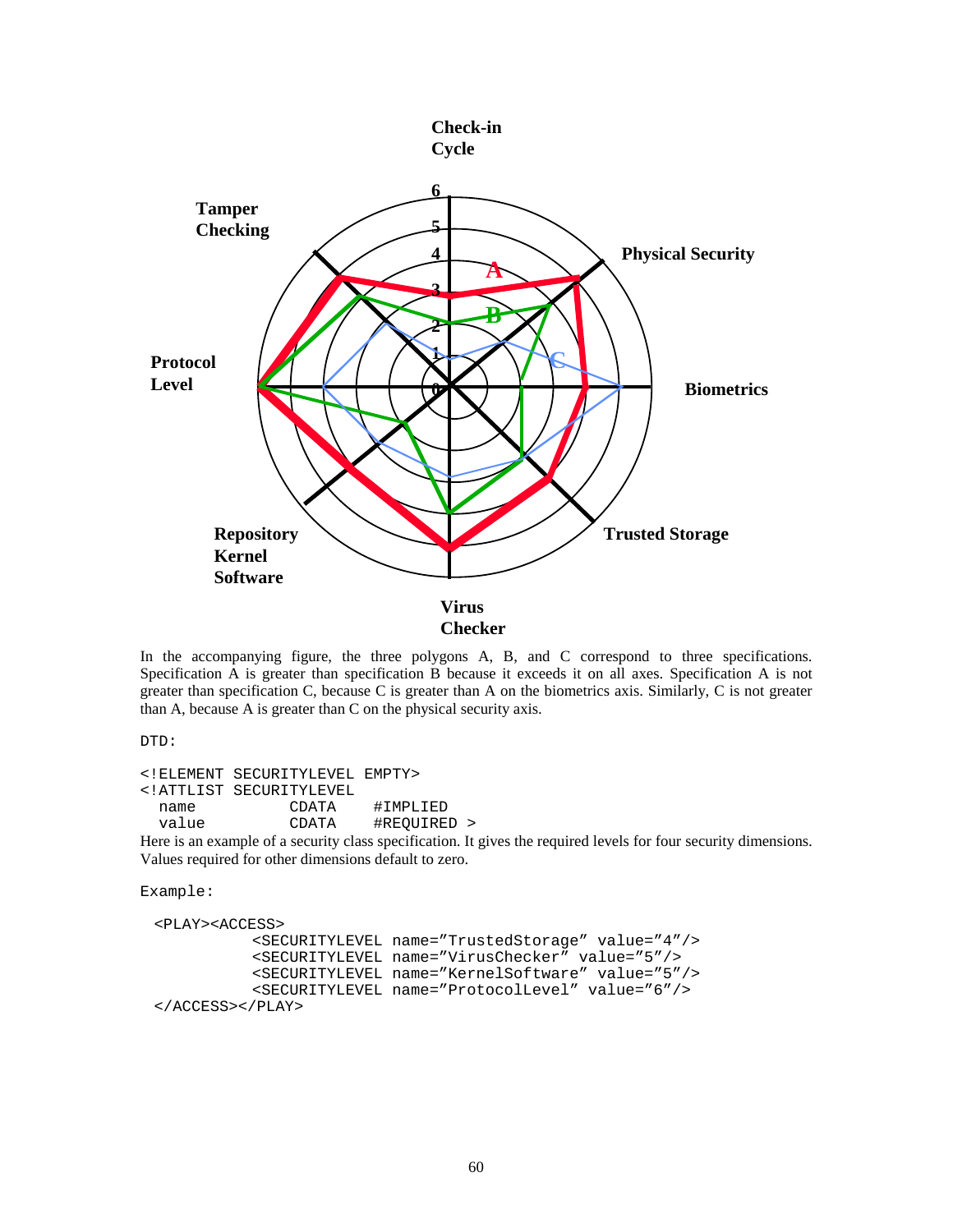# **4.6 Specifying Territory Information**

#### **4.6.1 The TERRITORY element**

The element TERRITORY is used to specify a physical location and digital domain at/in which a right can be exercised. It consists of two optional elements, LOCATION and DOMAIN. The element LOCATION specifies a physical location or address, while the element DOMAIN specifies a virtual location in the digital domain. When more than one LOCATION and DOMAIN elements are present, the right can be exercised at all of those locations.

```
DTD:
 <!ELEMENT TERRITORY ( (LOCATION | DOMAIN)* )>
 <!ELEMENT LOCATION (#PCDATA)>
 <!ATTLIST LOCATION
   country CDATA #IMPLIED
   state CDATA #IMPLIED<br>city CDATA #IMPLIED
                CDATA #IMPLIED<br>CDATA #IMPLIED
   zipcode CDATA<br>street CDATA
   street CDATA #IMPLIED>
 <!ELEMENT DOMAIN (#PCDATA)>
 <!ATTLIST DOMAIN
   url CDATA #IMPLIED
   id CDATA #IMPLIED>
 Example:
 <TERRITORY>
   <LOCATION country="us" state="CA" city="El Segundo" zipcode =
"90245"/>
   <LOCATION country="jp"/>
   <DOMAIN url="13.240.109.*">Xerox El Segundo Site</DOMAIN>
```

```
</TERRITORY>
```
#### **4.7 Specifying Tracking Information**

### **4.7.1 The TRACK element**

The element TRACK is used to specify a list of tracking principals and necessary information that helps to track usage of a right. It consists of two optional elements, PRINCIPAL and PARAMETERS. The element PRINCIPAL specifies a principal that is responsible for the right tracking, while the element PARAMETER specifies information used in the tracking. When more than one PRINCIPAL elements are present, the right tracking should be done by all the principals.

```
DTD:
```

```
<!ELEMENT TRACK (PRINCIPAL*, PARAMETER*)>
Example:
<TRACK>
    <PRINCIPAL>
         <OBJECT type="Tracking Server">
              <ID type="Tracker ID">US1023</ID>
              <NAME>e-tracker</NAME>
              <ADDRESS type="url">
                     "http://sometrackingservice/trackme.argv"></ADDRESS>
          </OBJECT>
          <VERIFICATIONDATA type="url">
```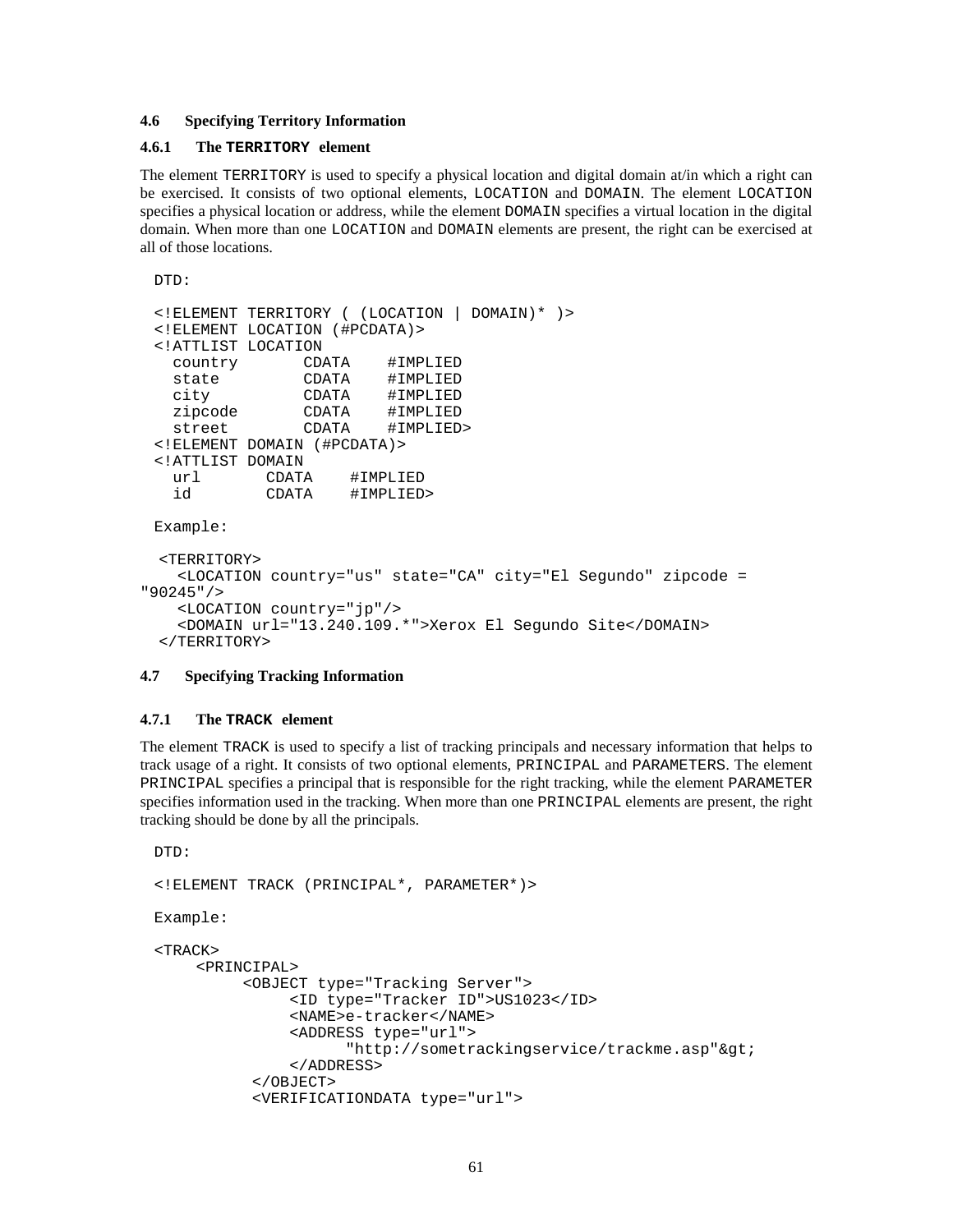```
<PARAMETER name="hashed-url">
              <VALUE encoding="base64" size="90">xxzzy</VALUE>
          </PARAMETER>
          <DIGEST>
              <ALGORITHM>SHA1</ALGORITHM>
              <PARAMETER name="codingtype">
                 <VALUE encoding="string">surface-coding</VALUE>
              </PARAMETER>
                 <VALUE encoding="base64"size="160">
                        OtSrhD5GrzxMeFEm8q4pQlCKWHI=</VALUE>
          </DIGEST>
      </VERIFICATIONDATA>
      <PUBLICKEY>
          <ALGORITHM>RSA-512</ALGORITHM>
          <PARAMETER name="public exponent">
              <VALUE encoding="integer32">3</VALUE>
          </PARAMETER>
          <PARAMETER name="MODULUS">
              <VALUE encoding="base64" size="90">
                33845URT203987==</VALUE>
          </PARAMETER>
      </PUBLICKEY>
</PRINCIPAL>
<PARAMETER name="tracking support address">
       <VALUE encoding ="url">
            http://sometrackingservice/supportme.asp
       </VALUE>
</PARAMETER>
```

```
</TRACK>
```
# **4.8 Specifying Watermark Information**

The term watermark historically refers to a translucent design impressed on paper during manufacture which is visible when the paper is held to the light. Because watermarks are impressed using combinations of water, heat, and pressure, they are not easy to add or alter outside of the paper factory. Watermarks are used in making letterheads and are intended to show that a document is official.

The term watermark is now used to cover a wide range of technologies for marking rendered works, including text, digital pictures, and digital audio. Some watermarks are noticeable to people and some are hidden. In some kinds of watermarks, the embedded information is human readable, but in other kinds the information can only be read by computers.

The term fingerprint is sometimes used in contrast with watermarks, to refer to marks that carry information about the end user or rendering event rather than the document or publisher. These marks are called "fingerprints" because they can be used to trace the source of a copy back to a person or computer that rendered the original. In contrast, the term watermark is often used to refer to marks that carry information to identify the work or publisher.

The same technologies and kinds of marks, e.g. glyph boxes, can be used to carry both kinds of information. In practice, it is not only possible but often desirable and convenient to combine both kinds of information — for watermarks and fingerprints — in a single mark. For simplicity in this document, we use the term watermark generally to refer to any marking technique for embedding information, whether it is about the digital work itself or the rendering event.

Different kinds of watermarks have different capacities for embedding data. For example, glyph boxes can be added to a printout of a document. They are capable of robustly encoding about 300 bytes per square inch on 300 dpi laser printers. With data compression, more information can be encoded in the same space. Different kinds of watermarks are suitable for different kinds of works and media. For example, different techniques are used for watermarking music, movies, books, and high resolution photographs. For example, watermarks for music can embed data in the digital signal that are inaudible to the human ear when the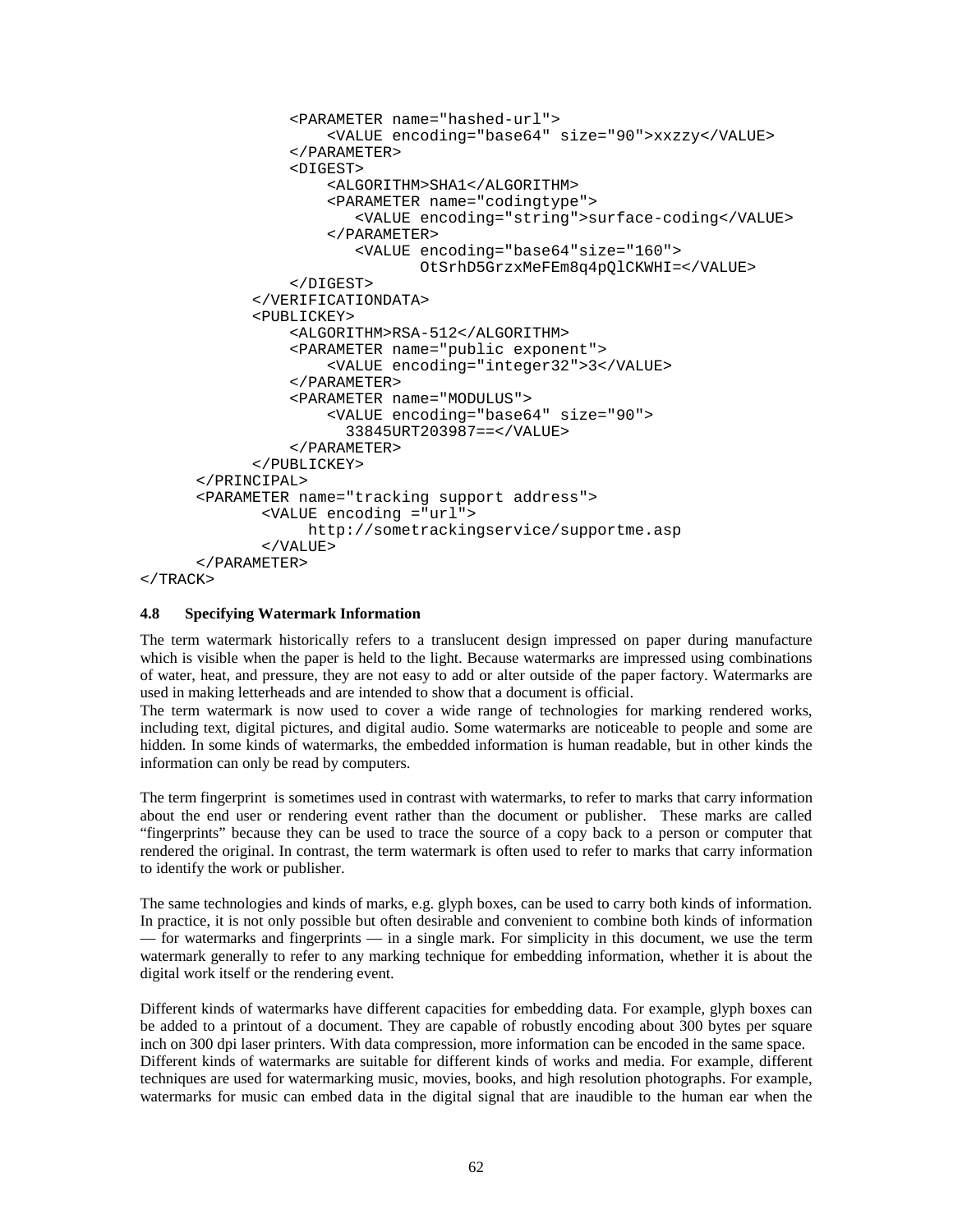music is played. The digital representations for different kinds of work -- e.g. for music, video, and text - are varied and constantly evolving.

The following are design goals for watermark capabilities in XrML:

- Publishers can specify that watermarks embed information known when a work is published (e.g. title and author) as well as information known only when a work is rendered (e.g. user name or printer name).
- The specification of what information is to be embedded in a watermark is specified in XrML statements.
- Media-dependent specifications of a watermark, such as the shape and location of a glyph box or the parameters of an acoustic watermark, are not expressed in XrML. These are expressed within the digital contents of a work or are implied by the type of rendering device. (This separation of responsibility for representation is intended to allow digital content representations and XrML to evolve independently.)
- The specification of what information is to be embedded in a watermark is separate from the specification of the type of watermark.
- The type of watermark used is implied by the type of the printer or player.

Using XrML, a publisher requests what information is to be expressed in a watermark. Since watermarks may have a limited capacity to embed information, it is possible for a publisher to request more information to be included in a watermark than can fit. The standard policy for rendering devices is to truncate the information expressed in the watermark when the capacity limit is reached. This means that the publisher can choose to express the most important information first. To the extent possible, one function of a Rights Editor is to inform a publisher of cases where information will be truncated.

In the case where more than one watermark appears in a work (or on a page in the case of trusted printing), then the information expressed in each watermark begins at the beginning. In a multimedia work the same information may be encoded by completely different techniques in pictures, music, and linked text as the work is played or printed. In this example, XrML expresses the information to be encoded and the players and printers embed it in different digital representations and renderings.

# **4.8.1 Watermark Strings, Tokens, and Objects**

The following table gives the syntax for watermark specification in XrML.

```
DTD:
```

```
<!ELEMENT WATERMARK((WATERMARK-STR | WATERMARK-TOKENS |
                          WATERMARK-OBJECT)* )>
<!ELEMENT WATERMARK-STR EMPTY>
<!ATTLIST WATERMARK-STR
                 CDATA #REQUIRED>
<!ELEMENT WATERMARK-TOKENS EMPTY>
<!ATTLIST WATERMARK-TOKENS
  all-rights (true|false) "false"<br>render-rights (true|false) "false"
                         (true|false) "false"
  user-name (true|false) "false"
  user-id (true|false) "false"
  user-location (true|false) "false"
  institution-name (true|false) "false"<br>institution-id (true|false) "false"
                         (true|false) "false"
  institution-location (true|false) "false"
  render-name (true false) "false"<br>render-id (true false) "false"
  render-id (true false) "false"<br>render-location (true false) "false"
  render-location (true false) "false"<br>render-time (true false) "false"
  render-time (true false) "false"<br>copy-number (true false) "false"
                           (true|false) "false">
<!ELEMENT WATERMARK-OBJECT (OBJECT)>
```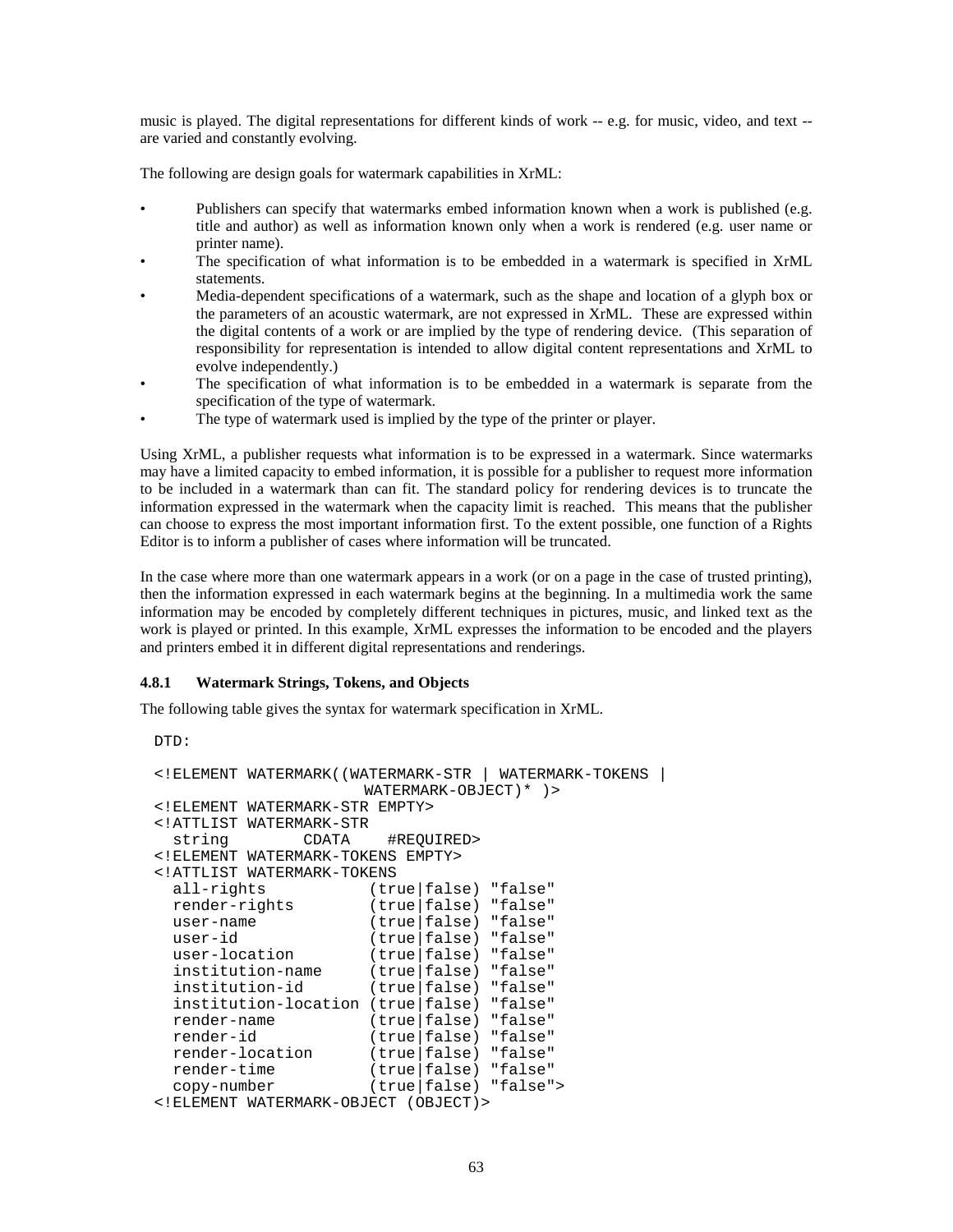Thus, a watermark specification is a list of sources of information. The elements of the list can be strings of text known at the time the work is published (W*atermark-Str*), they can be lists of tokens signifying "fingerprint" information known at the time a work is rendered *(Watermark-Token*), or they can be digital objects whose bits are to be encoded (W*atermark-Object*). The objects are assumed to present in the contents of the digital work being rendered, specified by W*orkId*s in the XrML specification.

The watermark tokens when specified will take a value "true". The meanings for the various watermark tokens ("fingerprint information") are given in the following:

| all-rights           | Listing of all rights associated with the work, expressed in XrML.             |
|----------------------|--------------------------------------------------------------------------------|
| render-rights        | Listing of all render rights associated with the work, expressed in            |
|                      | XrML.                                                                          |
| user-name            | The user's name.                                                               |
| user-id              | The user's id, associated with his identity certificate.                       |
| user-location        | The user's location, associated with his identity certificate.                 |
| institution-name     | The institution's name that owns the rendering service or rendering<br>device. |
| institution-id       | The institution's id, associated with its identity certificate.                |
| institution-location | The institution's location, associated with its identity certificate.          |
| render-name          | The name of the rendering device (e.g. the printer name) that rendered         |
|                      | the copy.                                                                      |
| render-id            | The rendering device's id, associated with its identity certificate.           |
| render-location      | The rendering device's location, associated with its identity certificate.     |
| render-time          | The time and date that the work was rendered.                                  |
| copy-number          | The number of copies of the work.                                              |
|                      |                                                                                |

## **4.8.2 Examples of Watermark Specifications**

In the first example, there are two rendering rights on the work, a Play right and a Print right. Only the Print right specifies watermarking. The print right specifies a particular kind of trusted printer, so the type of watermarking is determined by the type of trusted printer.

The information to be saved in the watermark includes an initial string in which the title, author, and a copyright notice are given. The next part of the information for the watermark includes the user's id, the location of his institution, the name and location of the printer, and the time that the work was printed.

```
<?XML version="1.0" encoding="UTF-8"?>
<!DOCTYPE Work SYSTEM "xrml.dtd">
<XrML>
  <WORK>
    …
   <RIGHTSGROUP name="Regular">
        <BUNDLE>
            \timesFEE><ACCOUNT>
                     <ACCOUNTTO id="123456789"/><HOUSE id="Visa"/>
                   </ACCOUNT>
            </FEE>
            <ACCESS>
                   <SECURITYLEVEL name="Physical" value="4"/>
                   <SECURITYLEVEL name="Kernel" value="5"/>
            </ACCESS>
        </BUNDLE>
        <RIGHTSLIST>
            <COPY><FEE><MONETARY><PERUSE value="5"/>
```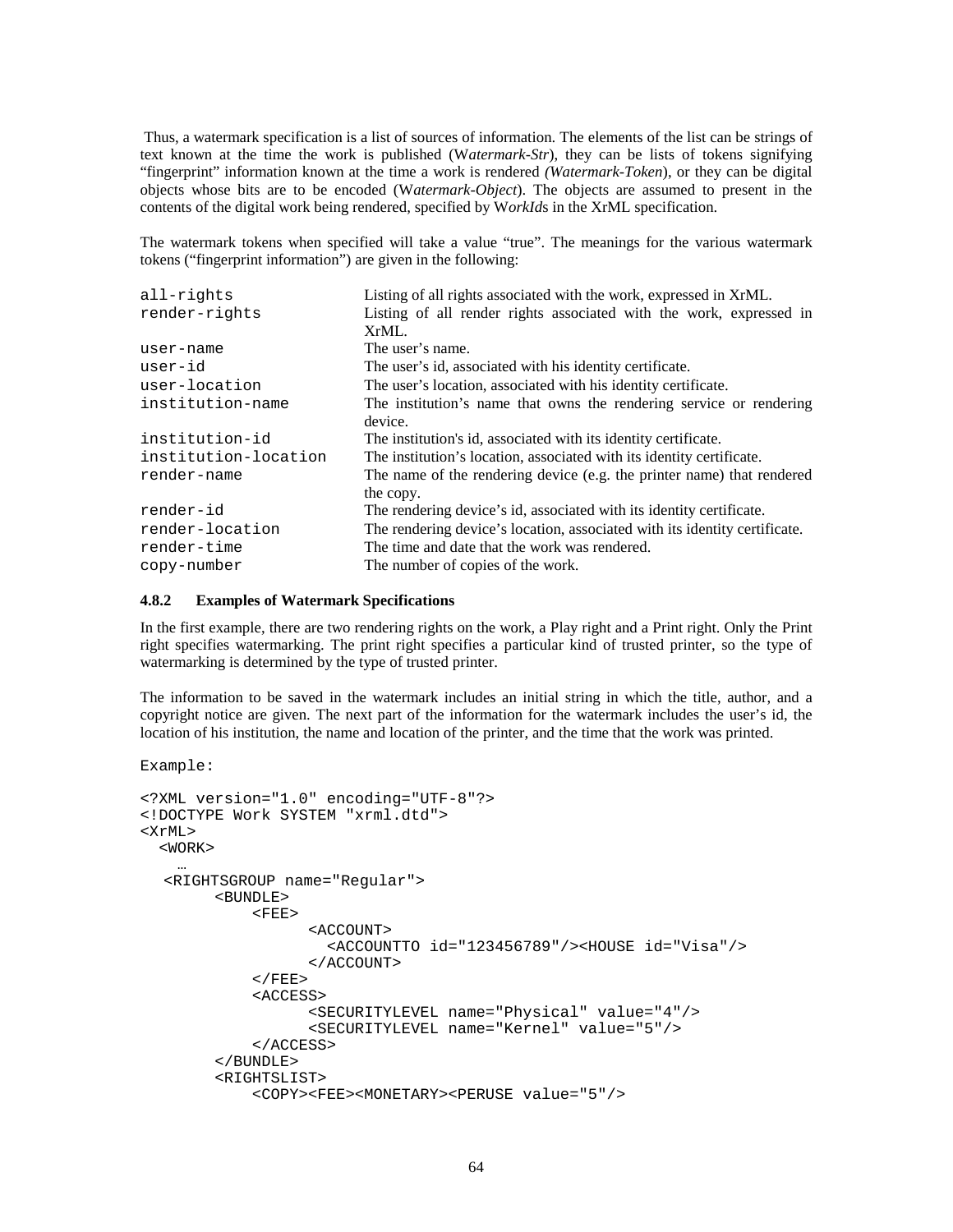```
</MONETARY></FEE></COPY>
            <TREANSFER></TREANSFER>
            <DELETE></DELETE>
            <PLAY></PLAY>
            <PRINT>
              <PRINTER><CERTIFICATE>
                <AUTHORITY id="DTP"></AUTHORITY>
                <PROPERTYPAIR name="Type" value="TrustedPrinter-6"/>
              </CERTIFICATE></PRINTER>
              <WATERMARK>
                <WATERMARK-STR
                  string="Title: 'Zeke Zack - The Moby Dog Story'
                    Copyright 1994 Zeke Jones All Rights Reserved"/>
                <WATERMARK-TOKENS user-id="true"
                  institution-location="true" render-name="true"
                  render-location="true" render-time="true"/>
              </WATERMARK>
              <FEE><MONETARY><PERUSE value="10"/></MONETARY></FEE>
            </PRINT>
         </RIGHTSLIST>
      </RIGHTSGROUP>
   </WORK>
</XrML>
```
The following is a second example of a watermark specification. For simplicity, it shows only the Print right. In this example, there are two strings and one set of tokens containing watermark information.

```
Example:
```

```
<PRINT>
    <PRINTER><CERTIFICATE>
          <AUTHORITY id="DTP"></AUTHORITY>
          <PROPERTYPAIR name="Type" value="TrustedPrinter-6"/>
    </CERTIFICATE></PRINTER>
    <WATERMARK>
        <WATERMARK-STR string="Title: 'Zeke Zack - The Moby Dog Story'
                Copyright 1994 Zeke Jones All Rights Reserved"/>
       <WATERMARK-TOKENS user-id="true" institution-location="true"
                render-name="true" render-location="true"
                render-time="true"/>
       <WATERMARK-STR string="Support Independent Authors!
                Do not Photocopy this document!"/>
     </WATERMARK>
    <FEE><MONETARY><PERUSE value="10"/></MONETARY></FEE>
</PRINT>
```
The next example is for a Play right. In this case, an acoustic watermark is used. This example differs from the previous one in that the watermark tokens include the XrML text for the render rights. Furthermore, a watermark-object is included which means that the bits of that object representation are sent to the watermarking system. One possible effect of this on an acoustic watermark, depending on the technology, is to make the "Moby Dog Jingle" play at a very low volume at some point in the music.

```
<PLAY><PLAYER><CERTIFICATE>
          <AUTHORITY id="ASCAP"></AUTHORITY>
          <PROPERTYPAIR name="Type" value="TrustedPrinter-14"/>
    </CERTIFICATE></PLAYER>
    <WATERMARK>
```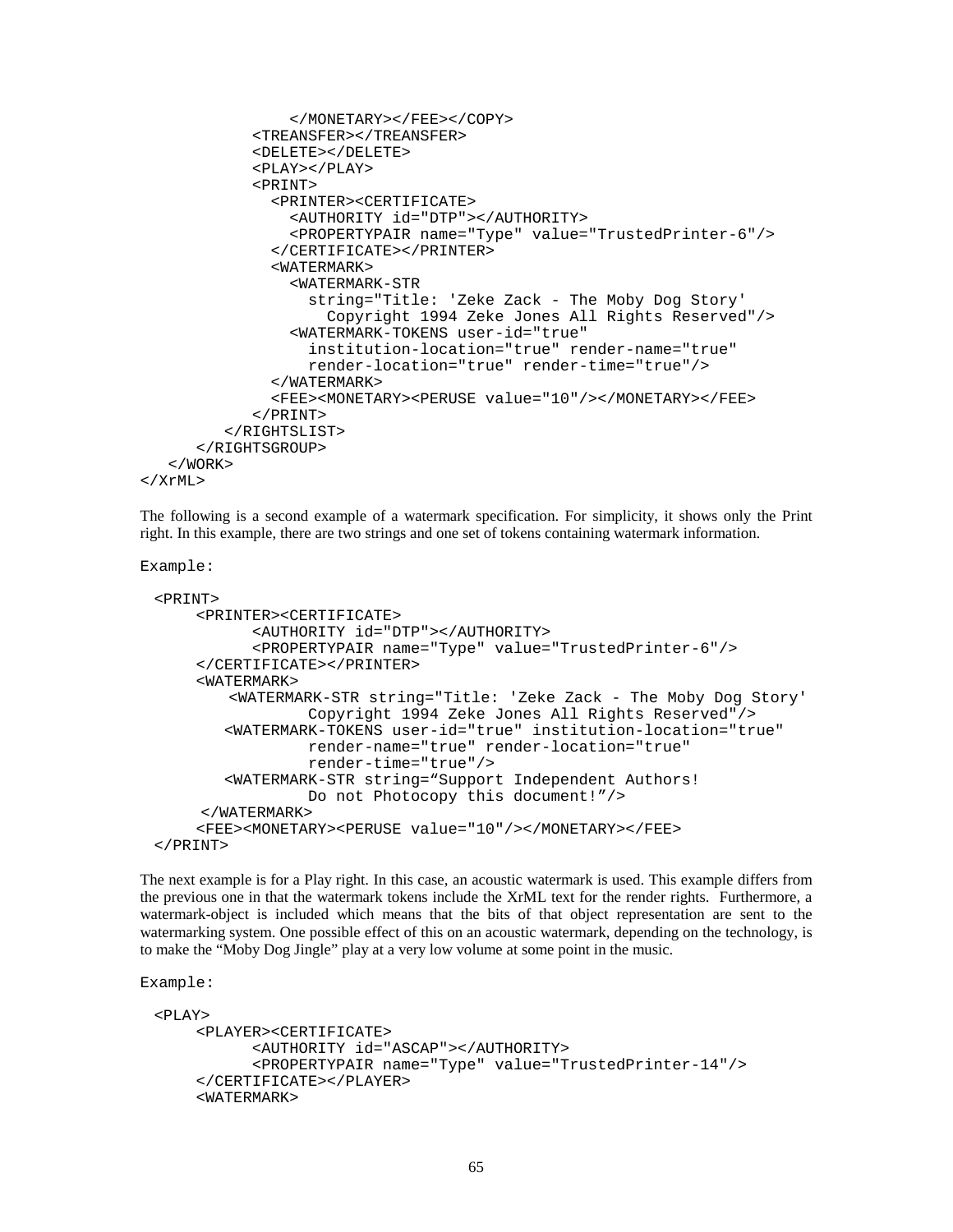```
<WATERMARK-STR string="Title: Moby Dog Howling Song
                Copyright 1994 Zeke Jones All Rights Reserved"/>
          <WATERMARK-TOKENS user-id="true"
                institution-location="true" render-rights="true"/>
          <WATERMARK-OBJECT>
                <OBJECT><ID>Moby-Dog-Jingle-09834jvb9874</ID></OBJECT>
          </WATERMARK-OBJECT>
    </WATERMARK>
    <FEE><MONETARY><PERUSE value="10"/></MONETARY></FEE>
</PLAY>
```
## **4.9 Bundle Specifications**

In XrML, each right can fully and separately specify the time limits, fees, access conditions, and watermark information particular for that right. This provides flexibility, but it also can lead to redundancy in the specification for those cases where many rights share the same sub-specifications. To simplify the expression of rights for those cases where rights share common terms and conditions, XrML provides bundle specifications. There can be at most one bundle specification in a rights group. For clarity, it is preferred that bundle specifications precede individual right specifications in a rights group. Programs that generate XrML should follow this convention. The syntax for a bundle specification is as follows:

<!ELEMENT BUNDLE (COMMENT?, %termsConditions;, WATERMARK?)

### **4.9.1 Specifying Time Limits Inside Bundles**

XrML makes it possible to give separate and distinct time specifications for every right associated with a work. However, in many cases, the time specifications are the same for all of the rights in a rights group. To avoid repeating the specification for every right, a time specification can be expressed once within a *bundle* specification. In this case, the meaning of the time specification is the same as it were repeated for every right in the right group.

The following example is perhaps typical of the way that time limits can be expressed within bundle specifications. It enables the bearer to exercise any of the rights for two hours any time up to May 1, 1998, assuming that the trusted system has a high enough security class.

Example:

```
<RIGHTSGROUP name="Demo Rights">
    <COMMENT>
          Trial rights. Anyone can use the work for two hours
    </COMMENT>
    <BUNDLE>
          <TIME>
                 <INTERVAL hours="2"/><UNTIL>1998-05-01T8</UNTIL>
          </TIME><ACCESS>
                 <SECURITYLEVEL name="Physical" value="4"/>
                 <SECURITYLEVEL name="Kernel" value="5"/>
          </ACCESS>
    </BUNDLE>
    <RIGHTSLIST>
          <LOAN></LOAN>
          <TREANSFER></TREANSFER>
          <PLAY></PLAY>
    </RIGHTSLIST>
</RIGHTSGROUP>
```
When a time specification is given in a *bundle* and a further time specification is given for some right in the rights group, the specification given for the individual right dominates. In that case, the time-specification given in the bundle is specialized by the time-specification in the right.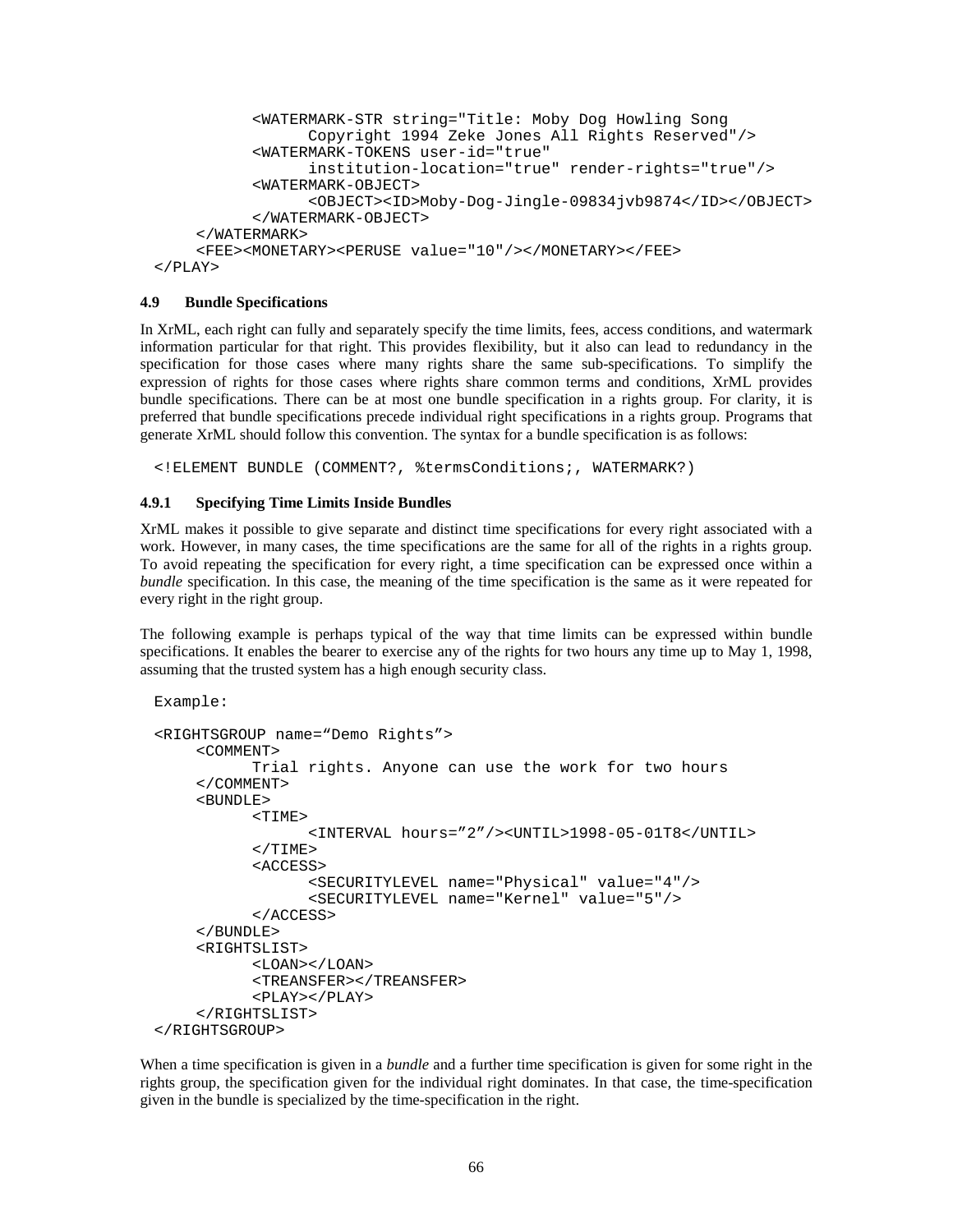The next example shows how a time specification can be given in a bundle, and specialized in a right. In this case, an expiration period is given in the bundle causing all rights to expire in 1998. Furthermore, the Play right specializes this specification by indicating that the work can be played for up to two hours in this period.

```
Example:
<RIGHTSGROUP name="Demo Rights">
        <COMMENT>" Expires 1998."</COMMENT>
        <BUNDLE>
            <TIME><INTERVAL hours="2"/><UNTIL>1998-05-01T8</UNTIL>
            </TIME><ACCESS>
                <SECURITYLEVEL name="Physical" value="4"/>
                <SECURITYLEVEL name="Kernal" value="5"/>
            </ACCESS>
        </BUNDLE>
        <RIGHTSLIST>
            <LOAN></LOAN>
            <TREANSFER> </TREANSFER>
            <PLAY><TIME><Metered days="2"/><UNTIL>2050-01-01</UNTIL></TIME>
      </PLAY>
        </RIGHTSLIST>
</RIGHTSGROUP>
```
# **4.9.2 Specifying Fees Inside Bundles**

XrML makes it possible to specify a separate fee for each individual right associated with a digital work. Sometimes it is convenient to express fee information for an entire set of rights *bundle* specification. In the most typical usage, fee specifications inside bundles are used to indicate parts of a fee specification that are common to all of the rights in the rights group. In the following example, the account number for all payments is given in the bundle-spec.

```
Example:
<RIGHTSGROUP name="Print & Play">
        <COMMENT>"All Royalties go to Jones"</COMMENT>
        <BUNDLE><FEE><MONETARY>
            <ACCOUNT>
                 <ACCOUNTTO id="123456789"/><HOUSE id="Visa"/>
            </ACCOUNT>
        </MONETARY></FEE></BUNDLE>
        <RIGHTSLIST>
            <PRINT><FEE><MONETARY>
                 <PERUSE value="5"/>
            </MONETARY></FEE></PRINT>
            <PLAY><FEE><MONETARY>
                 <PERUSE value="1"/>
            </MONETARY></FEE></PLAY>
        </RIGHTSLIST>
    </RIGHTSGROUP>
```
In the next example, a metered ticket is used to give a two hour maximum usage across all kinds of players.

Example: <RIGHTSGROUP name="Demo 1999"> <BUNDLE>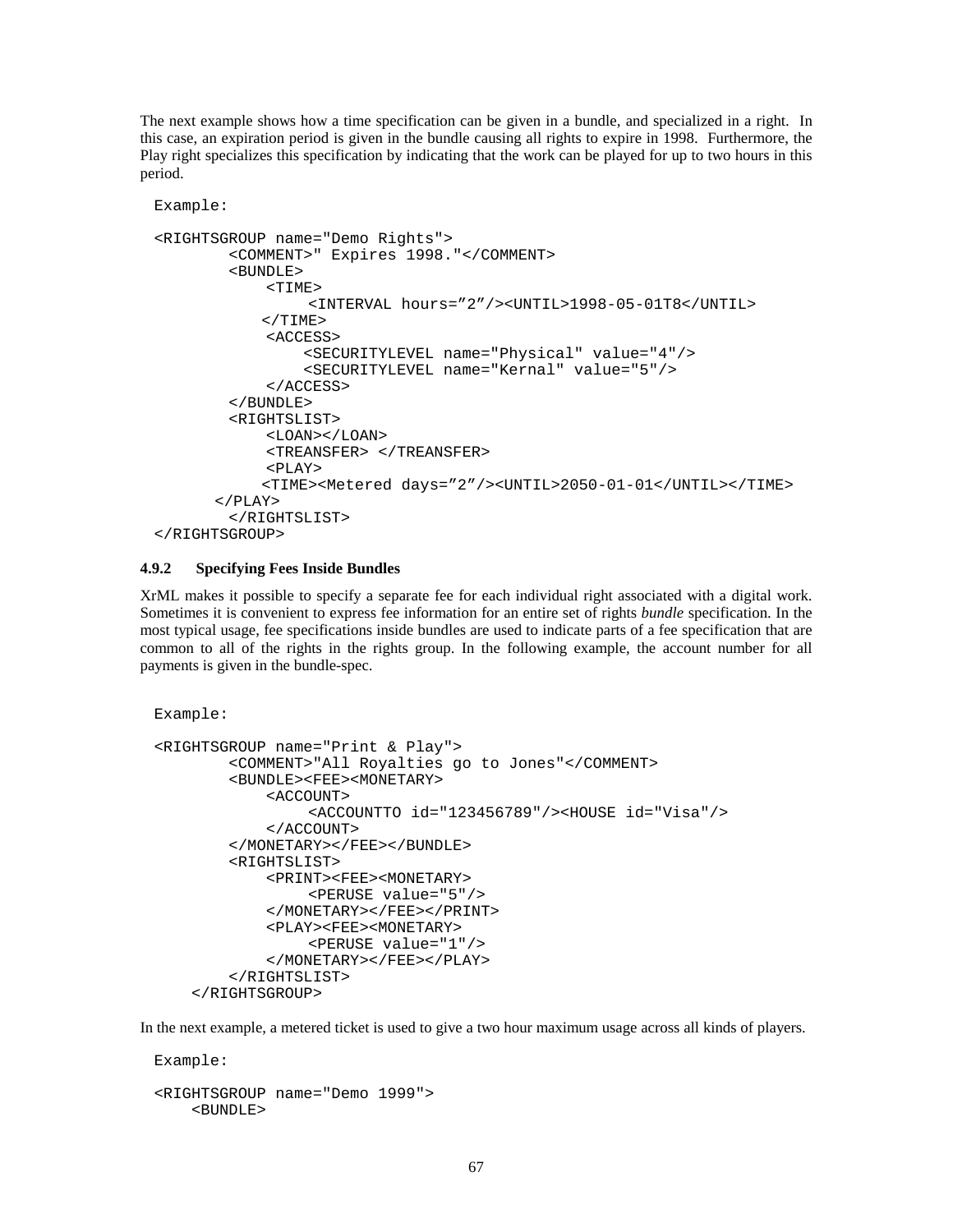```
<TIME><UNTIL>2000-01-01</UNTIL></TIME>
       <FEE><TICKET type="Two-Hour-Prepaid >
                 <AUTHORITY id="Jones Publishers"></AUTHORITY>
       </TICKET></BundleFEE>
    \langle / BUNDLE>
    <RIGHTSLIST>
       <PLAY><PLAYER><CERTIFICATE>
          <AUTHORITY id="Consumer Products Associationn"></AUTHORITY>
          <PROPERTYPAIR name="Type" value="Big Screen 91"/>
       </CERTIFICATE></PLAYER></PLAY>
       <PLAY><PLAYER><CERTIFICATE>
          <AUTHORITY id="Consumer Products Associationn"></AUTHORITY>
           <PROPERTYPAIR name="Type" value="Small Screen 44"/>
        </CERTIFICATE></PLAYER></PLAY>
    </RIGHTSLIST>
</RIGHTSGROUP>
```
Tickets can be used across different kinds of rights. Suppose for example that a publisher has an every day price with separate fees to print or to view a document. In every day prices, it costs four dollars to print a document and ten cents an hour to view it. However, they want to offer a special rate for prepaid customers where the four dollars gives the right to print it once and also the right to view it for several hours for free.

This combination is accomplished by having two rights groups. The first rights group ("Every Day Prices") establishes the pay as you go regular rates, and the second rights group ("PrintNView Deal") ties printing and playing to the use of a prepaid digital ticket delivered with the digital work which costs four dollars and which authorizes printing once and unlimited viewing.

Example:

```
<RIGHTSGROUP name="Every Day Prices">
    \epsilonRUNDLES
      <TIME><UNTIL>2000-01-01</UNTIL></TIME>
      <ACCESS>
          <SECURITYLEVEL name="Physical" value="4"/>
          <SECURITYLEVEL name="Kernal" value="5"/>
      </ACCESS>
      <FEE><MONETARY><ACCOUNT>
            <ACCOUNTTO id="Account-Jones-23475"/>
      </ACCOUNT></MONETARY></FEE>
    </BUNDLE>
    <RIGHTSLIST>
       <PLAY>
          <FEE><MONETARY><METEREDFEE>
                <RATE value=".10"></RATE><PER minutes="1"/>
           </METEREDFEE></MONETARY></FEE>
       </PLAY>
       <PRINT>
           <PRINTER><CERTIFICATE>
                <AUTHORITY id="DPT"></AUTHORITY>
                <PROPERTYPAIR name="Type" value="TrustedPrinter-5"/>
           </CERTIFICATE></PRINTER>
           <FEE><MONETARY><PERUSE value="4"/></MONETARY></FEE>
       </PRINT>
     </RIGHTSLIST>
  </RIGHTSGROUP>
  <RIGHTSGROUP name="PrintNView Deal">
      <BUNDLE>
         <TIME><UNTIL>2000-01-01</UNTIL></TIME>
         <ACCESS>
                 <SECURITYLEVEL name="Physical" value="4"/>
```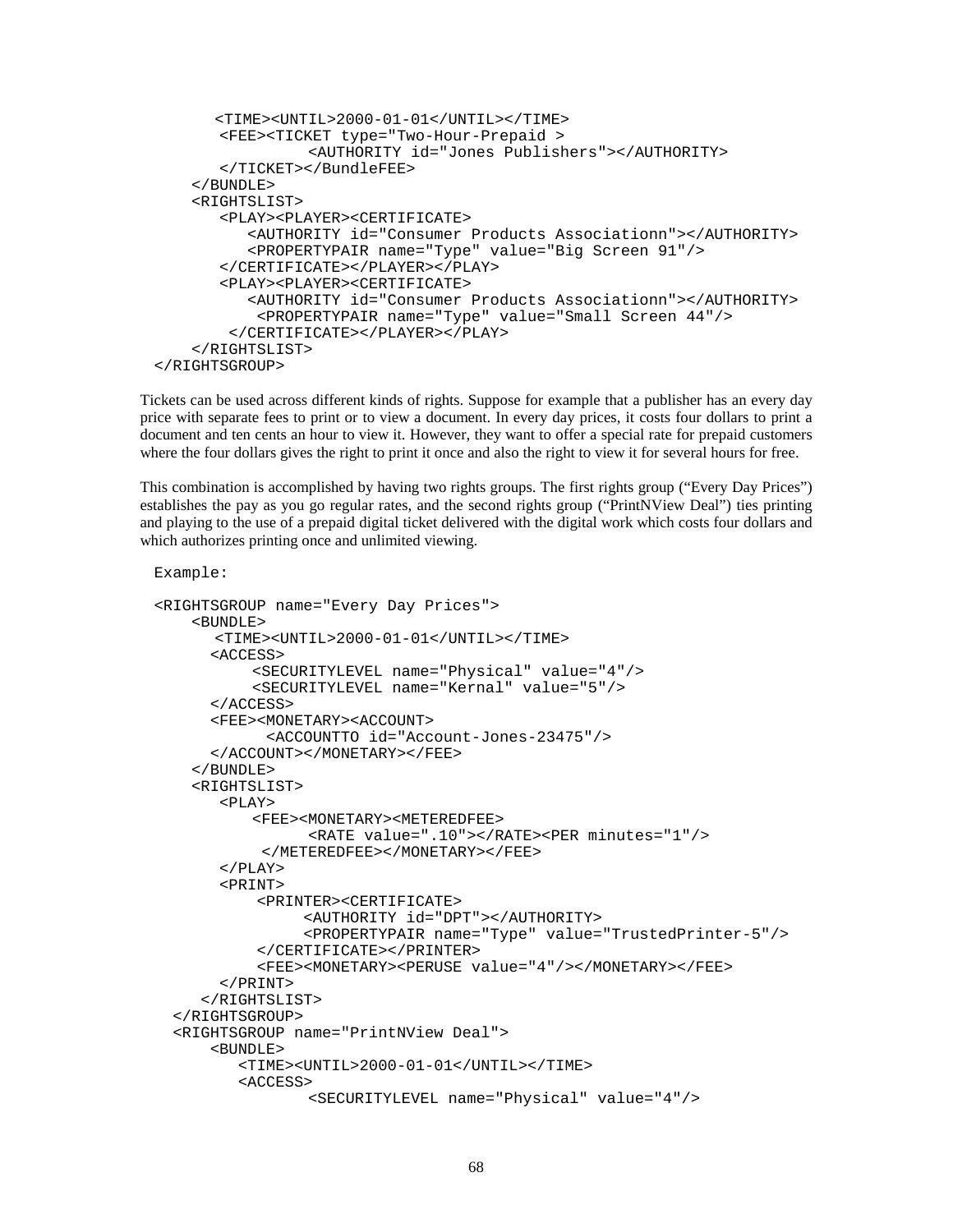```
<SECURITYLEVEL name="Kernal" value="5"/>
     </ACCESS>
     <FEE><TICKET type="PrintNView">
             <AUTHORITY id="Jones Publishers"></AUTHORITY>
     </TICKET></FEE>
 </BUNDLE>
 <RIGHTSLIST>
    <PLAY></PLAY>
     <PRINT><PRINTER><CERTIFICATE>
             <AUTHORITY id="DPT"></AUTHORITY>
            <PROPERTYPAIR name="Type" value="TrustedPrinter-5"/>
         </CERTIFICATE></PRINTER></PRINT>
    </RIGHTSLIST>
</RIGHTSGROUP>
```
## **4.9.3 Specifying Access Inside Bundles**

XrML makes it possible to give separate and distinct access specifications for every right associated with a work. In many cases, the access specifications are the same for all rights in a rights group, or they may have many elements in common. To simplify specifications for these common cases, an access specification can be included within a *bundle* specification. In this case, the meaning is the same as if the same time specification were repeated for every right in the right group.

When an access specification is given in a *bundle* specification and also another access specification is given for some right in the rights group, the specification given for the individual right dominates. In that case, the time-specification given in the bundle is ignored for that right in the interpretation process. In the following example, all of the rights require security class 3 or greater.

Example:

```
<RIGHTSGROUP name="Standard Set">
        <BUNDLE><ACCESS>
           <SECURITYLEVEL name="Physical" value="4"/>
           <SECURITYLEVEL name="Kernal" value="5"/>
        </ACCESS></BUNDLE>
        <RIGHTSLIST>
            <LOAN></LOAN>
             <TREANSFER></TREANSFER>
             <PLAY></PLAY>
        </RIGHTSLIST>
</RIGHTSGROUP>
```
#### **4.9.4 Specifying Watermark Information Inside Bundles**

XrML makes it possible to give separate and distinct specifications for watermark information for every Print or Play right in a digital work. In many cases, the watermark information is the same for all Print and Play rights in a group. To simplify specifications for these common cases, a watermark specification can be included within a *bundle* specification. In this case, the meaning is the same as if the same watermark specification were repeated for every Print and Play right in the right group.

Example:

```
<?XML version="1.0" encoding="UTF-8"?>
<!DOCTYPE Work SYSTEM "xrml.dtd">
<XrML>
  <WORK>
    …
    <RIGHTSGROUP name="Regular">
        <BUNDLE>
            <ACCESS>
                  <SECURITYLEVEL name="Physical" value="4"/>
```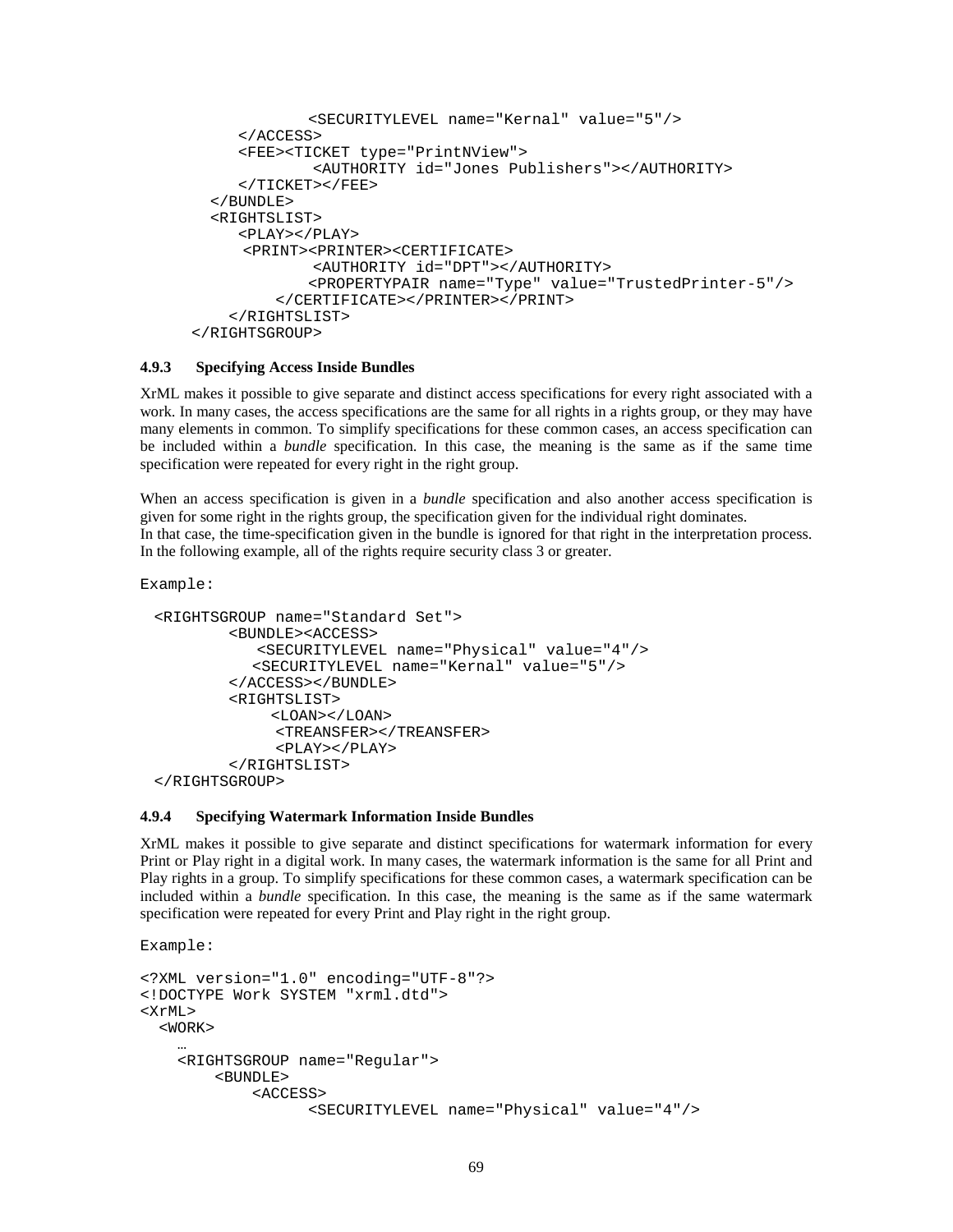```
<SECURITYLEVEL name="Kernal" value="5"/>
            </ACCESS>
            <FEE><MONETARY><ACCOUNT>
                  <ACCOUNTTO id="123456789"/><HOUSE id="MasterCard"/>
            </ACCOUNT></MONETARY></FEE>
            <WATERMARK>
                <WATERMARK-STR string="Title: 'Moby Dog'
                  Copyright 1994 by Zeck Jones. All Rights Reserved."/>
                <WATERMARK-TOKENS user-id="true"
                  institution-location="true" render-name="true"
                  render-location="true" render-time="true"/>
             </WATERMARK>
        </BUNDLE>
        <RIGHTSLIST>
            <COPY>
                  <FEE><MONETARY><PERUSE value="5"/></MONETARY></FEE>
            </COPY>
            <TREANSFER></TREANSFER>
            <DELETE></DELETE>
            <PLAY></PLAY>
            <PRINT>
                <PRINTER><CERTIFICATE>
                    <AUTHORITY id="DPT"></AUTHORITY>
                    <PROPERTYPAIR name="Type" value="TrustedPrinter-6"/>
                </CERTIFICATE></PRINTER>
                <FEE><TICKET type="Prepaid-Pri">
                    <AUTHORITY id="Jones Publishers"></AUTHORITY>
                </TICKET></FEE>
             </PRINT>
             <PRINT>
                <PRINTER><CERTIFICATE>
                    <AUTHORITY id="DPT"></AUTHORITY>
                    <PROPERTYPAIR name="Type" value="TrustedPrinter-6"/>
                </CERTIFICATE></PRINTER>
                <FEE><MONETARY><PERUSE value = "10"/></MONETARY></FEE>
             \,<\,/\, {\rm PRINT} \,</RIGHTSLIST>
      </RIGHTSGROUP>
  </WORK>
</XrML>
```
In this example, the rights group contains a bundle with fee, access, and watermark specifications. Watermark specifications apply to all render right statements in the rights group. In the example, they apply to the Play right and to both Print rights.

When a watermark specification is given for a printer or player that does not support watermarks, it is ignored. In this example, if the player does not embed watermarks, the specification will be effective only for the two rights involving trusted printers.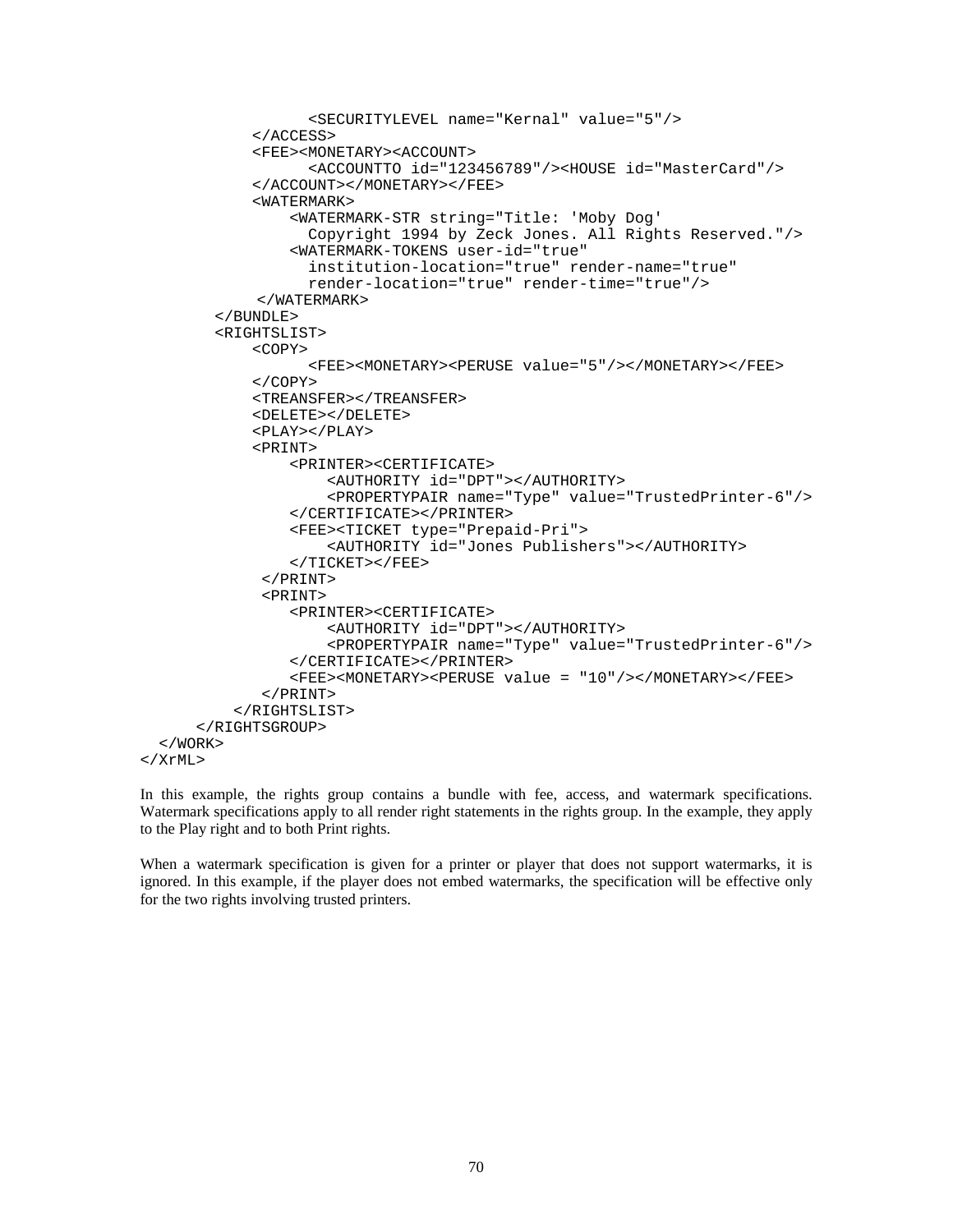# **5 RULES FOR GENERATING AND PROCESSING XRML DOCUMENTS**

Broadly construed, XrML is about "terms and conditions" of use and their integrity. Terms and conditions ultimately refer to facts about the world and permitted actions on digital works. Examples of facts are: the current date and time, whether the user is a member of the book of the month club, and the security class of the trusted system. XrML requires well-defined and certified ways of determining such facts, such as trusted clocks and accessible, signed digital certificates attesting to various facts. Restated, the kinds of facts XrML uses to determine whether a right can be exercised are always determinable in a reliable way by accessing digital certificates and controlled internal parameters of trusted systems.

Actions sanctioned by terms and conditions are always well-defined transactions corresponding to exercising specific digital rights. Thus, there are transactions defined for such actions as printing, copying, or making an encrypted backup copy. All of these actions are performed by trusted systems. There are no rights in XrML for actions performed by people, such as "play for educational purposes," although this might alternatively be approximated as "play for a user possessing a specific, valid educator or student certificate."

<<The rest of this section is under construction. Editor>>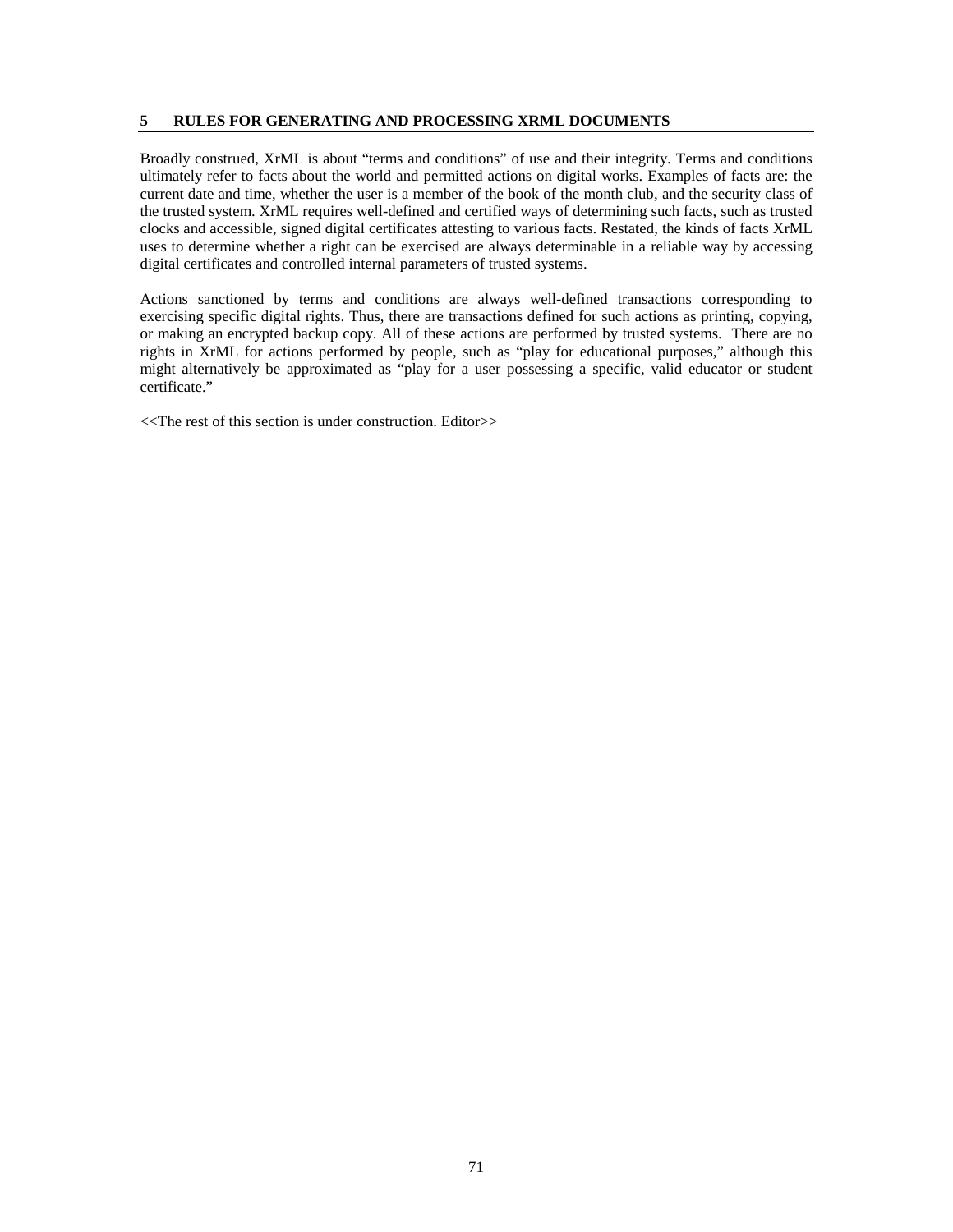#### **6 DIFFERENCES WITH DPRL**

This section lists differences between XrML and DPRL 2.0. Basically, XrML is an extension of DPRL; it now includes information about who issues a XrML document and how the integrity of the document can be verified via digital signatures.

Changed Top-Level Document Structure

The top-level element of a DPRL document is WORK. A XrML document now has the following top-level structure:

```
<XrML>
  <BODY>
        (ISSUED)?
        (TIME)?
        (DESCRIPTOR)?
        (ISSUER)?
        (ISSUEDPRINCIPALS)?
        (WORK)?
  </BODY>
  (SIGNATURE)?
</XrML>
```

```
 Changed elements FROM and UNTIL
The definition of element FROM is changed from
<!ELEMENT FROM EMPTY>
<!ATTLIST FROM %moment>
to
<!ELEMENT FROM (%moment;)>
```
A similar change is also applied to element UNTIL. This is due to the change of definition of time moment from a list of attributes to a single string in the format of "yyyy-mm-ddThh:mm:ss".

```
❖ Added VIEW right
For convenience, a new render right VIEW is added.
```
❖ Removed elements BUNDLEFEE and BUNDLEFEE

The elements BUNDLEFEE and BUNDLEMONETORY in DPRL are removed, because they can be replaced by the elements FEE and MONETORY.

```
 Changed element TICKET
The definition of TICKET is changed from
<ELEMENT TICKET (AUTHORITY, TYPE)>
to
<ELEMENT TICKET (AUTHORITY)>
<!ATTLIST TICKET
  type CDATA #REQUIRED
  id CDATA #REQUIRED >
```
• Changed ANY from a named principal to a principal type The named principal ANY in access control conditions is removed. The following can be used to replace it.  $\langle$ PRINCIPAL type = "any"> ...  $\langle$ /PRINCIPAL>

 Changed element AUTHORITY The definition of AUTHORITY is changed from <ELEMENT AUTHORITY EMPTY> <!ATTLIST AUTHORITY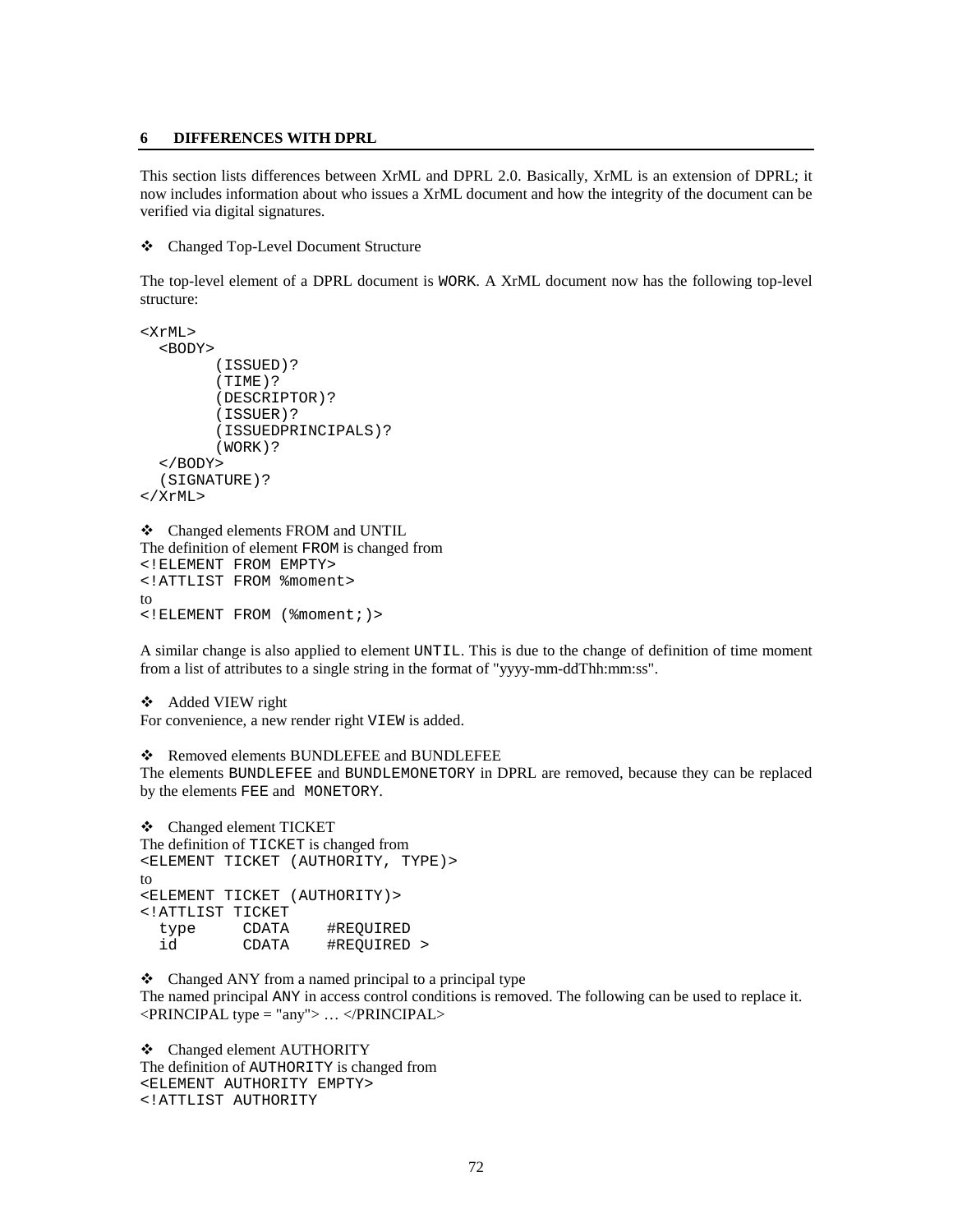id CDATA #REQUIRED > to <ELEMENT AUTHORITY EMPTY> <!ATTLIST AUTHORITY type CDATA #REQUIRED id CDATA #REQUIRED >

Added TRACK condition

To enable tracking work usage, a new element TRACK is added to the terms and conditions. It specifies tracking principals and related parameters.

<!ELEMENT TRACK (PRINCIPAL\*, PARAMETER\*) >

Added TERRITORY condition

To enable restriction on where a work can be used, a new element TERRITORY is added to the terms and conditions. It specifies physical locations and/or digital domains at which a right can be exercised. <!ELEMENT TERRITORY ( (LOCATION | DOMAIN)\* ) >

Changed attribute work-id of element WORK to id

To be consistent with other attributes, the attribute WORK-ID of element WORK is changed to ID.

 Changed attribute copy-count of elements PRINT and COPY to maxcount To avoid possible confusion, the attribute COPY-COUNT of elements PRINT and COPY is changed to MAXCOUNT.

 Changed attribute name of element RIGHTSGROUP to name To simply the matter, the attribute NAME of element RIGHTSGROUP is changed to NAME.

 Changed element NEXTCOPYRIGHTS in transport rights to NEXTRIGHTS To simply the matter and avoid possible confusion, the element NEXTCOPYRIGHTS in all transport rights is changed to NEXTRIGHTS.

 $\triangleleft$  Changed element backupcopyrights in file management rights to backuprights To simply the matter and avoid possible confusion, the element BACKUPCOPYRIGHTS in all file management rights is changed to BACKUPRIGHTS.

 Changed attribute id of elements ACCOUNTFROM and ACCOUNTTO to id To simply the matter, the attribute ID of elements Accountfrom and ACCOUNTTO is changed to ID.

Changed attribute id of element HOUSE to id

To simply the matter, the attribute ID of element HOUSE is changed to ID.

 Added attributes type and url to elements ACCOUNTFROM, ACCOUNTTO and HOUSE To indicate type and location of accounting firms, the attributes TYPE and URL are added to elements Accountfrom, ACCOUNTTO and HOUSE.

Renamed element security to securitylevel

To be precise and accurate, the element Security is renamed to Securitylevel.

 Added attributes type and url to elements ACCOUNTFROM, ACCOUNTTO and HOUSE To indicate type and location of accounting firms, the attributes TYPE and URL are added to elements Accountfrom, ACCOUNTTO and HOUSE.

Removed element RightsVersion

The element RIGHTSVERSION in DPRL is removed. The attribute version of the element BODY resumes its functionality.

Removed element WorkId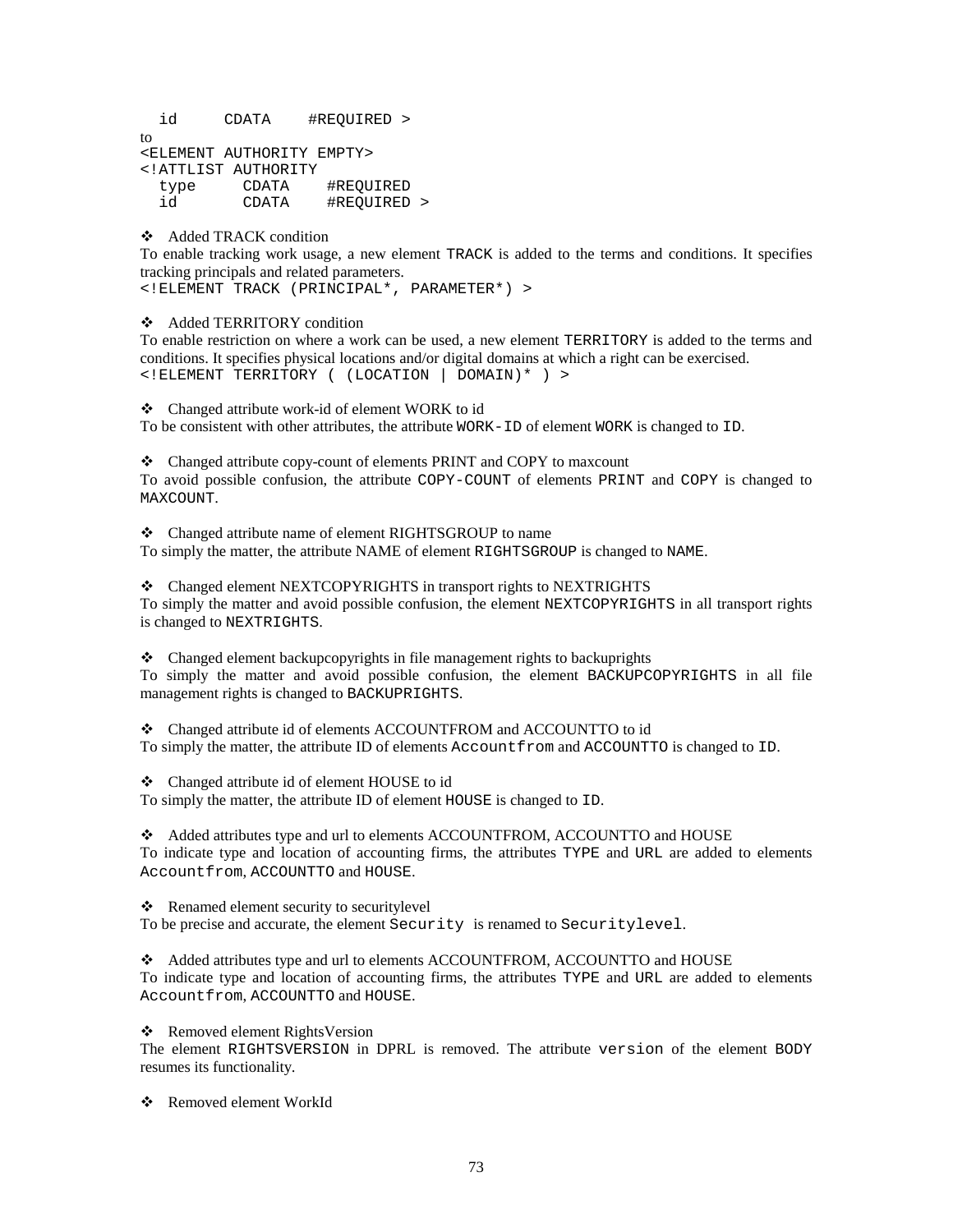As a work is identified using an OBJECT element, the element WORKID in DPRL is removed. The ID element in OBJECT is used as an identification of the work.

Added elements Creator and Digest

Two new elements CREATOR and DIGEST are added as component elements of the element WORK.

Changed element OWNER to be a named principal

The element OWNER is now defined as a named principal.

# Changed attribute group-name to name

To simply the matter, the attribute group-name of the elements RIGHTSGROUP, REFERENCERIGHTSGROUP, NETXTRIGHT, REMAININGRIGHTS, RIGHTSTOADD and RIGHTSTODELETE is changed to name.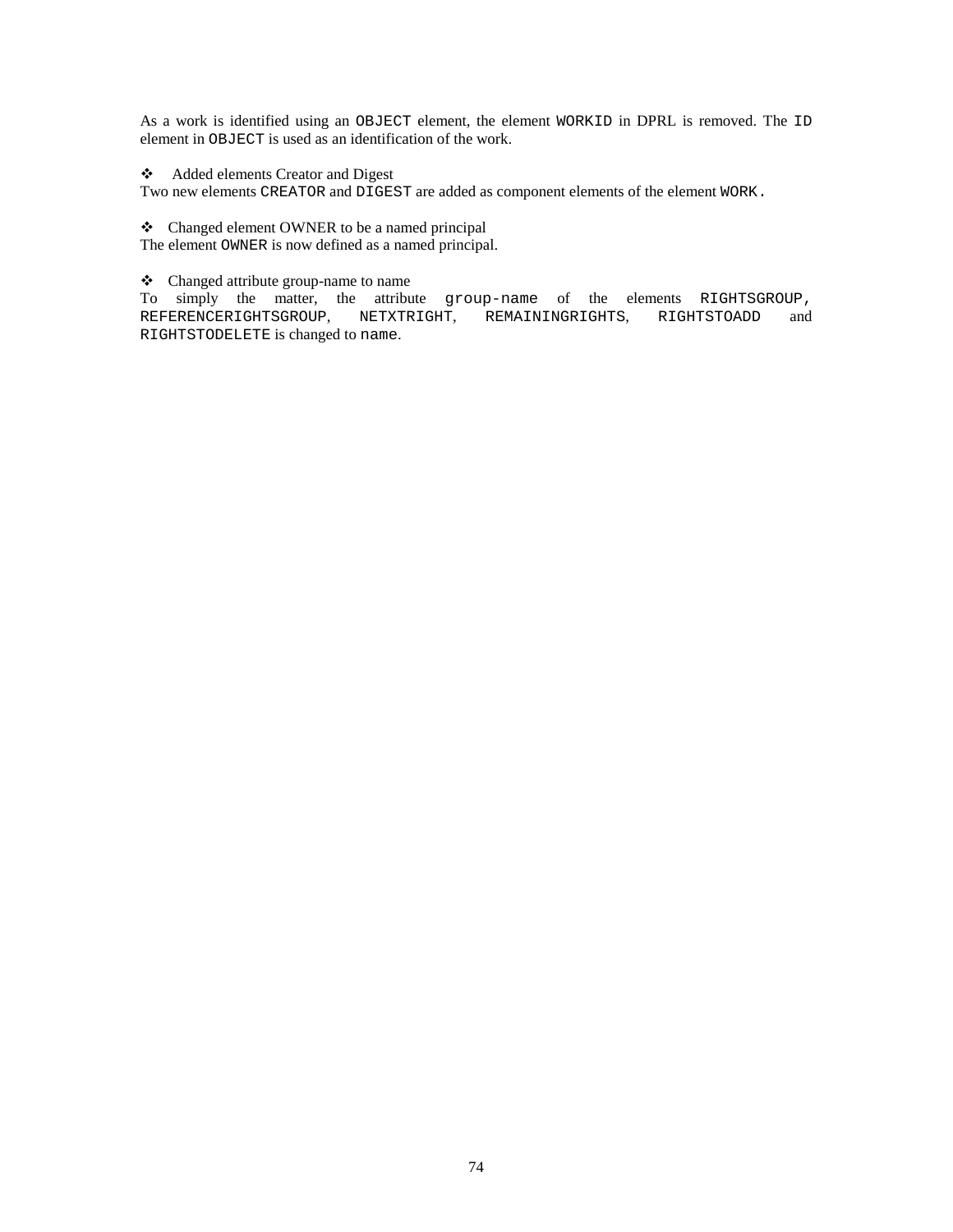## **7 APPENDIX A. LEXICAL CONVENTIONS**

 $<$   $>$  " "

This section explains conventions for describing elements of the rights markup language.

Blanks, horizontal and vertical tabs, new lines, form feeds, and comments are referred to as "white space" and serve to separate tokens. White space or punctuation is required to separate adjacent identifiers, keywords and constants. The following characters are used as punctuation:

No distinction is made between left and right double quotes. There are three kinds of tokens: keywords, constants and identifiers.

#### **7.1 Keywords**

The following are keywords in the rights markup language. This list does not include the names of foreign currencies or watermark tokens, which are listed separately. It also does not include property names that may become standardized for certain classes of digital certificates. The XML keywords are also not mentioned in this list.

| Access                | Export                | RemainingRights      |
|-----------------------|-----------------------|----------------------|
| Account               | Extract               | Repository           |
| AccountFrom           | Fee                   | Restore              |
| AccountTo             | Folder                | <b>RIGHTSGROUP</b>   |
| Any                   | From                  | RightsList           |
| Authority             | House                 | RightsToAdd          |
| Backup                | <b>Install</b>        | RightsToDelete       |
| BackupCopyRights      | Interval              | <b>RightsVersion</b> |
| <b>BestPriceUnder</b> | Loan                  | Security             |
| <b>Bundle</b>         | Markup                | Source               |
| <b>BundleFee</b>      | Max                   | Ticket               |
| BundleMonetary        | Metered               | Time                 |
| By                    | MeteredFee            | Transfer             |
| <b>CallForPrice</b>   | Min                   | <b>Type</b>          |
| Certificate           | Monetary              | Uninstall            |
| Comment               | NextCopyRights        | Until                |
| Contents              | Owner                 | User                 |
| Copies                | Parts                 | Verifier             |
| Copy                  | Per                   | Verify               |
| Currency              | PerUse                | Watermark            |
| Delete                | Play                  | Watermark-Object     |
| Description           | Player                | Watermark-Str        |
| Destination           | Print                 | Watermark-Tokens     |
| Directory             | Printer               | Work                 |
| Edit                  | PropertyPair          | WorkId               |
| Editor                | Rate                  |                      |
| Embed                 | ReferencedRIGHTSGROUP |                      |

## **7.2 Constants**

In XML literal, string, integer, floating constants are all considered to be character data(CDATA). It is up to the parser to check for the validity of the data.

Character data is any string of characters which does not contain the start delimiter "<" enclosed within double quotes("). A character is an atomic unit of text as specified by ISO/IEC10646. Legal characters are tab, carriage return, line feed, and the legal graphic characters of Unicode and ISO/IEC 10646.

#### **7.3 Identifiers**

Identifiers are the attributes values in elements. All characters are significant, and upper- and lower-case characters are distinct. The following are the name of identifiers in the rights markup language.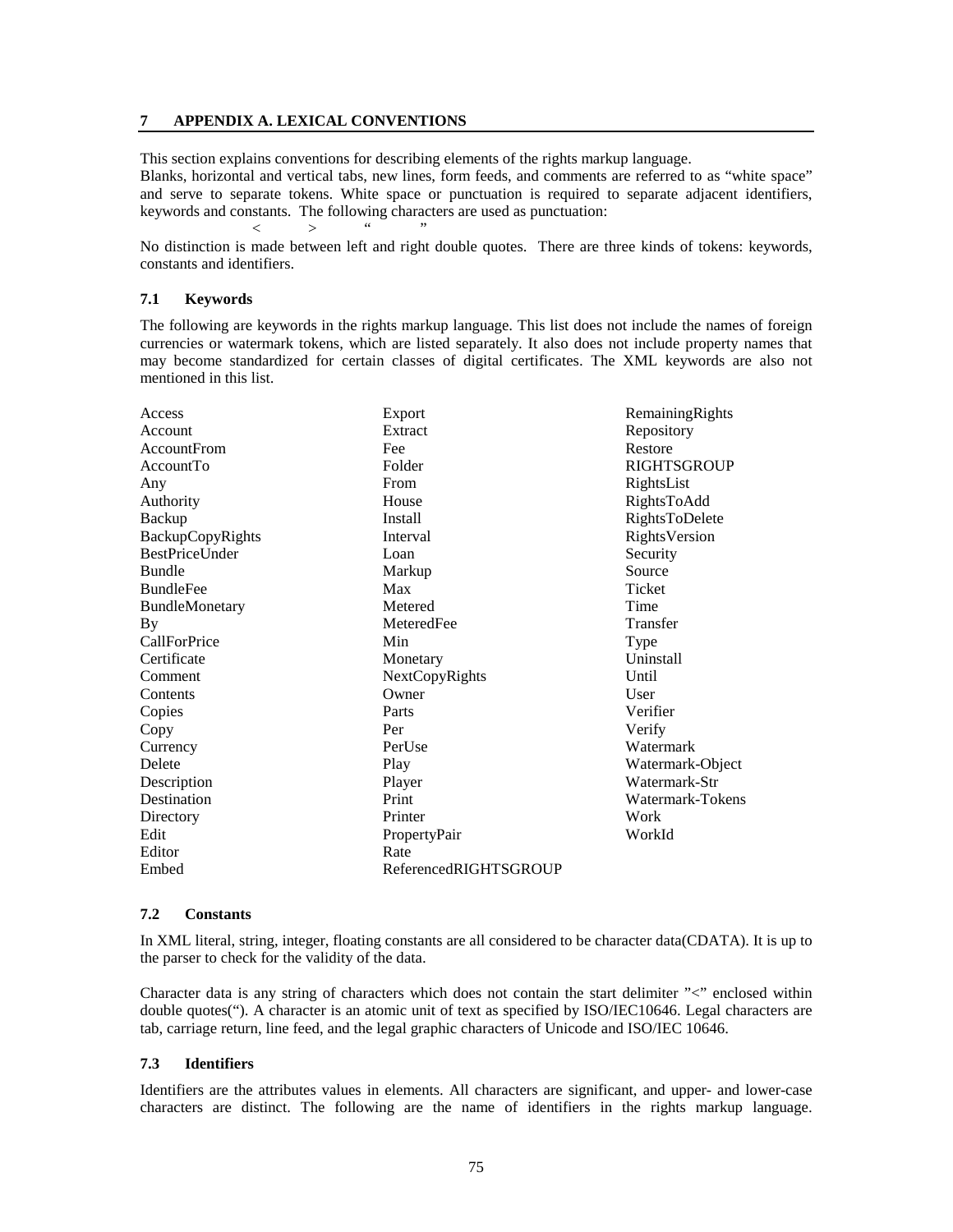

| id                   | institution-name  | sec           |
|----------------------|-------------------|---------------|
| all-rights           | interval          | seconds       |
| id                   |                   | string        |
| id                   | iso-currency-code | ticket-id     |
| copy-count           | min               | to            |
|                      | minutes           | user-id       |
| copy-number          | mm                | user-location |
| days                 | moment            | user-name     |
| dd                   | months            | value         |
| dealer-id            | name              |               |
| from                 | percentage        | work-id       |
| name                 | render-id         |               |
| hours                | render-location   | years         |
| hrs                  | render-name       | уууу          |
| institution-id       | render-rights     |               |
| institution-location | render-time       |               |

Explained below is the meaning of some of the key identifiers of XrML.

An *id* is an identifier for a specific account at a specific bank or other financial institution from which fees will be collected, or to which incentives will be paid.

An *id* is an identifier for an organization that issues digital certificates.

An *id* is an identifier for a financial clearing house, such as a bank or credit card consortium.

A *id* is an identifier of a digital certificate that is used to grant permission for a one-time transaction on a particular work.

A *id* is an identifier of a digital work.

These identifiers are always contained in digital certificates, signed by an issuer. Conventions and procedures for establishing meaning for these id's is beyond the scope of this manual.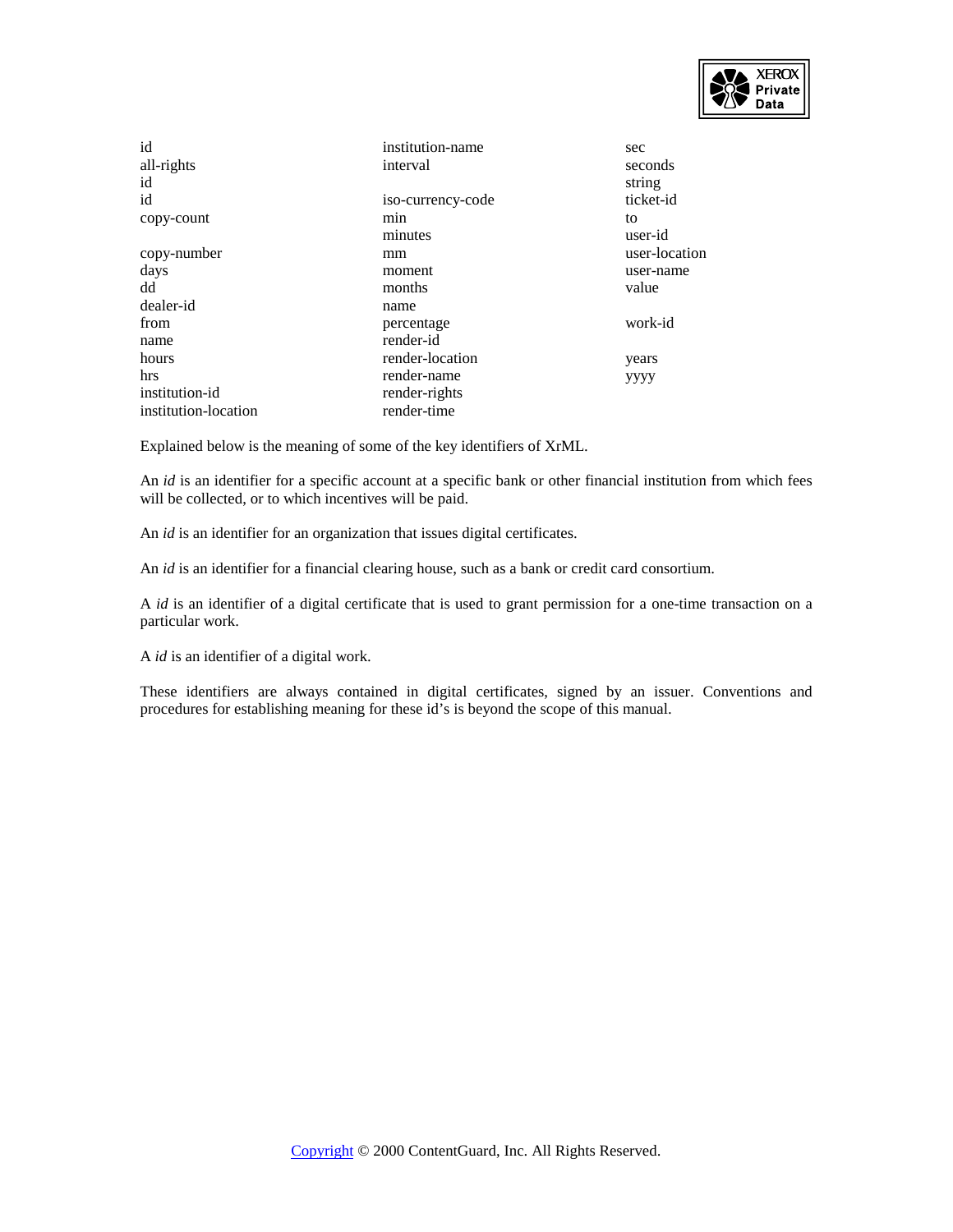## **7.4 Currency Codes**

For compatibility with other standards, XrML uses the ISO 4217 three-character currency code. In most cases, the ISO 4217 currency code is composed of the country's two-character ISO 3166 country code plus a one-character currency designator. More details are given on the ISO On-line home page.

AED United Arab Emirates Dirham AFA Afghanistan Afghani KYD Cayman Islands Dollar ALL Albanian Lek LAK Lao Kip ANG Netherlands Antillian Guilder LBP Lebanese Pound AOK Angolan Kwanza LKR Sri Lanka Rupee ARA Argentinian Austral LRD Liberian Dollar ATS Austrian Schilling LSL Lesotho Loti AUD Australian Dollar LUF Luxembourg Franc AWG Aruban Florin LYD Libyan Dinar BDT Bangladeshi Taka MGF Malagasy Franc BEF Belgian Franc MNT Mongolian Tugrik BGL Bulgarian Lev MOP Macau Pataca BHD Bahraini Dinar MRO Mauritanian Ouguiya BIF Burundi Franc<br>
BMD Bermudian Dollar<br>
MUR Mauritius Ru BND Brunei Dollar MVR Maldive Rufiyaa BOB Bolivian Boliviano MWK Malawi Kwacha BRC Brazilian Cruzeiro MXP Mexican Peso BSD Bahamian Dollar MYR Malaysian Ringgit BTN Bhutan Ngultrum MZM Mozambique Metical BUK Burma Kyat NGN Nigerian Naira BWP Botswanian Pula NIC Nicaraguan Cordoba BZD Belize Dollar NLG Dutch Guilder CAD Canadian Dollar NOK Norwegian Kroner CHF Swiss Franc NPR Nepalese Rupee CLF Chilean Unidades de Fomento NZD New Zealand Dollar CLP Chilean Peso OMR Omani Rial CNY Yuan (Chinese) Renminbi PAB Panamanian Balboa COP Colombian Peso<br>CRC Costa Rican Colon CSK Czech Koruna PHP Philippine Peso CUP Cuban Peso PKR Pakistan Rupee CVE Cape Verde Escudo PLZ Polish Zloty<br>
CYP Cyprus Pound PTE Portuguese I DDM East German Mark (DDR) PYG Paraguay Guarani DEM Deutsche Mark **QAR Qatari Rial** DJF Djibouti Franc ROL Romanian Leu DKK Danish Krone RWF Rwanda Franc DOP Dominican Peso SAR Saudi Arabian Riyal Algerian Dinar SBD Solomon Islands Dollar ECS Ecuador Sucre SCR Seychelles Rupee EGP Egyptian Pound SDP Sudanese Pound ESP Spanish Peseta SEK Swedish Krona ETB Ethiopian Birr SGD Singapore Dollar<br>
EIM Finnish Markka<br>
SHP St. Helena Pound FIM Finnish Markka FJD Fiji Dollar<br>
FKP Falkland Islands Pound<br>
SOS Somali Schilling FKP Falkland Islands Pound FRF French Franc SRG Suriname Guilder GBP British Pound STD Sao Tome and Principe Dobra GHC Ghanaian Cedi SUR USSR Rouble GIP Gibraltar Pound SVC El Salvador Colon GMD Gambian Dalasi SYP Syrian Potmd GNF Guinea Franc SZL Swaziland Lilangeni GRD Greek Drachma THB Thai Bhat GTO Guatemalan Ouetzal

ADP Andorran Peseta **KRW** (South) Korean Won<br>
AED United Arab Emirates Dirham **KWD** Kuwaiti Dinar MAD Moroccan Dirham **MUR Mauritius Rupee** PGK Papua New Guinea Kina PTE Portuguese Escudo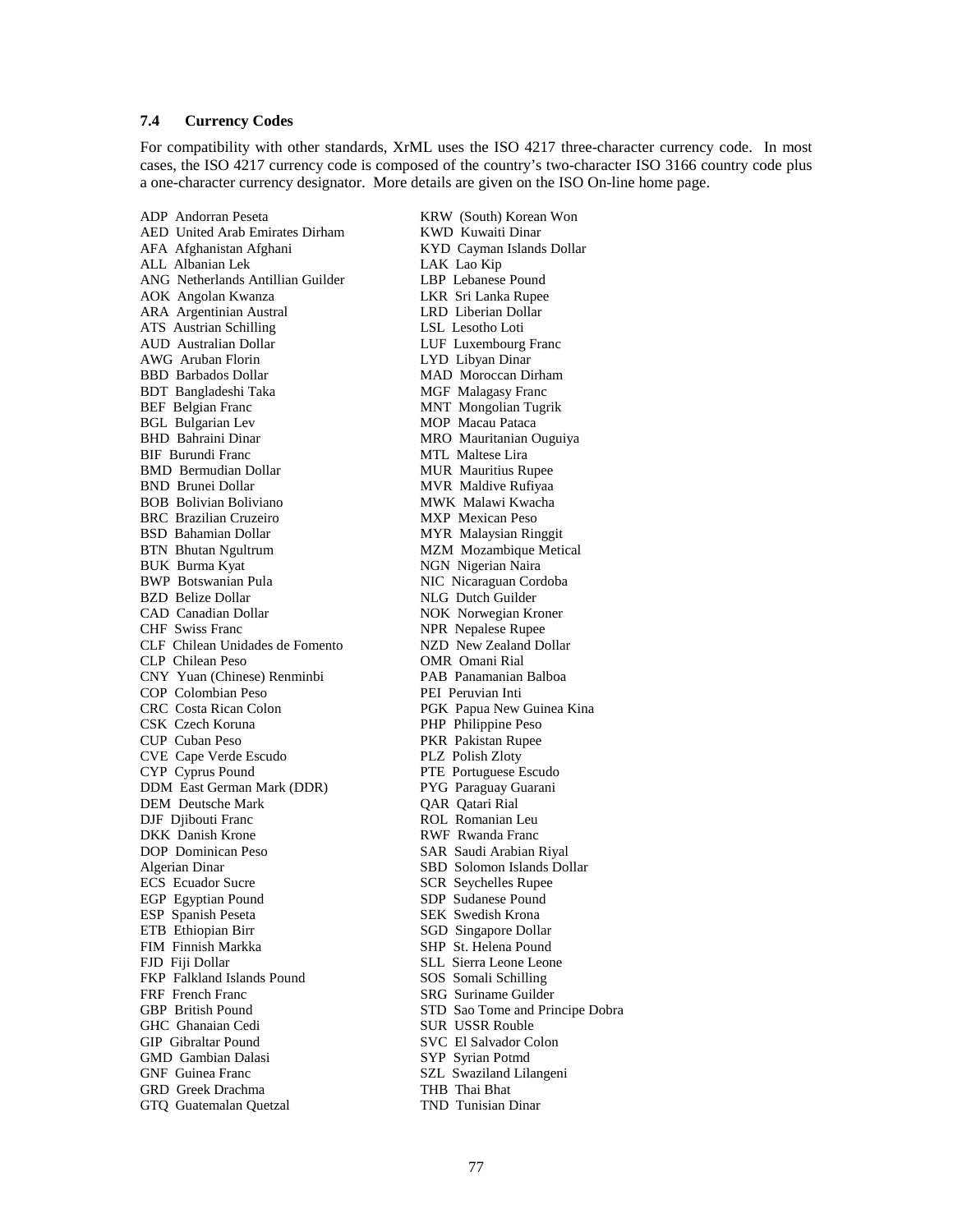GWP Guinea-Bissau Peso TOP Tongan Pa'anga<br>GYD Guyanan Dollar TPE East Timor Escudo GYD Guyanan Dollar HKD Hong Kong Dollar TRL Turkish Lira<br>HNL Honduran Lempira TTD Trinidad and HTG Haitian Gourde<br>HUF Hungarian Forint IDR Indonesian Rupiah<br>IEP Irish Punt IEP Irish Punt USD US Dollar INR Indian Rupee VEB Venezualan Bolivar IQD Iraqi Dinar VND Vietnamese Dong IRR Iranian Rial VUV Vanuatu Vatu ISK Iceland Krona WST Samoan Tala<br>ITL Italian Lira YDD Democratic Y JMD Jamaican Dollar<br>JOD Jordanian Dinar JPY Japanese Yen ZAR South African Rand KES Kenyan Schilling ZMK Zambian Kwacha KHR Kampuchean (Cambodian) Riel 2RZ Zaire Zaire ZME Comoros Franc 2WD Zimbabwe KPW North Korean Won

l

TTD Trinidad and Tobago Dollar<br>TWD Taiwan Dollar TZS Tanzanian Schilling<br>UGS Uganda Shilling UYP Uruguayan Peso YDD Democratic Yemeni Dinar<br>YER Yemeni Rial YUD New Yugoslavia Dinar ZWD Zimbabwe Dollar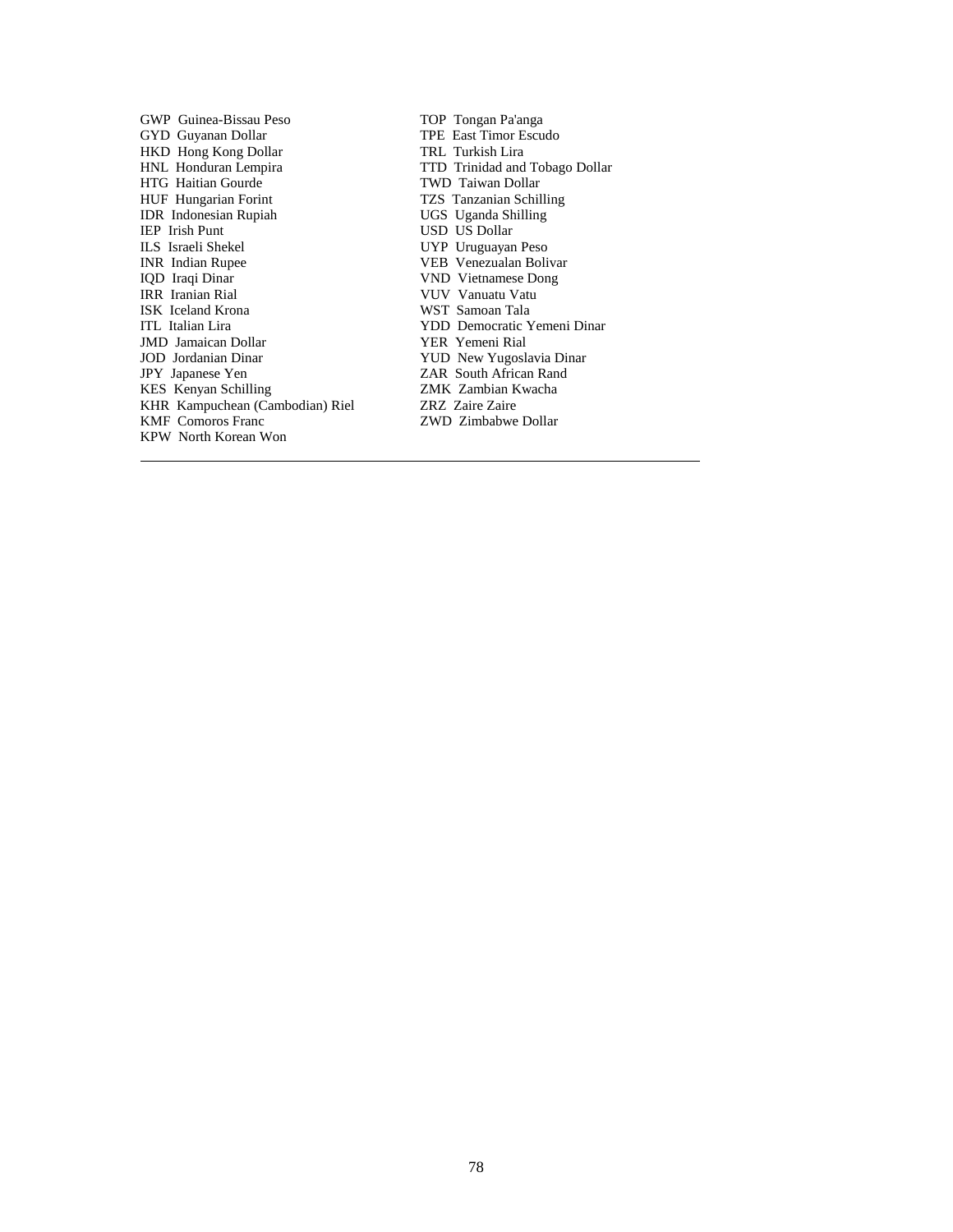This section collects together the complete DTD for the eXtensible rights Markup Language (XrML).

```
<! -Extensible rights Markup Language 1.03 DTD
   Name space = http://www.xrml.org/xrml
   For further information, see http://www.xrml.org
   Copyright (c) 2000 ContentGuard, Inc.
   All Rights Reserved
   $Revision: 1.0 $
   $Date: 2000/04/27 07:31:24 $
   $Revision: 1.02 $
   $Date: 2000/06/07 12:05:12 $
    - Introduce entity "moment", and use it in "ISSUED", "FROM" and
"UNTIL".
    - Add element AUTHENTICATEDDATA to element BODY
    - Removed element PRINCIPAL from element ENABLINGBITS
    - Added element PRINCIPAL to element PRINCIPAL
   $Revision: 1.03 $
   $Date: 2000/06/09 15:32:04 $
   - Add "SECURITYLEVEL" to "PRINCIPAL"
--&><!--================= General Entities =================-->
<!-- a Uniform Resource Identifier, see [RFC2396] -->
<!ENTITY % URI "CDATA">
<!-- Time Moment Entity -->
<!-- the time format is "yyyy-mm-ddThh:mm:ss"; e.g., 2000-01-27T15:30 --
\mathbf{r}<!ENTITY % moment "#PCDATA" >
<!-- Interval Entity -->
<!-- time interval in terms of
    years, months, days, hours, minutes, and seconds
-->
<!ENTITY % interval
  "years CDATA #IMPLIED
  months CDATA #IMPLIED
  days CDATA #IMPLIED
  hours CDATA #IMPLIED
  minutes CDATA #IMPLIED
  seconds CDATA #IMPLIED"
 \rightarrow<!-- Principal Entity -->
<!-- generic entity with
    object - principal object: id, name, etc.
    authenticator - principal that authenticates this principal
```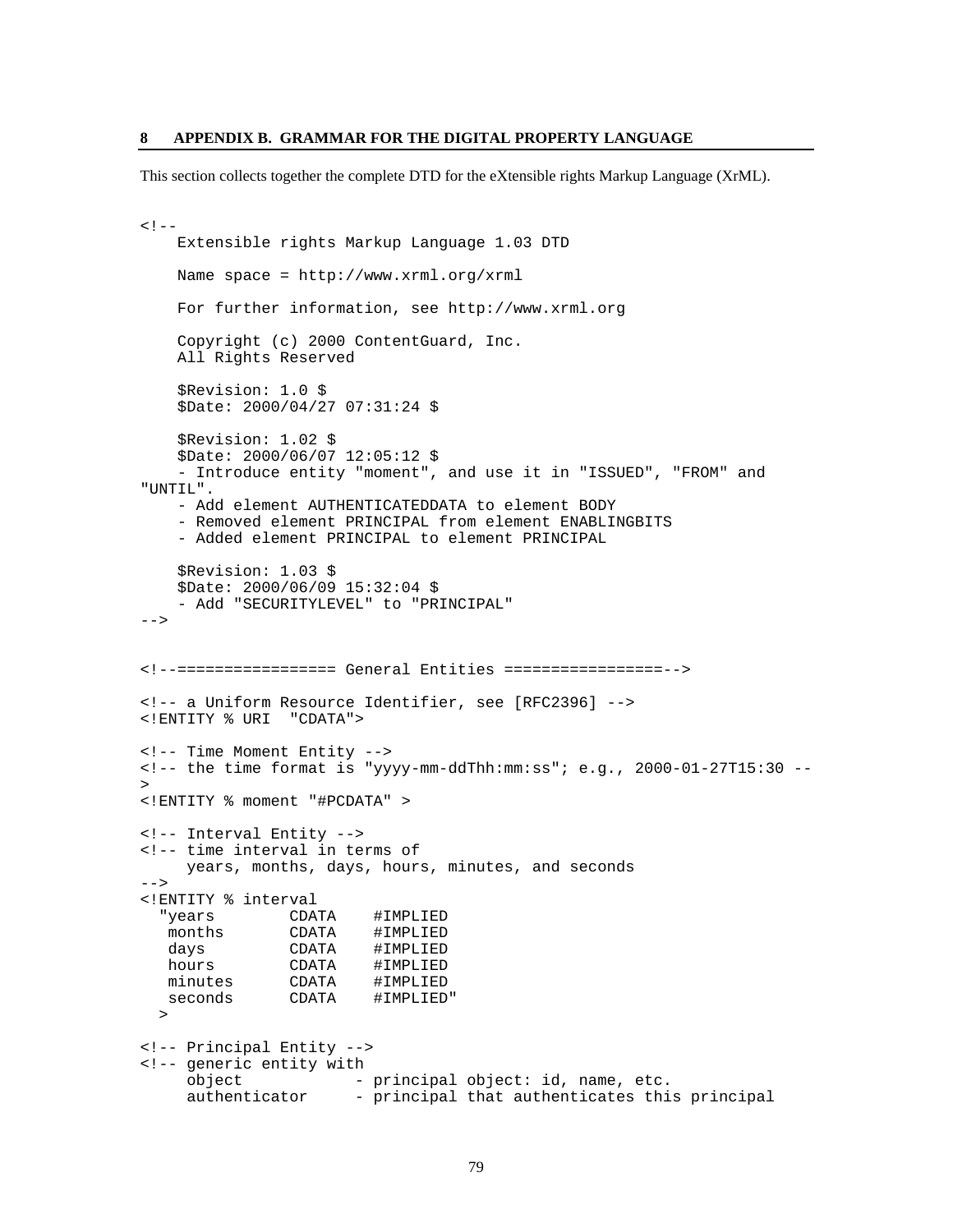```
publickey - public key of this principal<br>privatekey - private key of this principal
                        - private key of this principal
     digest - digest value needed to ensure
                         identity of this principal
     verificationdata - verification data needed to ensure
                         identity of this principal
     enablingbits - extra (secret) information associated
                         with this principal
     certificate - certificate of this principal
     principal - principal whose credential and keys are
                         used to seal and unseal the element
ENABLINGBITS.<br>securitylevel
                     - security level of this principal
-<!ENTITY % aPrincipal
  "OBJECT?,
   (AUTHENTICATOR |
   PUBLICKEY |
   PRIVATEKEY |
   DIGEST |
   VERIFICATIONDATA |
   ENABLINGBITS |
   CERTIFICATE
   PRINCIPAL |
   SECURITYLEVEL )*"
  \overline{\phantom{a}}<!-- TermsConditions Entity -->
<!-- terms and conditions associated with a usage right
     time - when the right can be exercised
     access - under what conditions the right can be exercised
     fee - for what fees if the right is exercised
     territory - at which location the right can be exercised
     track - where and how to track the usage
--&><!ENTITY % termsConditions
  "(TIME |
   ACCESS |
   FEE |
   TERRITORY |
   TRACK)+"
  >
<!--================= Document Structure =================-->
<!-- An XrML spec consists of a body and
     possibly a digital signature of the body
-->
<!ELEMENT XrML (BODY,
                SIGNATURE?)
 \geq<!ATTLIST XrML
 xrmlns %URI; #FIXED 'http://www.xrml.org/xrml'
 >
<!--================= Body Structure =================-->
<!-- The BODY element consists of possibly the following components:
     TIME time interval in which this spec is valid<br>ISSUED time moment at which this spec is issued
                          time moment at which this spec is issued
```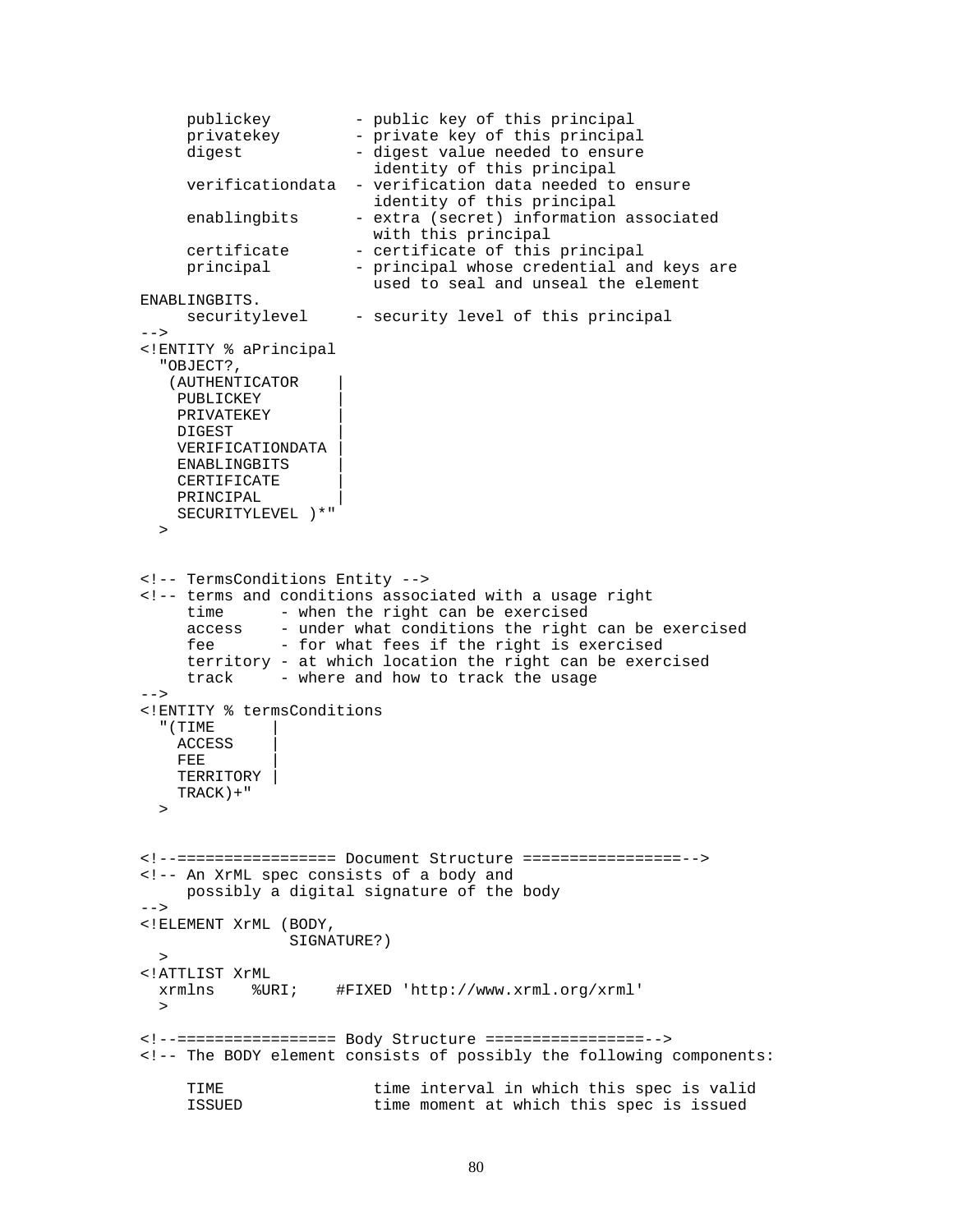```
DESCRIPTOR description or meta data of this spec
    ISSUER principal who issues this spec
    ISSUEDPRINCIPALS list of principals this spec is issued to
    WORK work and rights this spec specifies
    AUTHENTICATEDDATA data that provided to application
    The attribute, namespace URI, designates the body type and
    version profile. Here are two examples:
    <BODY type ="license" version="1.0" xrmlns="x-
Schema:license1Schema.xml">
    <BODY type ="work" version="2.0" xrmlns="x-Schema:work2Schema.xml">
    This makes it possible to customize XrML to a specific definition
    such as license or work.
--&><!ELEMENT BODY (ISSUED?,
               TIME?,
           DESCRIPTOR?,
           ISSUER?,
           ISSUEDPRINCIPALS?,
           WORK?,
               AUTHENTICATEDDATA?)
 \geq<!ATTLIST BODY
 type CDATA #IMPLIED
 version CDATA #IMPLIED
 xrmlns %URI; #IMPLIED
 >
<!--================= Time =================-->
<!-- See below in Terms and Conditions under Rights Group -->
\leftarrow \leftarrow From \leftarrow<!-- See below in Terms and Conditions under Rights Group -->
\left\{ -1 \right\} = Until \left\{ -2 \right\}<!-- See below in Terms and Conditions under Rights Group -->
<!--================= Issued Time =================-->
<!ELEMENT ISSUED ( %moment;)>
<!--================= Descriptor =================-->
<!ELEMENT DESCRIPTOR (OBJECT)>
<!--================= Issuer =================-->
<!-- principal who issues this XrML spec -->
<!ELEMENT ISSUER (%aPrincipal;)>
<!ATTLIST ISSUER
 type CDATA #IMPLIED
 sequence CDATA #IMPLIED
  >
<!--================= Issued Principals =================-->
```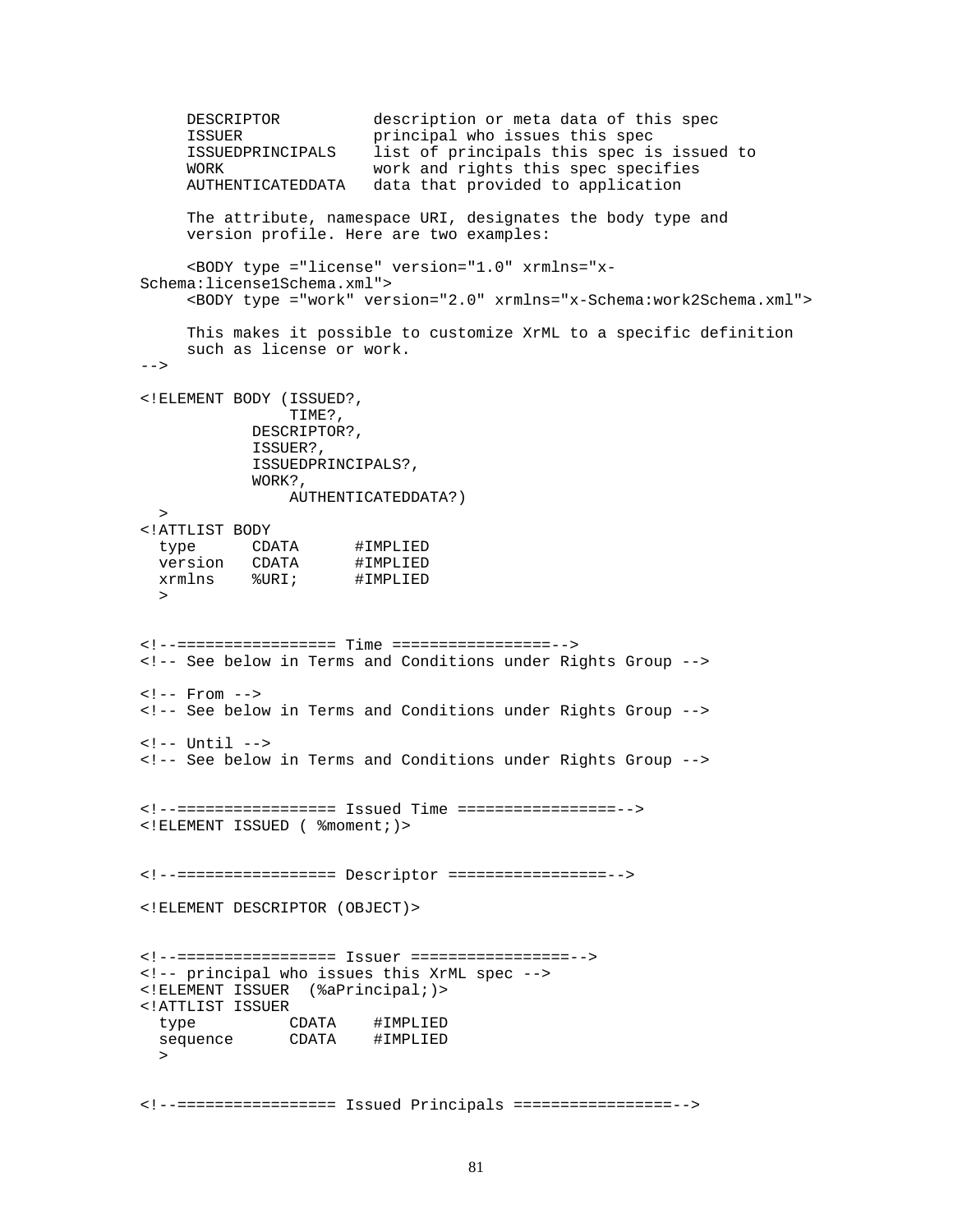```
<!-- list of principals to whom this XrML spec is issued to -->
<!ELEMENT ISSUEDPRINCIPALS (PRINCIPAL+)>
<!--================= Object =================-->
<!-- generic entity for identifying some object
    id - identification of the object
    name - name of the object
    address - location of the object
--<!ELEMENT OBJECT (ID,
                 NAME?,
                 (ADDRESS*)?)
 \rightarrow<!ATTLIST OBJECT
 type CDATA #IMPLIED
 version CDATA #IMPLIED
 \rightarrow<!-- Object Id -->
<!ELEMENT ID (#PCDATA)>
<!ATTLIST ID
 type CDATA #REQUIRED
 version CDATA #IMPLIED<br>anonymitylevel CDATA #IMPLIED
 anonymitylevel CDATA
 >
<!-- Object Name -->
<!ELEMENT NAME (#PCDATA)>
<!-- Object Address -->
<!ELEMENT ADDRESS (#PCDATA)>
<!ATTLIST ADDRESS
 type CDATA #REQUIRED
 >
<!--================= Principal =================-->
<!-- General entity for a principal with attributes
     type - type of the principal, e.g., "cpu", "user"
     internal-id - reference to its index in the ISSUEDPRINCIPALS list
--&><!ELEMENT PRINCIPAL (%aPrincipal;) >
<!ATTLIST PRINCIPAL
 type CDATA #IMPLIED
 internal-id CDATA #IMPLIED
  >
<!--================= Authenticator =================-->
<!-- A principal who authenticates other principals
                        - id of the authenticator
    NAME - name of the authenticator
    AUTHENTICATOR - an authenticator who authenticates the
                         authenticator; This enables an authentication
                         chain.
    AUTHENTICATIONCLASS - classification of the authenticator
    VERIFICATIONDATA - information the authenticator uses to
authenticate
                         principals; there could be multiple
VERIFICATIONDATA
```

```
82
```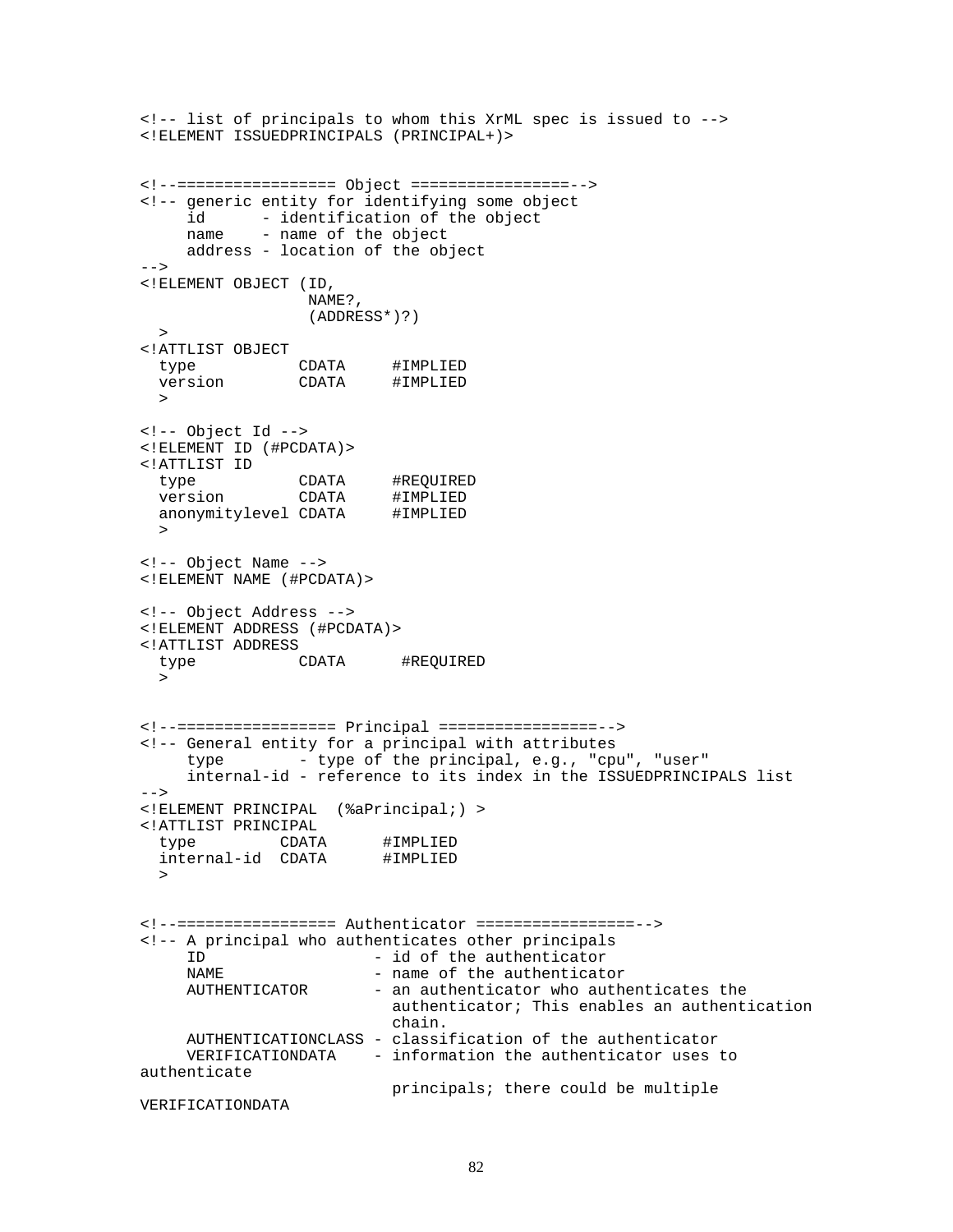```
type - type of the authenticator<br>internal-id - reference to its index in
                      - reference to its index in the
ISSUEDPRINCIPALS list
--&><!ELEMENT AUTHENTICATOR (ID,
                   NAME?,
                        AUTHENTICATOR?,
                     AUTHENTICATIONCLASS?,
                     VERIFICATIONDATA+)
  >
<!ATTLIST AUTHENTICATOR
  type CDATA #REQUIRED
  internal-id CDATA #IMPLIED
  \sim<!-- AuthenticationClass -->
<!ELEMENT AUTHENTICATIONCLASS ( (VERSION |
                                 VERSIONSPAN |
                                 SECURITYLEVEL)*)
 \rightarrow<!-- Version -->
<!-- current version -->
<!ELEMENT VERSION (#PCDATA)>
<!-- Version Span -->
<!-- versions covered -->
<!ELEMENT VERSIONSPAN EMPTY>
<!ATTLIST VERSIONSPAN
 min CDATA #IMPLIED
 max CDATA #IMPLIED
 >
<!-- VerificationData -->
<!ELEMENT VERIFICATIONDATA ( (PUBLICKEY |
                              PRIVATEKEY |
                              PARAMETER |
                              DIGEST)* )
 \rightarrow<!ATTLIST VERIFICATIONDATA
 type CDATA #REQUIRED
 \geq<!-- Public Key -->
<!ELEMENT PUBLICKEY (ALGORITHM,
                    PARAMETER*)
 >
<!-- Private Key -->
<!ELEMENT PRIVATEKEY (ALGORITHM,
                      PARAMETER*)
 \rightarrow<!-- Algorithm -->
<!ELEMENT ALGORITHM (#PCDATA)>
<!-- Parameter -->
<!ELEMENT PARAMETER (VALUE)>
<!ATTLIST PARAMETER
              CDATA #REQUIRED
  >
```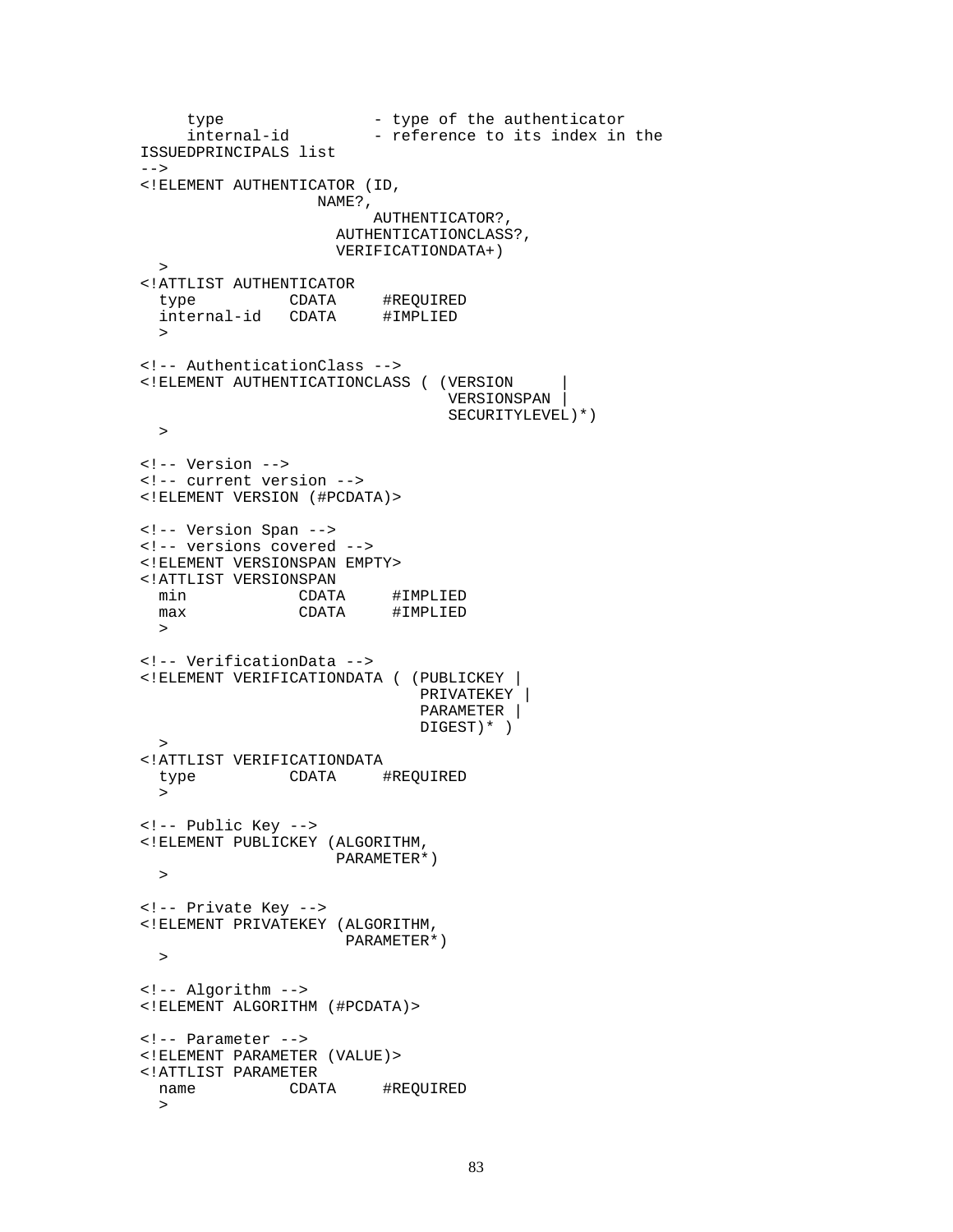```
\leftarrow!-- Value -->
<!ELEMENT VALUE (#PCDATA)>
<!ATTLIST VALUE
 encoding CDATA #REQUIRED
 size CDATA #IMPLIED
  >
<!-- Enabling Bits -->
<!-- information that enables a principal to use this XrML doc or
    any other information (e.g., work) it is associated with.
    VALUE - value of the enabling bits
    PRINCIPAL - a principal whose private key can unseal the enabling
bits
    type - type of the enabling bits
--&><!ELEMENT ENABLINGBITS (VALUE)>
<!ATTLIST ENABLINGBITS
 type CDATA #REQUIRED
 \geq<!--================= Signature =================-->
<!-- Digital signature of the BODY of an XrML doc
            - Digest of the BODY
    ALGORITHM - Algorithm for digital signature
    PARAMETER - parameters for the algorithm
    VALUE - value of the digital signature
--&><!ELEMENT SIGNATURE (DIGEST,
                    ALGORITHM?,
                    PARAMETER*,
                    VALUE)
 \, ><!--================= Digest =================-->
<!-- Digital digest of some message
    ALGORITHM - algorithm for generating digest
    PARAMETER - parameters for the digest algorithm
    VALUE - digest value
    sourcedata - source data the digest value is generated from
--&><!ELEMENT DIGEST (ALGORITHM,
                 PARAMETER*,
                 VALUE?)
 >
<!ATTLIST DIGEST
 sourcedata CDATA #IMPLIED
 \rightarrow<!-- AUTHENTICATEDDATA -->
<!ELEMENT AUTHENTICATEDDATA (#PCDATA)>
<!ATTLIST AUTHENTICATEDDATA
   size CDATA #REQUIRED
   name CDATA #REQUIRED
 >
<!--================= Work =================-->
<!-- A work this XrML is associated with
```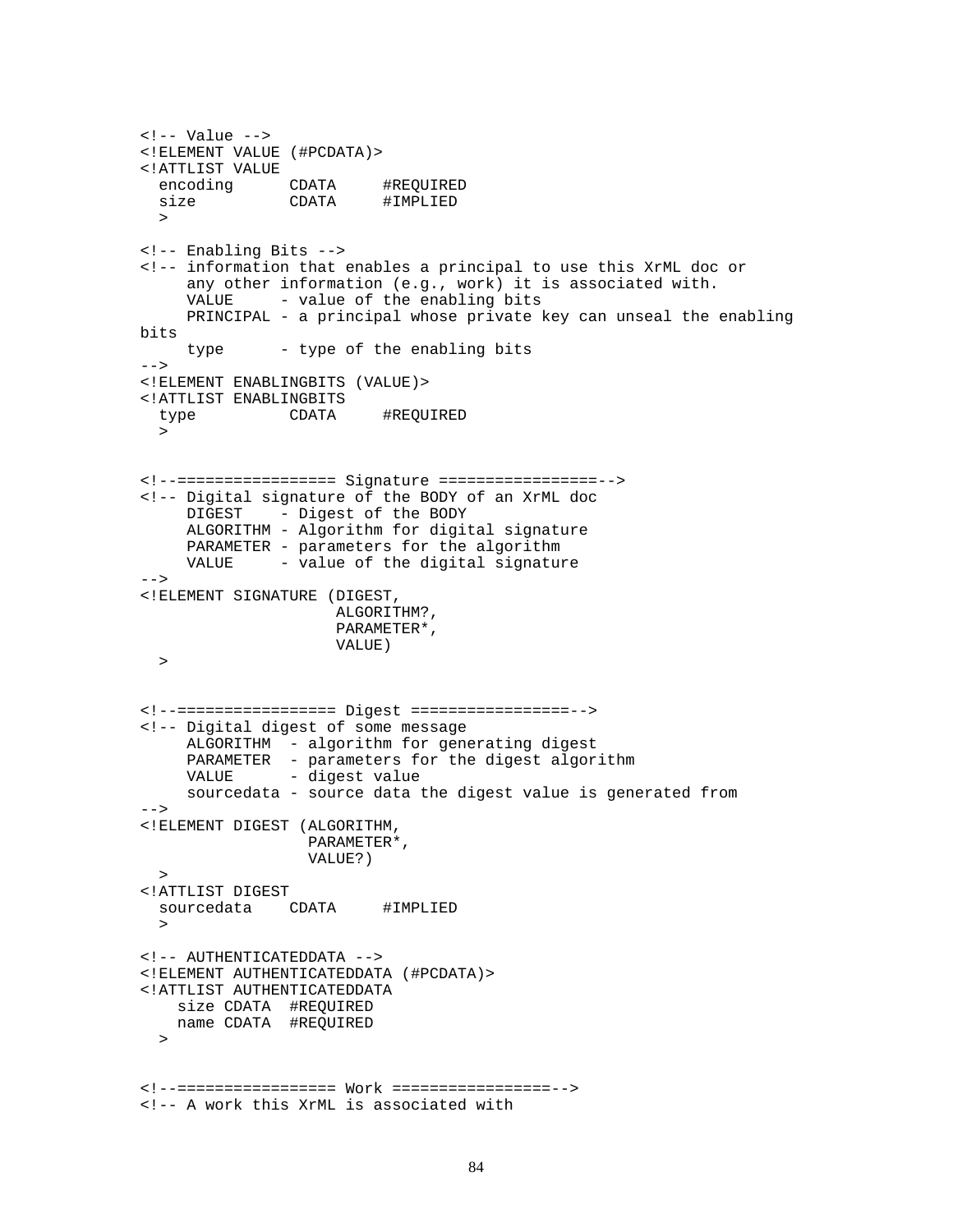```
OBJECT - object used to identify the work<br>DESCRIPTION - description of the work
                        - description of the work
    CREATOR - creator of the work
    OWNER - owner of the work
    DIGEST - digest value of the work
    PARTS - parts of the work, each of which is
                            a work itself
     CONTENTS - indicator of where content of the work is
    COPIES - number of copies of the work that are
specified<br>COMMENT
                         COMMENT - Comment
    SKU - Stock Keeping Unit, for extensibility to
allow
                           people to identify this work in their own
stock.
    RIGHTSGROUP - rights group associated with the work
    REFERENCEDRIGHTSGROUP - reference rights group of the work
--<!ELEMENT WORK (OBJECT,
               DESCRIPTION?,
               CREATOR*,
               OWNER?,
               DIGEST*,
               PARTS?,
               CONTENTS?,
               COPIES?,
               COMMENT?,
               SKU?,
               ( RIGHTSGROUP |
                REFERENCEDRIGHTSGROUP )+)
 >
<!-- Work Object -->
<!-- See OBJECT above -->
<!-- Work Description -->
<!ELEMENT DESCRIPTION (#PCDATA)>
<!-- Work Creator -->
<!ELEMENT CREATOR (#PCDATA)>
<!ATTLIST CREATOR
 type CDATA #IMPLIED
 \geq<!-- Work Owner -->
<!ELEMENT OWNER ( %aPrincipal; )
 \geq<!ATTLIST OWNER
 type CDATA #IMPLIED<br>internal-id CDATA #IMPLIED
 internal-id CDATA
 \sim<!-- Work Parts -->
<!ELEMENT PARTS (WORK+)>
<!-- Work Digest -->
<!-- See Digest above -->
<!-- Work Contents -->
<!-- If no CONTENTS is specified, the entire work represents content -->
<!ELEMENT CONTENTS EMPTY>
```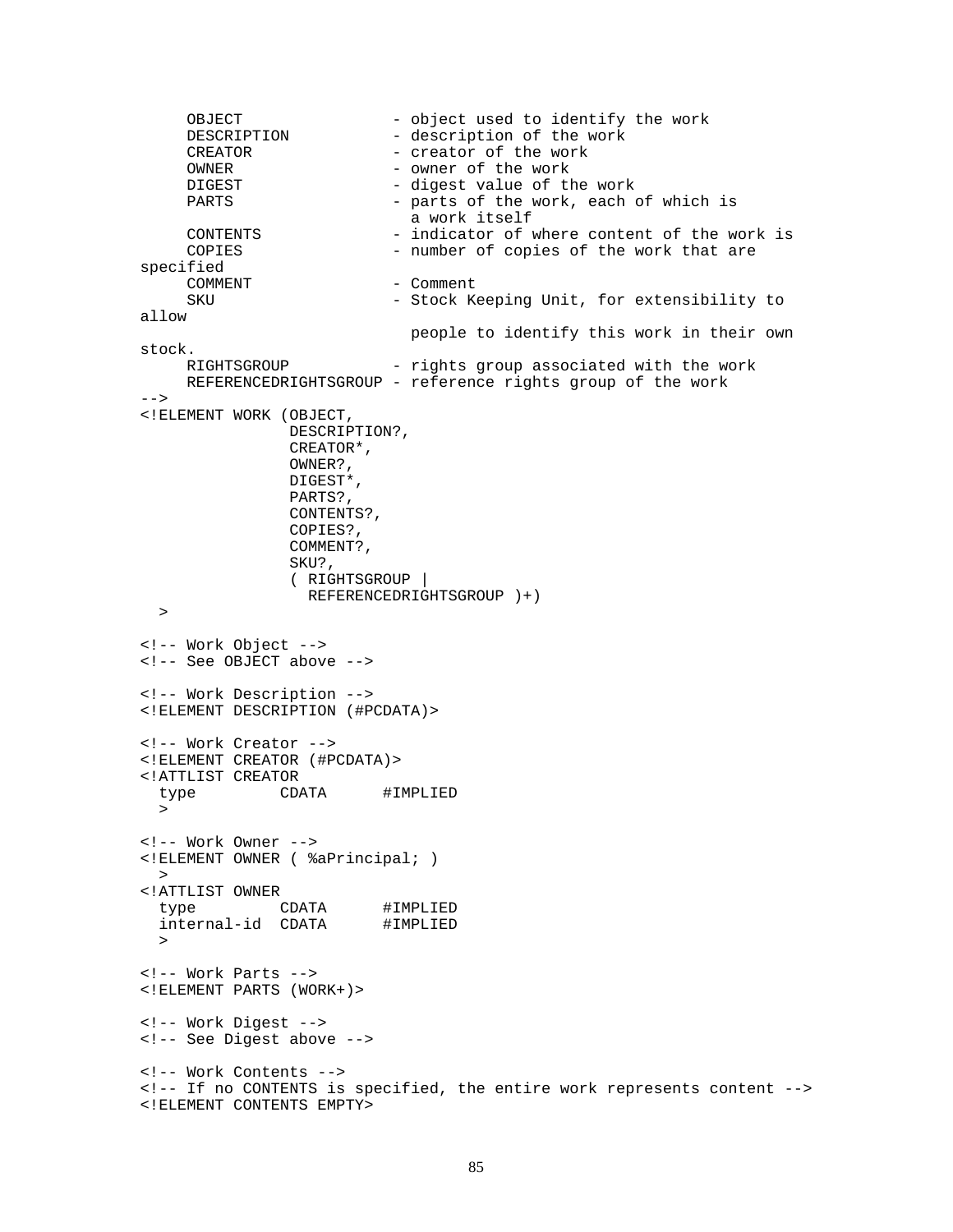```
<!ATTLIST CONTENTS
 from CDATA #REQUIRED
 to CDATA #REQUIRED
 \rightarrow<!-- Work Copies -->
<!-- If no COPIES is specified, default is one
    If maxcount is not specified, then "unlimited" is assumed.
--<!ELEMENT COPIES EMPTY>
<!ATTLIST COPIES
 maxcount CDATA #IMPLIED
 \rightarrow<!-- Work Comment -->
<!ELEMENT COMMENT (#PCDATA)>
<!-- Work SKU (Stock Keeping Unit) -->
<!ELEMENT SKU (#PCDATA)>
<!ATTLIST SKU
 type CDATA #IMPLIED
 \rightarrow<!--================= Rights Group =================-->
<!-- a rights group for the current work
     COMMENT - Comment on this rights group
     BUNDLE - Bundled rights specification
    RIGHTSLIST - Individual rights specification
    name - name of this rights group
--<!ELEMENT RIGHTSGROUP (COMMENT?,
                      BUNDLE?,
                      RIGHTSLIST)
 >
<!ATTLIST RIGHTSGROUP
 name CDATA
 \rightarrow<!--================= Referenced Rights Group =================-->
<!-- A group of rights to be referred to by name in transport
    rights and applied to subsequent copies of the work.
--&><!ELEMENT REFERENCEDRIGHTSGROUP (COMMENT?,
                                BUNDLE?,
                                RIGHTSLIST)
 >
<!ATTLIST REFERENCEDRIGHTSGROUP
 name CDATA #REQUIRED
 \rightarrow<!--================= BUNDLED RIGHTS =================-->
<!-- Terms and conditions applied to all the rights in the rights list -
\rightarrow<!ELEMENT BUNDLE (COMMENT?,
                 %termsConditions;,
                 WATERMARK?)
 >
<!--================= Rights List =================-->
```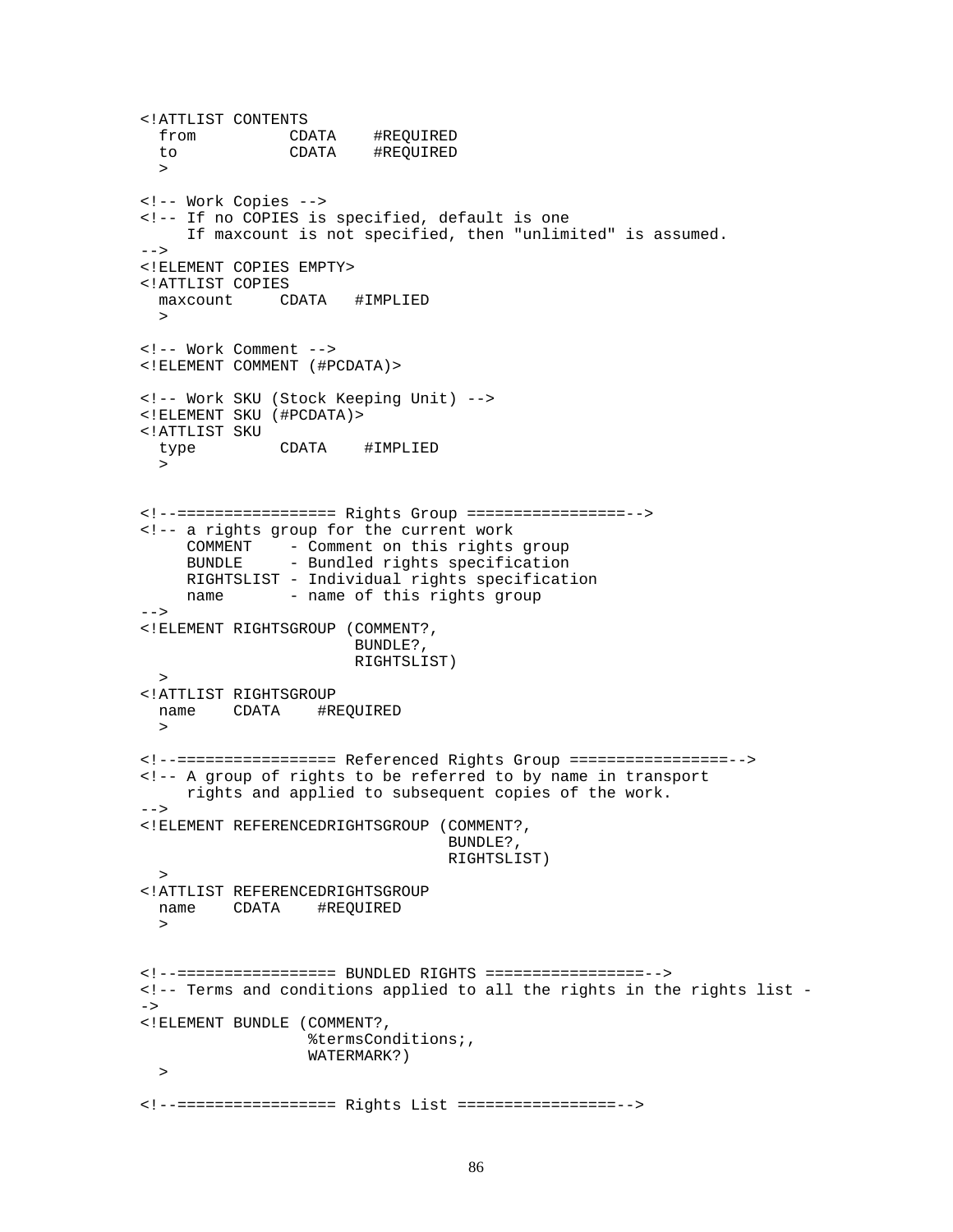```
<!-- Individual rights -->
<!ELEMENT RIGHTSLIST (COPY |
                       TRANSFER |
                       LOAN |
                       PLAY |
                       PRINT |
                       VIEW |
                       EXPORT |
                       EDIT |
                       EXTRACT |
                       EMBED |
                       BACKUP |
                       RESTORE |
                       VERIFY |
                       FOLDER |
                       DIRECTORY |
                       DELETE |
                       INSTALL |
                       UNINSTALL)+
  >
<!--===== Transport Rights =====-->
<!-- Copy Right -->
<!ELEMENT COPY (NEXTRIGHTS?,
                 COMMENT?,
                 (%termsConditions;)?)
  >
<!-- Transfer Right -->
<!ELEMENT TRANSFER (NEXTRIGHTS?,
                     COMMENT?,
                     (%termsConditions;)?)
 >
<!-- Loan Right -->
<!ELEMENT LOAN (REMAININGRIGHTS?,
                 NEXTRIGHTS?,
                 COMMENT?,
                 (%termsConditions;)?)
  >
<!--===== Render Rights =====-->
<!-- Play Right -->
<!ELEMENT PLAY (PLAYER?,
                 COMMENT?,
                 (%termsConditions;)?,
                 WATERMARK?)
  >
<!-- Print Right -->
<!ELEMENT PRINT (PRINTER?,
                  COMMENT?,
                  (%termsConditions;)?,
                  WATERMARK?)
 >
<!ATTLIST PRINT
   maxcount CDATA #IMPLIED
>
```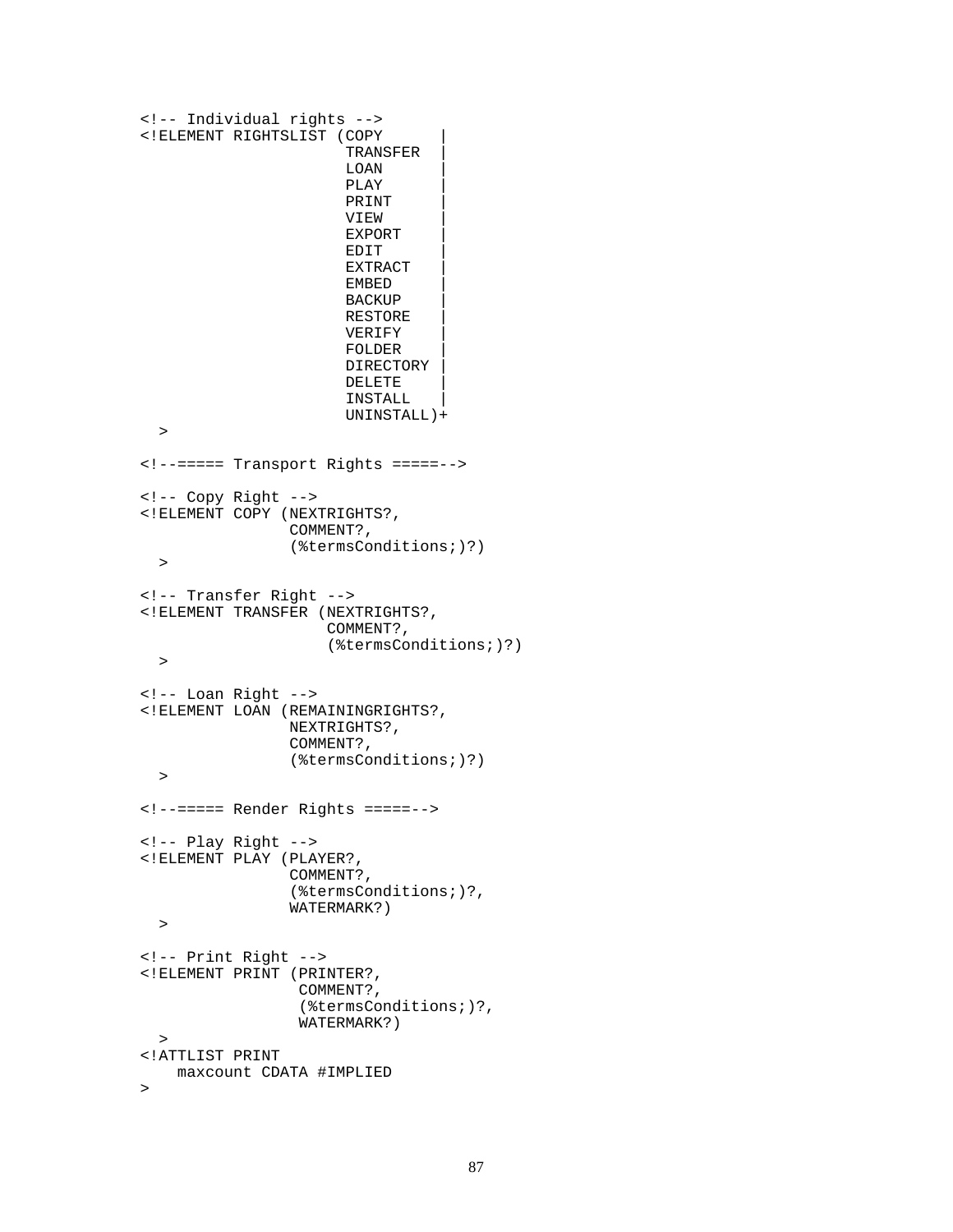```
<!-- Viwer Right -->
<!ELEMENT VIEW (VIEWER?,
                COMMENT?,
                (%termsConditions;)?,
                WATERMARK?)
 >
<!-- Export Right -->
<!ELEMENT EXPORT (REPOSITORY?,
                  COMMENT?,
                  (%termsConditions;)?)
 >
<!--===== Derivative Work Rights =====-->
<!-- Edit Right -->
<!ELEMENT EDIT (EDITOR?,
                NEXTRIGHTS?,
                COMMENT?,
                (%termsConditions;)?)
 >
<!-- Extract Right -->
<!ELEMENT EXTRACT (EDITOR?,
                   NEXTRIGHTS?,
                   COMMENT?,
                   (%termsConditions;)?)
 >
<!-- Embed Right -->
<!ELEMENT EMBED (EDITOR?,
                 NEXTRIGHTS?,
                 COMMENT?,
                 (%termsConditions;)?)
 >
<!--===== File Management Rights =====-->
<!-- Backup Right -->
<!ELEMENT BACKUP (BACKUPRIGHTS,
                 COMMENT?,
                  (%termsConditions;)?)
 >
<!-- Right for backuped copy -->
<!ELEMENT BACKUPRIGHTS EMPTY>
<!ATTLIST BACKUPRIGHTS
 name CDATA
 >
<!-- Restore Right -->
<!ELEMENT RESTORE (COMMENT?,
                   (%termsConditions;)?)
 >
<!-- Verify Right -->
<!ELEMENT VERIFY (VERIFIER,
                  COMMENT?,
                  (%termsConditions;)?)
 >
```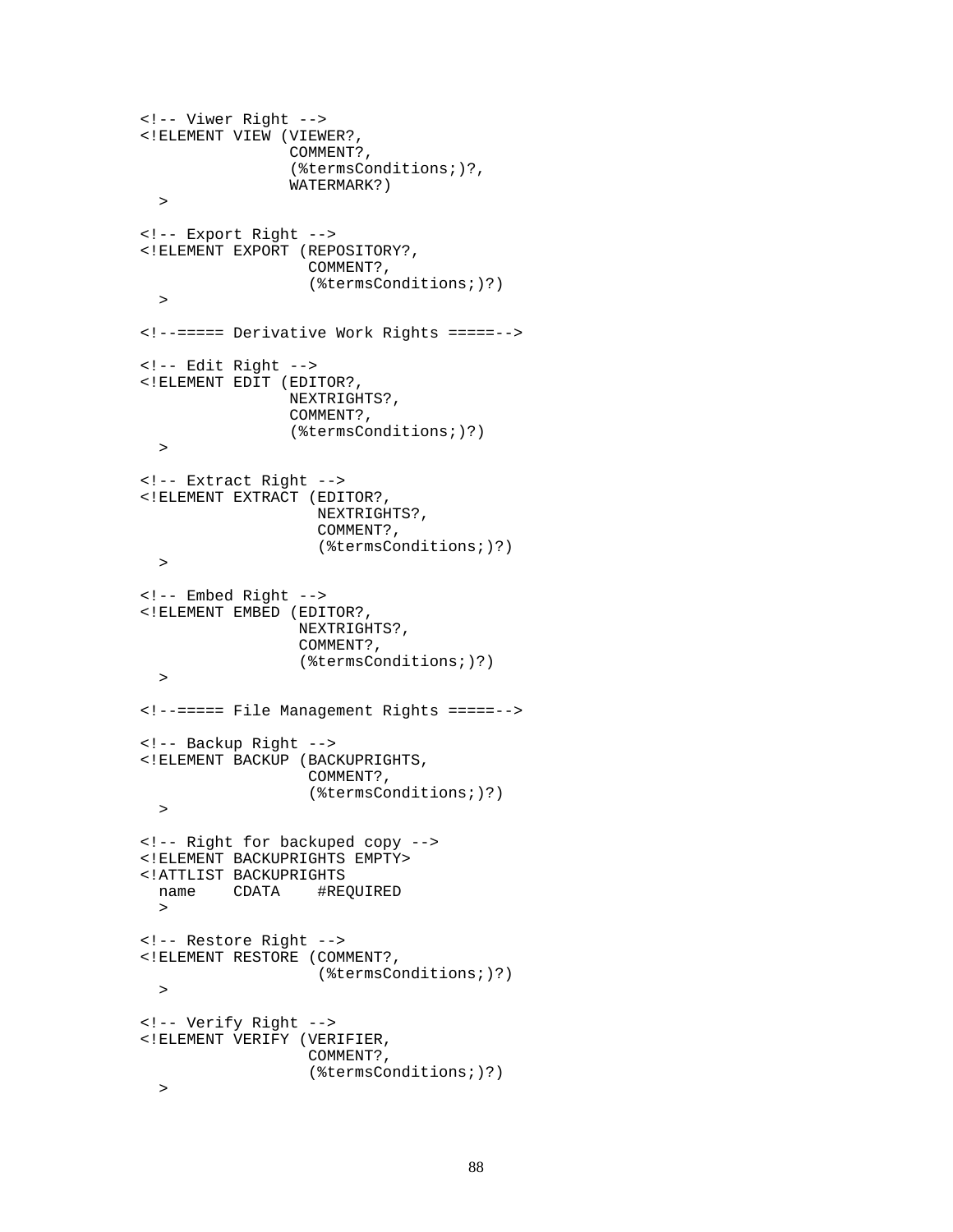```
<!-- Folder Right -->
<!ELEMENT FOLDER (COMMENT?,
                  (%termsConditions;)?)
 >
<!-- Directory Right -->
<!ELEMENT DIRECTORY (COMMENT?,
                      (%termsConditions;)?)
 >
<!-- Delete Right -->
<!ELEMENT DELETE (COMMENT?,
                  (%termsConditions;)?)
 \rightarrow<!--===== Configuration Rights =====-->
<!-- Install Right -->
<!ELEMENT INSTALL (COMMENT?,
                   (%termsConditions;)?)
 >
<!-- Uninstall Right -->
<!ELEMENT UNINSTALL (COMMENT?,
                     (%termsConditions;)?)
 \rightarrow<!--===== Next Right =====-->
<!-- Right of the work after it has been transported or derived -->
<!ELEMENT NEXTRIGHTS (RIGHTSTOADD |
                      RIGHTSTODELETE)
\rightarrow<!-- Right to Add -->
<!ELEMENT RIGHTSTOADD EMPTY>
<!ATTLIST RIGHTSTOADD
 name CDATA
 \rightarrow<!-- Right to Delete -->
<!ELEMENT RIGHTSTODELETE EMPTY>
<!ATTLIST RIGHTSTODELETE
 name CDATA #REQUIRED
 >
<!-- Remaining Right -->
<!ELEMENT REMAININGRIGHTS EMPTY>
<!ATTLIST REMAININGRIGHTS
 name CDATA
 \rightarrow<!--================= Named Principals in Rights =================-->
<!-- Player -->
<!ELEMENT PLAYER ( %aPrincipal; )
 >
<!ATTLIST PLAYER
 type CDATA #IMPLIED<br>internal-id CDATA #IMPLIED
 internal-id CDATA
 >
```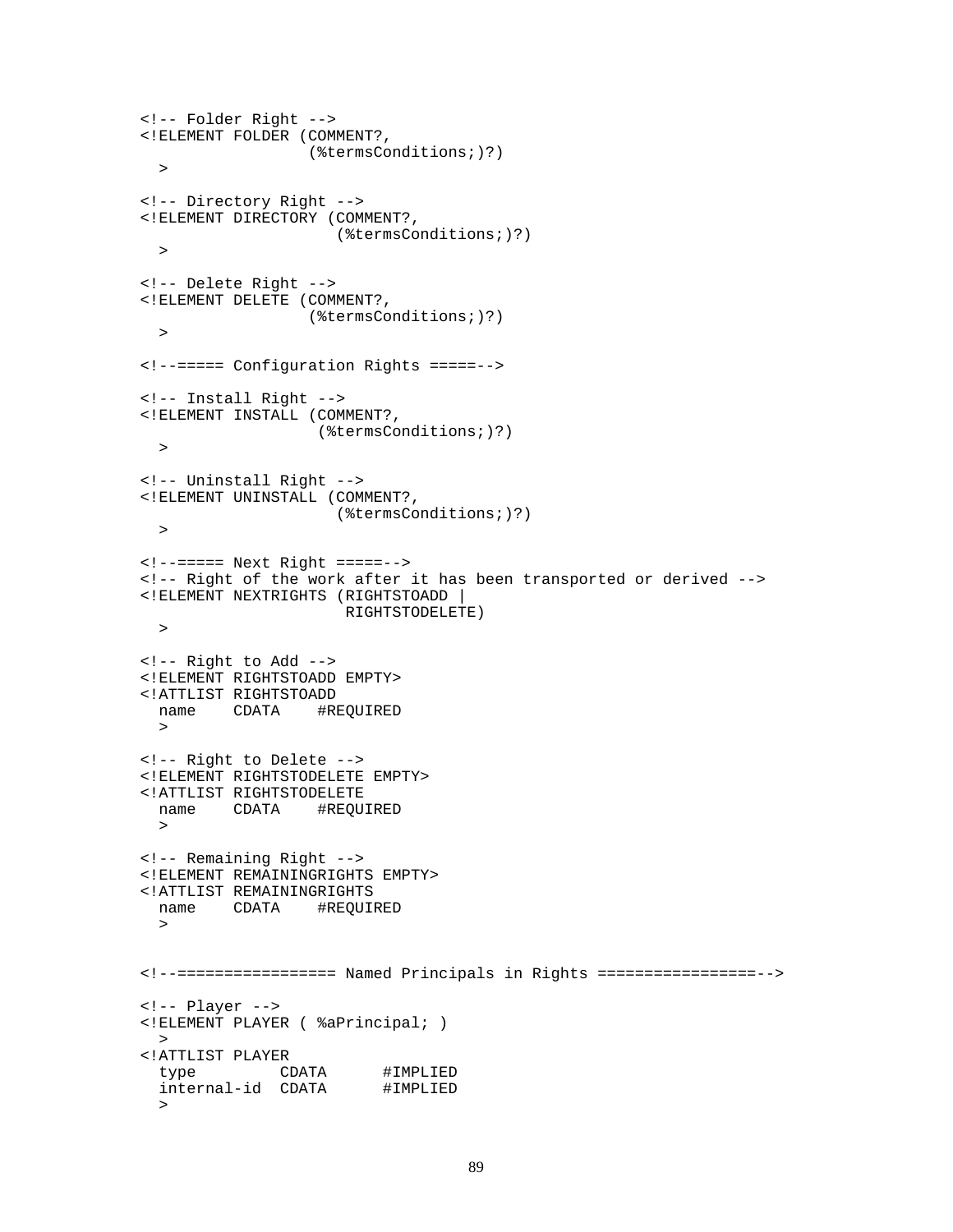```
<!-- Printer -->
<!ELEMENT PRINTER ( %aPrincipal; )
 >
<!ATTLIST PRINTER
  type CDATA #IMPLIED
  internal-id CDATA #IMPLIED
 >
<!-- Viewer -->
<!ELEMENT VIEWER ( %aPrincipal; )
 \rightarrow<!ATTLIST VIEWER
  type CDATA #IMPLIED
  internal-id CDATA #IMPLIED
 >
<!-- Repository -->
<!ELEMENT REPOSITORY ( %aPrincipal; )
 >
<!ATTLIST REPOSITORY
  type CDATA #IMPLIED
  internal-id CDATA #IMPLIED
 >
<!-- Editor -->
<!ELEMENT EDITOR ( %aPrincipal; )
 \geq<!ATTLIST EDITOR
  type CDATA #IMPLIED
  internal-id CDATA #IMPLIED
 >
<!-- Verifier -->
<!ELEMENT VERIFIER ( %aPrincipal; )
 \rightarrow<!ATTLIST VERIFIER
  type CDATA #IMPLIED
  internal-id CDATA #IMPLIED
  >
<!--================= Terms and Conditions =================-->
<!--================= Time =================-->
<!ELEMENT TIME ( ( FROM |
                 INTERVAL |
                 METERED)?,
                UNTIL)
 \rightarrow\langle!-- From -->
<!ELEMENT FROM ( %moment;)>
<!-- Interval -->
<!ELEMENT INTERVAL EMPTY>
<!ATTLIST INTERVAL
 %interval;
 >
<!-- Metered -->
```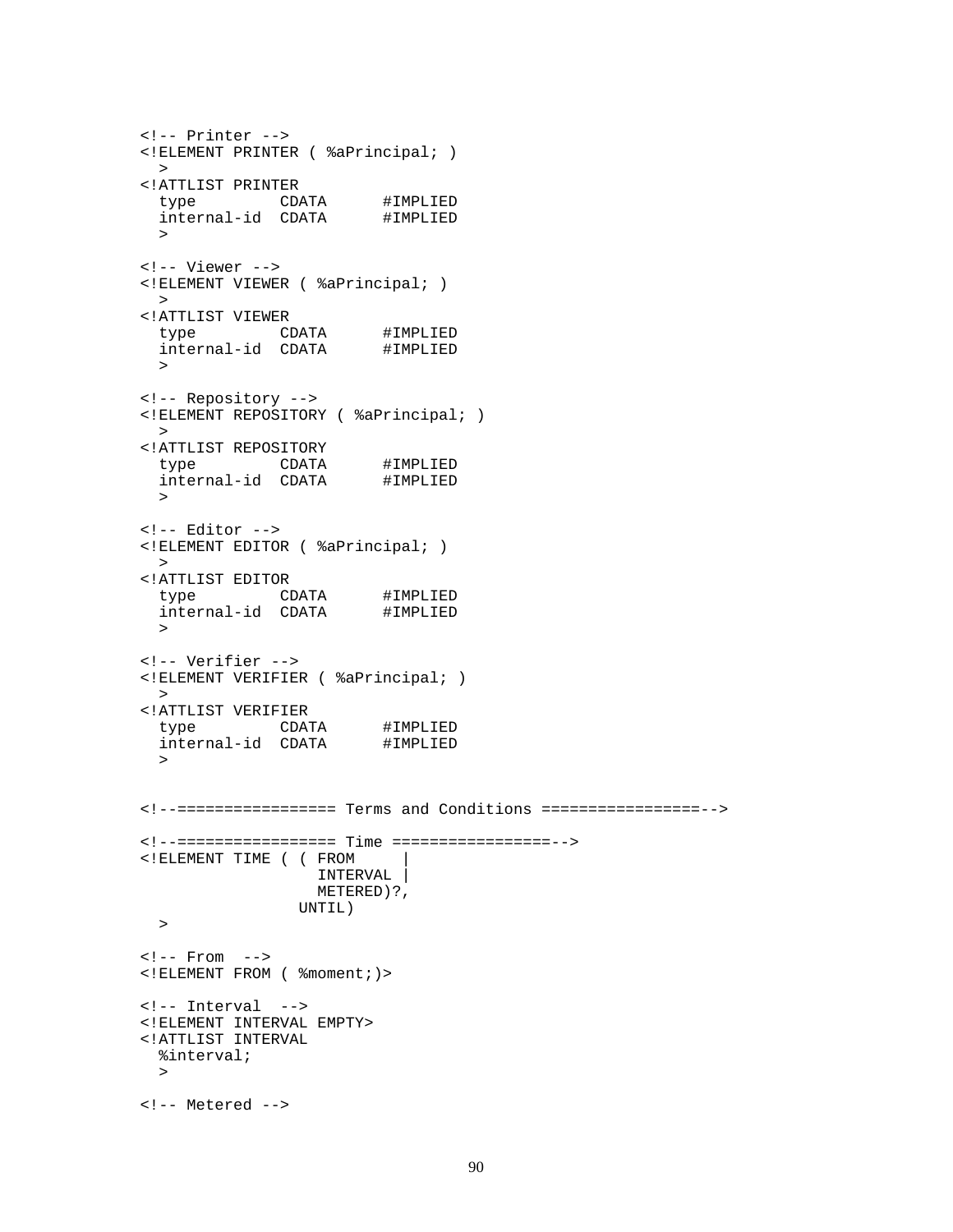```
<!ELEMENT METERED EMPTY>
<!ATTLIST METERED
 %interval;
 >
\left\langle -\right\rangle -- Until \left\langle -\right\rangle<!ELEMENT UNTIL ( %moment;)>
<!--================= Access Control =================-->
<!-- Access control conditions
    PRINCIPAL - principal who accesses the work
    SECURITYLEVEL - security level requirement on the system
environment
                    in which the work is accessed
    SOURCE - source principal if operation on the work involves
its
                   source
   DESTINATION - destination principal if operation on the work
                    involves its destination
-->
<!ELEMENT ACCESS (PRINCIPAL*,
                 SECURITYLEVEL*,
                 SOURCE?,
                 DESTINATION?)
 \geq<!-- Security Level -->
<!ELEMENT SECURITYLEVEL EMPTY>
<!ATTLIST SECURITYLEVEL
 name CDATA #IMPLIED
              CDATA #REQUIRED
 >
<!--================= Named Principals fo Access Control
=================-->
\langle -- A Source -->
<!ELEMENT SOURCE ( %aPrincipal; )
 ><!ATTLIST SOURCE
 type CDATA #IMPLIED
 internal-id CDATA #IMPLIED
  >
<!-- A Destination -->
<!ELEMENT DESTINATION ( %aPrincipal; )
 >
<!ATTLIST DESTINATION
 type CDATA #IMPLIED
 internal-id CDATA
  >
<!-- Certificate -->
<!ELEMENT CERTIFICATE (AUTHORITY,
                      PROPERTYPAIR*)
\rightarrow<!-- Property Paire -->
<!ELEMENT PROPERTYPAIR EMPTY>
```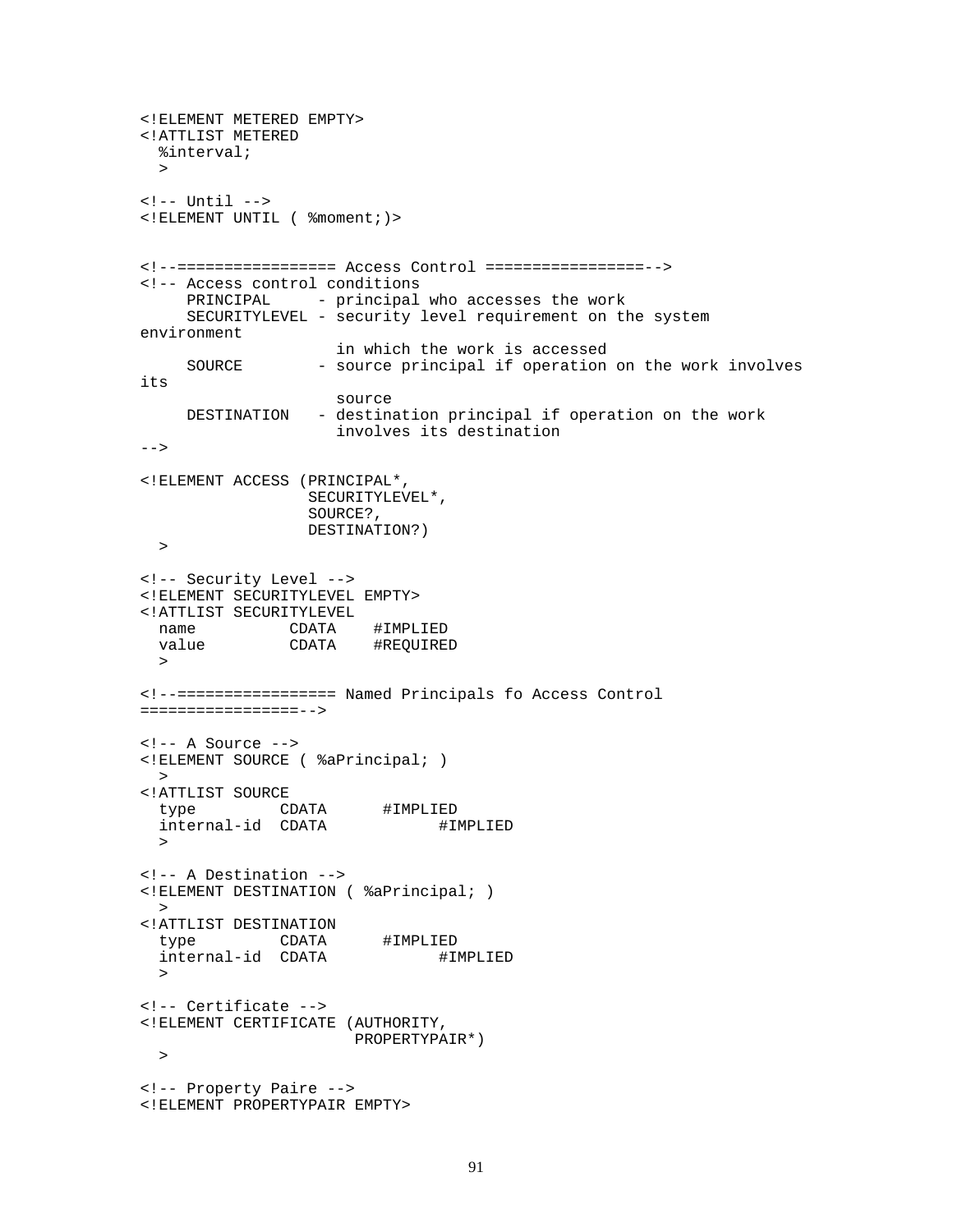```
<!ATTLIST PROPERTYPAIR
  name CDATA #REQUIRED
  value CDATA #REQUIRED
  \geq<!--================= Fee =================-->
<!-- form of payment
    TICKET - to consume a ticket
    MONETARY - to bill a principal
--<!ELEMENT FEE (TICKET |
              MONETARY)
 \rightarrow<!-- Ticket -->
<!ELEMENT TICKET (AUTHORITY)
 \rightarrow<!ATTLIST TICKET
 type CDATA #REQUIRED
         CDATA #REQUIRED
 >
<!-- Authority -->
<!ELEMENT AUTHORITY EMPTY>
<!ATTLIST AUTHORITY
 type CDATA #REQUIRED<br>id CDATA #REQUIRED
         CDATA #REQUIRED
 >
\leftarrow! -- Money -->
<!ELEMENT MONETARY ( ( PERUSE |
                       METEREDFEE |
                       BESTPRICEUNDER |
                      CALLFORPRICE
                      MARKUP),
                      MIN?,
                      MAX?,
                      ACCOUNT )
 >
<!-- Per Use -->
<!ELEMENT PERUSE (CURRENCY?)>
<!ATTLIST PERUSE
 value CDATA #REQUIRED
 >
<!-- Currency -->
<!ELEMENT CURRENCY EMPTY>
<!ATTLIST CURRENCY
 iso-code CDATA #REQUIRED
 \rightarrow<!-- Metered Fee -->
<!ELEMENT METEREDFEE (RATE, PER, BY?)>
<!-- Metered Rate -->
<!ELEMENT RATE (CURRENCY?)>
<!ATTLIST RATE
             CDATA #REQUIRED
  >
```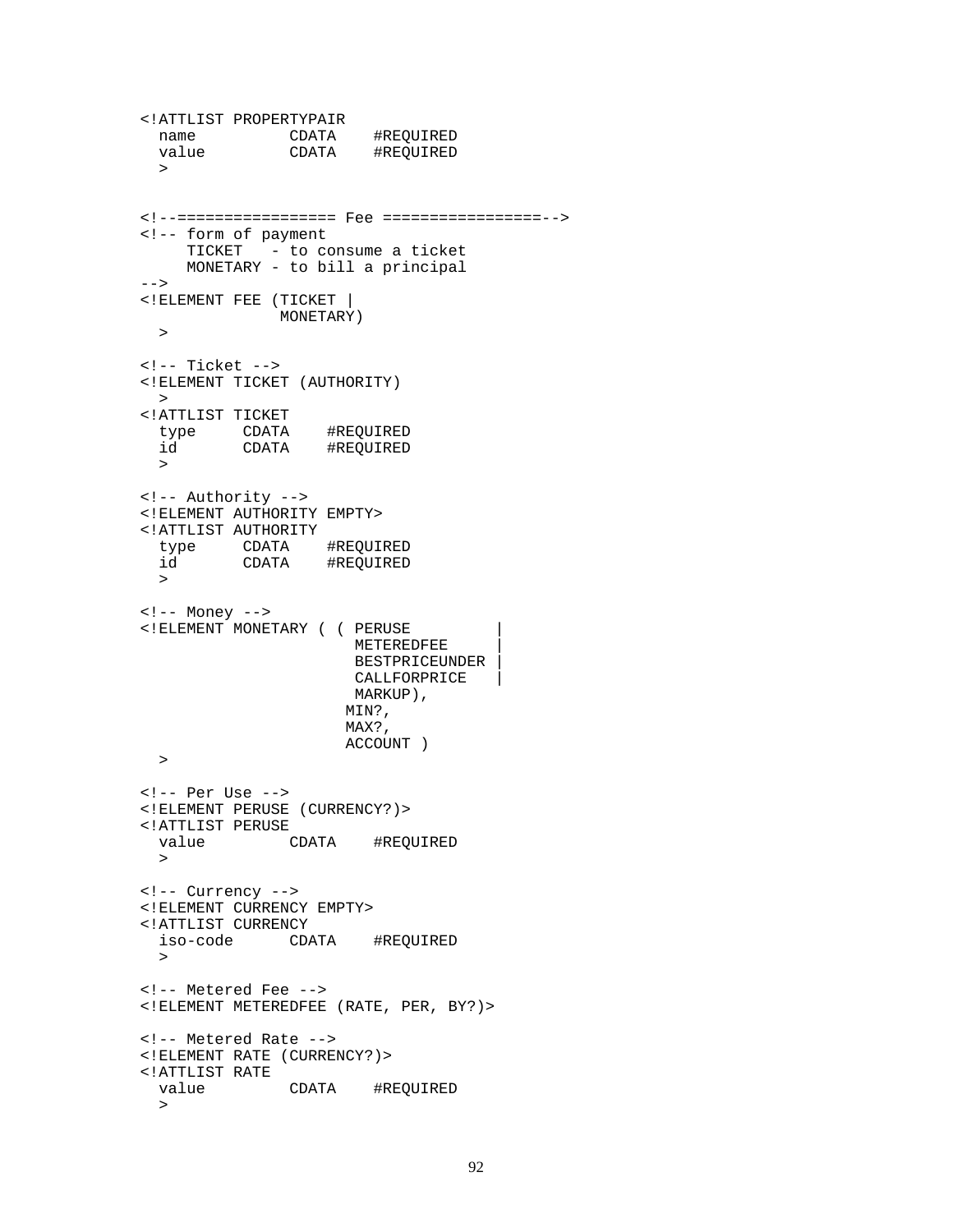```
<!-- Metered Per -->
<!ELEMENT PER EMPTY>
<!ATTLIST PER
 %interval;
>
<!-- Metered By -->
<!ELEMENT BY EMPTY>
<!ATTLIST BY
 %interval;
 \rightarrow<!-- Best Price Under -->
<!ELEMENT BESTPRICEUNDER (CURRENCY?)>
<!ATTLIST BESTPRICEUNDER
 value CDATA #REQUIRED
 >
<!-- Call for Price -->
<!ELEMENT CALLFORPRICE EMPTY>
<!ATTLIST CALLFORPRICE
 dealer-id CDATA #REQUIRED
 >
\langle !-- Mark up -->
<!ELEMENT MARKUP EMPTY>
<!ATTLIST MARKUP
 percentage CDATA #REQUIRED
 >
\langle !-- Min and Max -->
<!ELEMENT MIN (RATE, PER)>
<!ELEMENT MAX (RATE, PER)>
<!-- Account -->
<!ELEMENT ACCOUNT ( ( ACCOUNTTO,
                     HOUSE? ) |
                   ( ACCOUNTFROM,
                    HOUSE? ) )
  >
<!-- Account To -->
<!ELEMENT ACCOUNTTO EMPTY>
<!ATTLIST ACCOUNTTO
  id CDATA #REQUIRED
  type CDATA #IMPLIED
  url CDATA #IMPLIED
 >
<!-- Account From -->
<!ELEMENT ACCOUNTFROM EMPTY>
<!ATTLIST ACCOUNTFROM
  id CDATA #REQUIRED
  type CDATA #IMPLIED
  url CDATA #IMPLIED
 >
\leftarrow \leftarrow House \leftarrow<!ELEMENT HOUSE EMPTY>
<!ATTLIST HOUSE
```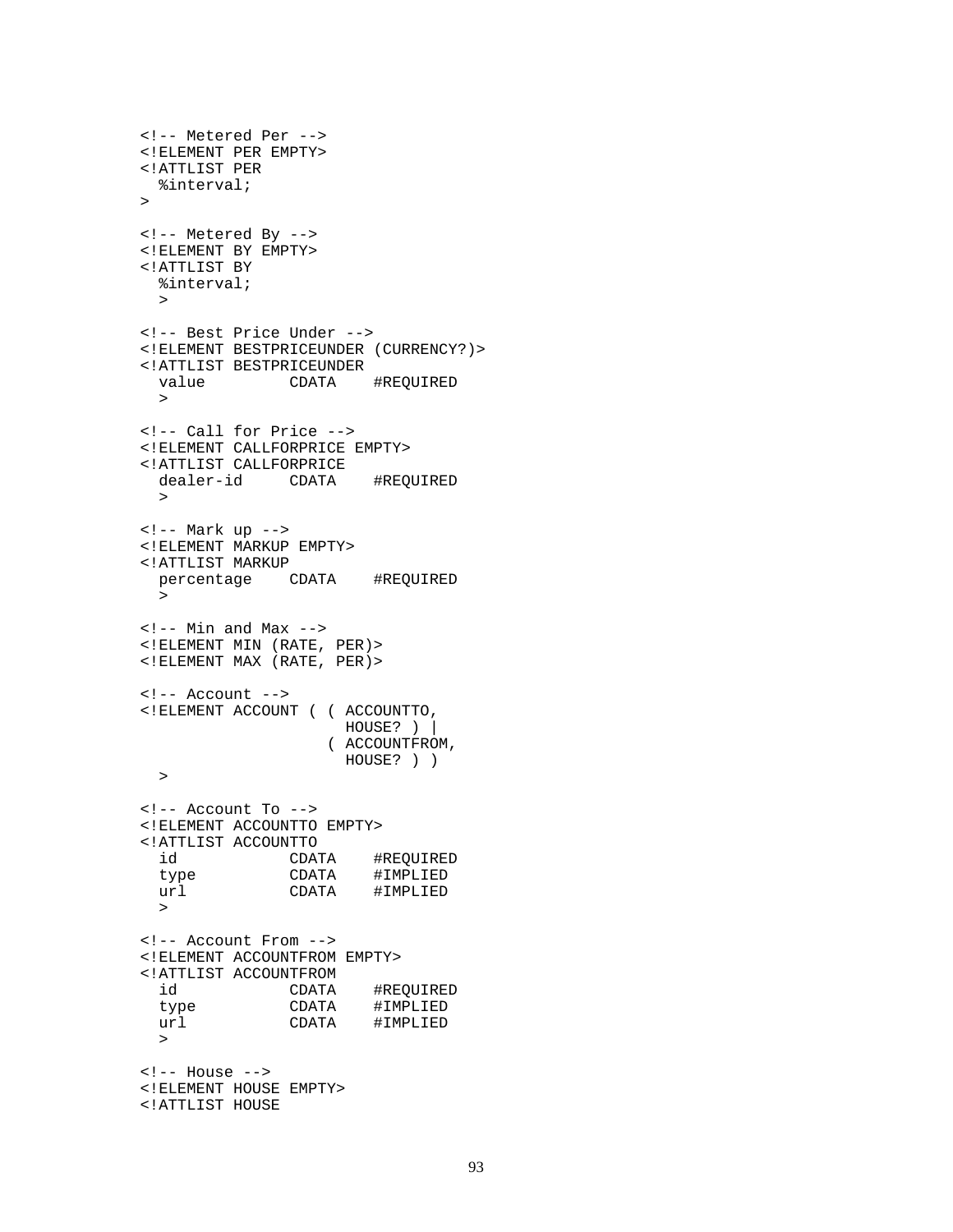```
id CDATA #REQUIRED<br>type CDATA #IMPLIED
              CDATA #IMPLIED
 url CDATA #IMPLIED
  \rightarrow<!--================= Territory =================-->
<!-- physical location and digital domain at which a right can be
exercised
    LOCATION - physcial location
    DOMAIN - digital domain
-<!ELEMENT TERRITORY ( (LOCATION |
                     DOMAIN)* )
 \geq<!-- Location -->
<!-- location specifies an orgnization with its physical address -->
<!ELEMENT LOCATION (#PCDATA)>
<!ATTLIST LOCATION
 country CDATA #IMPLIED
 state CDATA #IMPLIED
 city CDATA #IMPLIED
 zipcode CDATA #IMPLIED<br>street CDATA #IMPLIED
              CDATA #IMPLIED
 \sim\leftarrow! -- Domain -->
<!-- domain specifies a system with its digital address -->
<!ELEMENT DOMAIN (#PCDATA)>
<!ATTLIST DOMAIN
  url CDATA #IMPLIED
  id CDATA #IMPLIED
 >
<!--================= Tracking =================-->
<!-- Information for tracking usage
    PROVIDERNAME - name of tracking principal
    PARAMETER - parameter used for tracking
--<!ELEMENT TRACK (PRINCIPAL*,
                PARAMETER*)
 \geq<!--================= Watermark =================-->
<!-- Information for embedding watermarks -->
<!ELEMENT WATERMARK ( ( WATERMARK-STR |
                       WATERMARK-TOKENS |
                       WATERMARK-OBJECT)* )
 \rightarrow<!-- Watermark String -->
<!ELEMENT WATERMARK-STR EMPTY>
<!ATTLIST WATERMARK-STR
 string CDATA #REQUIRED
 >
<!-- Watermark Tokens -->
<!ELEMENT WATERMARK-TOKENS EMPTY>
```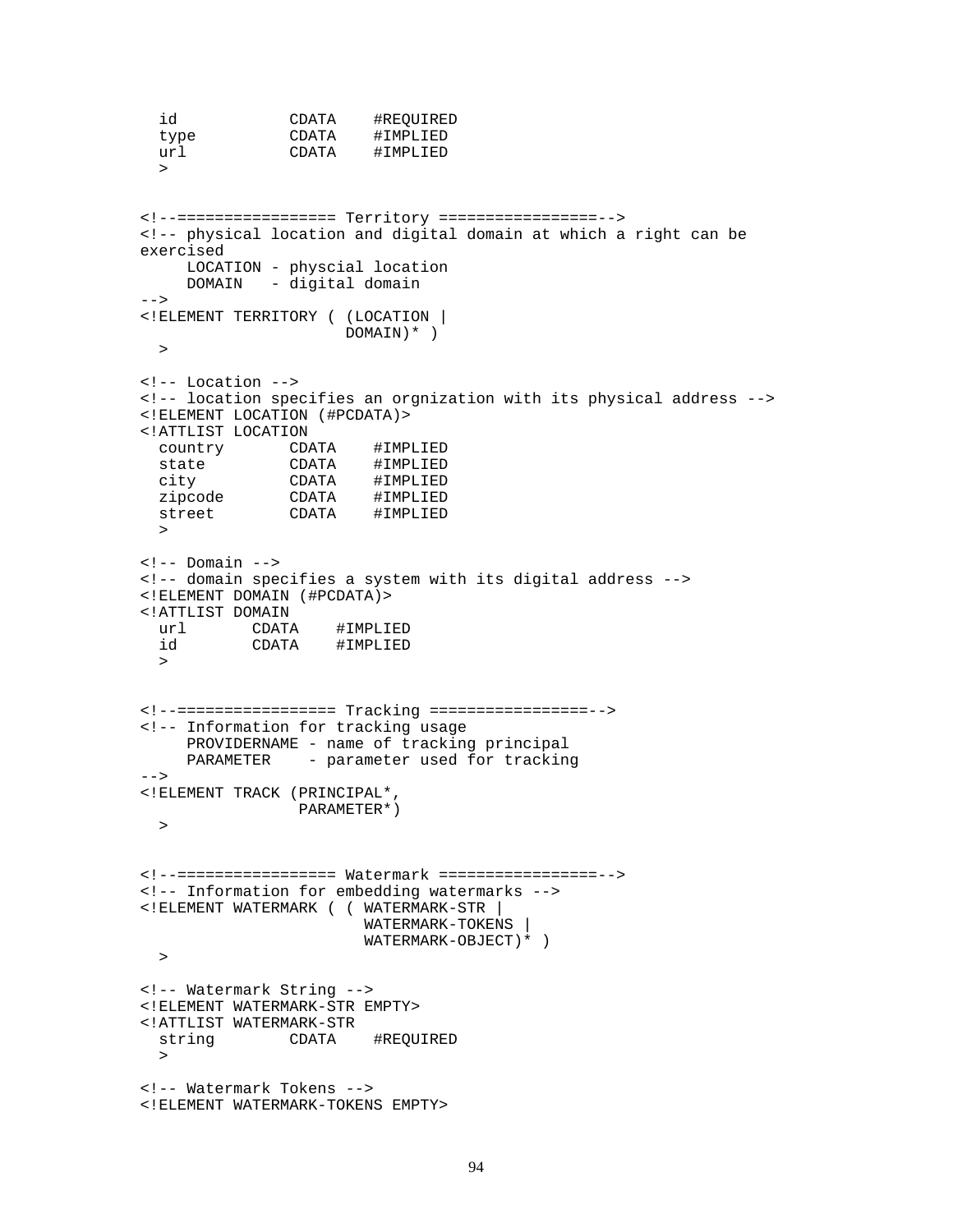| ATTLIST WATERMARK-TOKENS</th <th></th> <th></th> <th></th> |        |              |         |
|------------------------------------------------------------|--------|--------------|---------|
| all-rights                                                 |        | (true false) | "false" |
| render-rights                                              |        | (true false) | "false" |
| user-name                                                  | (true) | false)       | "false" |
| $user-id$                                                  |        | (true false) | "false" |
| user-location                                              | (true) | false)       | "false" |
| institution-name                                           |        | (true false) | "false" |
| institution-id                                             | (true) | false)       | "false" |
| institution-location                                       |        | (true false) | "false" |
| render-name                                                | (true) | false)       | "false" |
| render-id                                                  | (true) | false)       | "false" |
| render-location                                            | (true) | false)       | "false" |
| render-time                                                | (true) | false)       | "false" |
| copy-number                                                |        | (true false) | "false" |
| >                                                          |        |              |         |

<!-- Watermark Object -->

<!ELEMENT WATERMARK-OBJECT (OBJECT)>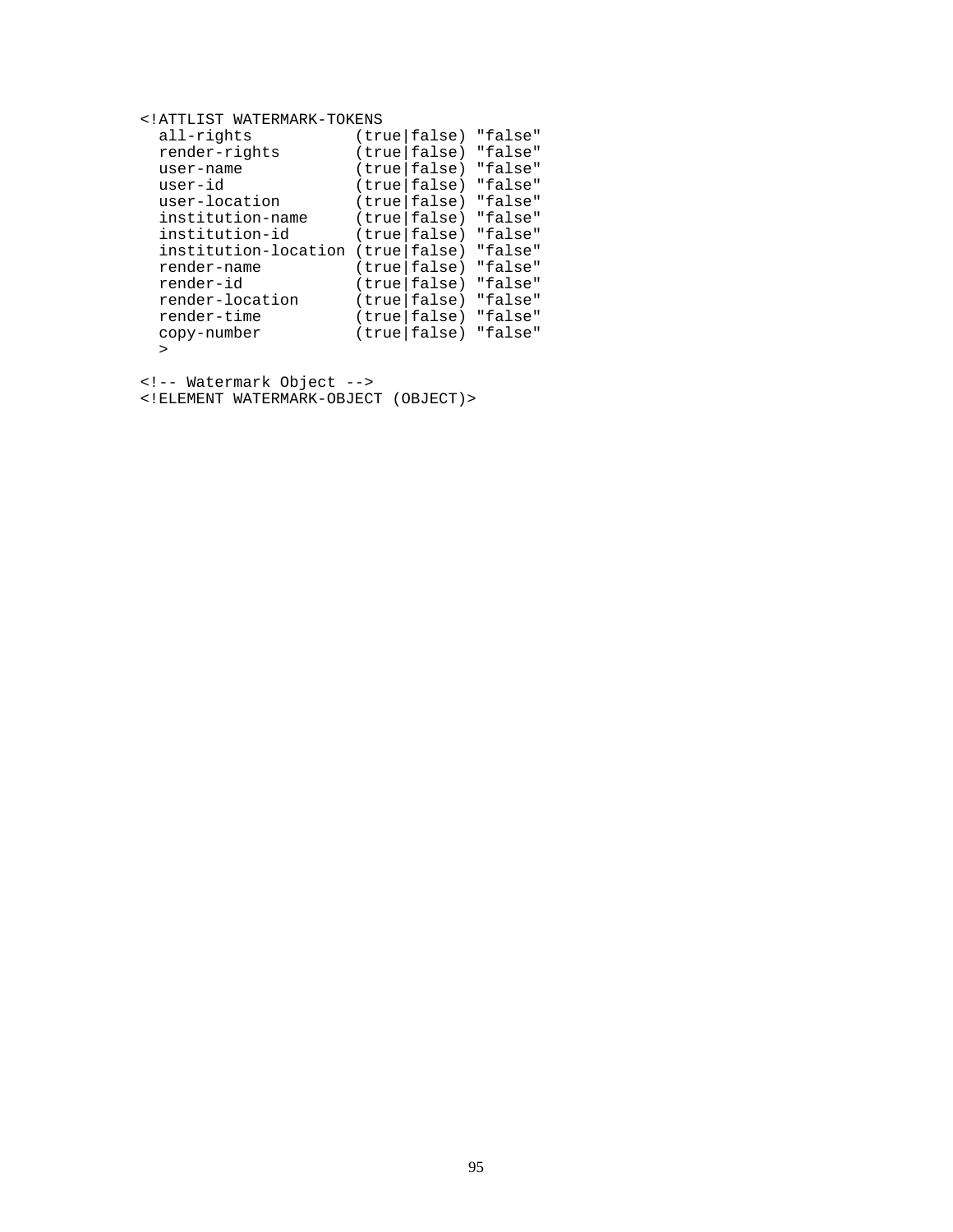## *9* **APPENDIX C. QUESTIONS AND ANSWERS**

This section answers basic questions about usage rights specifications.

#### **9.1 General Questions About Digital Property Rights**

#### **What kinds of computers can use digital works with digital property rights?**

*In principle, any computer can be made into a trusted system suitable to manage usage rights, at least for minimal levels of security. Different vendors will sell trusted systems with different levels of security. Most personal computers will be able to be trusted systems; other specialized devices (such as set-top boxes, personal audio equipment, and personal document readers) will eventually also be available as trusted systems.*

## **Do publishers need to learn the rights markup language in order sell or distribute digital works?**

*No. Publishers need not learn the rights markup language any more than they need to learn Postscript. Publishers do need to know the different kinds of rights, conditions, and billing approaches that are appropriate for their The rights language is chiefly intended to be machine readable. Publishers would use "publishing systems" to import digital works into a trusted system and to assign rights using a graphical user interface. Typically, the interface would provide standard digital "boiler-plate" or defaults reflecting their typical sales approaches.*

#### **What's to keep somebody from just copying a digital file once they get it?**

*On a trusted system with a high security class, any attempt to copy a file without authorization will be prevented by the system software. Even on systems with low levels of security, where some protection mechanisms can be circumvented by non-trusted software, there are barriers to use of files (such as their encryption) that make them hard to use outside the control of a trusted system.*

## **What's to keep people from just deleting the accounting information from their computers?**

*Accounting information is never kept in non-secure storage. On systems with low-level security, all transactions must be done when the computer is on-line - and all transactions are recorded at secure financial clearing house. Some trusted systems have secure storage, possibly in the form of removable security cards.*

#### **Even if computers have secure storage, what ensures that people will pay their bills?**

*Different people have different credit ratings and people do not like to damage their credit ratings. Some people will have repositories that work like credit cards, and others will have repositories that are prepaid debit cards. As with conventional credit cards, people who don't pay their bills will have trouble obtaining further credit.*

## **Won't there be a lot of resistance by consumers to controlling use of digital works? (Look what happened to earlier "copy protection" schemes for software.)**

*Copy protection schemes have had two major flaws from a consumer point of view: (1) They do not offer any advantages to the consumer and (2) They get in the way of unconventional but fair uses of the material. The goal of copy protection schemes is*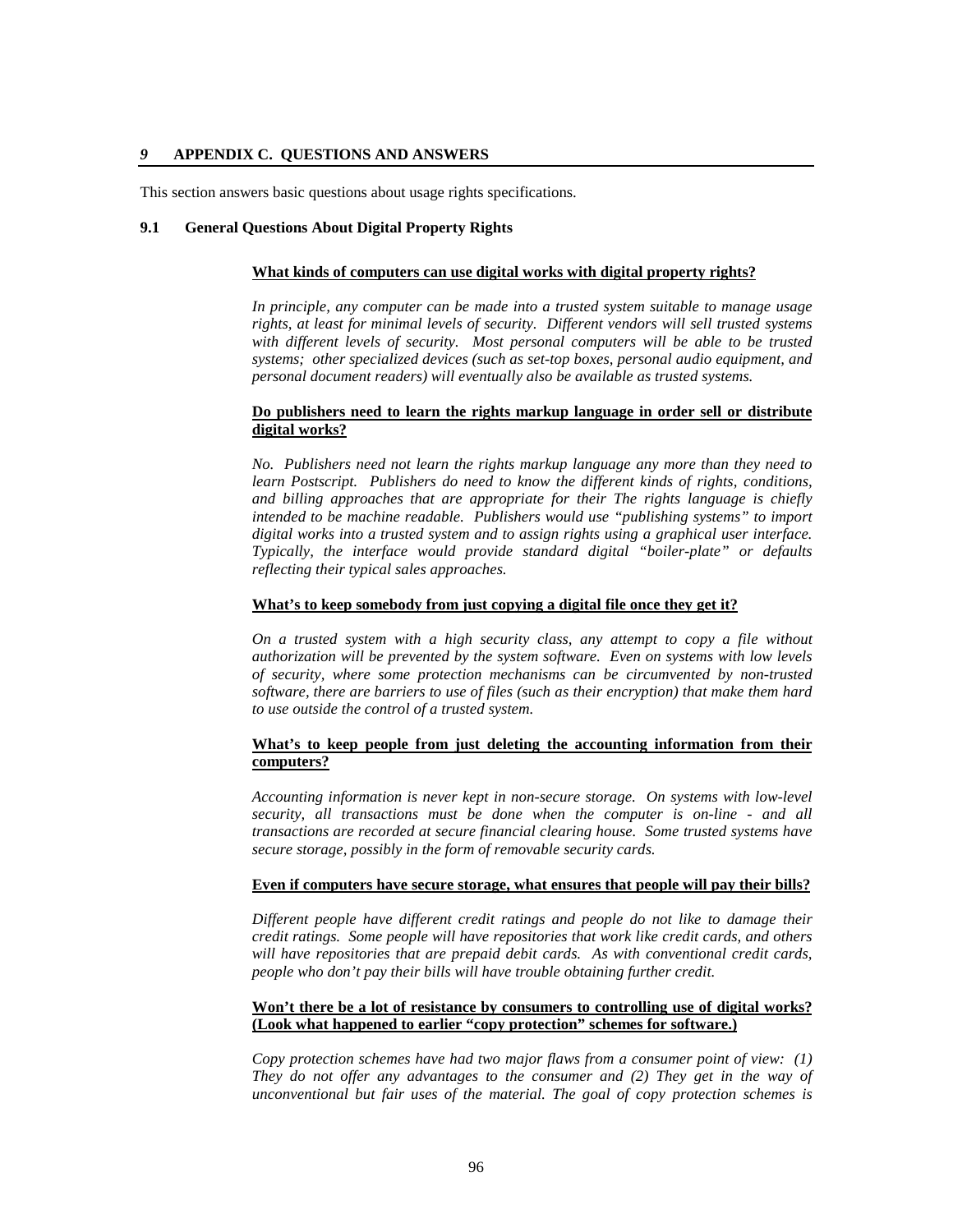*mainly to thwart unauthorized copying of digital works, without offering any advantages to consumers. The goal of usage rights is to promote a lively commerce in digital works. There are many possible advantages to consumers for digital publication. One advantage is the convenience of being able to order and accept immediate delivery of works any time of the day by phone, network, or even from a friend using consumerbased distribution. Another advantage is that it will often be possible and easy to arrange for inexpensive trial use of works for limited time periods. Finally, the cost of individual works to the consumer may often be lower if they choose to pay by the hour for works.*

#### **Will digital property rights create obstacles for consumers to use the works?**

*The goal in designing hardware and software for using digital works is to keep it simple. For example, on a trusted personal player, playing a digital work should be pretty much the way that playing is now -- you push the play button. When a user plays something the first time, he may need to insert his personal ID card or interact with an interface to choose whether his paying for the copy, paying by the use, or paying by the hour. For users of personal computers, the extra interactions with user interfaces will be minimal and use familiar styles.*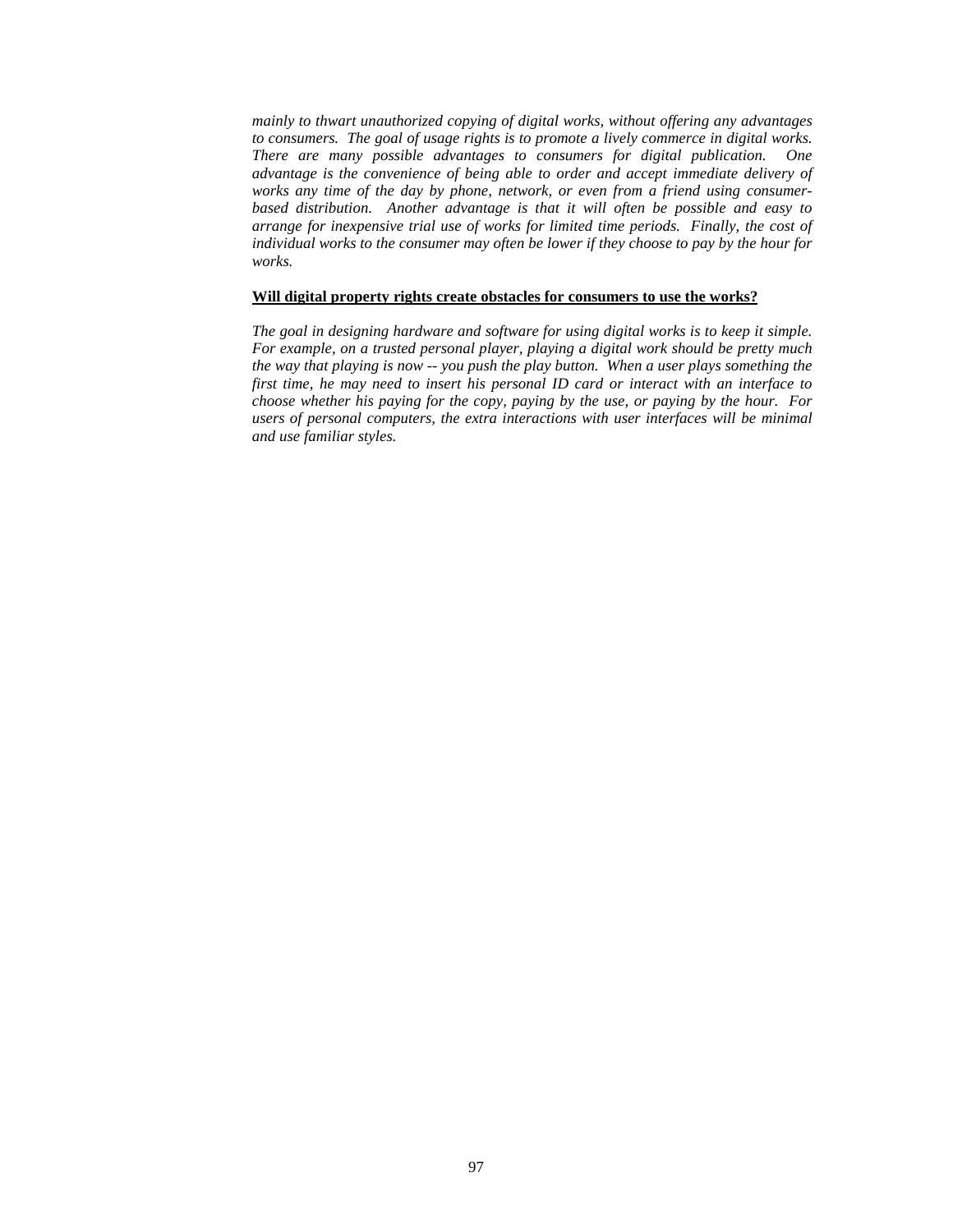# **What happens if somebody has an accident and loses a digital work. (For example, the repository may break or be lost? )**

*Different publishers may have different policies for handling these situations., depending on the price of the work and whether the work's ownership is known to the publisher. The usage rights approach has built-in provisions for governing such loss through the Backup and Restore rights.*

# **What happens if a repository is compromised? (Who is responsible for the publisher's losses if a rogue copy gains wide circulation?)**

*Repository software and policies will be designed to manage the risks in the relationships among multiple platform vendors, financial clearing houses, publishers, and consumers. One approach is to have a certain low-level surcharge per transaction be used to cover insurance. The amount of risk can be reduced by a variety of other measures, including hot lists of compromised repositories and rogue works, digital certificates that expire, and access to relevant accounting data by law enforcement agencies.*

## **What will it cost to update my Compaq 486 laptop computer to a good security level repository in September 1998?**

*Some questions are beyond the scope of this manual. Certainly the goal of this effort is to develop a market for affordable and secure enough solutions.*

## **What happens when there is a conflict between usage rights specifications on a digital work and copyright law? For example, suppose that copyrights are supposed to expire after some period of time, but a digital work on a repository still insists on fees and conditions to use the work after that date?**

*This issue goes beyond the scope of this document. A casual analysis suggests that the precedence of copyright law and contract law (implied by usage rights) may be argued. The issue here is social and legal, not technological.*

## **9.2 Questions About Work Specifications**

## **Do all digital works have Work specifications?**

*Yes. A work specification is the top level specification for any digital work with usage rights.*

## **How do I decide how to divide a work up into sections with separate work specifications?**

*Any part of a work that has distinct rights needs a separate work specification. Any part of a work that needs distinct permissions or distinct accounting of usage fees needs a separate work specification. When derivative works are made as a composition of separately created works, it is typical to have a separate work specification from each. If the works are made using the Extract and Embed rights, the work specifications would be made automatically.*

## **Who assigns a work-id to a work?**

*The publisher assigns a work an identification using a publishing system. This is part of the process of importing a digital work into a repository. For the ID to be useful, the publisher would also want to make a reference copy available in a standard place, such as a public repository that they keep on-line or with an institution like the Library of Congress. The institutional arrangements for establishing reference copies have not been determined yet.*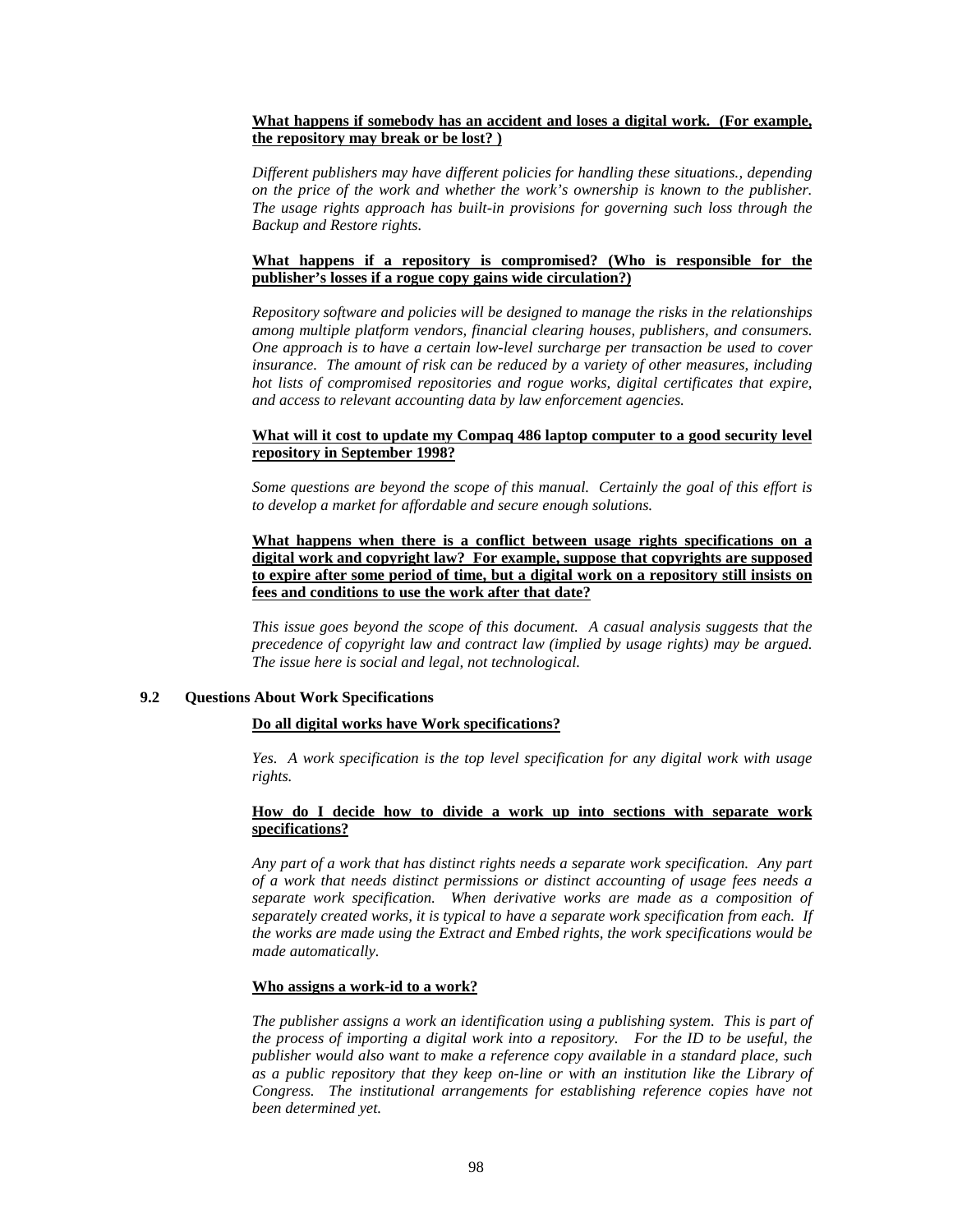## **Who is the owner in a work specification?**

*The owner is the rights owner. Typically, this would be either the author or the publisher. The copy owner is the purchaser of a particular copy of a work.*

#### **How does a publisher get an authorization id?**

*An authorization id is something that comes with a digital certificate identifying the publisher. The usage rights approach assumes that there will be a small number of wellknown authorities that issue certificates of identity. The public keys of the well known authorities would be known to essentially all trusted systems. We will refer to one such institution as the "Digital Property Trust" without being exact yet about its institutional nature.*

## **Can someone publish a digital work without obtaining an ISBN or ISSN?**

*Yes.*

## **What kinds of records do trusted systems keep about billing and usage?**

*Trusted systems keep track of all of the billable transactions on a work so as to carry out their accounting function.*

#### **Who would have access to usage data on trusted systems?**

*A basic principle is that these records should only be available to appropriate authorized institutions, and that institutions that access the information have certain obligations to protect privacy. Furthermore, authorized institutions need to have established and published policies about how they use the data.*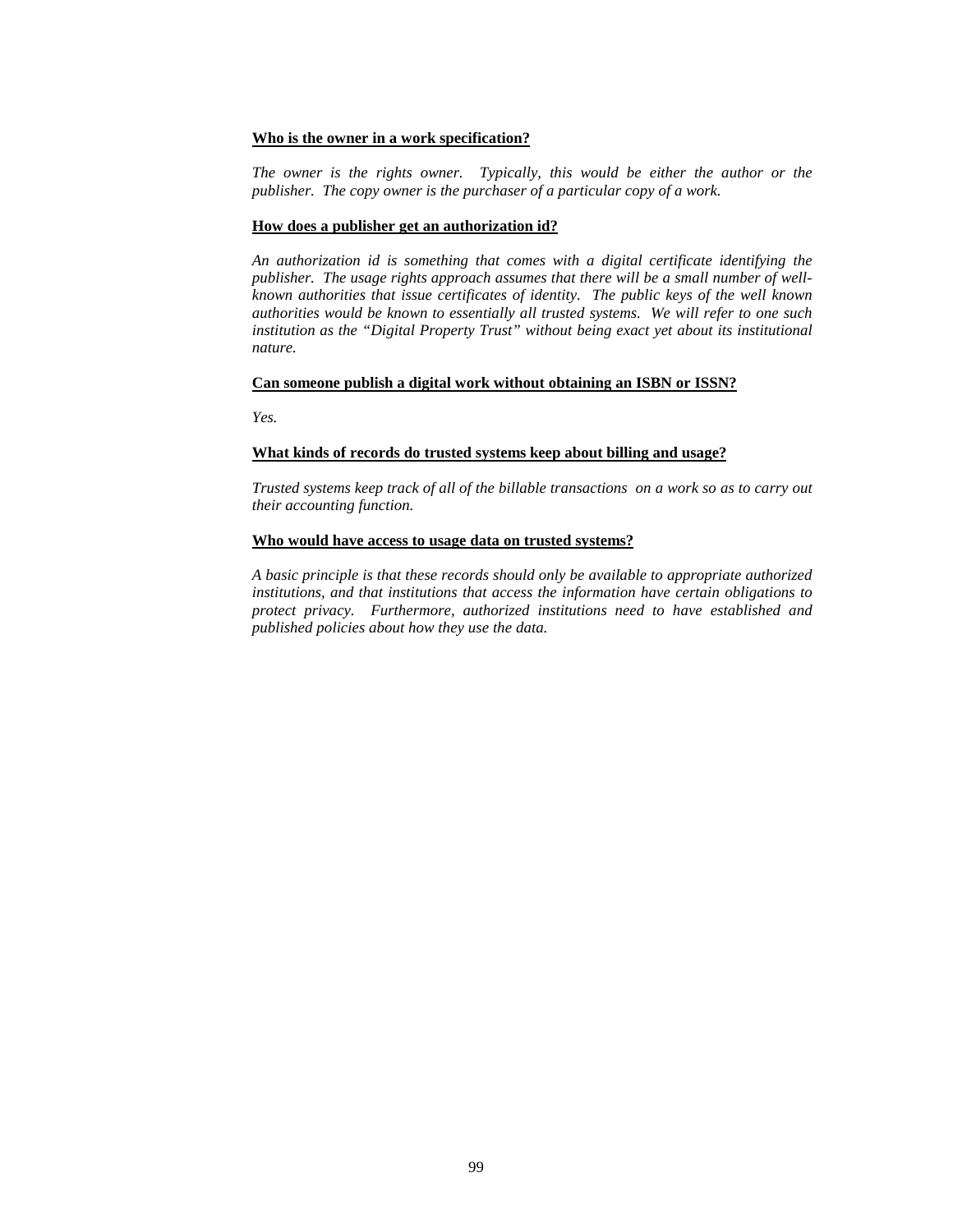# **9.3 Questions About Transport Rights**

## **What is the difference between the Copy right and the Transfer right?**

*The Copy right and the Transfer right are both transport rights, in that they govern the flow of digital content between repositories. When the Copy right is exercised, a new copy is created on a second repository. After a Copy right has been exercised, the number of digital copies has been increased. Exercising a transfer right moves a copy from one repository to another. At the end of a transfer transaction, the original copy on the sending repository is deleted.* 

# **If someone has a work with a Copy right, does that mean that they can make digital copies and also print a document?**

*No. Before someone can exercise a Copy right, they must satisfy the fees and conditions associated with the right, which may include having particular authorization certificates (licenses) and paying certain fees. For example, the right might require that the receiving party have a certificate that they belong to a licensed organization or even that they old enough. Furthermore, the Copy right does not govern printing. It only governs the making of digital copies. The Print right governs the making of copies on external media, such as on printers or magnetic storage devices.*

## **If I want to loan a digital work to a friend, can't I just exercise a Transfer right?**

*You could use a Transfer right, but you probably don't want to. Exercising a Transfer right removes the copy of the work from your repository. If your friend does not return the digital work, then the situation is much the same as when you loan somebody a paper book and never get it back. In contrast, the Loan right allows you to specify a loan period at the time of the loan. At the end of that period, the copy on your friend's repository deactivates and the copy on your repository reactivates, effecting an "automatic return."*

## **If I borrow a copy of a digital work from a friend, can I make a copy of it?**

*This depends on the rights that are active on the loaner copy. A publisher uses the NEXTRIGHTS specification to indicate what rights are active. It is often in the publisher's interest to put Copy rights on loaner copies, because that enables more consumer-based sales. The right to make a copy of a loaned work is governed by the rights on the loaner copy. If there is a Copy right, then you can exercise that right. The Copy right specifies the fees and conditions that apply for making the copy.*

# **If I loan a copy to a friend, can I still use it when it is loaned out?**

*Generally not. The usual arrangement is that only one person at a time can use a copy of a digital work. There are exceptions to this. For example, a user may have more than one copy of a work and can still use it as long as some copies are not yet loaned out. Also, a publisher can specify what rights remain behind during the period when a work is loaned out.*

# **If no rights can be exercised when a digital work is loaned out, does that mean that the copy owner cannot even pay to get another copy?**

*Not necessarily. A publisher can use the REMAININGRIGHTS specification to indicate that certain rights can still be exercised when a work is loaned out. In particular, it is generally in the publisher's interest to have Copy rights remain on the work.*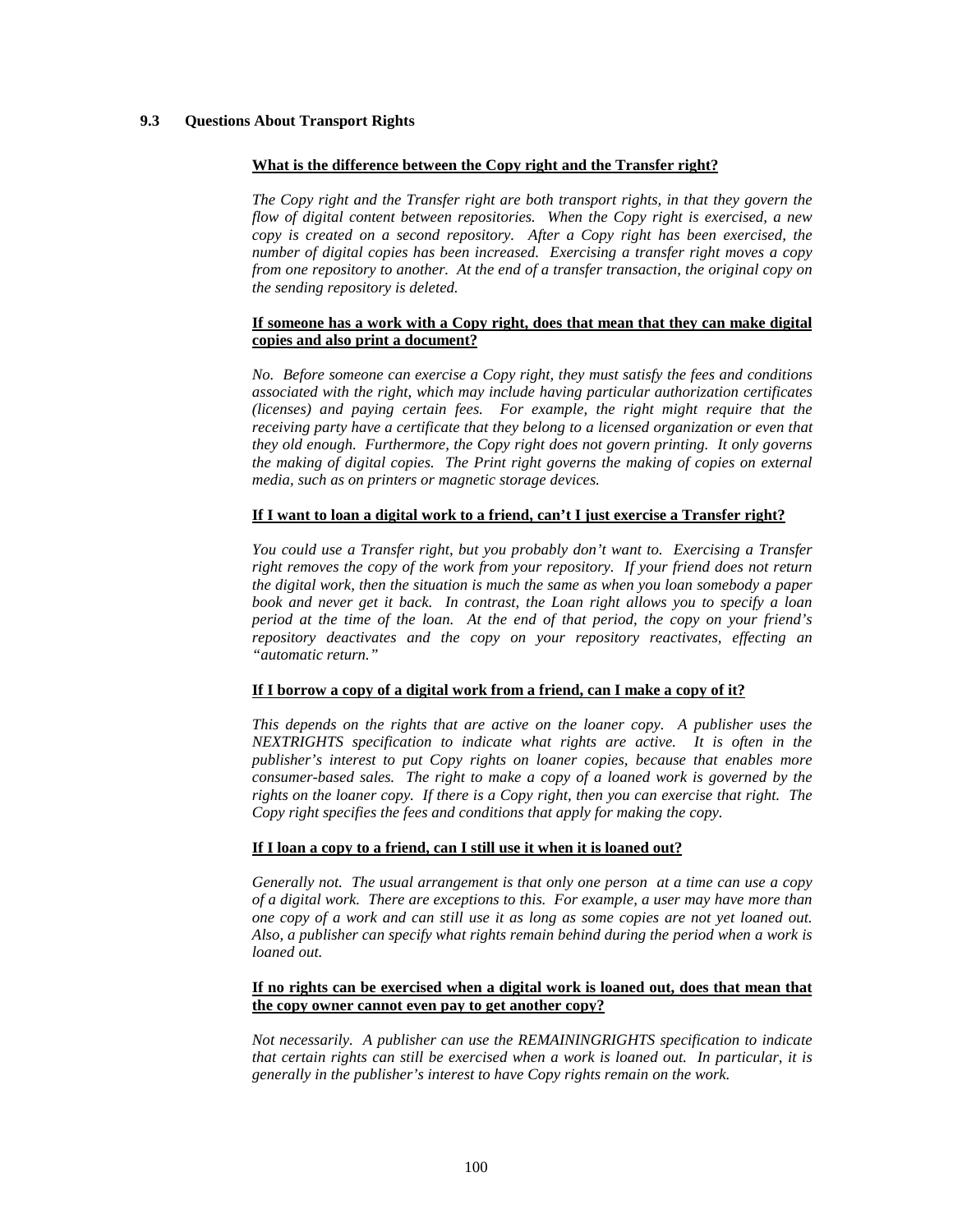# **9.4 Questions About Render Rights**

## **I can't find a Display right. What right would I use to read a copy of a work?**

*The Play right. The Play right is used generically to refer to ways for a user to experience a work. This includes displaying a work on a screen, playing a work over a speaker, playing a video game, and running a computer program.*

## **I can play a digital movie on a screen, or digital music out a speaker. What is to keep someone from using a video camera or tape recorder to make a copy on magnetic tape?**

*Anything you can see or hear can probably be copied at some level of resolution on a video camera. Although unfair copying is generally prohibited by copyright law, usage rights and trusted systems can not block such copying. However, there are some deterrents. One deterrent is that generally the transition to and from analog signals introduces noise and degrades the quality of the copy. Also, it is possible to embed digital watermarks (or hidden signatures) in the work so as to make the copy traceable to the source. These could show up as almost unnoticeable marks on a page, sounds in music, or image alterations in video that could be used later for tracing the source.*

## **If you can print out a work, what's to keep somebody from just making photocopies?**

*Copyright law governs the making of copies, but there is nothing in the technology for current generation copiers that stops a person from making photocopies of a paper document. Publishers can address this risk in several ways. First, they can limit who has the right to print a document. For example, they may limit this to people who are certified subscribers to the Copyright Clearance Center. Furthermore, they may require that printing take place on trusted printers that use watermarks. Watermarks make it possible to trace the user and repository from which the paper copy was printed.*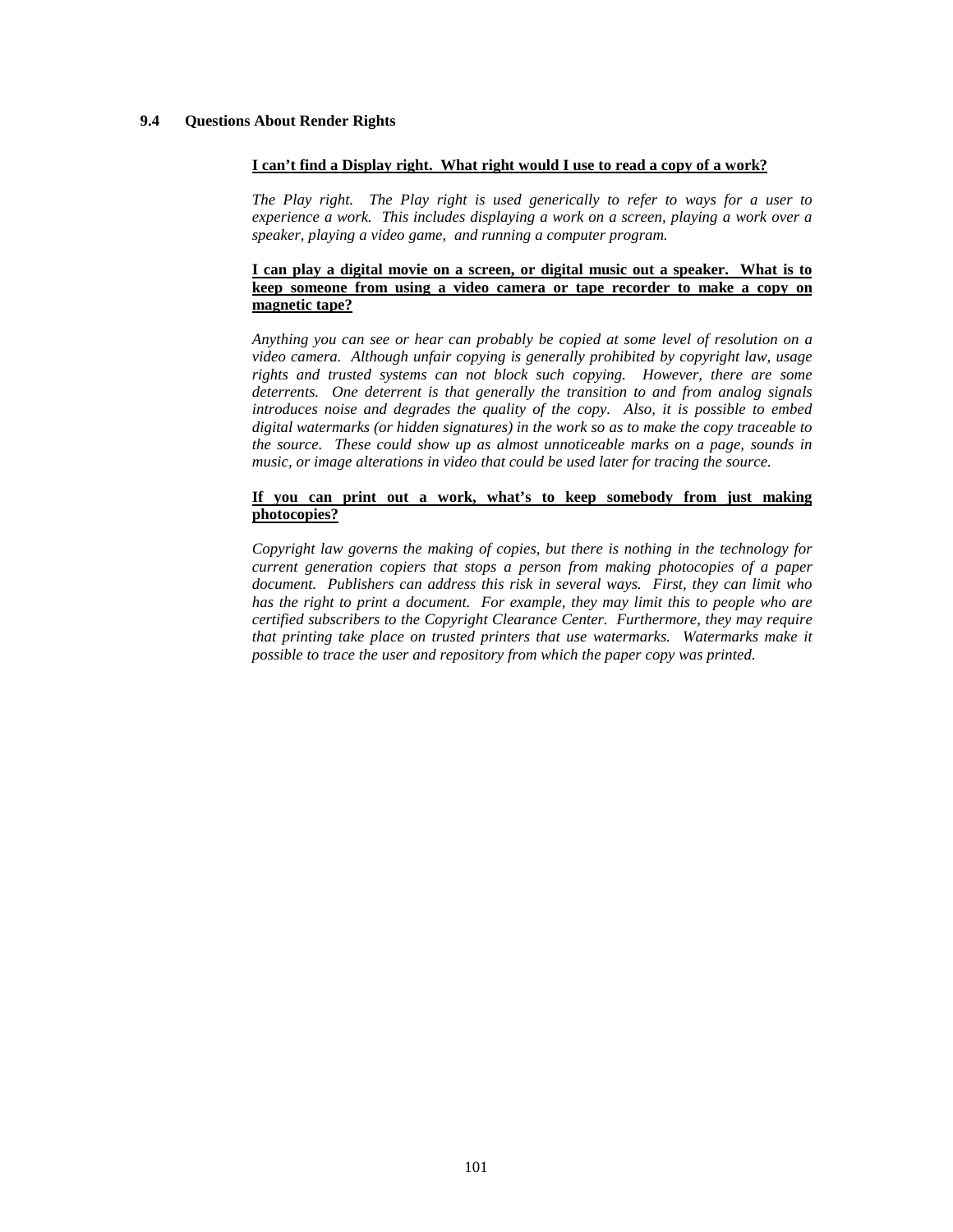## **9.5 Questions About Derivative Work Rights**

## **How does a publisher know that fees and conditions will be honored when a published digital work is incorporated in somebody else's derivative work?**

*Derivative works are constructed by trusted systems whose function includes keeping the specifications for fees and conditions attached to the digital work. When derivative works are constructed in this way, the collection of fees and honoring of conditions is automatic and enforced by all of the repositories that are involved.* 

## **Would I need to obtain written permission to reuse a portion of a published digital work a new derivative work?**

*The reuse of a portion of a digital work is governed by the derivative work rights - Edit, Extract, and Embed. If a publisher has anticipated such uses and specified the rights and conditions, and you are agreeable to the rights and conditions, then you can just go ahead and reuse the work. The trusted systems will take care of billing and use restrictions automatically. This feature is intended to encourage the commercial reuse of works, providing a low overhead way for publishers to get compensation for such uses.* 

#### **How could I say that a portion of a work can only be used for "professional" purposes? For example, I may not want certain digital pictures in a particular work to be used for entertainment publications.**

*Usage rights can only specify conditions that can be understood and enforced by trusted systems. One way to do this would be to require possession of a "professional" license from someone to exercise the Embed right. Another measure would be to require a "professional" license for someone to exercise a "Play" right.*

## **9.6 Questions About File Management Rights**

# **What's to keep me from making a backup copy, selling the original, and then exercising a Restore right?**

*Restore rights can have various conditions. For example, they may require tickets, fees, or communicating with the publisher's system. It is up to the publisher to choose conditions that adequately meet their security needs.*

#### **If I make a backup copy, where do I actually store it?**

*Backup copies of a file are actually encrypted files, with usage rights typically for restoring them, printing them, and transferring them. You could transfer the backup copy to another repository. You could also "print" them to external storage, such as an external disk for safe keeping. You also need to keep the file with the key for decrypting the backup file in secure storage on some trusted system.*

## **Suppose that my friends and I commonly exchange digital works. How do I keep my friends from accessing my private files when we connect our repositories?**

*One way to do this is to organize your repositories into folders with different usage rights on different folders. Most repositories will come with a "private rights group" that requires your personal identity before rights can be exercised. By putting this rights group on your private folders, you can exclude others from using or even seeing what's in those folders.*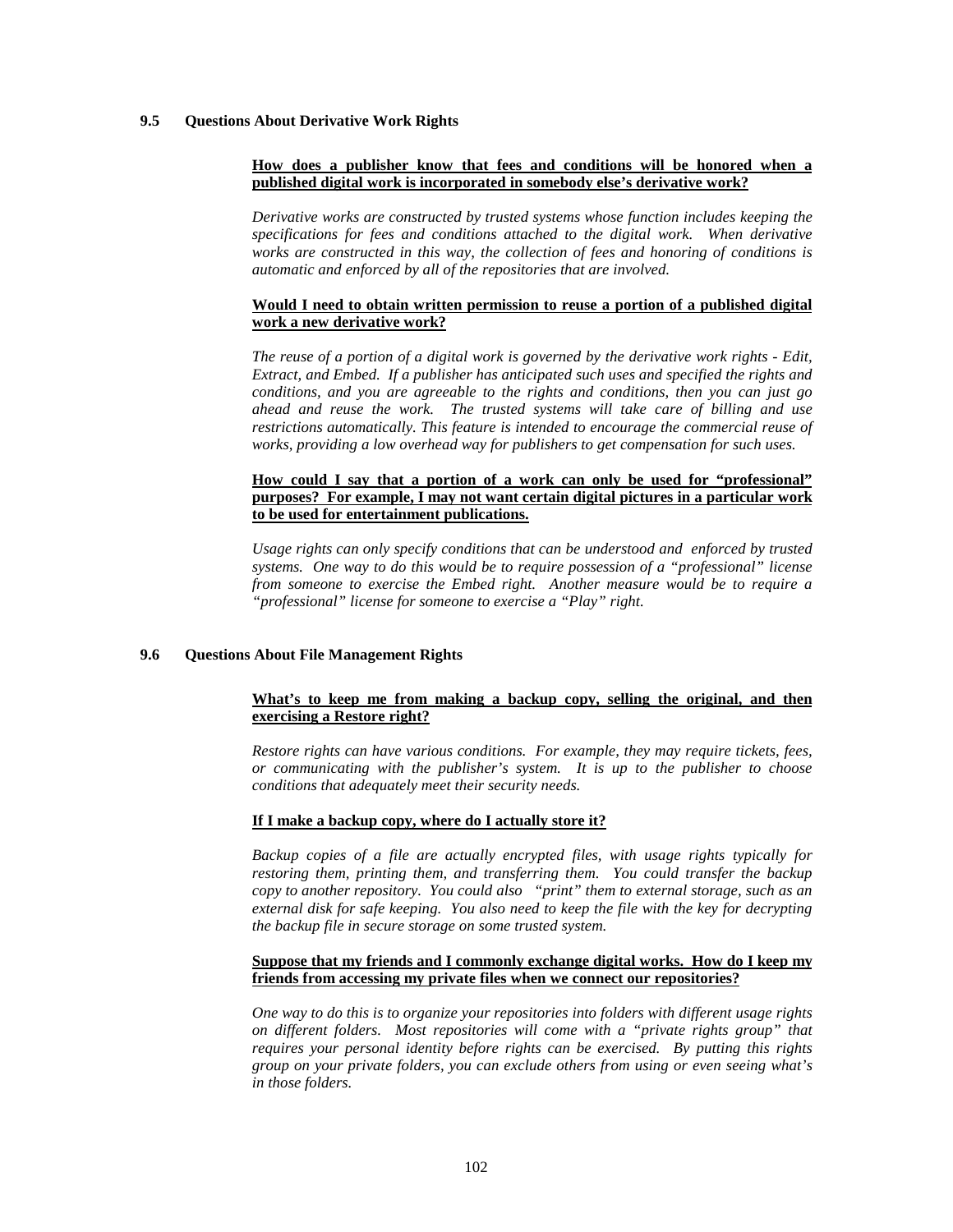## **If I have a digital work that I suspect is damaged or not genuine, how can I check it out?**

*Illegitimate copies of digital works will sometimes be circulated. These works might be created when someone manages to compromise a repository. They may also be created entirely from scratch, where someone copies a digital work manually and then offers it up for sale. Verifiers are systems that check the authenticity of a work. Some verifiers will be available on most repositories. These low-level verifiers can check encryption codes, hot-lists of rogue works, and so on. Other verifiers may compare a work to a reference copy. Such verifiers may be available on the network, where they have local access to the reference copy.*

## **Do all works have Verify rights?**

*No, although almost all legitimate works will probably come with Verify rights with no associated fees or conditions.*

## **Can I verify a work even if it does not have Verify rights?**

*Yes. In effect, an explicit Verify right makes it possible to transmit a copy of a work to a "verification server" without paying the required fees often associated with exercising a Copy right, and without losing a local copy of a work as in exercising a Transfer right. However, a work can always be transferred and subsequently returned. Some "players" and other programs can also perform verification functions.*

## **If I delete a digital work, do I get my money back?**

*Probably not. Although it is possible for a publisher to give a credit when you delete a work, the more likely case is that deleting a work is like throwing away a book when you are done with it..*

## **9.7 Questions About Time Specifications**

## **Do all starting and expiration times on digital works need to be given in Greenwich Mean Time?**

*Yes and no. The times written in the language are always in terms of GMT. However, times are translated to and from the user's own time zone automatically by the user interface of the trusted system, so the user never actually sees the GMT times.*

## **Do rights on works need to have expiration dates?**

*No. Expiration dates are optional. If no expiration date is given, then rights never expire.*

## **What's the difference between a fixed interval and a sliding interval?**

*In a fixed interval, a right is valid from a fixed starting time to a fixed stopping time. In a sliding interval, the duration of the interval is fixed, but the interval starts the first time that the right is exercised.*

### **What happens when there is a conflict between a metered interval and an expiration date? For example, suppose I have the right to use a work for a month, but the expiration date expires tomorrow.**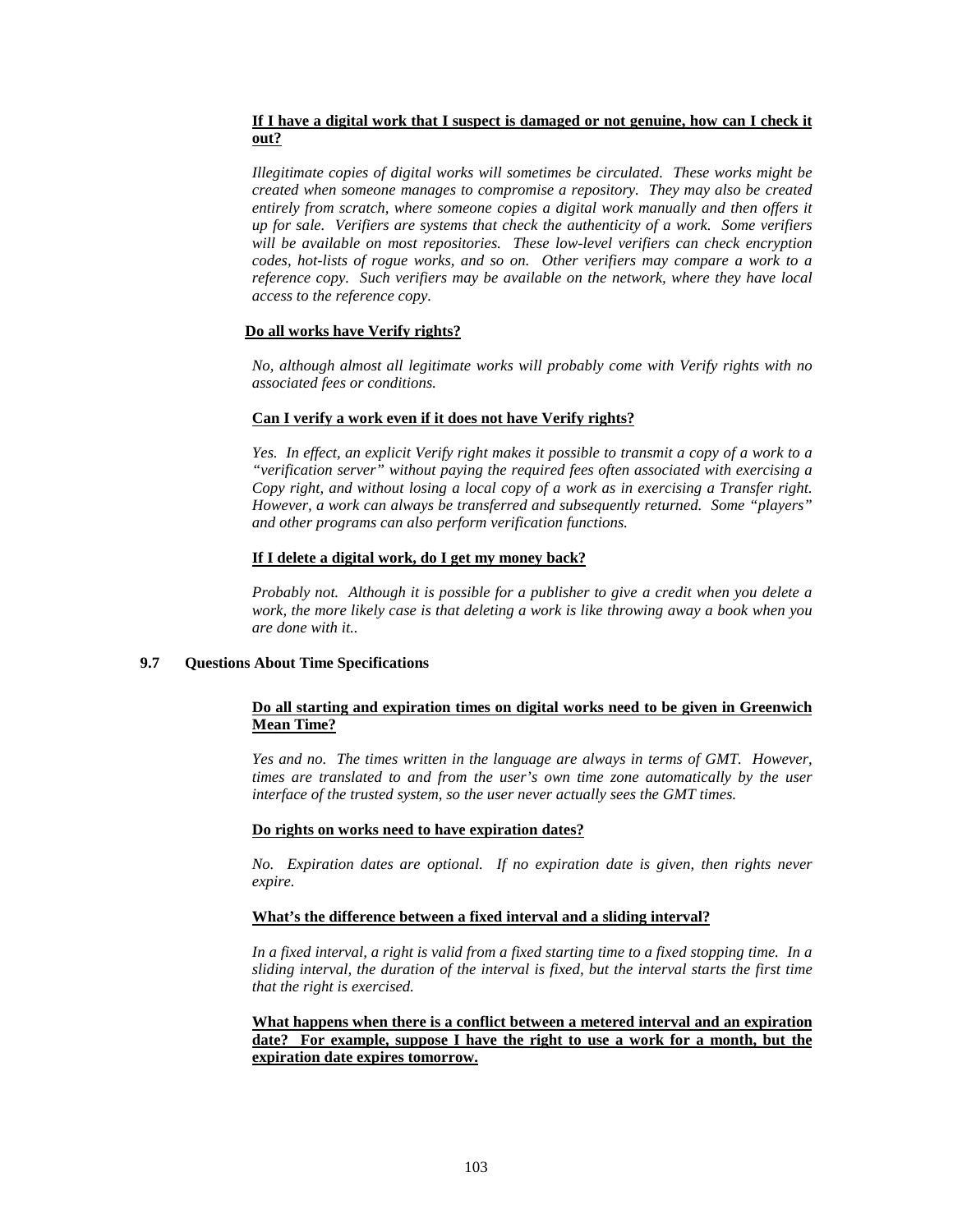*In this example, the right expires tomorrow, even though there is potentially time left on the meter. If the publisher wanted to offer a month of use independent of an expiration date, he could specify that the rights never expire.*

### **How will expiration dates effect libraries? Shouldn't libraries, or indeed anyone, be able to buy works without the rights expiring?**

*This is a good issue and reflects the social role of archiving of works. Authors and publishers that want to encourage archiving of their works should specify that the rights never expire.*

### **Suppose that the right to use a digital work has not expired, but that the ticket a user has to exercise the work has expired. What should the user do?**

*Get a new ticket. Expiration dates on rights, certificates, and tickets are independent of each other. Everything that a user uses in a transaction must be valid at the time of the transaction.*

#### **On a personal computer, a user can sometimes fool the system by setting any time he wants. Why can't he do this on a repository?**

*Except for repositories of the lowest security classes, one of the requirements is that the clock be tamperproof. Furthermore, repositories check and compare their clocks at predetermined times in their protocols. For example, when repositories exchange works or register with financial clearing houses, clocks are compared.*

#### **Suppose that the batteries run down on a repository. How do you reset the clock?**

*Part of the function of a repository is to detect that a clock has stopped. Before any timesensitive transactions can be carried out, the repository must obtain the time from another certified repository of adequate security level. Part of the communications protocol is to check and reset the clock under these conditions.*

## **Suppose I buy a copy of a repository and then discover that all of the rights have expired?**

*Creating a work whose Copy rights expire long after other rights is a questionable publishing practice. Repository software can be made to check for such situations before money is exchanged to copy a work.*

## **9.8 Questions About Fee Specifications**

#### **How do I get an account?**

*From an on-line bank. This could be a credit account or a debit account. The goal of this approach is to work within the initiatives already being developed for electronic commerce.*

#### **How does a publisher make digital tickets, and refer to them in rights?**

*Publishing systems have basic commands for making tickets and for including them in rights specifications. In this process, the publisher assigns expiration dates, usage rights on the tickets, identifiers, and so on. Digital tickets are digital works are distributed like other digital works and their use and transport is governed by usage rights.*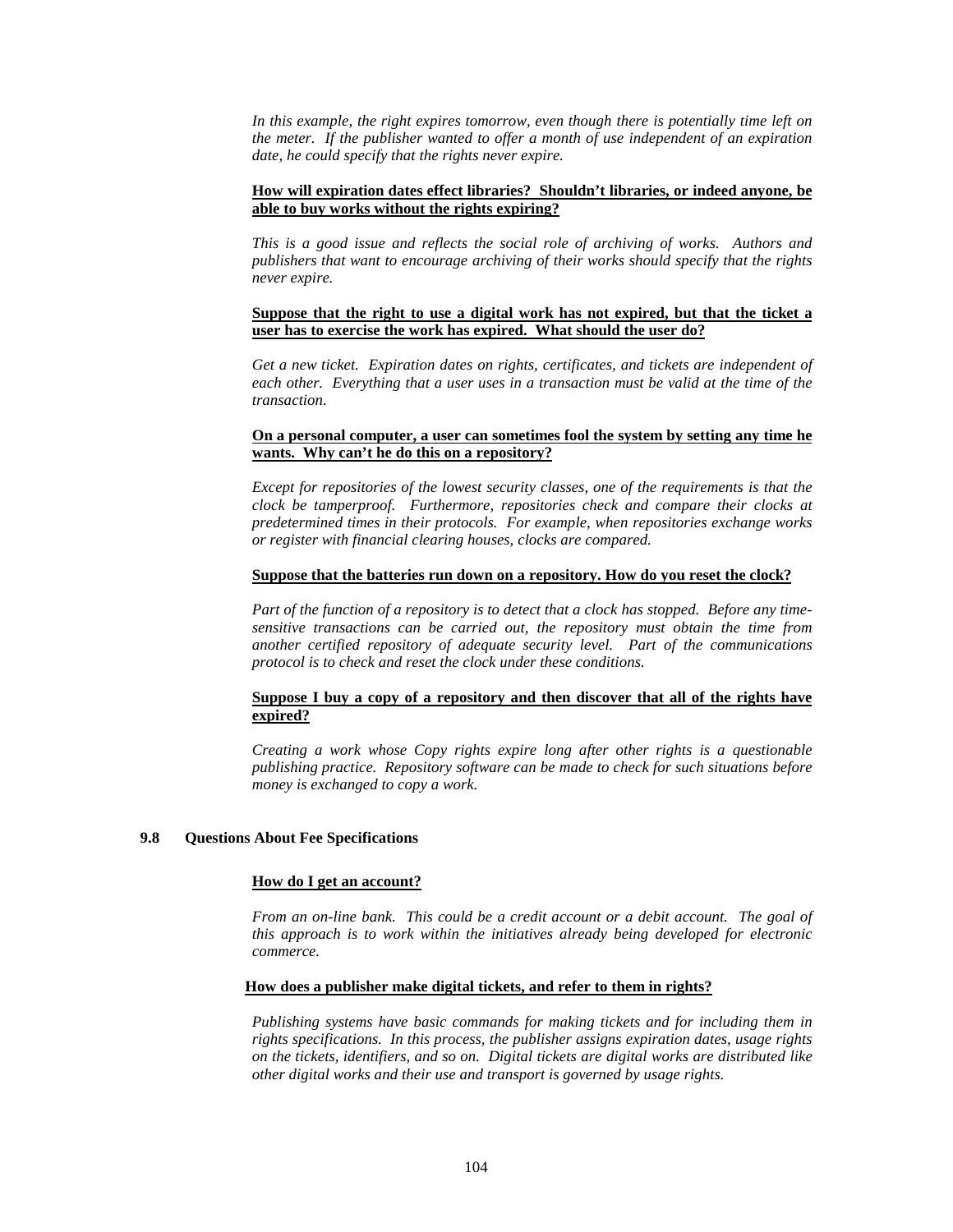#### **Suppose that I pay to use a work by the hour, and then later decide to buy unlimited use of the work. Can I apply my metered fees towards the purchase?**

*The answer to this depends on the publisher. A repository treats these as two separate transactions. In principle, publishers can offer all sorts of rebates, specials, loyalty programs, and other incentives In some cases, a publisher would aggregate transactions according to the offer and then send credits to your billing account or grant you digital tickets that can be used with the publisher's products.*

### **What is a "per-use" payment, that is, how do you define a single use of a work? What happens if a user starts using a work, is interrupted, and then starts again. Is that two uses? Alternatively, if a user plays a piece of music for two days, is that a single use?**

*In general, a per-use fee is charged every time that a right is exercised. For example, a per-use fee for a piece of music might be assessed every time the Play button is pressed. In the example given, where a user is interrupted and restarts the music, two uses would be counted. Similarly, if the music is played continuously for 2 days (using pause and reset or something), that would be a single play.*

*However, both of these examples can be modified by including a min-price-spec and a max-price-spec in the fee language. For example, the following right assesses a fee of fifty cents per use, but also caps the fee at fifty cents per day and requires a minimum fee of fifty cents per day. With this specification, the user can exercise the Play right as often as desired in a single day without paying more than fifty cents. Furthermore, if the user extends the Play for more than one day, he will pay an additional fifty cents.*

```
<PLAY><FEE><MONETARY>
   <PERUSE value=".50"/>
   <MAX><RATE value=".50"></RATE><PER days="1"/>
    <MIN><RATE value="50"></RATE><PER days="1"/>
      <ACCOUNT>
         <ACCOUNTTO="Account-Jones-Pub248afdoiu4398"/>
   </ACCOUNT>
</MONETARY></FEE></PLAY>
```
### **In a Metered fee specification, is there a difference between a fee of sixty cents per hour and a fee of a penny per minute?**

*These rates can be the same or different, depending on other parts of the fee specification. The key issue is how the user is charged for partial use of a time period.*

```
<PLAY><FEE><MONETARY>
   <Metered><RATE value=".60"> </RATE><PER hours="1"/><BY
minutes="1"/>
      <ACCOUNT><ACCOUNTTO="Account Jones-Pub-
245lkj5987"/> </ACCOUNT>
</MONETARY></FEE></PLAY>
<PLAY><FEE><MONETARY>
   <Metered><RATE value=".60"> </RATE><PER minutes="1"/>
      <ACCOUNT>
         <ACCOUNTTO="Account Jones-Pub-245lkj5987"/>
      </ACCOUNT>
</MONETARY></FEE></PLAY>
```
*In the two play examples given here, both fees are computed the same way —to the nearest minute. The first example specifies the rate by the hour, but the "By" specification says that it is computed proportionately to the nearest minute of use. The*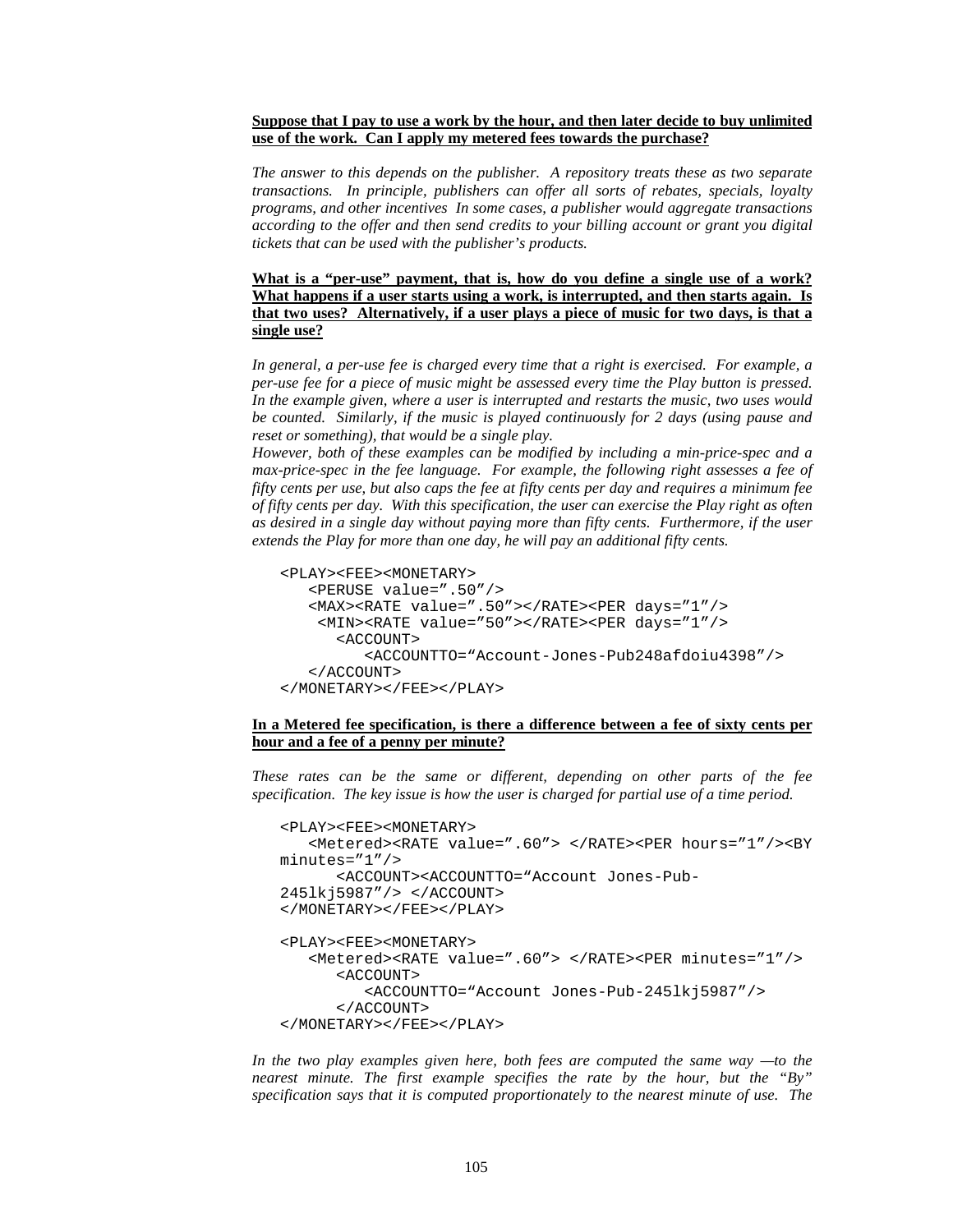*second example gives the rate by the minute. Since it does not have a By specification, it is computed to the nearest minute by default. In this way the rights markup language gives a publisher the flexibility to specify a rate in the most understandable terms.* 

#### **In a Metered fee specification, is there a way to limit the maximum amount that a user needs to pay to exercise a right in a day?**

*Yes. This is another application of the maximum price specification. For example, the following specification charges sixty cents per hour accounted to the nearest minute but sets a maximum fee of two dollars per day.*

```
<PLAY><FEE><MONETARY>
   <Metered><RATE value=".60"> </RATE><PER hours="1"/><BY
minutes="1"/>
   <MAX><RATE value="2.00"></RATE><PER days="1"/>
   <ACCOUNT><ACCOUNTTO="Account Jones-Pub-245lkj5987"/>
</ACCOUNT>
</MONETARY></FEE></PLAY>
```
#### **What are digital tickets good for?**

*Digital tickets can be thought of as publisher-specific coupons. Publishers can distribute them to favored customers, or even bundle them with digital works. In general, they are used in loyalty programs to encourage consumers to go to a given publisher.*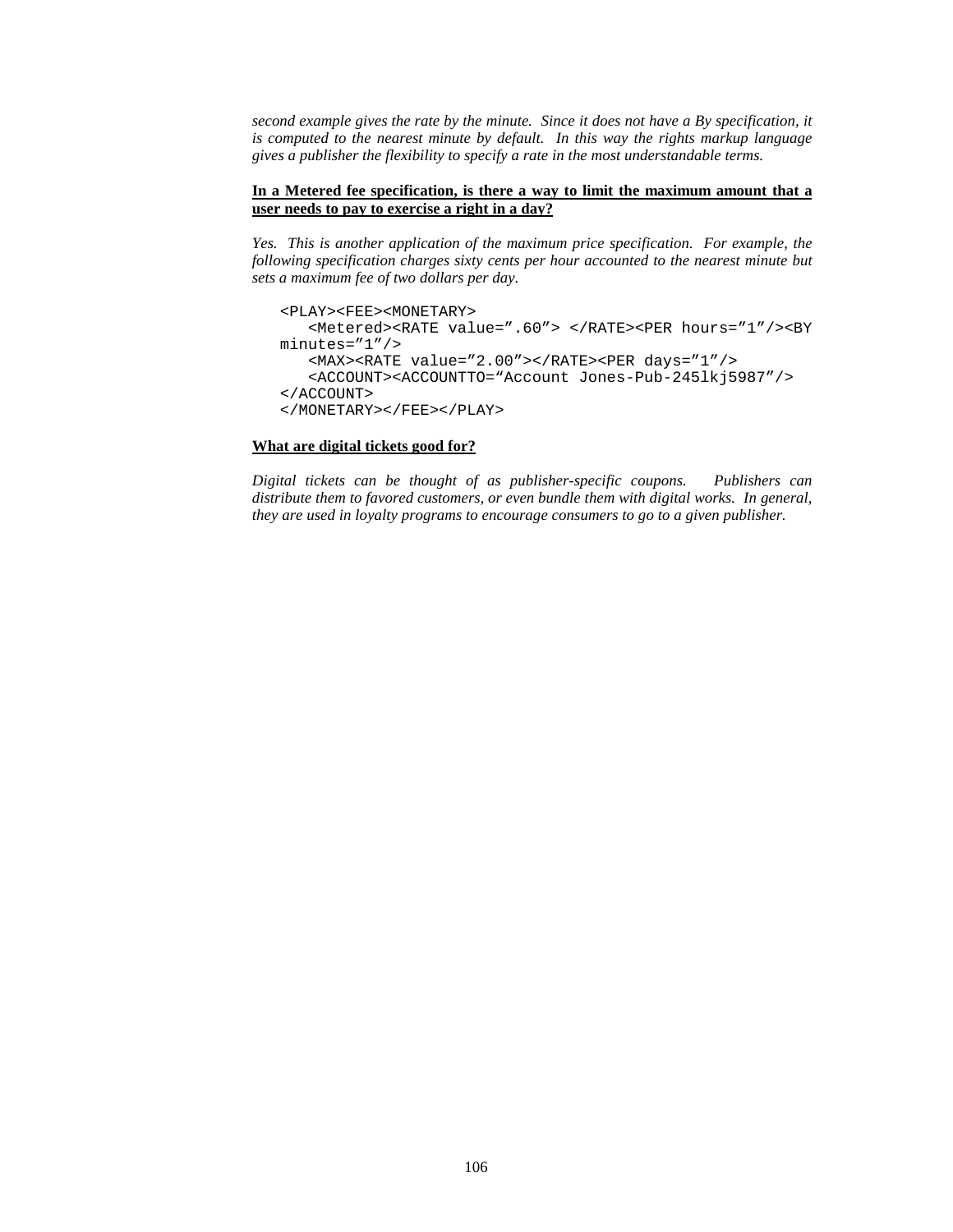### **How can a publisher use digital tickets to give discounts on exercising a right?**

*Here are two examples of how digital tickets can be used in flexible pricing. In the first example, exercising the Play right costs a flat dollar per use.*

```
<PLAY>
   <FEE><MONETARY>
         <PERUSE value="1.00"/>
   </MONETARY></FEE>
\langle/PLAY>
<PLAY><FEE><TICKET>
         <AUTHORITY id="Jones Publishers"/>
         <Type ticket-id=" Introductory Offer"/>
   </TICKET></FEE>
</PLAY>
```
*In the second example, the Play right can be exercised at no fee by presenting a ticket. The ticket could be purchased ahead of time by the consumer. Its pricing and distribution is separate from the work and pricing may vary with time. The ticket could also be free, distributed as part of a sales promotion.*

#### **How does a best price specification work, since an off-line repository cannot know the best price at the time of the transaction?**

*A best-price specification indicates a maximum fee to be paid. This is the amount that is charged to the user at the time of the transaction. Later, after transactions are cleared at a financial clearing house, the publisher can give a rebate if a better price was in effect, crediting the user's account with the rebate amount. If a repository is on-line with the publisher at the time of the transaction, the actual price can be known and used in the transaction.*

#### **What happens if the publisher's price has gone up, above the best price maximum set in the usage right?**

*In this case, the user gets the lower price, since the publisher has already agreed to that rate. If a publisher expects a price to go up or has uncertainty about this, then the offer can be limited to a period of time by the time specification for the right.*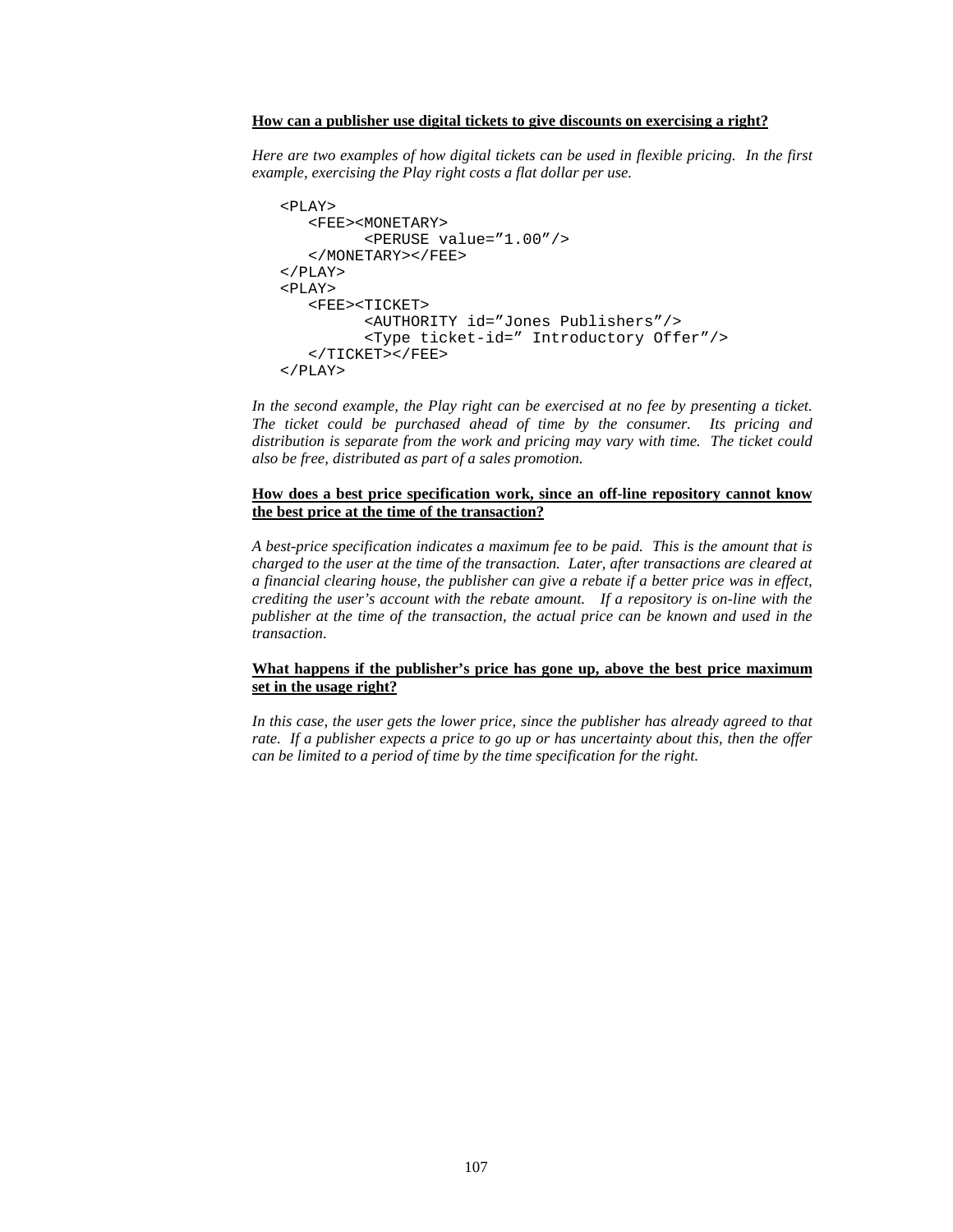#### **How can a user exercise a call-for-price option if he is off-line?**

*He can't. The call-for-price specification requires a communication between the user and the rights owner at the time of the transaction.*

#### **What is a markup fee used for?**

*Markup fees are used to tack an additional percentage-based fee s for using a work. This could be used by distributors as a way of recovering costs. It could also be used as an automatic way to collect sales taxes.*

### **Suppose that one publisher sells a digital work to a second publisher. Who gets the income stream from the usage of copies made and distributed by the first publisher?**

*When a digital work is sold, the contracts between the publishers could specify any way of dividing funds that makes sense. In this example, the works in the field would already have accounting information associated with the work. The accounting for dividing the continuing funds would need to be done by an accounting service trusted by both parties. For example, a financial clearing house could disburse the funds according to transactions. One way to anticipate this scenario would be for a publisher to obtain a unique account number for each digital work that it publishes. Funds accruing to such accounts could then be routed as desired.*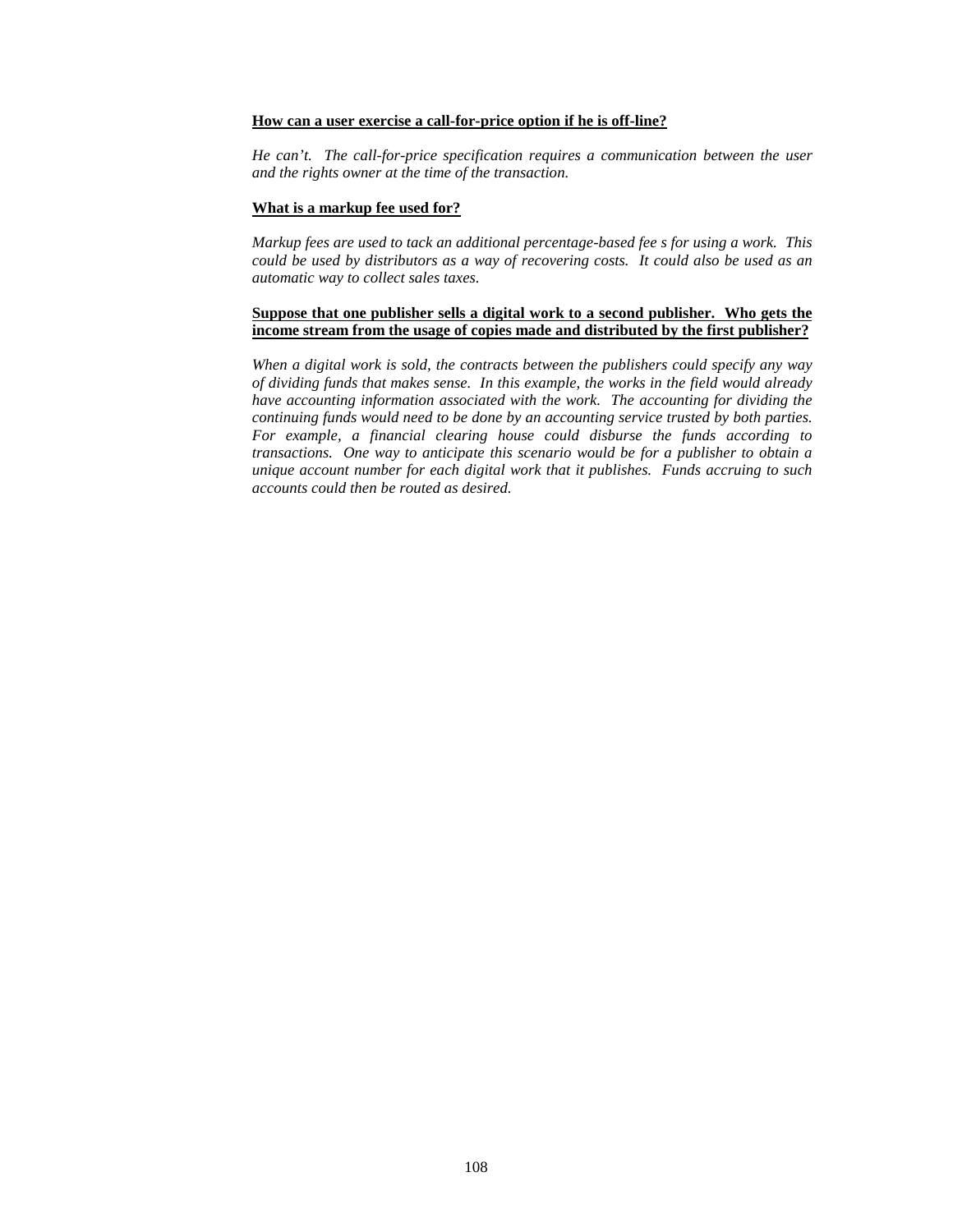### **9.9 Questions About Security and Authorization**

#### **What is the difference between a source authorization, a destination authorization, and a user authorization?**

*All authorizations are digital certificates. A source authorization is an authorization kept on the same machine as the digital work. It is usable in transactions by anyone accessing the work. A user authorization is associated with a particular individual. It is accessible to that individual when he is logged on to the repository. A destination authorization is an authorization that must be on a machine other than the one where the work resides.*

#### **Of what use is a destination authorization?**

*Destination authorizations are authorizations that must be on a repository other than the repository with the digital work during a transaction. They would appear in a right like the following:*

```
<TREANSFER><ACCESS>
   <DESTINATION><CERTIFICATE>
      <AUTHORITY id="Jones Publishers"/>
      <PROPERTYPAIR name="License" value="ABC-Site-
poiuqer98743"/>
   </CERTIFICATE></DESTINATION>
</ACCESS></TREANSFER>
```
*In this example, a digital work cannot be transferred to another repository unless that repository has a particular license on it., no matter who is requesting the transfer.*

#### **How does a site license work in this approach?**

*A site license is a license for all people in a given organization to use a work. There are important variations on site licenses. What the approaches have in common is that a work has a right requiring a license to exercise it.*

```
<PLAY><ACCESS>
   <PRINCIPAL type="User"><CERTIFICATE>
      <AUTHORITY id="Jones Publishers"/>
      <PROPERTYPAIR name="Type" value="Site-License"/>
   </CERTIFICATE></PRINCIPAL>
</ACCESS></PLAY>
<PLAY><ACCESS>
   <SOURCE><CERTIFICATE>
      <AUTHORITY id="Jones Publishers"/>
         <PROPERTYPAIR name="Type" value="Site-License"/>
   </CERTIFICATE></SOURCE>
</ACCESS></PLAY>
```
*Here are two examples of how the authorization might be specified in a right. In the first example, the authorization is a user authorization. Such authorizations would typically be carried on a personal card. When a person uses a computer, he inserts the card and the system can access the license there. In the second example, the authorization is a "source" authorization, meaning that the license is on the computer itself. Anyone using the computer could exercise the right. The first version controls who the person is, and the second version controls which machine has the license.*

*Sometimes the license itself would require a separate and remote license server. For example, a site license may limit the number of simultaneous users of a work. In this case, the license on each machine would ask its local license server to contact a*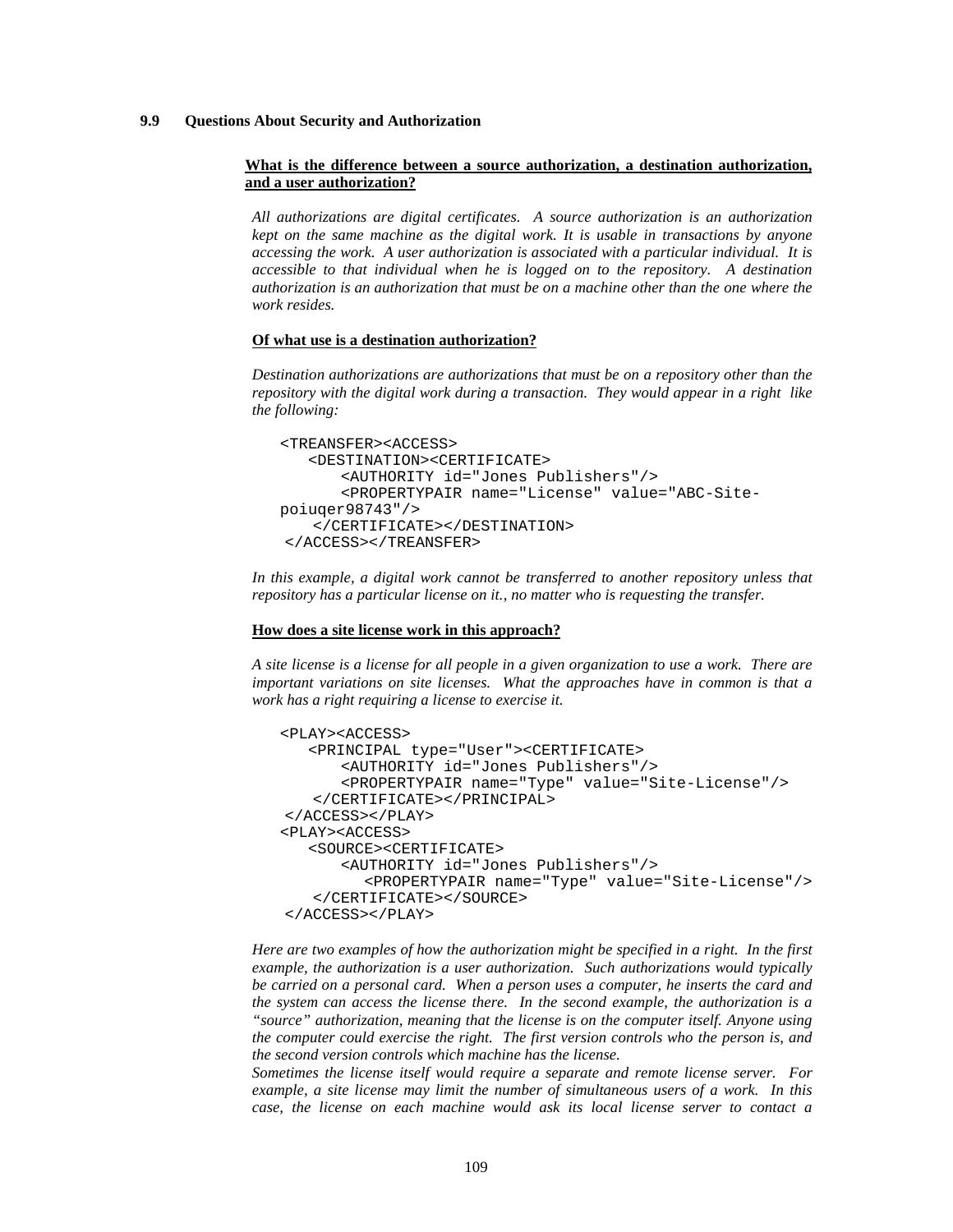*centralized license server which counts the number of simultaneous users and admits new uses as long as the total count is less than some authorized number.*

### **How would membership to a digitally-distributed journal work using this approach?**

*There are many different ways that on-line journals can be organized, so there is no single answer to this question.*

 *A publisher could bundle printed distribution with on-line distribution, or could offer these as separately-priced options. A subscriber would get a subscription license, and potentially a number of subscription tickets useful for various things. For example, there could be on-line search services or print rights associated with digital tickets. Publishers could offer on-line bulletin boards and e-mail forums, open to subscribers. Some institutions could have site licenses.*

### **How can a publisher prevent a digital work from being moved to a repository with low security?**

*A publisher can control the transport of a work by specifying security classes and other conditions on all transport rights. The security level of a platform is known to any platform that engages in a transaction with it. By specifying a high enough security class on all Copy, Loan, and Transfer rights, a publisher can preclude transport of the work to low security platforms. Furthermore, requirements for other digital licenses associated either with the person or physically secured repositories can also be specified.*

#### **What precludes authorizations from being forged or copied?**

*Authorizations are all digital certificates. To create an authorization requires knowing the private key of the authorizing agency. This makes them difficult to forge. The testing process checks one-way hash functions on the content. This makes it possible to detect tampering with the content. The transport of the certificates, like all digital works, is controlled by usage rights. Thus, these certificates are always kept in storage having high enough security. Even on semi-trusted systems, the certificates are kept in trusted storage. This makes certificates difficult to steal.*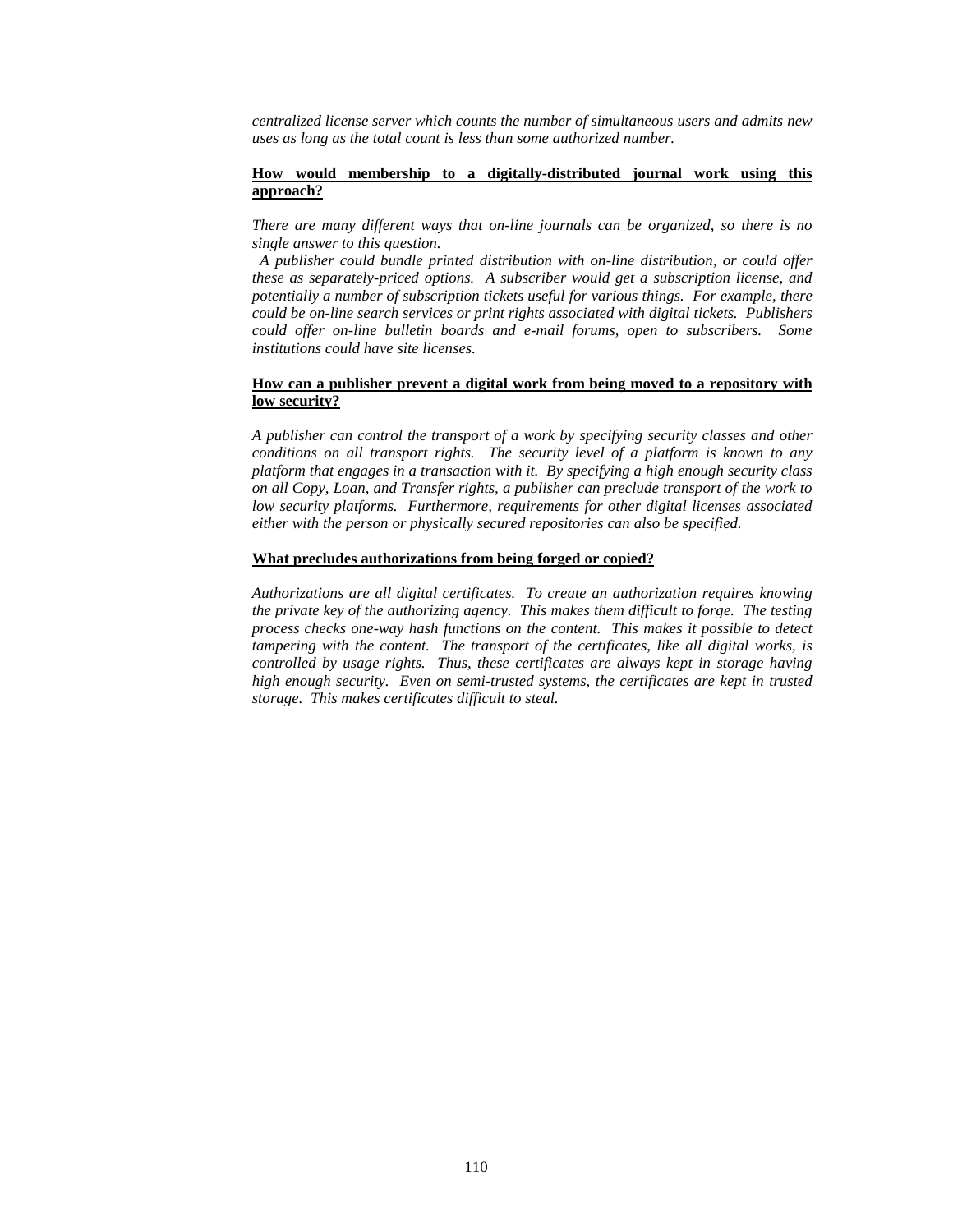## **[DPRL]**

"The Digital Property Rights Language: Manual and Tutorial - XML Edition", Version 2.0, November 13, 1998. Xerox Corporation. It is available at http://www.contentguard.com.

#### **[HTML]**

["HTML 4.01 Specification",](http://www.w3.org/TR/1999/REC-html401-19991224) D. Raggett, A. Le Hors, I. Jacobs, 24 December 1999. Latest version available at:<http://www.w3.org/TR/html401>

### **[XML]**

["Extensible Markup Language \(XML\) 1.0 Specification",](http://www.w3.org/TR/1998/REC-xml-19980210) T. Bray, J. Paoli, C. M. Sperberg-McQueen, 10 February 1998. Latest version available at:<http://www.w3.org/TR/REC-xml>

## **[XMLNAMES]**

["Namespaces in XML",](http://www.w3.org/TR/1999/REC-xml-names-19990114) T. Bray, D. Hollander, A. Layman, 14 January 1999. XML namespaces provide a simple method for qualifying names used in XML documents by associating them with namespaces identified by URI. Latest version available at:<http://www.w3.org/TR/REC-xml-names>

### **[XMLSIGN]**

"[XML-Signature Syntax and Processing"](http://www.w3.org/TR/xmldsig-core/), Mark Bartel, John Boyer, Barb Fox, and Ed Simon, 28 February 2000. XML-Signature specifies XML digital signature processing rules and syntax. XML Signatures provide integrity, message authentication, and/or signer authentication services for data of any type, whether located within the XML that includes the signature or elsewhere. Latest version available at: [http://www.w3c.org/TR/xmldsig-core.](http://www.w3c.org/TR/xmldsig-core)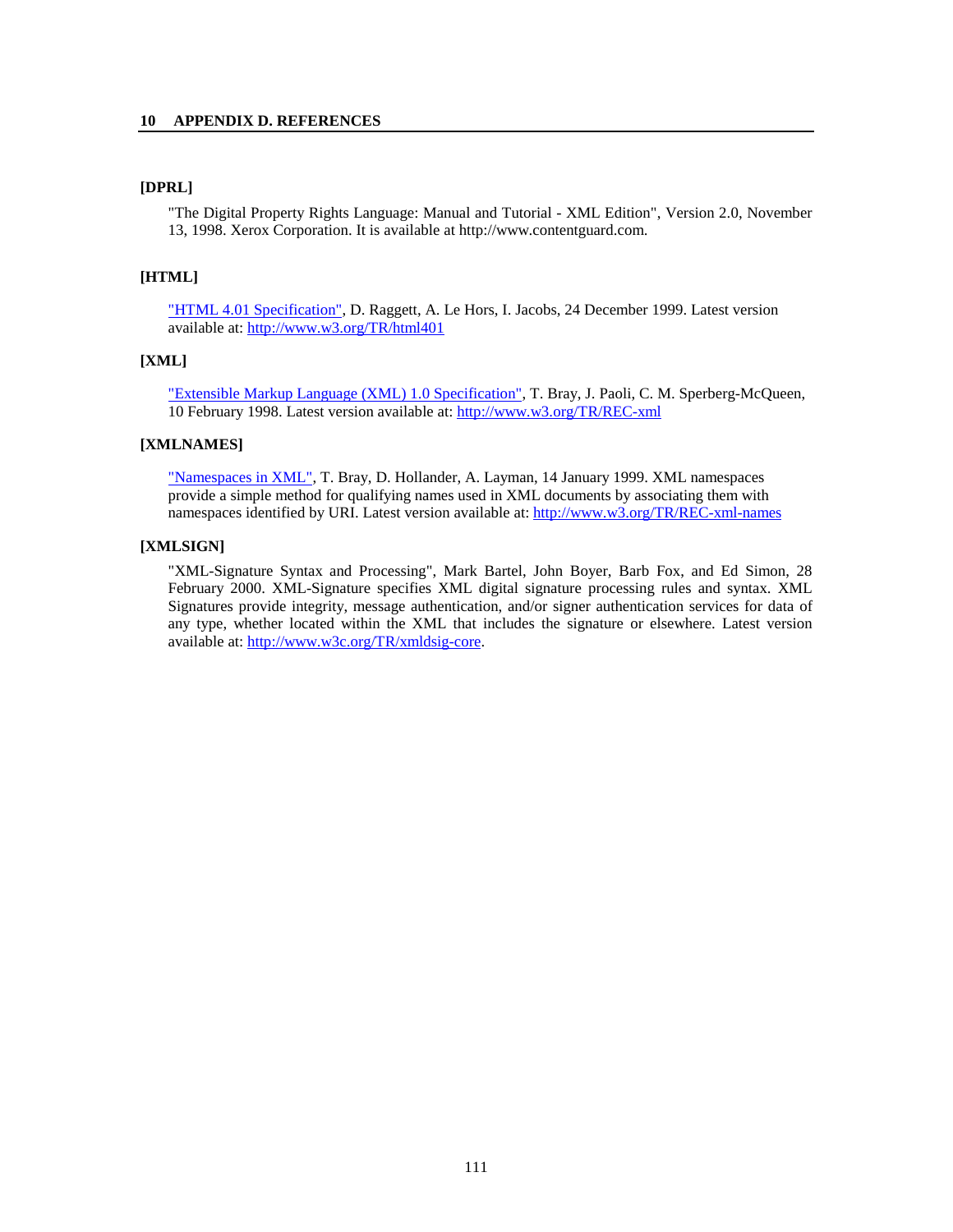#### #PCDATA, 9

## **A**

**#**

access specification, 30, 58 in bundles, 74 Access specification, 59 account id, 52, 82 account specification, 54 adding and deleting rights, 32 associating rights with a work, 6 authorization id, 82 authorization specification destination, 60 source, 60 user, 60 Authorization specification, 116, 117

#### **B**

Backup right, 43, 109 best price specification, 114 best-price specification, 57, 114 bundle specification, 29, 70

## **C**

call-for-price specification, 57, 115 changing rights on a work, 6 clearing house specification, 52 comments in bundle specifications, 29 in right statements, 30 in rights groups, 29 in work specifications, 27 Configuration rights, 45 contents specification, 26 Copy right, 31, 106 currency code, 83

# **D**

Delete right, 43, 110 derivative work rights, 109 Derivative Work rights, 38 destination specification, 60, 61 digital certificate, 59 digital license, 59 digital ticket, 50, 53, 111, 113, 114 metered, 53 digital watermarks, 108 Directory rights, 42

## **E**

Edit right, 39 editor specification, 39 Embed right, 39 Export right, 35 Extract right, 39

## **F**

fee specification, 30, 49, 50 best-price, 57

call-for-price, 57 in bundles, 72 per-use, 55 regular, 54 Fee Specification, 111, 112 fees versus incentives, 52 File management right, 109 File Management right, 41 fingerprints, 65 fixed interval specifications, 48 Folder rights, 42 **G** group of rights, 29 **H** House specification, 52 **I** identifiers, 81 incentives, 54 Install right, 46 interface agents, 7 **K** keywords, 80 **L** Loan right, 31, 32 **M** markup fee, 57, 115

maximum price specification, 54, 112, 113 metered fee, 112, 113 By field, 56 with minimum fees, 56 metered fees with maximum fees, 113 metered interval specification, 49 metered tickets, 53 metered time intervals versus metered fee specifications, 49 minimum price specification, 54 monetary specification, 50

## **N**

next-copy-rights, 32

# **O**

opt, 9 owner specification, 26

# **P**

parts specification, 26 pay-for-play versus pay-for-copy, 55 per use fee, 112 Per use fee, 55 Play right, 35, 108 Print right, 35, 108 punctuation, 80